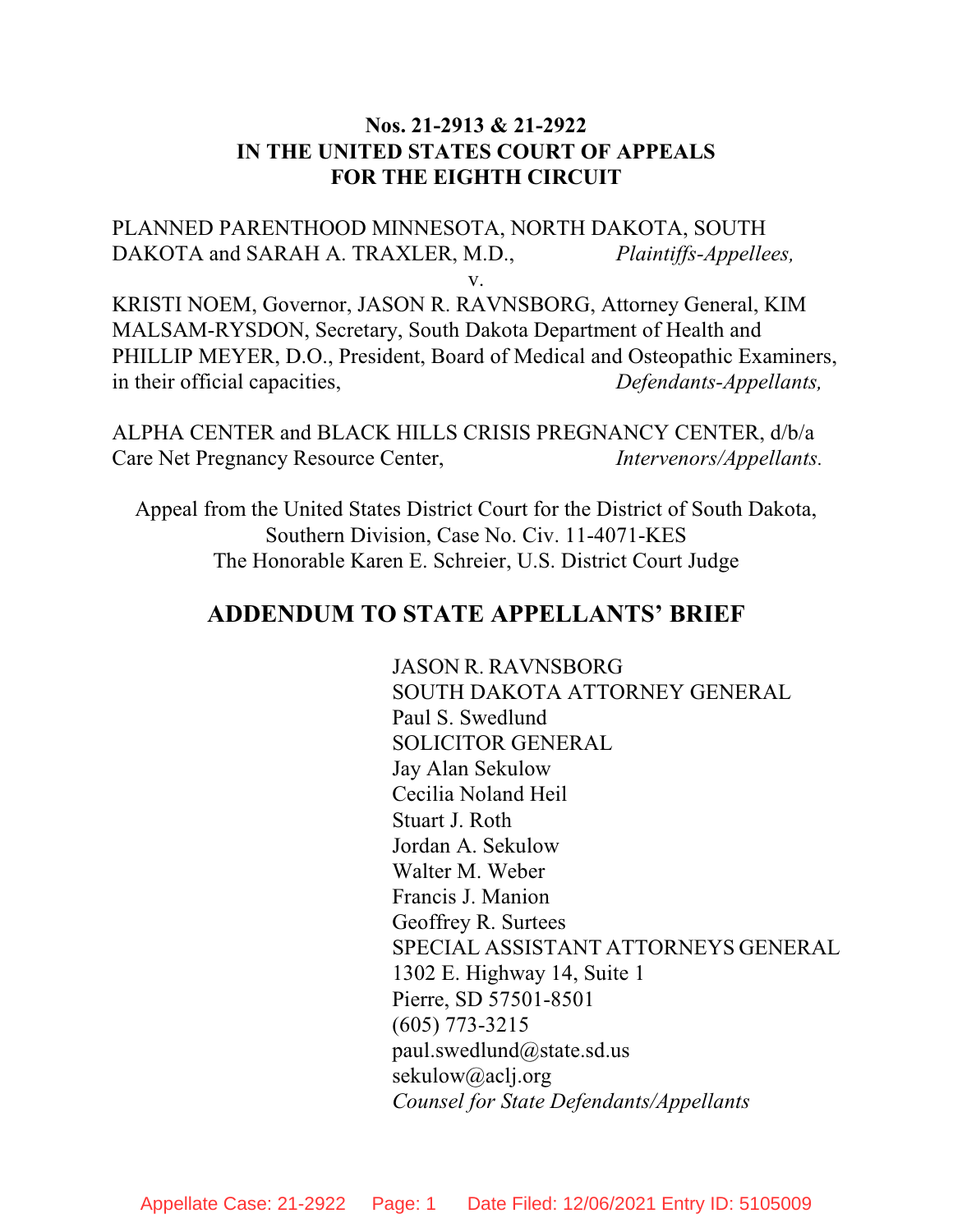## ADDENDUM 1

UNITED STATES DISTRICT COURT

DISTRICT OF SOUTH DAKOTA

## SOUTHERN DIVISION

| PLANNED PARENTHOOD MINNESOTA,<br>NORTH DAKOTA, SOUTH DAKOTA and<br>CAROL E. BALL, M.D.;                                                                                                                                                                                             | 4:11-CV-04071-KES                                                                                                                     |
|-------------------------------------------------------------------------------------------------------------------------------------------------------------------------------------------------------------------------------------------------------------------------------------|---------------------------------------------------------------------------------------------------------------------------------------|
| Plaintiffs,<br>VS.<br>KRISTI NOEM, Governor, JASON<br>RAVNSBORG, Attorney General, KIM<br>MALSAM-RYSDON, Secretary of Health,<br>Department of Health, and JEFFREY A.<br>MURRAY, M.D., President of Board of<br>Medical and Osteopathic Examiners, in<br>their Official Capacities; | ORDER DENYING MOTION TO<br>DISSOLVE WHAT REMAINS OF THE<br>PRELIMINARY INJUNCTION AND<br>DENYING AS MOOT MOTION TO<br><b>EXPEDITE</b> |
| Defendants,                                                                                                                                                                                                                                                                         |                                                                                                                                       |
| ALPHA CENTER and BLACK HILLS<br>CRISIS PREGNANCY CENTER, d/b/a<br>Care Net Pregnancy Resource Center,                                                                                                                                                                               |                                                                                                                                       |
| Intervenor Defendants.                                                                                                                                                                                                                                                              |                                                                                                                                       |

Defendants, Kristi Noem, Governor, Jason Ravnsborg, Attorney General,

Kim Malsam-Rysdon, Secretary of Health, Department of Health, and Jeffrey A.

Murray, M.D., President of Board of Medical and Osteopathic Examiners, in

SAP)

their Official Capacities (state defendants), and intervenors, Alpha Center and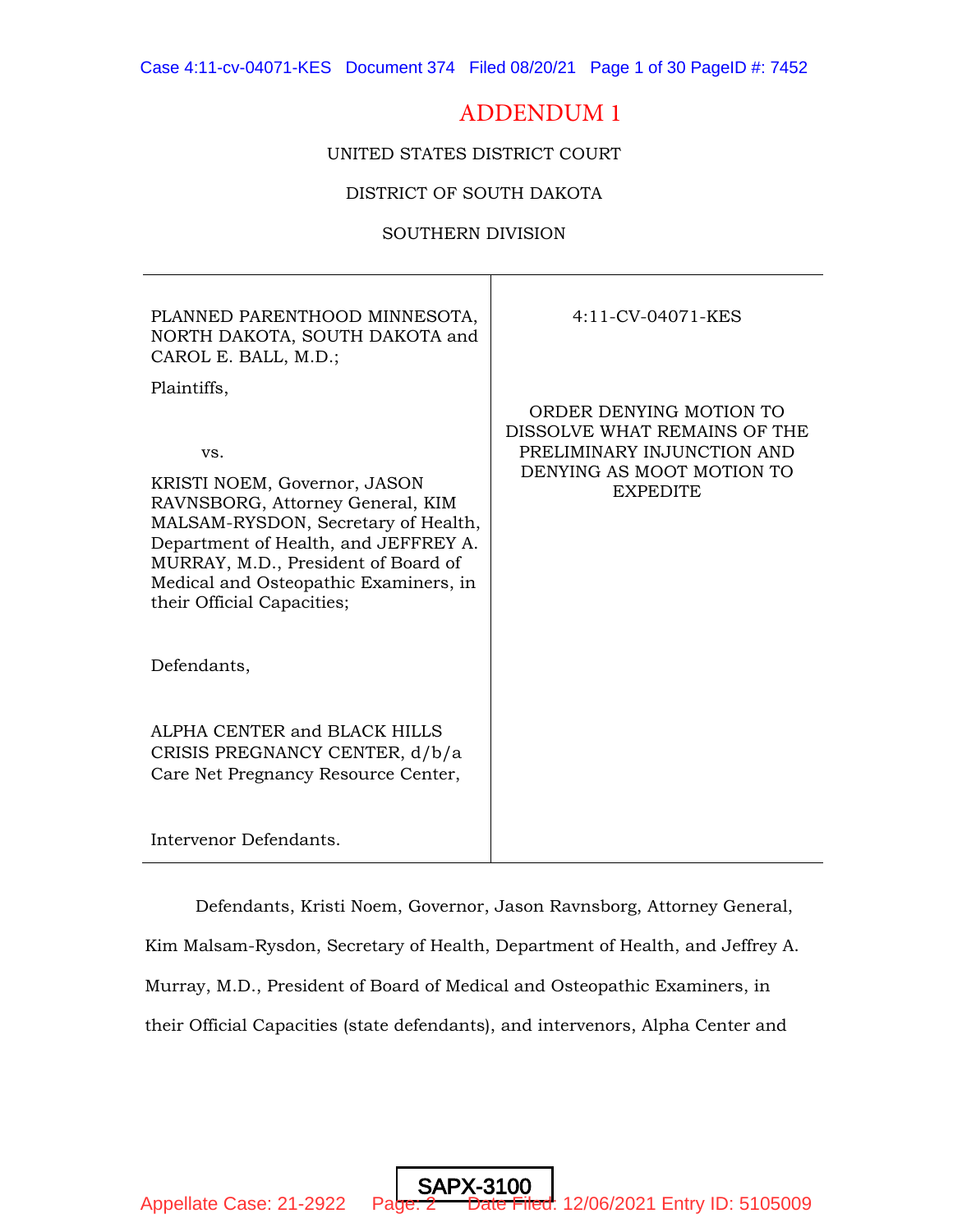Black Hills Crisis Pregnancy Center (pregnancy help center [PHC] intervenors), move to dissolve what remains of the preliminary injunction that the court granted on June 30, 2011 (Docket 39) and dissolved in part on June 27, 2012 (Docket 84) and June 11, 2013 (Docket 129). Docket 204. The state defendants and PHC intervenors also move to expedite resolution of their motion to dissolve. Docket 300. Plaintiffs, Planned Parenthood Minnesota, North Dakota, and South Dakota and Carol E. Ball, M.D. (Planned Parenthood), oppose both motions. Dockets 310, 321.

## **I. Whether Planned Parenthood Has Standing to Bring this Suit**

"Article III of the Constitution limits the 'judicial power' of the United States to the resolution of 'cases' and 'controversies.' " *Valley Forge Christian Coll. v. Ams. United for a Separation of Church & State*, 454 U.S. 464, 471 (1982). A "case or controversy" requires "a definite and concrete controversy involving adverse legal interests at every stage in the litigation." *Gray v. City of Valley Park*, 567 F.3d 976, 983 (8th Cir. 2009) (quoting *McFarlin v. Newport Special Sch. Dist.*, 980 F.2d 1208, 1210 (8th Cir. 1992)). For a case or controversy to exist under Article III, and thus for a federal court to have jurisdiction, the plaintiff must have standing to bring suit. *Id.* Article III standing may be raised at any time during the litigation by either party or by the court. *Id.*

Whether a plaintiff has standing to bring a claim based on another's legal rights, rather than their own, is an issue of prudential standing and does not implicate Article III. *June Med. Servs. L.L.C. v. Russo*, 140 S. Ct. 2103, 2117

2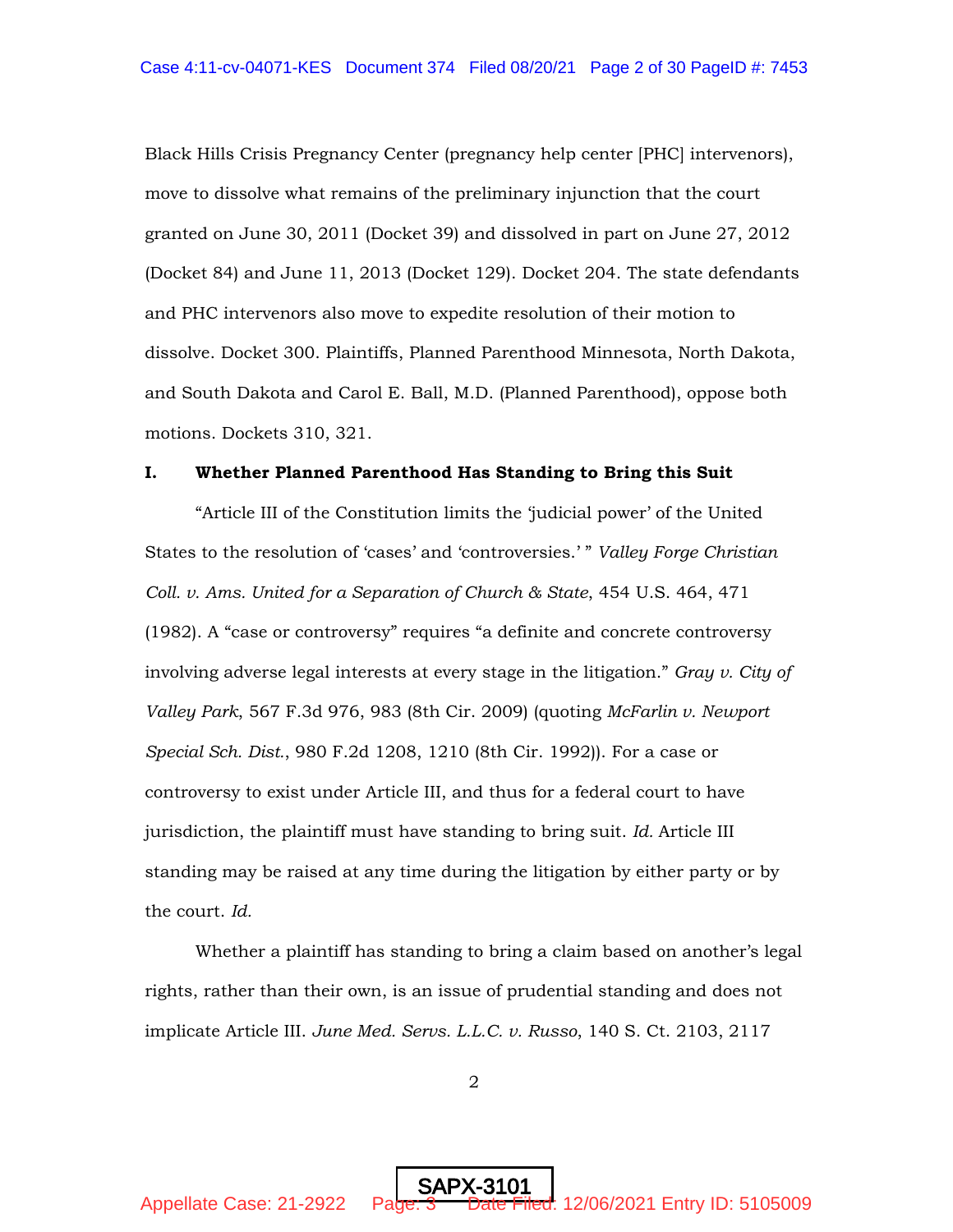(2020). Courts generally allow plaintiffs to "assert third-party rights in cases where the 'enforcement of the challenged restriction *against the litigant* would result indirectly in the violation of third parties' rights.' " *Id.* at 2118-19 (quoting *Kowalski v. Tesmer*, 543 U.S. 125, 130 (2004) (emphasis in the original)). "[T]he relationship between the litigant and the third party may be such that the former is fully, or very nearly, as effective a proponent of the right as the latter." *Singleton v. Wulff*, 428 U.S. 106, 115 (1976).

The Supreme Court has "long permitted abortion providers to invoke the rights of their actual or potential patients in challenges to abortion-related regulations." *June Med. Servs.*, 140 S. Ct. at 2118 (citing *Whole Woman's Health v. Hellerstedt*, 136 S. Ct. 2292, 2314 (2016); *Gonzales v. Carhart*, 550 U.S. 124, 133 (2007); *Ayotte v. Planned Parenthood of N. New Eng.*, 546 U.S. 320, 324 (2006); *Stenberg v. Carhart*, 530 U.S. 914, 922 (2000); *Mazurek v. Armstrong*, 520 U.S. 968, 969-70 (1997) (per curiam); *Planned Parenthood of Se. Penn. v. Casey*, 505 U.S. 833, 845 (1992) (majority opinion); *Akron v. Akron Cntr. for Reproductive Health, Inc.*, 462 U.S. 416, 440 n.30 (1983), *overruled on other grounds by Casey*, 505 U.S. at 882; *Planned Parenthood of Cent. Mo. v. Danforth*, 428 U.S. 52, 62 (1976); *Doe v. Bolton*, 410 U.S. 179, 188-89 (1973)). This is because the abortion provider "is the party upon whom the challenged statute imposes 'legal duties and disabilities' " and is thus " 'the obvious claimant' and 'the least awkward challenger' " to laws that affect abortion access. *Id.* at 2119 (quoting *Craig v. Boren*, 429 U.S. 190, 196-97 (1976)).

3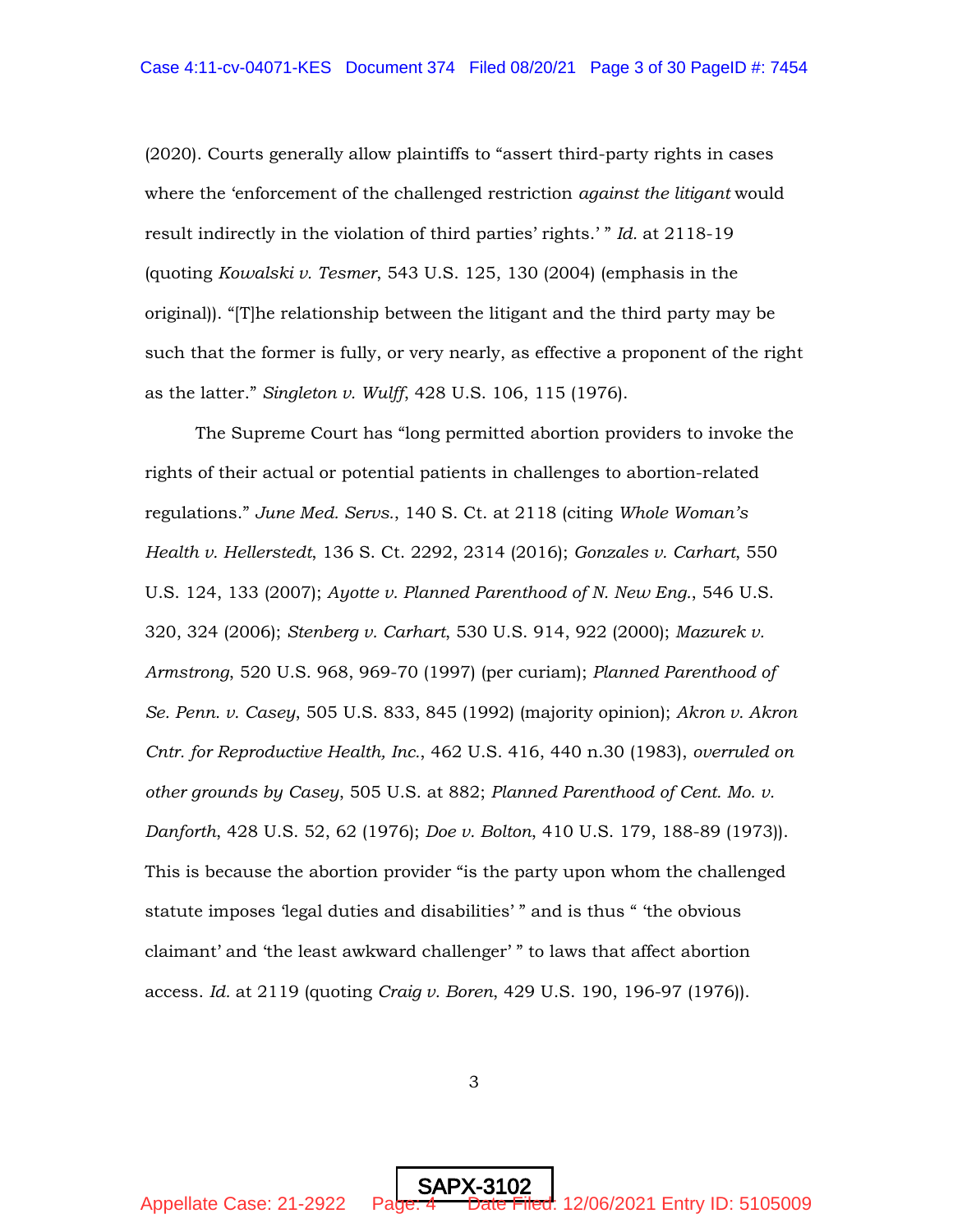Here, PHC intervenors argue, first, that Planned Parenthood would not suffer any "injury-in-fact" were the injunction to be dissolved, and that thus, it lacks third party standing. Docket 205 at 39-40. But Planned Parenthood is plainly an entity "upon whom the challenged statute imposes 'legal duties and disabilities,' " because the enjoined provisions of the South Dakota law place requirements on Planned Parenthood's physicians' practice of medicine and on the operation of clinics. *June Med. Servs.*, 140 S.Ct. at 2119; *see* SDCL § 34- 23A-56(3). Further, failure to comply with the enjoined provisions would expose Planned Parenthood and its physicians to the threat of civil liability. SDCL § 34-23A-60. Thus, as the Supreme Court has repeatedly held, Planned Parenthood has standing to sue based on its own injury to enforce the Constitutional rights of its patients.

Second, PHC intervenors argue that Planned Parenthood is not an "effective proponent of the right" at issue as would be pregnant women seeking abortion or PHC intervenors themselves. Docket 205 at 40-42; *Singleton*, 428 U.S. at 115. They seem to claim that Planned Parenthood's and pregnant women's interests are at odds because Planned Parenthood challenges a law ostensibly aimed at protecting pregnant women. Docket 205 at 40. But the *June Medical Services* plurality squarely addressed this issue and found that the appearance of conflict is a "common feature of cases in which [the Court has] found third-party standing." 140 S. Ct. at 2119. Legislatures often enact restrictions on medical care and treatment to protect patients, but medical providers nonetheless continue to be the parties best positioned to challenge

4

SAPX-3103

Appellate Case: 21-2922 Page: 5 Date Filed: 12/06/2021 Entry ID: 5105009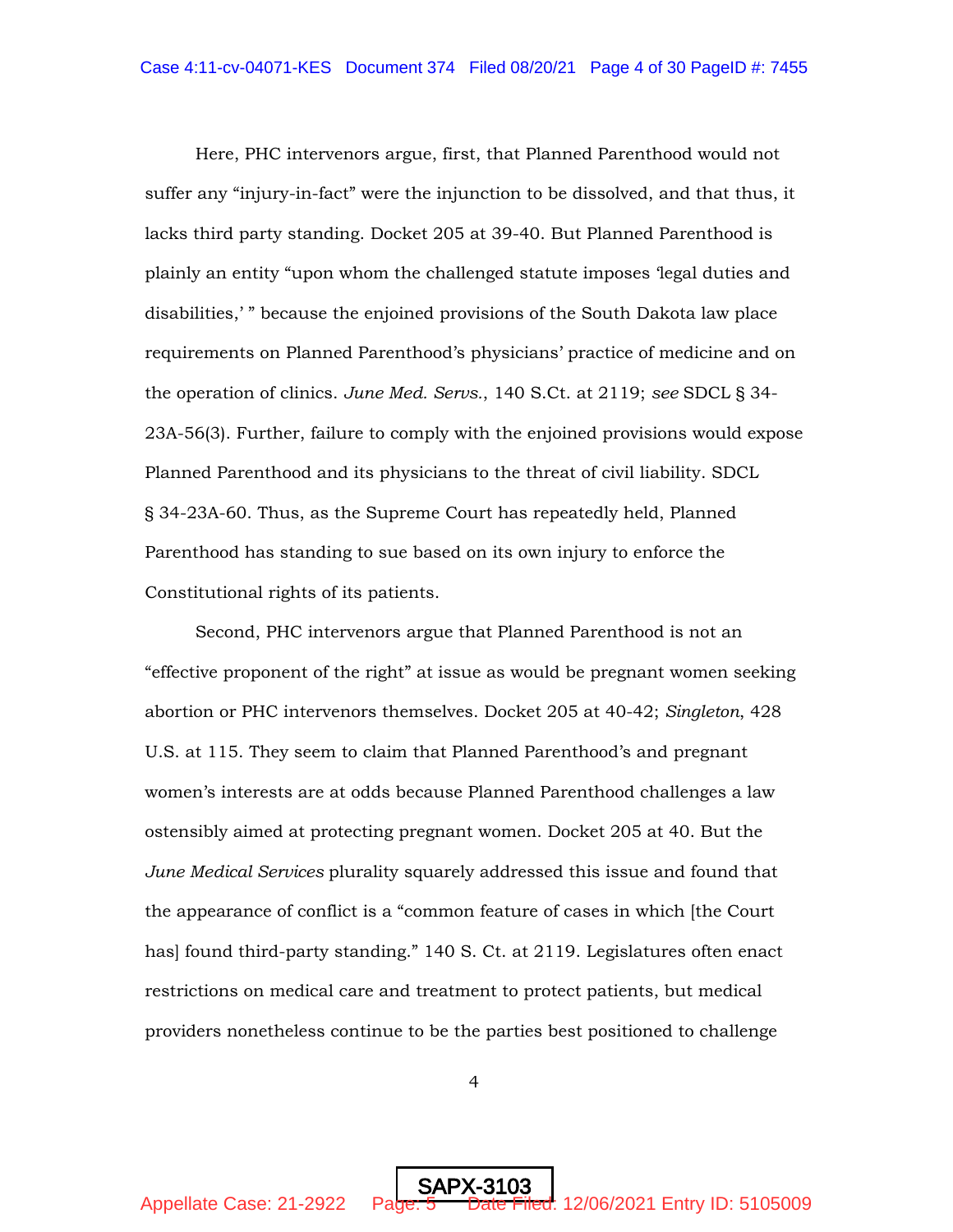those laws. *See id.* at 2119-20. Thus, the PHC intervenors' attempt to distinguish this case from the numerous instances where courts have found third party standing for abortion physicians fails.

This case is in line with decades of Supreme Court and Eighth Circuit precedent that allow abortion providers to sue to defend the rights of their patients. PHC intervenors point to no legal precedent or distinguishing facts that indicate otherwise. Thus, Planned Parenthood has standing to bring this suit and the court has jurisdiction to hear it.

#### **II. Whether to Dissolve What Remains of the Injunction**

#### **A. Procedural Background**

In 2011, the South Dakota Legislature passed the act at issue here, House Bill 1217 (HB 1217). The act is codified, following legislative amendments, at SDCL §§ 34-23A-53 through 34-23A-62. The court initially enjoined from taking effect all sections of the act except for section 5 (now SDCL § 34-23A-58, establishing registries of pregnancy help centers), subsection 1 of section 7 (now SDCL § 34-23A-53(1), defining pregnancy help center), and subsection 5 of section 9 (now SDCL § 34-23A-61(5), stating patients may not waive the act's requirements). Docket 39.

Following joint motions by the parties due to changes in the facts and law, the court later dissolved all provisions of the injunction except as to three portions of the law. *See* Dockets 82, 129. The first portion that remains enjoined, SDCL § 34-23A-56(3), states that prior to scheduling an abortion, a physician must:

5

SAPX-3104

Appellate Case: 21-2922 Page: 6 Date Filed: 12/06/2021 Entry ID: 5105009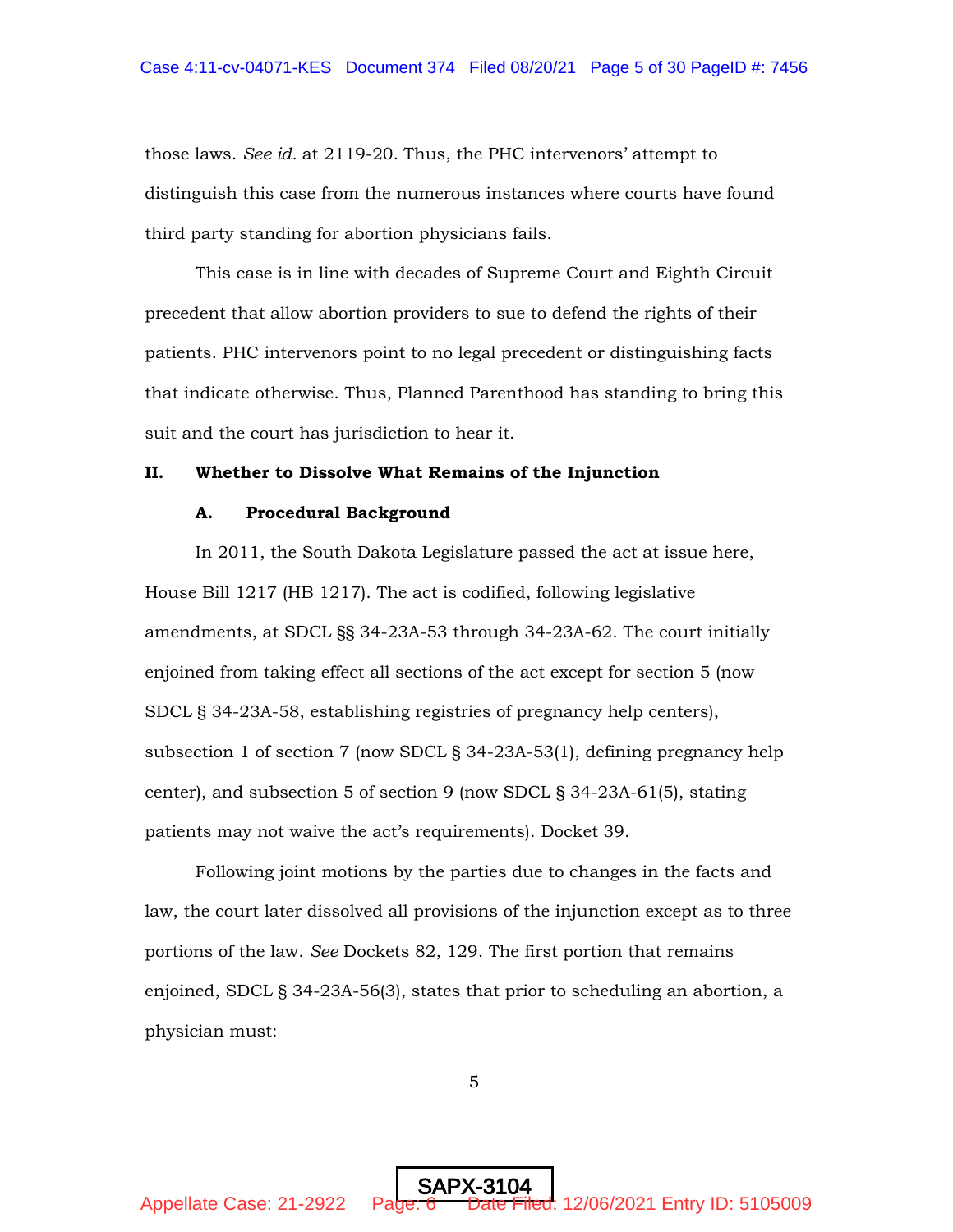[P]rovide [the pregnant woman] with written instructions that set forth the following:

(a) That prior to the day of any scheduled abortion the pregnant mother must have a consultation at a pregnancy help center at which the pregnancy help center shall inform her about what education, counseling, and other assistance is available to help the pregnant mother keep and care for her child, and have a private interview to discuss her circumstances that may subject her decision to coercion;

(b) That prior to signing a consent to an abortion, the physician shall first obtain from the pregnant mother, a written statement that she obtained a consultation with a pregnancy help center, which sets forth the name and address of the pregnancy help center, the date and time of the consultation, and the name of the counselor at the pregnancy help center with whom she consulted[.]

The second enjoined portion, SDCL § 34-23A-59, states:<sup>1</sup>

A pregnancy help center consultation required by §§ 34-23A-53 to 34-23A-59.2, inclusive, shall be implemented as follows:

(1) The pregnancy help center shall be permitted to:

(a) Interview the pregnant mother to determine whether the pregnant mother has been subject to any coercion to have an abortion, or is being pressured into having an abortion;

(b) Provide counseling in connection with any coercion or pressure;

(c) Inform the pregnant mother in writing or orally, or both, of the counseling, education, and assistance available to the pregnant mother to assist her in maintaining her relationship with her unborn child and in caring for the child through the pregnancy help center or any other organization, faith-based program, or governmental program;

(d) Provide a statement orally and in writing to the pregnant mother that "an abortion will terminate the life of a whole, separate, unique, living human being," and provide counseling in lay terms that

<sup>1</sup> SDCL § 34-23A-59 was modified twice after the court's 2011 order, in 2016 (2016 S.D. Sess. Laws ch. 179 § 3) and 2018 (2018 S.D. Sess. Laws ch. 205 § 16). This text represents the law in its current form. Changes to the law and their impact on the 2011 injunction order are discussed below.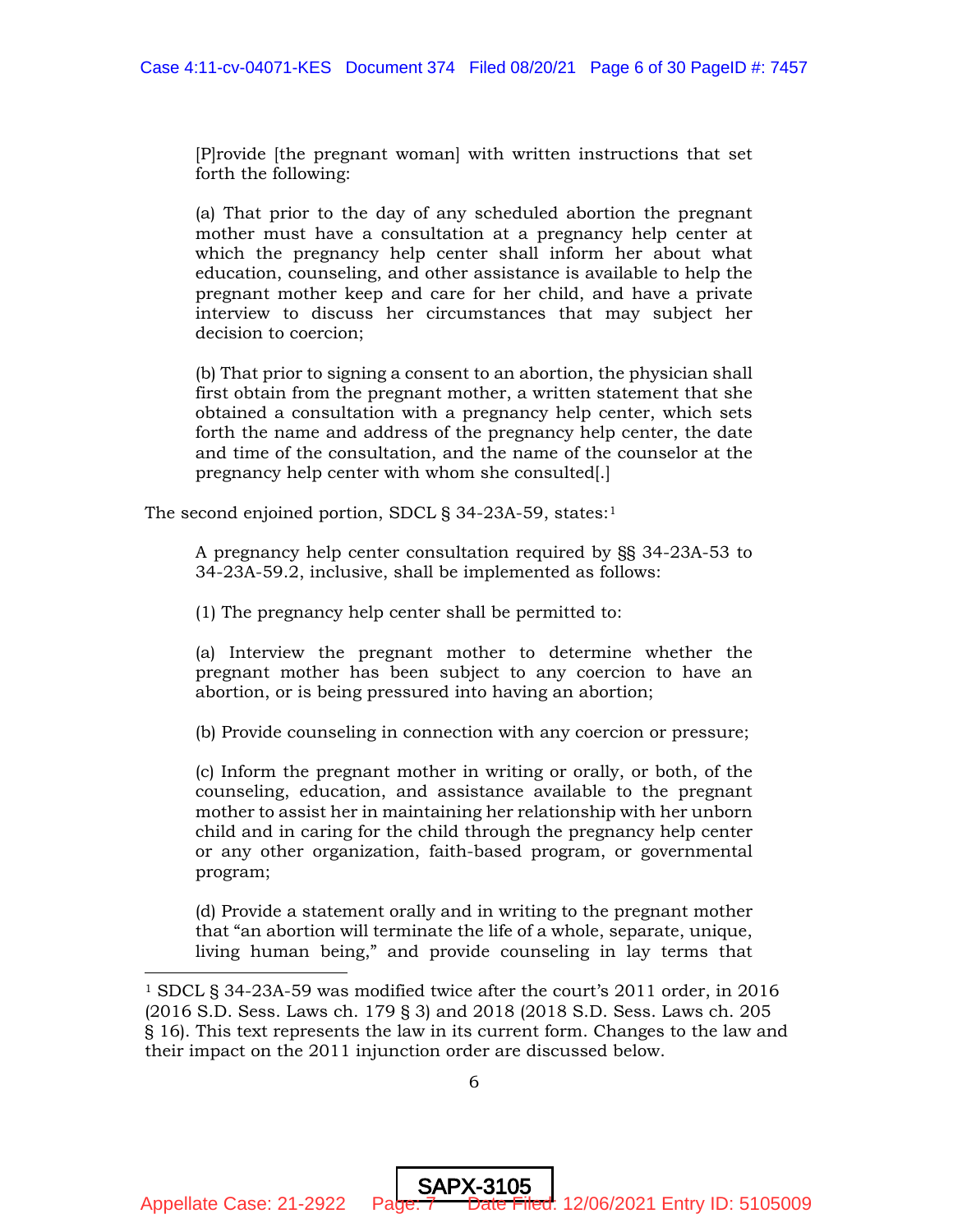explain this disclosure, and to ascertain that the pregnant mother understands this disclosure, and for the purpose of this disclosure, the definition of human being found in subdivision 34-23A-1(4) applies; and

(e) Provide statements orally and in writing setting forth the disclosures required by subsections 34-23A-10.1(1)(c) and (d) and provide counseling in lay terms that explain those disclosures. The pregnancy help center may, if it deems it appropriate, discuss matters pertaining to adoption;

(2) The pregnancy help center, its agents, or employees may not:

(a) Discuss with any pregnant mother religion or religious beliefs, either of the mother or the counselor, unless the pregnant mother consents in writing;

(b) Discuss the physical or psychological risks to a woman posed by an abortion. However, if, during the mandatory pregnancy help center consultation interview, the pregnant mother requests the opportunity to discuss the risks of an abortion with pregnancy help center personnel, the pregnancy help center may schedule a separate and distinct appointment for the pregnant mother to meet with a physician for the purpose of discussing the physical and psychological risks of abortion. Any requests shall be evidenced in writing signed by the pregnant mother;

(3) The pregnancy help center is under no obligation to communicate with the abortion provider in any way, and is under no obligation to submit any written or other form of confirmation that the pregnant mother consulted with the pregnancy help center. The pregnancy help center may voluntarily provide a written statement of assessment to the abortion provider, whose name the woman shall give to the pregnancy help center, if the pregnancy help center obtains information that indicates that the pregnant mother has been subjected to coercion or that her decision to consider an abortion is otherwise not voluntary or not informed. The physician shall make the physician's own independent determination whether or not a pregnant mother's consent to have an abortion is voluntary, uncoerced, and informed before having the pregnant mother sign a consent to an abortion. The physician shall review and consider any information provided by the pregnancy help center as one source of information, which in no way binds the physician, who shall make an independent determination consistent with the provisions of §§ 34-23A-53 to 34-23A-59.2, inclusive, the common law requirements, and accepted medical standards;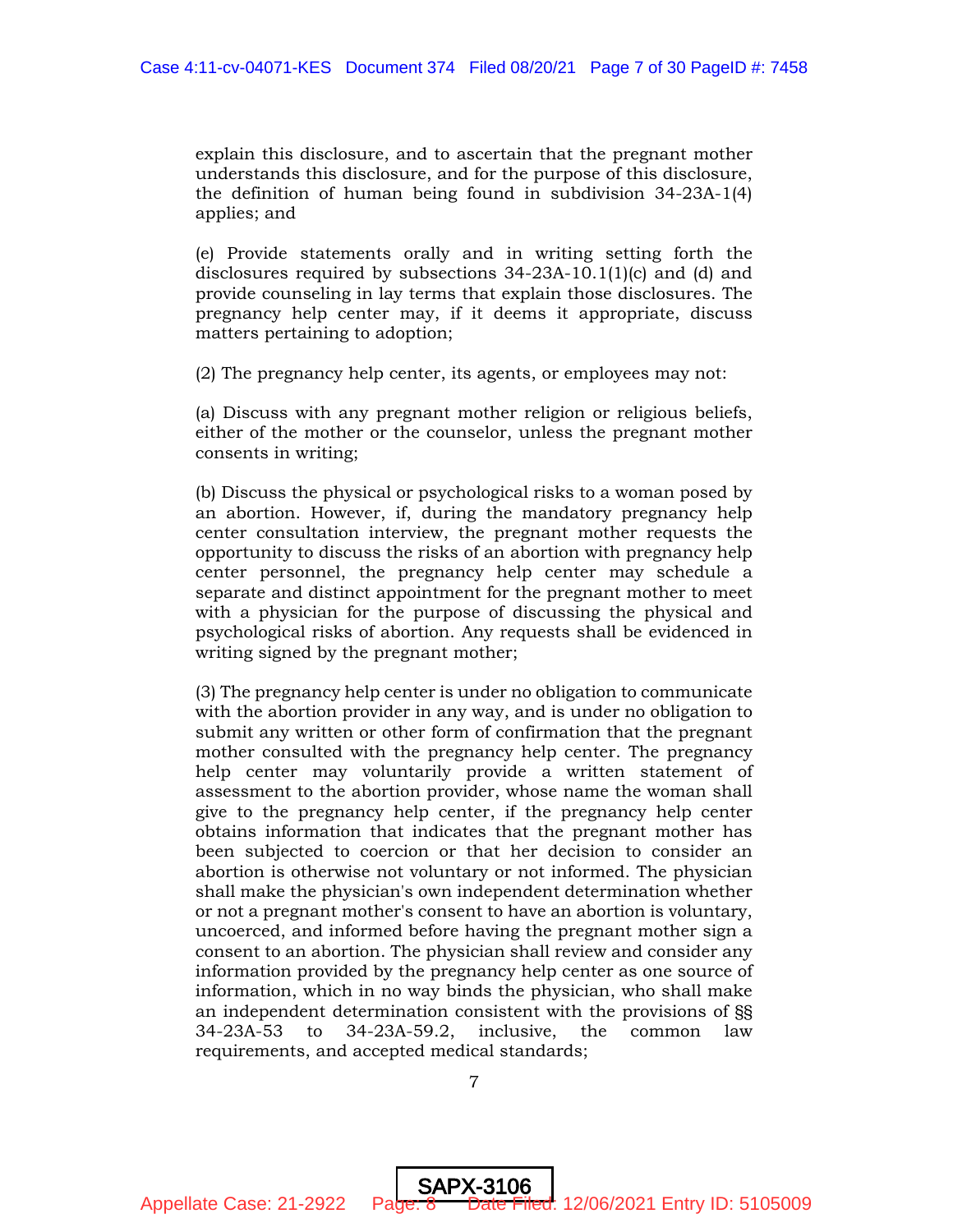(4) Any written statement or summary of assessment prepared by the pregnancy help center as a result of counseling of a pregnant mother as a result of the procedures created by §§ 34-23A-53 to 34- 23A-59.2, inclusive, may be forwarded by the pregnancy help center, in its discretion, to the abortion physician. If forwarded to the physician, the written statement or summary of assessment shall be maintained as a permanent part of the pregnant mother's medical records. Other than forwarding such documents to the abortion physician, no information obtained by the pregnancy help center from the pregnant mother may be released, without the written signed consent of the pregnant mother or unless the release is in accordance with federal, state, or local law;

(5) Commencing on September 1, 2016, the counseling authorized pursuant to this section shall be conducted in accordance with the Uniform Policy and Procedures Guidelines developed and promulgated by the South Dakota Association of Registered Pregnancy Help Centers and adopted in 2015.

Nothing in §§ 34-23A-53 to 34-23A-59.2, inclusive, may be construed to impose any liability upon a pregnancy help center. However, the failure of a pregnancy help center to comply with the conditions of § 34-23A-58.1, 34-23A-59.1 or this section for being authorized to provide the pregnancy help center counseling, if uncorrected, may result in the Department of Health removing the pregnancy help center from the state's registry of pregnancy help centers.

The third enjoined provision is that portion of SDCL § 34-23A-61(4) that is in

italics, and states:

(4) The pregnant mother has a right to rely upon the abortion doctor as her source of information, and has no duty to seek any other source of information, *other than from a pregnancy help center as referenced in §§ 34-23A-5b and 34-23A-57*, prior to signing a consent to an abortion[.]

In the 2011 order granting preliminary injunction, the court performed

an analysis under the factors laid out in *Dataphase Sys., Inc. v. C L Sys., Inc.*,

640 F.2d 109 (8th Cir. 1981) and determined that injunction of the pregnancy

help center requirement was appropriate under existing law and the facts

8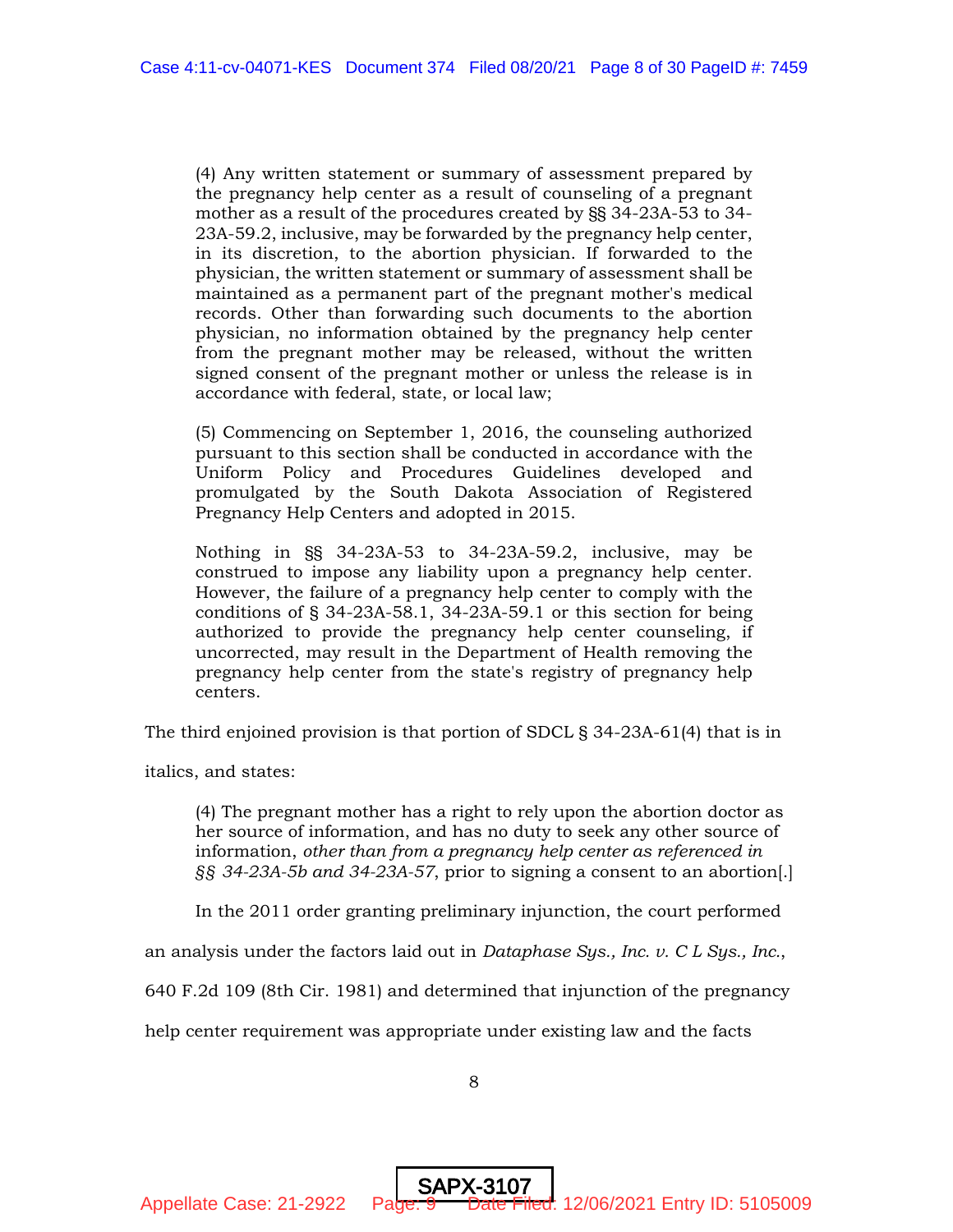before the court. *See* Docket 39 at 4-61. This order was not appealed. PHC intervenors and state defendants now move to dissolve the injunction as to SDCL § 34-23A-59 and SDCL § 34-23A-56(3), citing alleged "overwhelming" changes of circumstances since the court issued the 2011 injunction. Docket 205 at 14.

#### **B. Analysis**

A preliminary injunction's purpose is to preserve the status quo until the merits of an action are resolved. *Dataphase Sys., Inc.*, 640 F.2d at 113. In determining whether to grant a preliminary injunction, the court considers "(1) the threat of irreparable harm to the movant; (2) the state of balance between this harm and the injury that granting the injunction will inflict on other parties litigant; (3) the probability that the movant will succeed on the merits; and (4) the public interest." *Id.* at 114. **"**A party seeking modification or dissolution of an injunction bears the burden of establishing that a significant change in facts or law warrants . . . dissolution of the injunction." *Sharp v. Weston*, 233 F.3d 1166, 1170 (9th Cir. 2000); *cf. Rufo v. Inmates of Suffolk Cnty. Jail*, 502 U.S. 367, 383 (1992) (party moving for "modification of a consent decree bears the burden of establishing that a significant change in circumstances warrants revision").

The court may determine whether to dissolve the injunction based on what is "equitable in light of subsequent changes in the facts or the law, or for any other good reason." *Movie Sys., Inc. v. MAD Minneapolis Audio Distribs.*,

9

SAPX-310<u>8</u>

Appellate Case: 21-2922 Page: 10 Date Filed: 12/06/2021 Entry ID: 5105009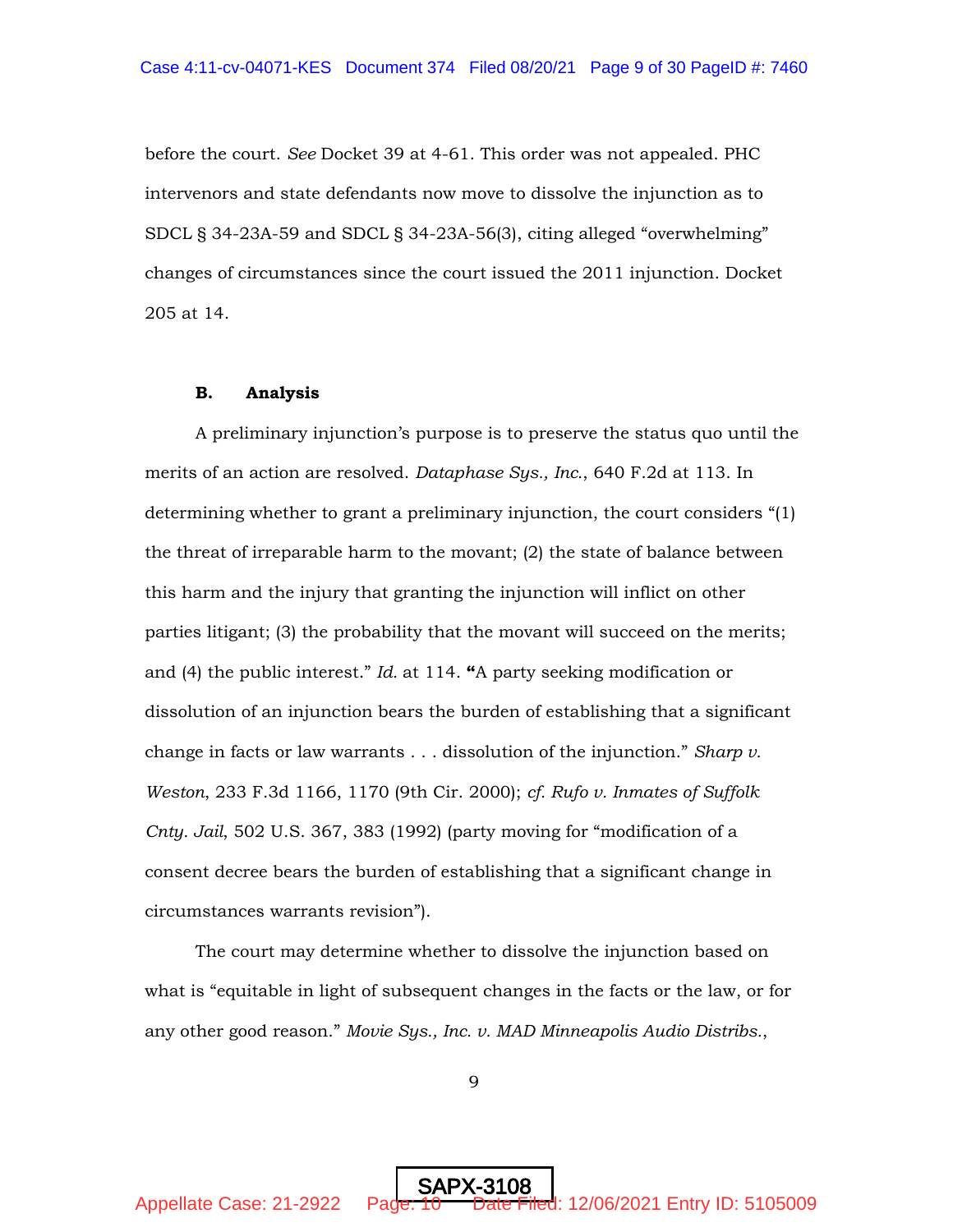717 F.2d 427, 430 (8th Cir. 1983). Whether to dissolve a preliminary injunction is within the district court's discretion. *See Waste Mgmt., Inc. v. Deffenbaugh*, 534 F.2d 126, 129 (8th Cir. 1976). Because this motion asks the court to dissolve the preliminary injunction due to changed law and facts—and is not an appeal of the original injunction or a motion for reconsideration—the court reviews whether dissolving the remaining injunction is "equitable in light of subsequent changes in the facts or the law, or for any other good reason." *Movie Sys., Inc.*, 717 F.2d at 430.2 PHC intervenors and state defendants bear the burden of showing that changed facts or law merit dissolution of the remaining injunction.

#### **1. Success on the Merits: Due Process and Equal Protection**

The court first addresses the PHC intervenors' assertion that "Due Process *requires*" the state to mandate counseling before a woman receives an abortion. Docket 205 at 16; Docket 351 at 9-16. This argument was not raised during the original preliminary injunction briefing because PHC intervenors did not move to intervene until after the injunction was granted.

The Due Process Clause of the Fourteenth Amendment protects against "the deprivation by state action of a constitutionally protected interest in 'life,

<sup>2</sup> PHC intervenors and state defendants urge the court to "revisit" existing precedent, specifically *Roe v. Wade*, 410 U.S. 113 (1973) and related United States Supreme Court and Eighth Circuit cases that recognize a pregnant woman's right to access abortion. Docket 271 at 3. The court declines to do so and treats all relevant Eighth Circuit and Supreme Court case law as binding. The court considers only changes to the relevant precedent since 2011 and does not consider the correctness of higher courts' decisions.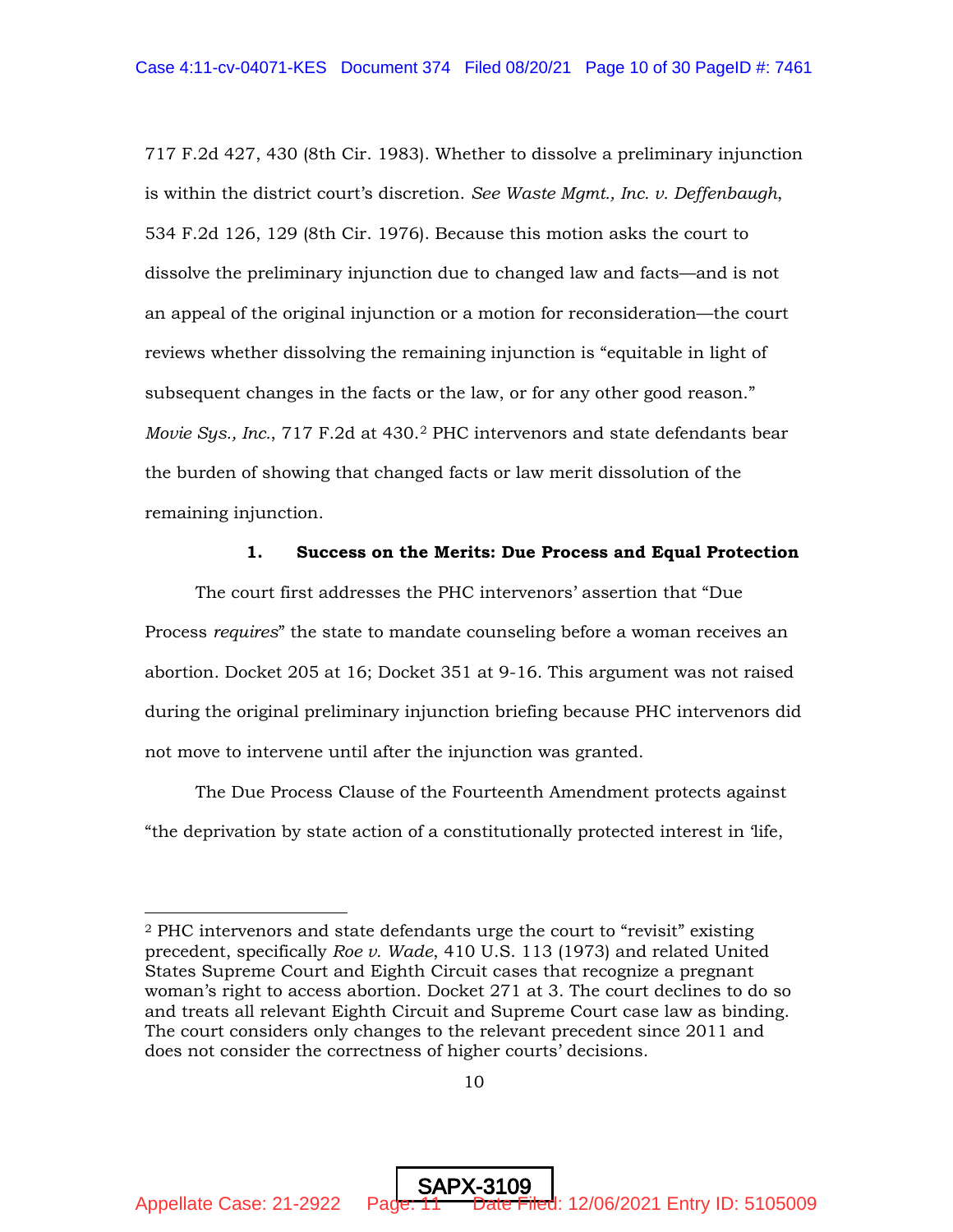liberty, or property' . . . without due process of law." *Zinermon v. Burch*, 494 U.S. 113, 125 (1990). The protections of the Fourteenth Amendment are triggered by state action. *See, e.g.*, *Santosky v. Kramer*, 455 U.S. 745, 747-48 (1982) ("Before a State may sever completely and irrevocably the rights of parents in their natural child, due process requires that the State support its allegations by at least clear and convincing evidence."); *Lugar v. Edmondson Oil Co., Inc.*, 457 U.S. 922, 924 (1982) ("Because the [Fourteenth] Amendment is directed at the States, it can be violated only by conduct that may be fairly characterized as 'state action.' "); *S.S. v. McMullen*, 225 F.3d 960, 962 (8th Cir. 2000) (en banc) ("[T]he constitutional right to be free from bodily harm is a right secured only against state actors, not against private ones: The purpose of the fourteenth amendment 'was to protect the people from the State, not to ensure that the State protected them from each other.'" (quoting *DeShaney v. Winnebago Cty. Dep't of Soc. Servs.*, 489 U.S. 189, 196 (1989))). There is no state action present when a pregnant woman terminates her pregnancy at a Planned Parenthood clinic. Thus, the Due Process Clause does not apply and the State is not required to provide any due process protections to a woman before she undergoes an abortion at a Planned Parenthood clinic.

PHC intervenors argue that the State "expressly authorizes" abortions via its statutory scheme and that the statutory scheme constitutes "state action." Docket 351 at 14-15. Mere "authorization" via statute does not amount to state action. The existence of a statute authorizing abortion cannot be "fairly characterized as 'state action.' " *Lugar*, 457 U.S. at 924. The due process rights

11

SAPX-311<u>0</u>

Appellate Case: 21-2922 Page: 12 Date Filed: 12/06/2021 Entry ID: 5105009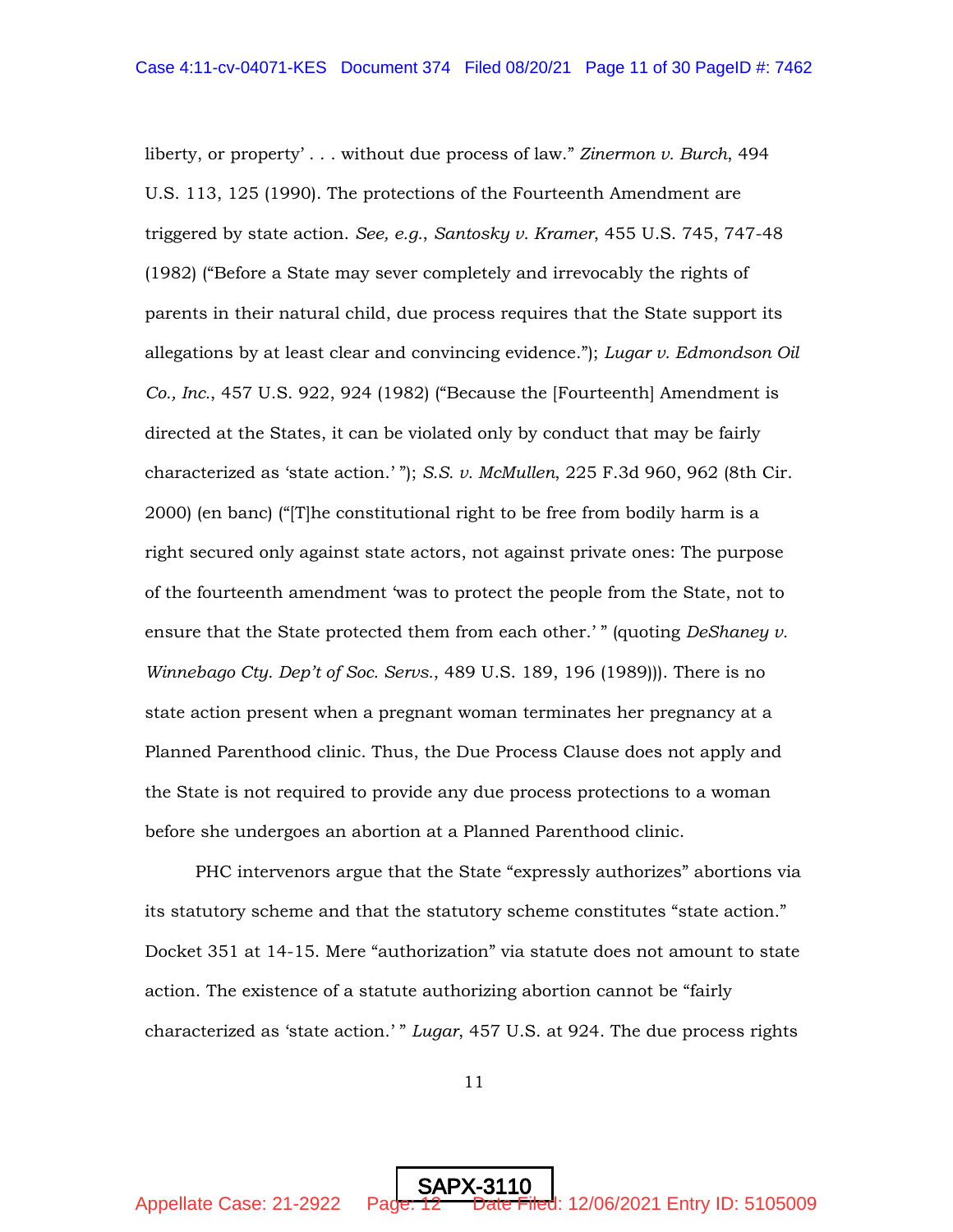of a woman are not implicated when she consults with a doctor at Planned Parenthood and the State is not required to implement procedural safeguards consistent with due process.3

PHC intervenors argue that Due Process protections apply here because they apply in an adoption proceeding, where the State, via a court order, severs a parent's rights to associate with and care for their child. *Santosky*, 455 U.S. at 747-48. A court order is a state action under the Fourteenth Amendment. *Cf. Shelley v. Kraemer*, 334 U.S. 1, 14 ("That the action of state courts and of judicial officers in their official capacities is to be regarded as action of the State within the meaning of the Fourteenth Amendment, is a proposition which has long been established by decisions of this Court."). In an abortion procedure at a Planned Parenthood clinic, unlike in an adoption proceeding, no court order authorizes the abortion. Thus, there is no state action.

PHC intervenors also style their argument regarding adoption counseling as an Equal Protection claim, alleging that women terminating their parental rights via adoption enjoy greater protection in the form of mandatory counseling than do women terminating those rights via abortion. *See* Docket 205 at 46-48. South Dakota law requires that, before a birth parent "petition[s] the court for the voluntary termination of parental rights," the parent must

<sup>3</sup> PHC intervenors urge the court to address the "tension" between a woman's right to maintain a relationship with her child and her right to obtain an abortion and note that no court has yet addressed this tension. Docket 351 at 16-17. No court has addressed this "tension" because it is not a tension at all. A woman's right to maintain a relationship with her child free from state interference is not in tension with her right to obtain an abortion free from state interference.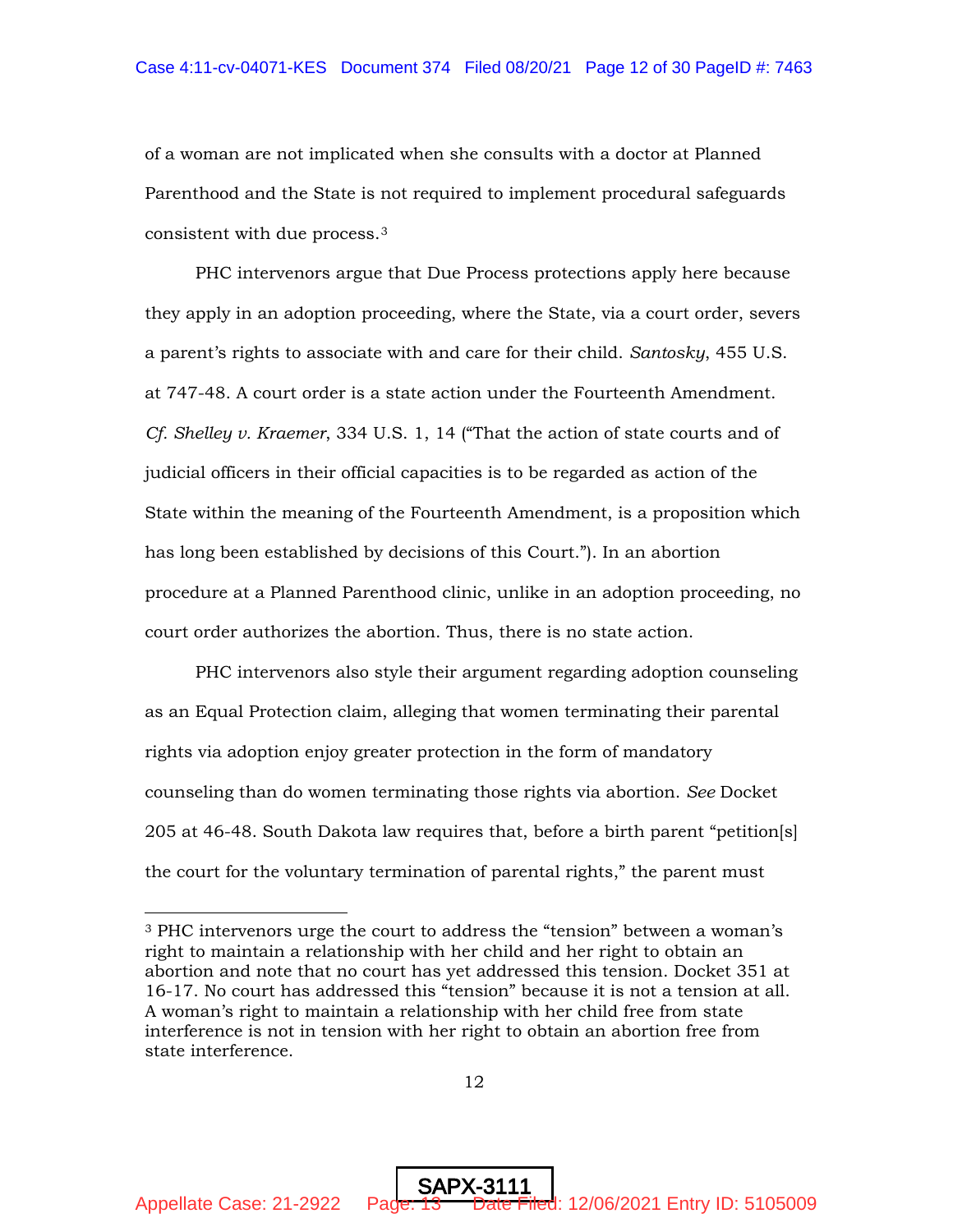obtain "counseling regarding the termination." SDCL § 25-5A-22. As discussed above, the rights terminated in an adoption proceeding are terminated by the State through a court order. Unlike in a court-ordered adoption proceeding, the State does not terminate parental rights in an abortion. While those who are similarly situated must be treated alike, *F.S. Royster Guano Co. V. Virginia*, 253 U.S. 412, 415 (1920), a woman whose parental rights are being terminated by state action is not similarly situated to one who chooses to terminate those rights via abortion of an unborn child at a private clinic. Thus, the court finds PHC intervenors unlikely to succeed on the merits of their equal protection claim.

### **2. Success on the Merits: First Amendment**

In the 2011 injunction order, the court analyzed the pregnancy help center requirement under the strict scrutiny standard articulated in *Wooley v. Maynard*, 430 U.S. 705, 715-16 (1977), and found that the requirement "implicate[d] First Amendment protections" and was not "narrowly tailored to serve a compelling state interest." Docket 39 at 7-16 (quoting *Planned Parenthood Minn., N.D., S.D. v. Rounds*, 530 F.3d 724, 733 (8th Cir. 2008) (en banc)). The court thus found that Planned Parenthood was likely to succeed on the merits of its First Amendment challenge to the pregnancy help center requirement.

#### **a. Whether strict scrutiny applies**

PHC intervenors and state defendants argue that strict scrutiny is not the appropriate standard here, because the pregnancy help center requirement

13

SAPX-311<u>2</u>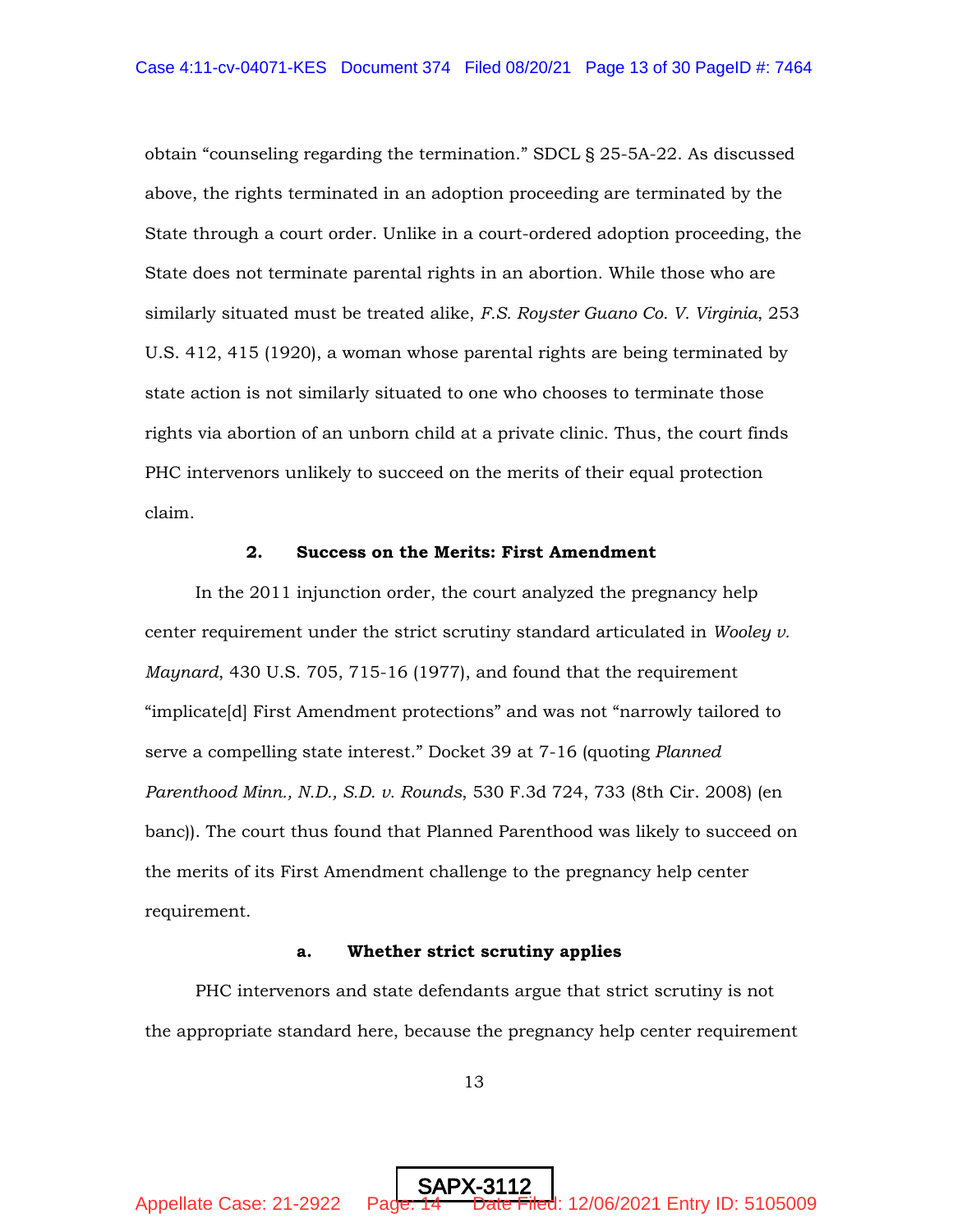arises in the context of informed consent to a medical procedure. *See* Docket 205 at 51-52; Docket 271 at 31-34; Docket 351 at 21. " '[A] requirement that a doctor give a woman certain information as part of obtaining her consent to an abortion' implicates a physician's First Amendment right not to speak, 'but only as part of the practice of medicine, subject to reasonable licensing and regulation by the State.' " *Rounds*, 530 F.3d at 733 (quoting *Casey*, 505 U.S. at 884); *see also Nat'l Inst. of Fam. & Life Advocs. v. Beccera*, 138 S. Ct. 2361, 2373 (2018). Where a physician is "merely [] required to give 'truthful, nonmisleading information' relevant to the patient's decision to have an abortion," there is no violation of the physician's First Amendment right not to speak and the court need not determine whether the requirement is narrowly tailored to serve a compelling interest, as required by the strict scrutiny test in *Wooley*. *Rounds*, 530 F.3d at 733 (quoting *Casey*, 505 U.S. at 882).

Here, the pregnancy help center requirement does not simply require a licensed physician to give a patient truthful, nonmisleading information relevant to the abortion decision. The pregnancy help center requirement implicates the *pregnant woman's* right not to speak, and requires her to disclose deeply personal information about her pregnancy to the pregnancy help center, along with her name and identifying information. The mandated counseling session implicates more than speech incidental to informed consent to abortion. *See Nat'l Inst. of Fam. & Life Advocs.*, 138 S. Ct. at 2373. No case in the Eighth Circuit or Supreme Court has held a *woman's* compelled

14

SAPX-311<u>3</u>

Appellate Case: 21-2922 Page: 15 Date Filed: 12/06/2021 Entry ID: 5105009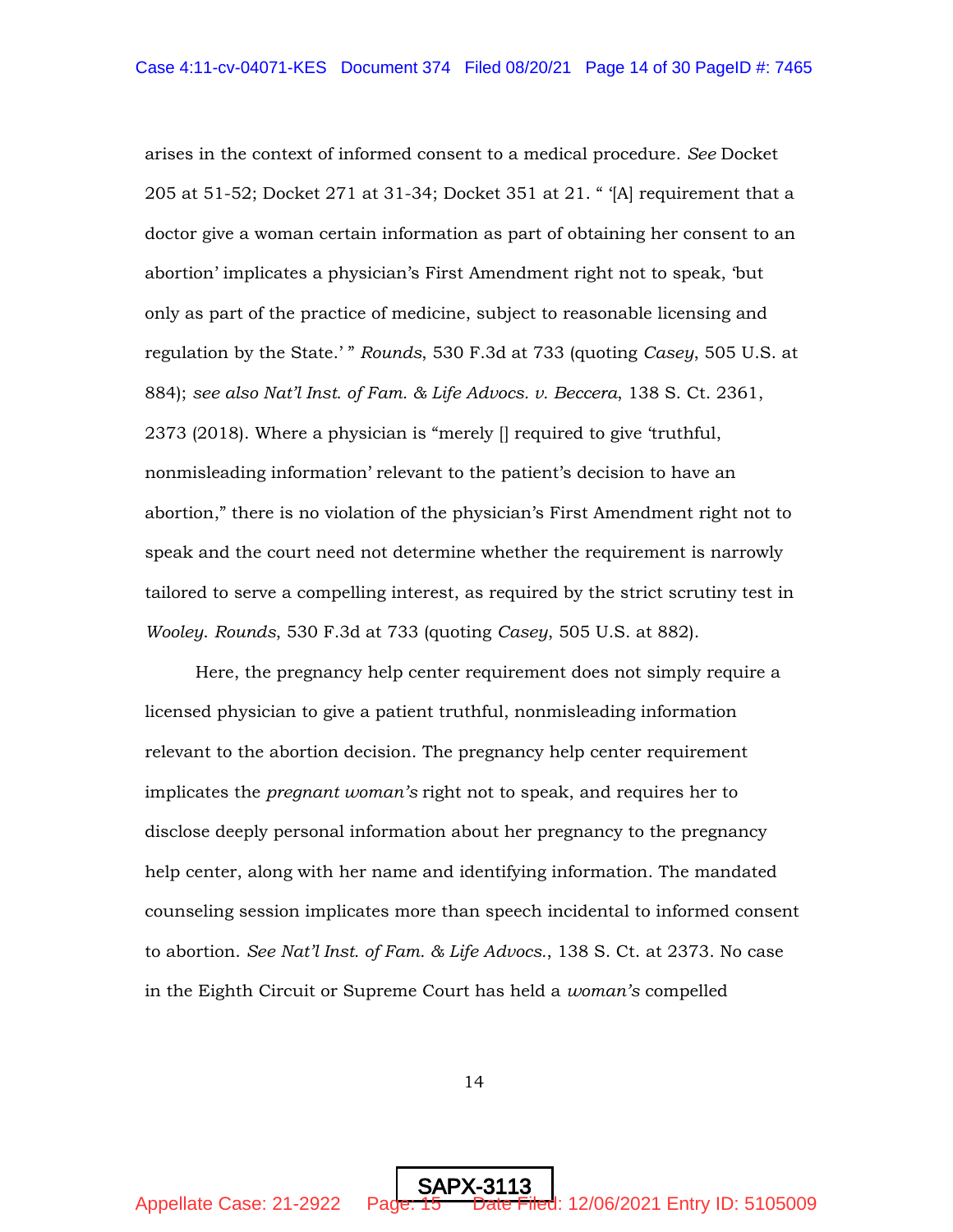speech—rather than a licensed medical provider's—to any standard lower than strict scrutiny. The court continues to apply strict scrutiny here.

## **b. Whether the pregnancy help center requirements continue to implicate free speech**

Under the strict scrutiny standard laid out in *Wooley*, the court first determines if the pregnancy help center requirement implicates a woman's free speech rights. *Wooley*, 430 U.S. at 715-16. The court reasoned in the 2011 injunction order that the pregnancy help center requirement compelled a pregnant woman to speak, implicating her speech rights, because it mandates her to "have a private interview to discuss her circumstances," which "necessarily requires questions *and* answers." Docket 39 at 9 (emphasis in the original). Even if the pregnancy help center requirement did not require a woman to speak during the interview itself, the court found that "the requirements on their face compel a patient to not only disclose that she is pregnant and is seeking an abortion, but also to disclose the name of her abortion physician . . . ." *Id.* at 10; *see* SDCL § 34-23A-59(4). Those compelled disclosures, the court found, implicate the protections of the Free Speech Clause. *Id.* at 10 (citing *Hurley v. Irish-Am. Gay, Lesbian, & Bisexual Grp. of Bos.*, 515 U.S. 557, 573-74 (1995)).

Amendments to the pregnancy help center requirement since the 2011 injunction order do not ameliorate, but instead compound, the ways in which the pregnancy help center requirement implicates a pregnant woman's speech. The 2012 amendments increased the scope of counseling appointments,

15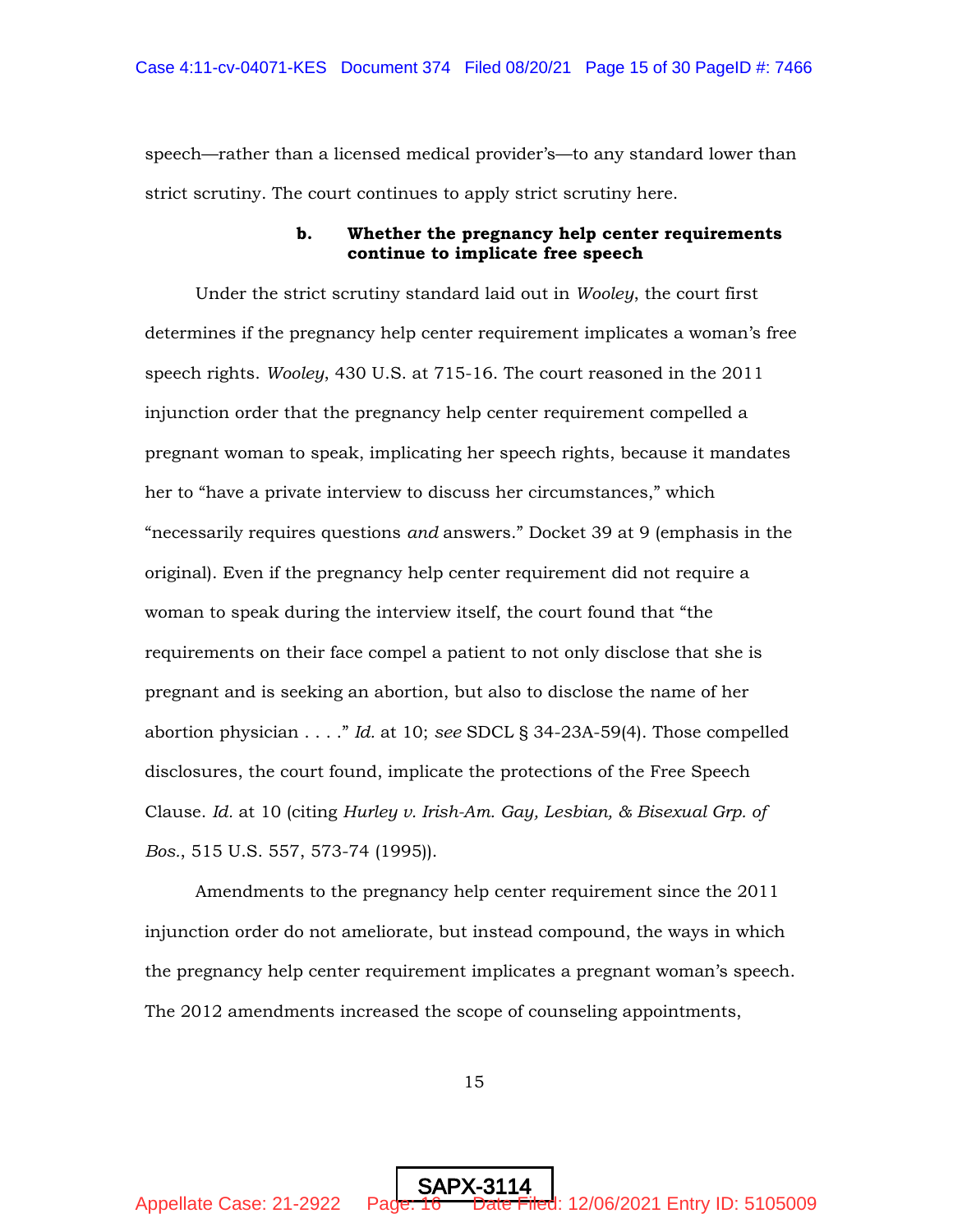adding the ability for counselors to screen whether a woman seeking an abortion has been subjected to "pressure," in addition to coercion. 2012 S.D. Sess. Laws ch. 186 § 7. That amendment broadens the scope of the counseling session and increases the personal issues that a woman may be asked to discuss.

The 2016 amendments mandate that pregnancy help center counseling be conducted in accordance with the Uniform Policy Procedures and Guidelines promulgated by the South Dakota Association of Registered Pregnancy Help Centers. 2016 S.D. Sess. Laws ch. 179 § 3. Those guidelines, in turn, require that before making an appointment, a pregnant woman give the center "her name, telephone number, name of the physician who referred her, and the address or location of the physician who referred her." Docket 246-2 at 25.

The "1217 intake form"—which pregnancy help staff are required to fill out in its entirety—also must include "sufficient space to record the following information:"

- 1. The reason for the phone call and the services sought by the woman;
- 2. Full name of the client;
- 3. A client identification number . . . ;
- 4. Client's telephone number and address;
- 5. Whether the 1217 client needs a translator during the counseling session, and, if so, which language she speaks;
- 6. A provision by which she either gives or declines permission to call her at the telephone number provided;
- 7. Date of birth;
- 8. Whether she has tested positive for pregnancy;
- 9. Marital status;
- 10. Whether she has already had a sonogram, and if so, where;
- 11. First day of last menstrual period, number of weeks gestation, if known, or due date, if known;

SAPX-311<u>5</u>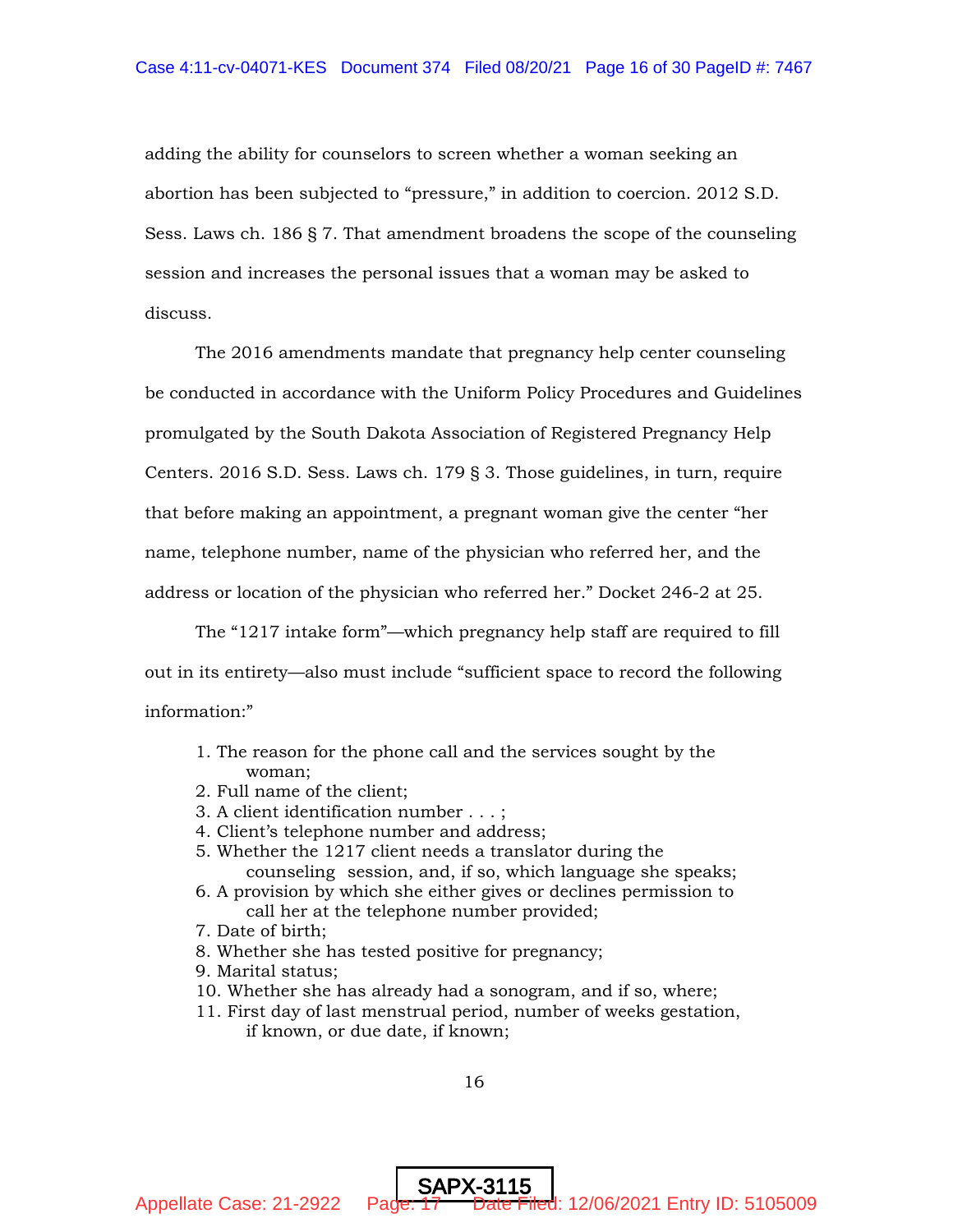- 12. Whether she has been referred to a pregnancy help center by a physician with whom she met to have an abortion? Is she seeking consultation because an abortion doctor told her she must do so; [and]
- 13. If so, the identity of the abortion provider . . . .

Docket 246-2 at 28-29. Even without contemplating the speech a pregnant woman would be compelled to divulge *during* a pregnancy help center interview, the pre-interview requirements alone demonstrate that the pregnancy help center requirement compels a pregnant woman to speak. During the interview itself, it is likely the pregnancy help center counselor would probe further into deeply personal issues, including how the pregnant woman's parents reacted to her pregnancy, what "her boyfriend sa[id]" when informed about the pregnancy, and what advice friends had given her. Docket 322-1 at 8, 15; Docket 322-2 at 8, 15.

PHC intervenors and state defendants identify no changed law or fact that would result in the pregnancy help center requirement ceasing to implicate pregnant women's free speech rights, and changes to the law exacerbate its effect on a woman's speech rights. Thus, the pregnancy help center requirement continues to implicate pregnant women's free speech rights and the court moves to the next prong of the *Wooley* test.

## **c. Whether pregnancy help center requirement is narrowly tailored to achieve a compelling state interest**

In the order granting preliminary injunction, the court acknowledged the "compelling state interest in protecting a woman from being forced against her will to have an abortion" and assumed without deciding that that interest was

17

SAPX-311<u>6</u>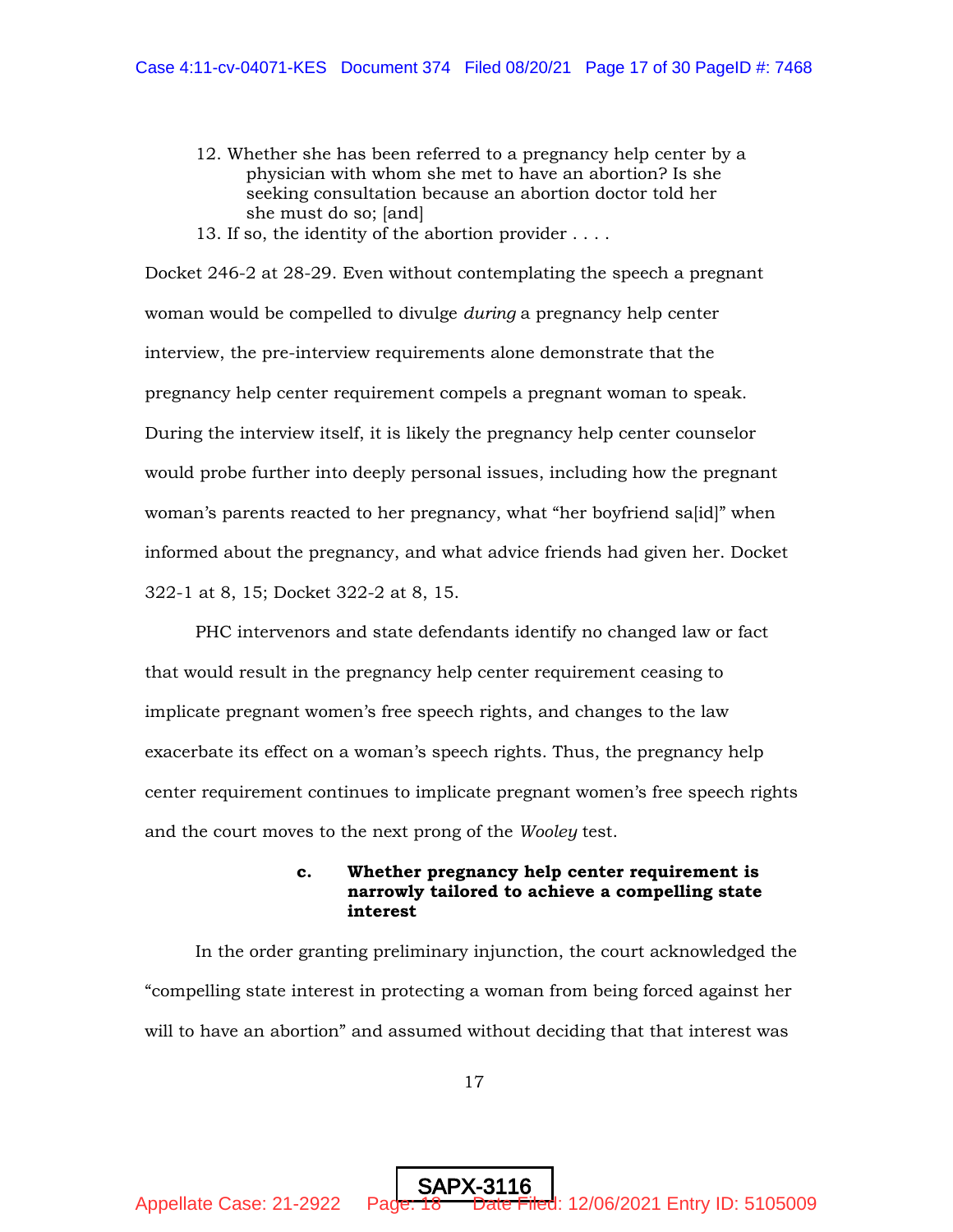the true goal behind the pregnancy help center requirement. Docket 39 at 12.4 The court found, however, that the pregnancy help center requirement is not narrowly tailored towards achieving that interest. *Id.* at 12-16. The court identified "several less restrictive alternatives that are equally capable of informing the pregnant woman" to prevent her from being coerced to have an abortion. *Id.* at 13 (citing *Reno v. Am. C. L. Union*, 521 U.S. 844, 874 (1997) (holding that a statute was not narrowly tailored because there were "less restrictive alternatives [that] would be at least as effective in achieving the legitimate purpose that the statute was enacted to serve").

SAPX-3117

Appellate Case: 21-2922 Page: 19 Date Filed: 12/06/2021 Entry ID: 5105009

<sup>4</sup> State defendants and PHC intervenors submitted a deluge of evidence to show how urgent and compelling the state's interest is in preventing coerced abortions. *See* Dockets 206-270; 272; 275-277; 352-365. Most of these filings are either not related to South Dakota and Planned Parenthood's operation in South Dakota and thus are not relevant to practices at abortion providers in the state, or are about events that occurred before the court's 2011 injunction order and thus do not present a change in circumstances. *See, e.g.*, Docket 275 (abortion clinic in St. Paul, Minnesota); Docket 207 (abortion performed in 2005); Docket 209 (abortion performed in 1994); Docket 218 (abortion clinic in Overland Park, Kansas); Docket 233 (abortion performed in New Jersey in 2001); Dockets 267-2 to 267-50 (excerpts from depositions taken in 2006); Dockets 211, 212, 213, 214 (Planned Parenthood's Bryan, Texas; Chapel Hill, North Carolina; Sherman, Texas; and Tampa, Florida clinics); Docket 216 (abortion that took place over 20 years ago and employment experience at the Planned Parenthood clinic of St. Louis, Missouri); Docket 215 (training of the National Abortion Federation that took place in 1996); Docket 302 (Planned Parenthood clinic in Sioux City, Iowa). One affidavit describes a coerced abortion in South Dakota in 2012, but Planned Parenthood disputes that its clinic failed to follow appropriate protocol with that patient. *See* Dockets 206, 347. Even assuming Planned Parenthood did fail to screen for coercion in that case, the court's analysis does not change. The court in 2011 acknowledged that the state has a compelling interest in preventing coerced abortions and continues to assume so here.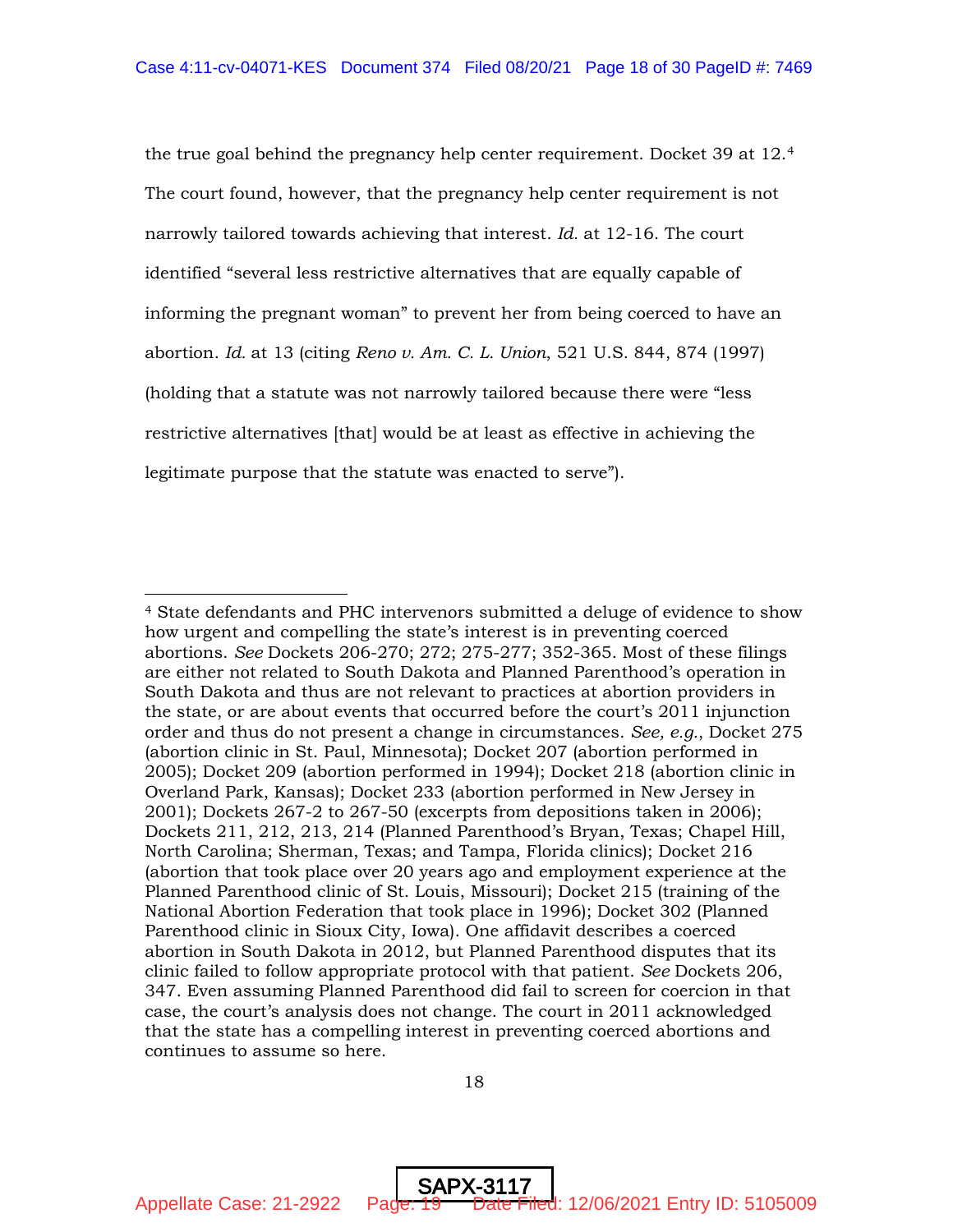For example, SDCL § 34-23A-10.1 continues to require that before an abortion, disclosure must be made to a woman about resources available to her. While state defendants assert that the written materials are "no substitute for, or alternative to, in person, individualized counseling," the state does not explain why counseling must be mandatory for all women who choose abortion, rather than an available option for women who choose to receive counseling. Docket 271 at 13.

State defendants assert that the pregnancy help center requirement is narrowly tailored because Planned Parenthood "cannot be trusted" to comply with mandatory counseling and disclosure laws, and thus the State must require counseling at a third-party pregnancy help center before a woman may receive an abortion. Docket 271 at 12. But the State's own inspecting body, the South Dakota Department of Health (SDDOH), has never found Planned Parenthood deficient in its facilities or noncompliant with regulations.<sup>5</sup> Docket 325 ¶¶ 14-15, 17. The State provides no reason that a woman who is adequately informed of the existence of a pregnancy help center, her access to printed and website materials about abortion, and a host of other disclosures required by SDCL § 34-23A-10.1 cannot decide to voluntarily seek counseling from a pregnancy help center if she chooses. *Id.* The pregnancy help center requirement continues to fail to be narrowly tailored towards achieving the

<sup>5</sup> In 2018, the SDDOH initially cited Planned Parenthood following a routine annual audit. Docket  $325$   $\parallel$  17. SDDOH withdrew the citation after discussion between Planned Parenthood and SDDOH officials regarding relevant law. *Id.*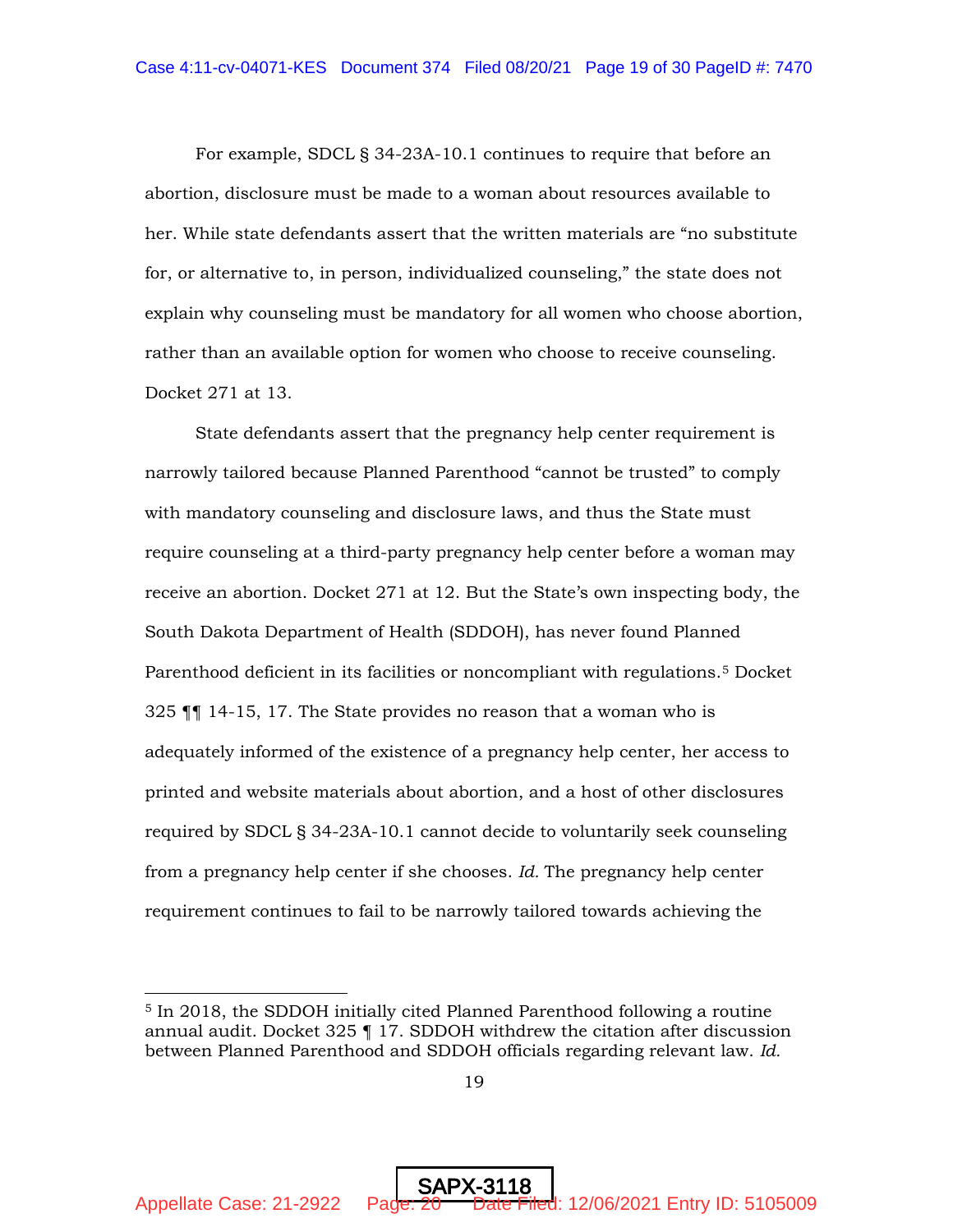State's interests. The court finds that Planned Parenthood remains likely to succeed on the merits of its First Amendment claim.

#### **3. Success on the Merits: Undue burden**

In the order granting preliminary injunction, the court next analyzed whether the pregnancy health center requirement "operate[s] as a substantial obstacle to a woman's choice to undergo an abortion 'in a large fraction of the cases in which [it] is relevant,' " and is therefore invalid. Docket 39 at 17 (quoting *Planned Parenthood, Sioux Falls Clinic v. Miller*, 63 F.3d 1452, 1456-58 (8th Cir. 1995) (alteration in original) (quoting *Casey*, 505 U.S. at 895)). The undue burden framework, set forth by the plurality in *Casey*, was reaffirmed by the Supreme Court in 2016 in *Whole Women's Health*. 136 S. Ct. at 2301 "[T]here 'exists' an 'undue burden' on a woman's right to decide to have an abortion, and consequently a provision of law is constitutionally invalid, if the '*purpose or effect'* of the provision '*is to place a substantial obstacle'* in the path of a woman seeking an abortion before the fetus attains viability." *Id.* (emphasis in the original) (citing *Casey*, 505 U.S. at 878). In 2020, in *June Medical Services*, a plurality of the Court again affirmed the undue burden standard*.*  140 S. Ct. at 2112-13. The court will analyze the pregnancy help center requirement under the undue burden standard here.

In the 2011 injunction order, the court found that the cases where the pregnancy help center requirement is relevant are those cases where (1) a woman has chosen to undergo an abortion, and (2) she would not otherwise

20

SAPX-311<u>9</u>

Appellate Case: 21-2922 Page:  $21$  Date Filed: 12/06/2021 Entry ID: 5105009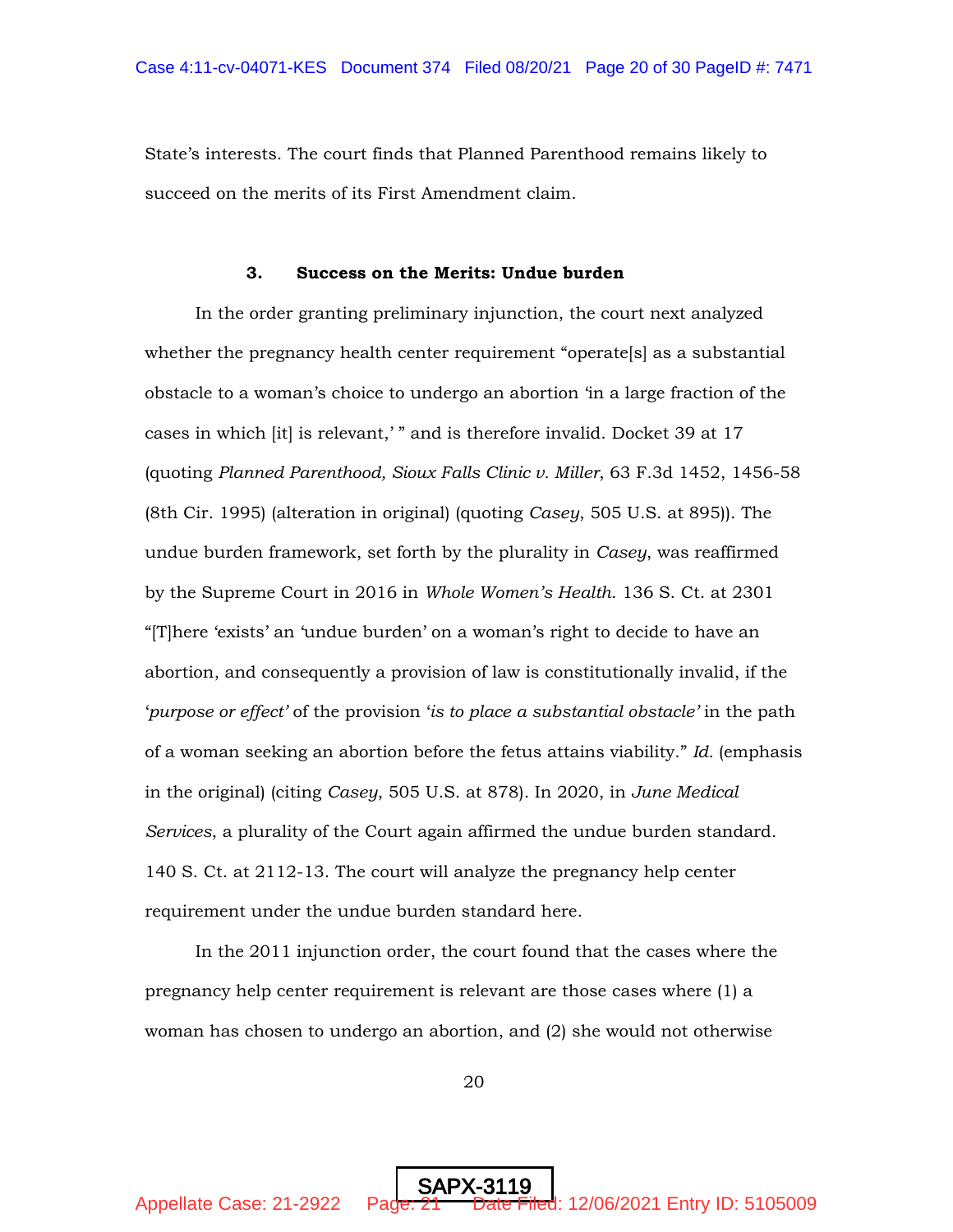consult with a pregnancy help center. Docket 39 at 18-19. State defendants argue that the court under-counted the cases where the pregnancy help center requirement is relevant and that it is actually relevant when a woman is (1) only considering abortion and (2) has not yet received third-party counseling, whether or not she plans to. *Id.* The court determined in 2011 that the "plain language of the Pregnancy Help Center Requirements establish[] that a pregnant woman must consult with a pregnancy help center only if she chooses to undergo an abortion." *Id.* at 18 n.9. The court also found that a woman who has chosen to consult with a pregnancy help center on her own would not be burdened by the requirement. *Id.* The court cited *Casey*, which held that a woman who wished to notify her husband of her intent to have an abortion was not included in the "relevant" cases when analyzing a statute that required spousal notification prior to abortion. *See Casey*, 505 U.S. at 894. State defendants have failed to show any change in the law that would call into question the court's conclusion. Thus, the court continues to view the pool of "relevant" cases as those where a woman has (1) chosen to undergo an abortion and (2) would not otherwise seek pregnancy help center counseling.

The court next found that the pregnancy help center requirement poses "a substantial obstacle to a woman's choice to undergo an abortion[]" in a large fraction of the cases where it is relevant. *Id.* at 19 (quoting *Miller*, 63 F.3d at 1458). The court found that women were likely to feel "humiliate[d] and degrade[d]" because of the requirement. *Id.* The "compulsive nature" of the requirement suggests that a woman is incapable of making the decision to have

21

SAPX-3120

Appellate Case: 21-2922 Page: 22 Date Filed: 12/06/2021 Entry ID: 5105009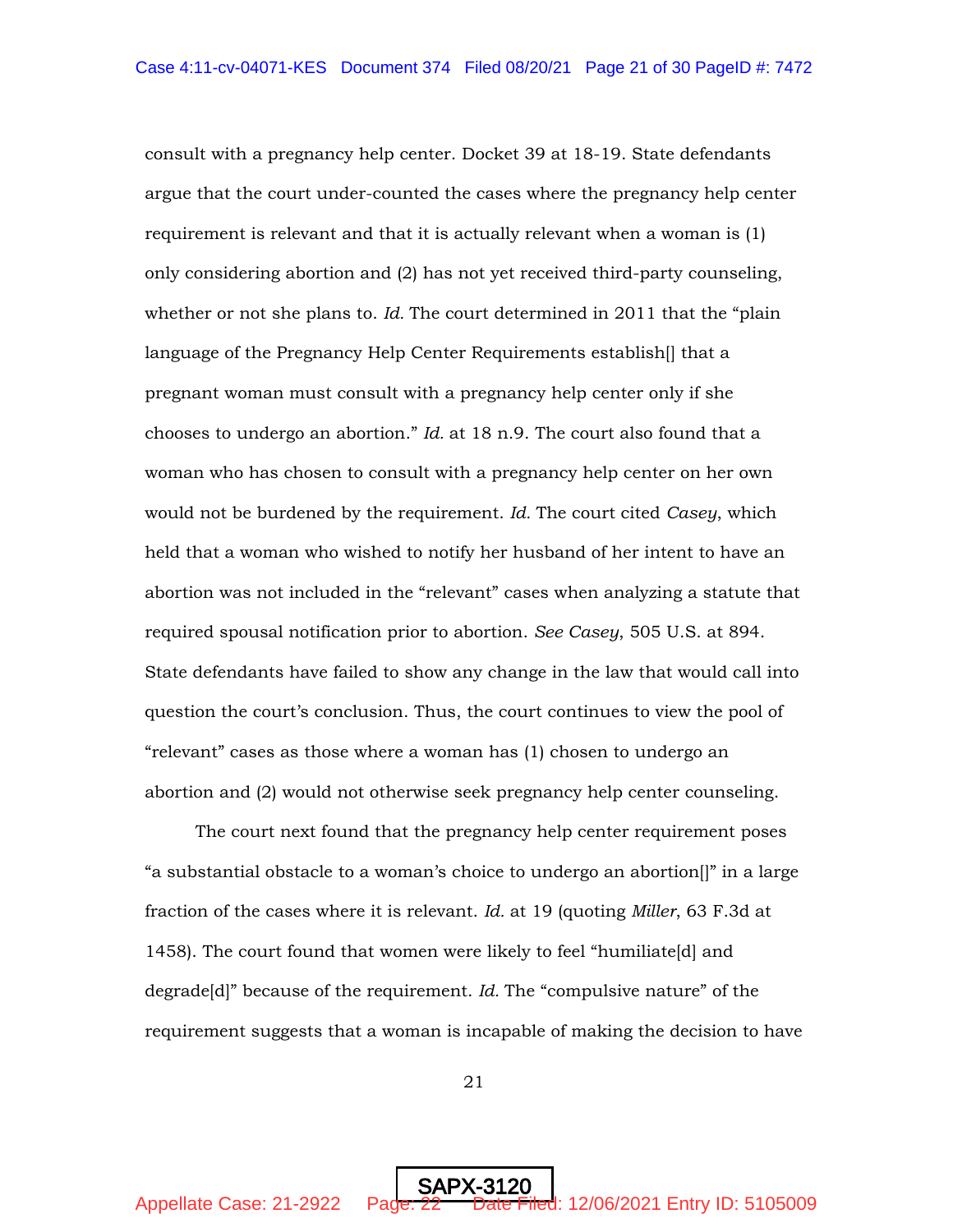an abortion or seek counseling on her own and is "not intelligent enough" to make such a decision. *Id.* 

The parties point to no reason why the 2011 determinations by the court are now invalid. The pregnancy help center requirement is still compulsory. SDCL § 34-23A-56(3) ("[T]he physician *shall* [p]rovide the pregnant mother with [contact information] of all pregnancy help centers that are registered . . . ."; "[T]he pregnant mother *must* have a consultation at a pregnancy help center . . . ." (emphasis added)). The compulsive nature of the counseling requirement is still likely to make a woman feel "humiliate[d] and degrade[d][,]" and cause her to feel as if the state views her as incapable of making the decision to have an abortion on her own.

Women seeking an abortion who are compelled to attend pregnancy health center counseling would still be "forced into a hostile environment," and might be reluctant to attend counseling and choose to remain pregnant instead. Docket 39 at 19. The Uniform Guidelines, incorporated into law in 2012, state as a "Fundamental Consideration" that "probably most pregnant mothers considering an abortion, would prefer to keep and raise their child[ren] . . . ." Docket 246-2 at 42. A pregnancy help center counselor enters an interview with a pregnant woman under the paternalistic assumption that the woman has not decided to seek an abortion of her own volition, but rather because she is unable to make a decision on her own and is subject to societal pressures. Pregnancy help center counselors may believe that a woman would

22

SAPX-3121

Appellate Case: 21-2922 Page: 23 Date Filed: 12/06/2021 Entry ID: 5105009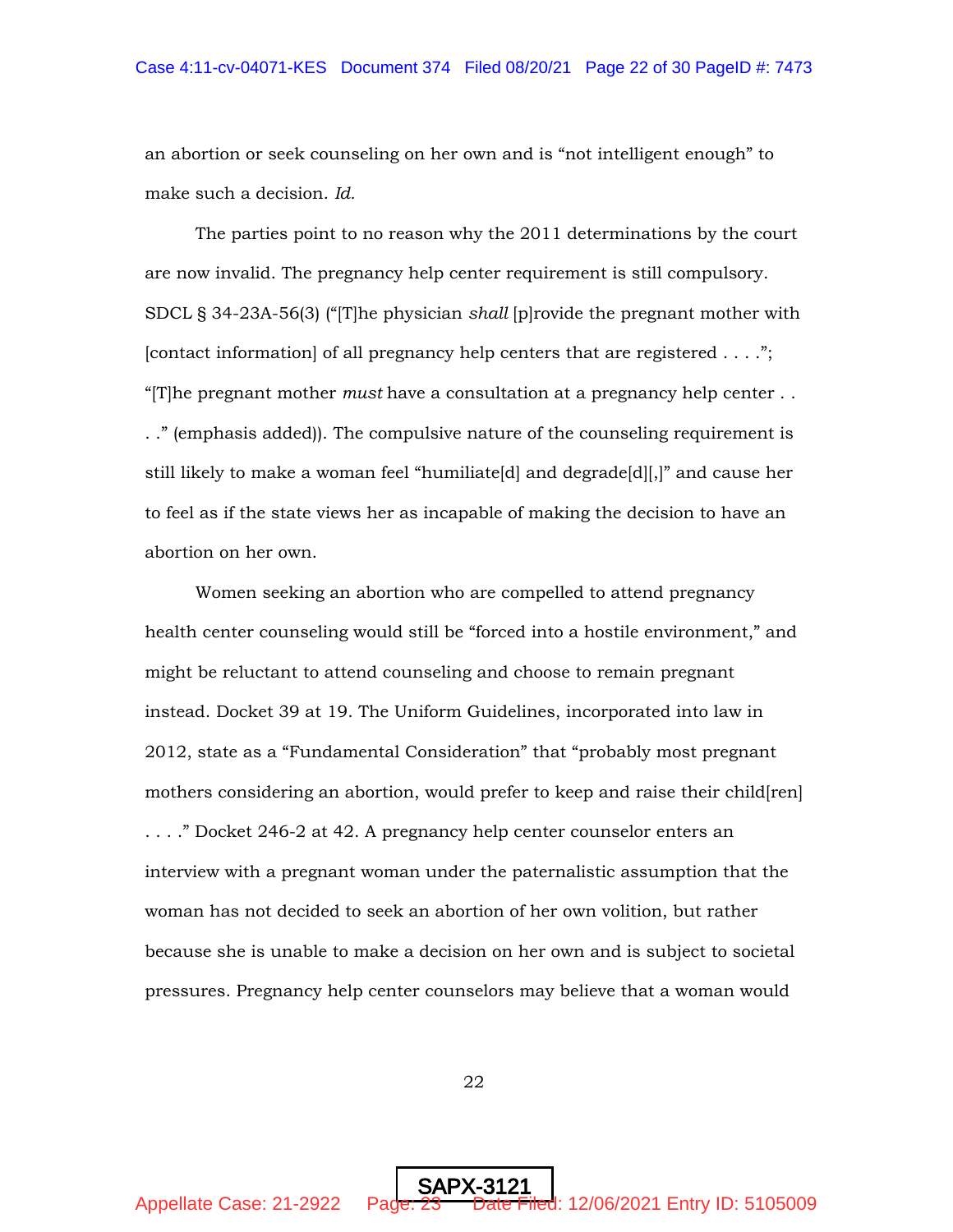only exercise her right to abortion if she has been "forced or manipulated into killing  $[her]$  own child $[] \ldots$ ." Docket 237 ¶ 4.

Even if, as PHC intervenors and state defendants allege, the counseling session is ideologically neutral and the counselor him or herself expresses zero signs of disapproval of the pregnant woman's choice to obtain an abortion, *see*  Docket 205 at 31-32, the centers' facilities show a clear ideological opposition to abortion. One pregnancy help center, intervenor Alpha Center, boasts on its website a "Memorial Garden for the Unborn" that offers "a place of hope and recovery for women and families who are suffering the aftermath of abortion." Docket 322-4; Memorial Garden for the Unborn, Alpha Center, https://alphacenterfriends.com/memorial-garden (last visited July 29, 2021). Alpha Center's memorial garden claims that women who have had an abortion must seek "forgiveness and redemption." *Id.* This evinces Alpha Center's ideological opposition to abortion: the assumption that abortion, coerced or not, results in an "aftermath" and period of mourning and necessary "forgiveness and redemption" shows that Alpha Center considers abortion, coerced or not, immoral. A pregnant woman would be subjected to that messaging by merely attending a mandatory interview at Alpha Center's facility. "[A] woman will likely be unwilling to actually consult with a pregnancy help center because she will fear being ridiculed, labeled a murderer, and subjected to anti-abortion ideology . . . ." Docket 39 at 20. Intervenors and state defendants have not shown any factual change that would alter that conclusion.

23

SAPX-312<u>2</u>

Appellate Case: 21-2922 Page:  $24$  Date Filed: 12/06/2021 Entry ID: 5105009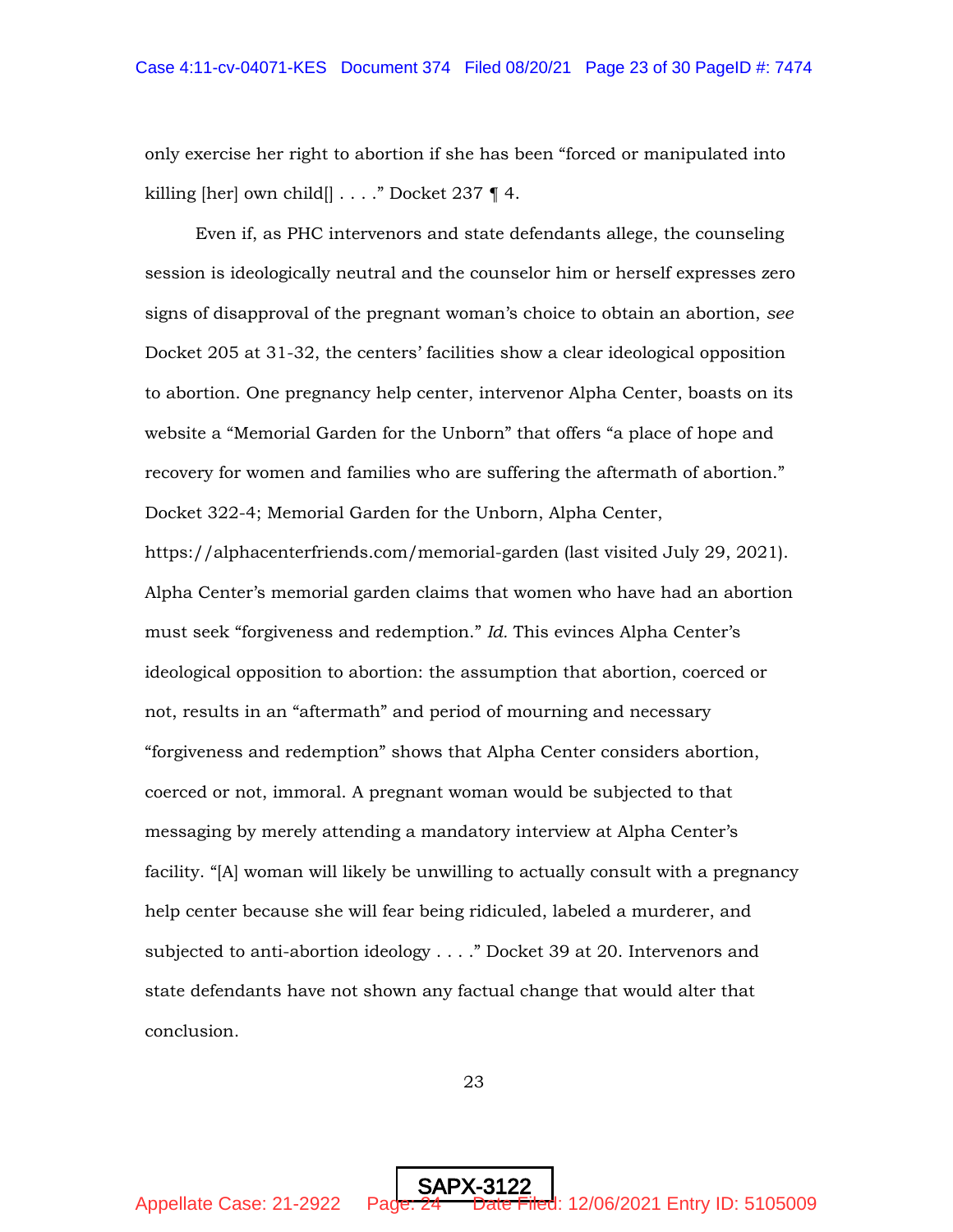Further, a pregnant woman required to attend counseling with a pregnancy help center might be concerned about the privacy of the sensitive information she is required to disclose. She might fear repeated contact from the pregnancy help center even after her counseling appointment, because the Uniform Guidelines now require that a copy of her photo ID be kept in her file by the center. Docket 246-2 at 40-41. And as the court stated in the initial order granting preliminary injunction, she may believe, "rightly or wrongly, that her decision to have an abortion could become public information." Docket 39 at 21. Amendments to the help center requirement have made modest improvements to a woman's privacy rights, but the privacy protections at a pregnancy help center still fall far below those at a medical clinic like Planned Parenthood. Under the Health Insurance Portability and Accountability Act of 1996 (HIPAA), an improper disclosure of confidential patient information by a medical provider can result in substantial civil monetary penalties even when the entity "did not know and, by exercising reasonable diligence, would not have known" about the disclosure. 45 C.F.R. § 160.404(b)(2)(i).

While the Uniform Guidelines require that "the spirit and requirements of HIPPA [sic] shall be employed by the pregnancy help center," the act provides no civil enforcement mechanism for improper disclosures by pregnancy health centers, whether intentional, reckless, or negligent. Docket 246-2 at 34; SDCL § 34-23A-59; *see generally* Docket 246-2. Alpha Center has chosen to voluntarily comply with HIPAA in some regards, but voluntary compliance offers little to assure a pregnant woman that her data is secure. *See* Docket

24

SAPX-312<u>3</u>

Appellate Case: 21-2922 Page: 25 Date Filed: 12/06/2021 Entry ID: 5105009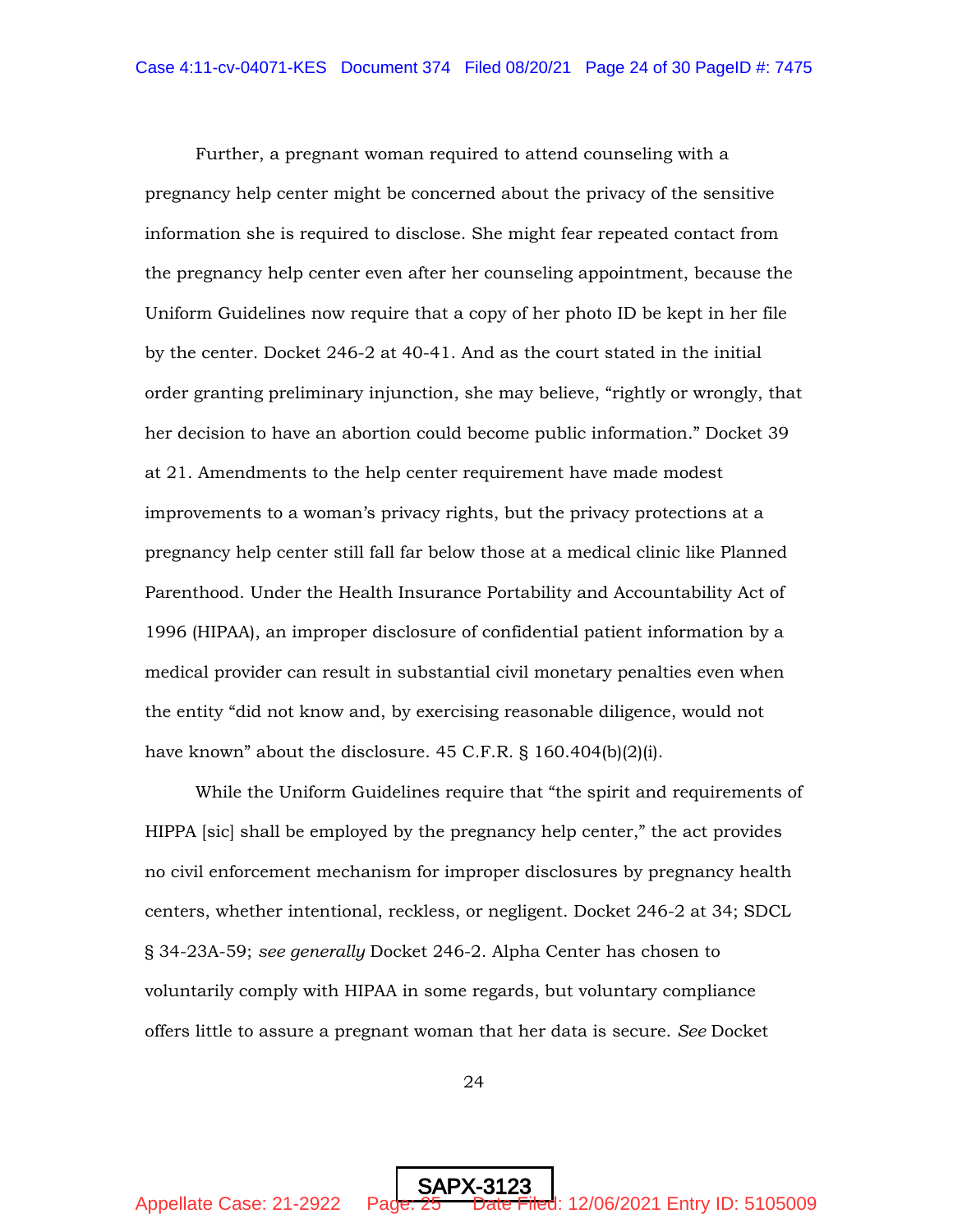352-1. And while the 2012 amendments to the act made it a Class 2 Misdemeanor to "knowingly and intentionally release[] any information obtained during any consultations resulting from [the pregnancy help center requirement], under circumstances not in accord with the confidentiality provisions required by [the act][,]" SDCL § 34-23A-59.2, that penalty is limited to knowing and intentional disclosures and does not protect pregnant women from negligent or unintentional disclosures. 2012 S.D. Sess. Laws ch. 186 § 9.

The lack of privacy and security protections at pregnancy help centers places an undue burden on a woman who wishes to have an abortion. A woman might decide to remain pregnant rather than risk her decision to have an abortion being shared with someone who is not supportive of that decision. A pregnant woman might reasonably be concerned that, without laws in place to encourage strong data security, a pregnancy help center may be prone to inadvertent disclosures of her sensitive information and vulnerable to data breaches.

The 2012 amendments marginally improved the quality of counseling guaranteed at a pregnancy help center, but not enough to change the undue burden calculation. The amendments added a requirement that pregnancy help centers must "ha[ve] available either on staff, or pursuant to a collaborative agreement, a licensed counselor, or licensed psychologist, or licensed certified social worker, or licensed nurse, or licensed marriage and family therapist, or physician, to provide the counseling related to the assessment for coercion . . . ." 2012 S.D. Sess. Laws ch. 186 § 4. That amendment does little to lessen

25

SAPX-3124

Appellate Case: 21-2922 Page:  $\frac{26}{26}$  Date Filed: 12/06/2021 Entry ID: 5105009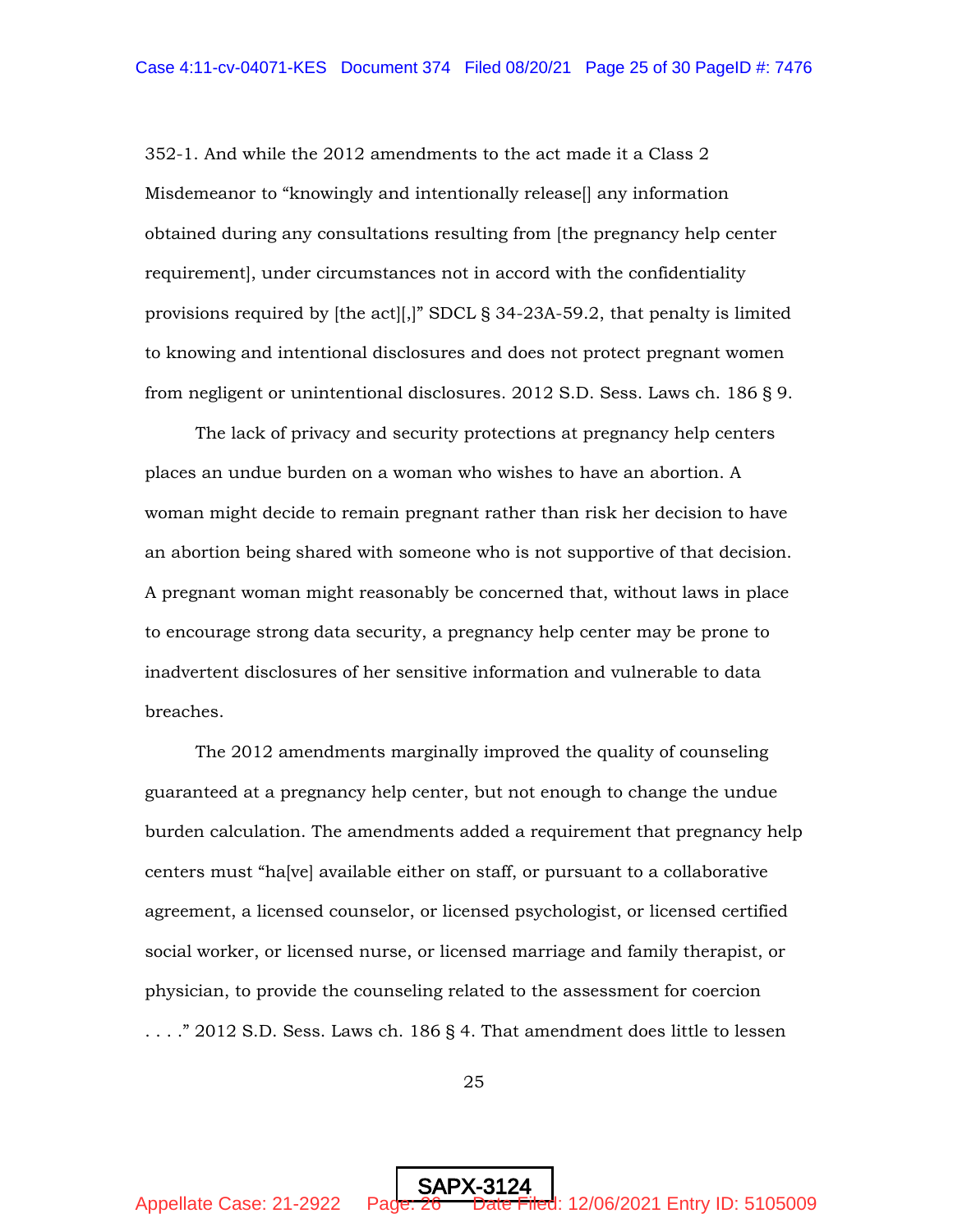the burden on a woman seeking an abortion who would not otherwise attend counseling: she must still submit to a counselling session, against her will, at a non-medical facility that is ideologically opposed to her choice to have an abortion. Further, the requirement does not, on its face, ensure that a qualified counselor assists the pregnant woman. A "licensed nurse" who specializes in emergency room trauma but has no experience in counseling women seeking abortions, under the statute, would be permitted to conduct the counseling.

The amendments since 2011 placed an additional burden on a woman required to attend counseling by increasing the amount of time a woman is likely to be required to spend at a pregnancy help center. As incorporated in the 2012 amendments, the Uniform Guidelines authorize counseling on a broader range of topics, expanding the scope from "coercion" to both coercion and "pressure" from third parties. 2012 S.D. Sess. Laws ch. 186 § 7. While the legislature amended the definition of "coercion" following the court's 2011 order that the term was unconstitutionally vague, it left "pressure" undefined, meaning "pressure" could cover a large swath of topics that could substantially lengthen the counseling session. 2012 S.D. Sess. Laws ch. 186 § 1; *see* Docket 39 at 34-40. The 2018 amendments added a host of disclosures that counselors must provide pregnant women during the appointment, which are redundant with the disclosures provided by doctors and are likely to lengthen the counseling session. *See* 2018 S.D. Sess. Laws ch. 205. These amendments increase the burden on a woman who seeks an abortion by requiring her to attend a lengthier counseling appointment than the court contemplated in

26

SAPX-312<u>5</u>

Appellate Case: 21-2922 Page:  $27$  Date Filed: 12/06/2021 Entry ID: 5105009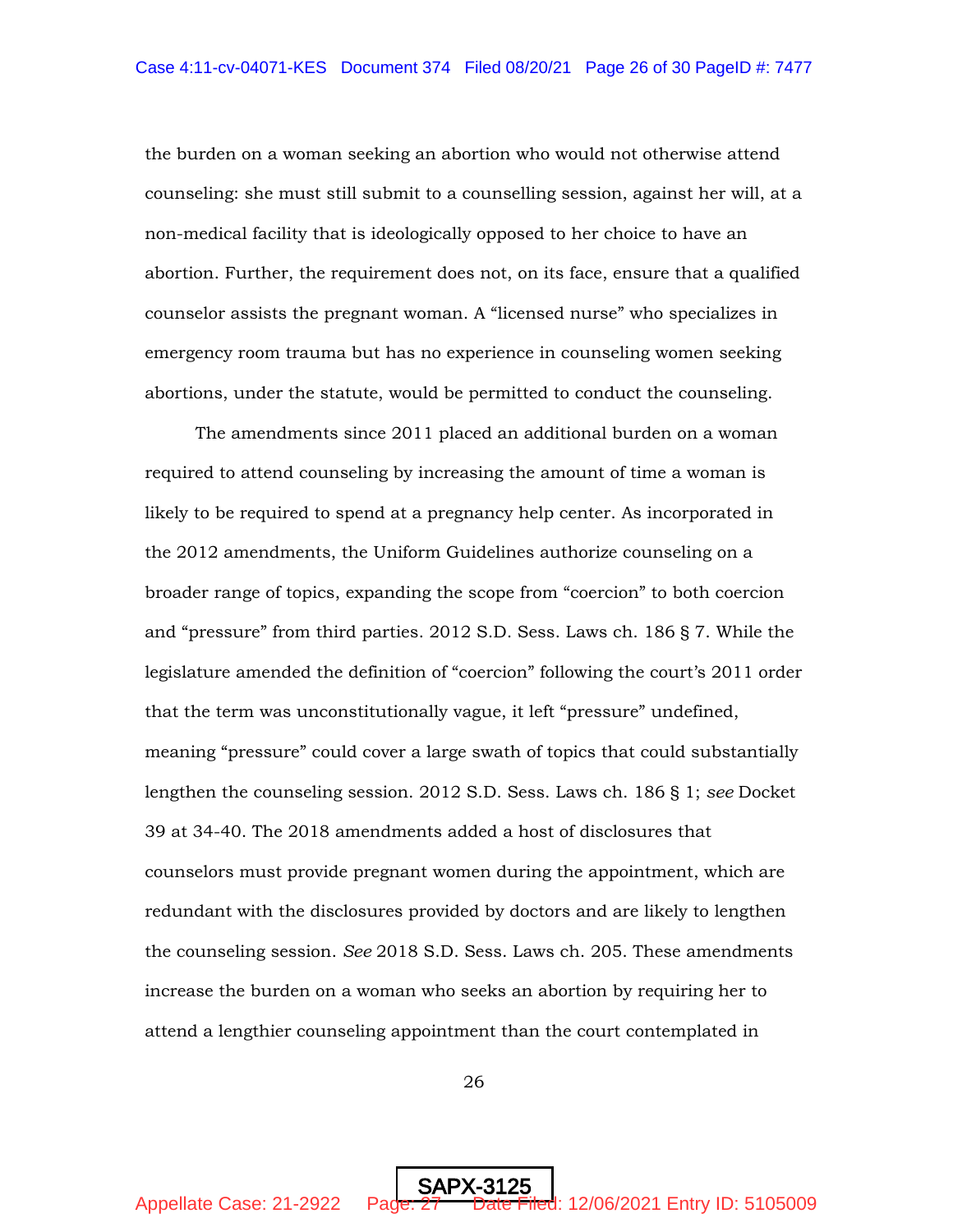2011. Some women might have to take a full or half day off of work or pay for child care to attend a counseling session, in addition to the time needed to attend the consultation with Planned Parenthood and the abortion procedure 72 hours later. That increased time, especially for women who live hours from the nearest Planned Parenthood clinic or pregnancy help center, contributes to the undue burden posed by the pregnancy help center requirement.

Even a short delay that comes from compliance with the pregnancy help center requirement might push a woman past the gestational age limit at which she may receive an abortion. The pregnancy help center requirement does not include a statutory timeframe by which a pregnancy help center must schedule a counseling appointment: a pregnancy help center could wait as long as it wished, stalling for time and hampering a woman's ability to access a previability abortion. A woman could be prevented from receiving an abortion altogether because of the time she must wait to attend a counseling session.

State defendants argue that because pregnant women do not have "a right to be insulated from all others" in deciding to obtain an abortion, the state may implement the pregnancy help center requirement. Docket 271 at 4 (quoting *Casey*, 505 U.S. at 877). But *Casey* permits "regulations which do no more than create a structural mechanism by which the State . . . may express profound respect for the life of the unborn . . . if they are not a substantial obstacle to the woman's exercise of the right to choose." *Casey*, 505 U.S. at 877. This court found that the pregnancy help center requirement is "a substantial obstacle to a woman's decision to obtain an abortion," and more

27

SAPX-312<u>6</u>

Appellate Case: 21-2922 Page:  $28$  Date Filed: 12/06/2021 Entry ID: 5105009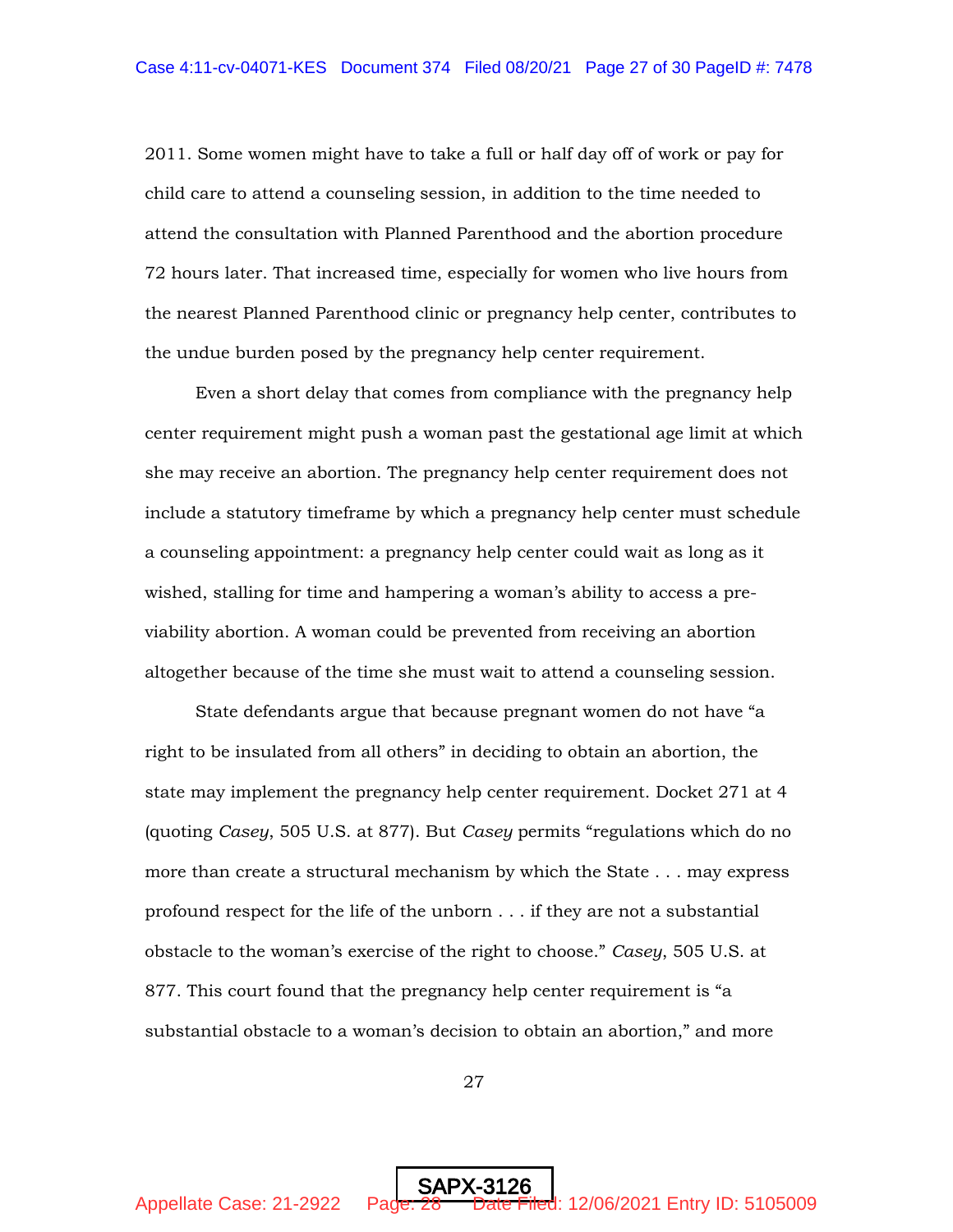than a mechanism by which the state may express its profound respect for life. Docket 39 at 21. "A statute which, while furthering [a] valid state interest has the effect of placing a substantial obstacle in the path of a woman's choice cannot be considered a permissible means of serving its legitimate ends." *Whole Woman's Health*, 136 S. Ct. at 2306 (quoting *Casey*, 505 U.S. at 877). Changes in the law have not altered the court's conclusion in the 2011 injunction order that the pregnancy help center requirement places an undue burden on a woman seeking abortion in a large fraction of cases where it is relevant. Planned Parenthood is likely to succeed on the merits of its undue burden claim.

#### **d. Threat of irreparable harm**

In 2011, the court found that the threat of irreparable harm weighed in favor of granting the injunction. Docket 39 at 58-59. PHC intervenors' sole argument relating to the threat of irreparable harm is that the injunction being lifted as to the *other* provisions of the act means that no harm would result from it being lifted as to *this* provision. Docket 205 at 34. The court disagrees. The factors that led to the parties stipulating to dissolve the other provisions of the 2011 injunction do not apply here.

The state defendants argue that there is no risk of irreparable harm, because *no* harm would befall a woman considering an abortion who was forced into "receiving objective, non-judgmental counseling designed to . . . inform her decision of whether to preserve her relationship with her unborn child." Docket 271 at 13. But as the court noted in 2011, "Constitutional

28

SAPX-312<u>7</u>

Appellate Case: 21-2922 Page: 29 Date Filed: 12/06/2021 Entry ID: 5105009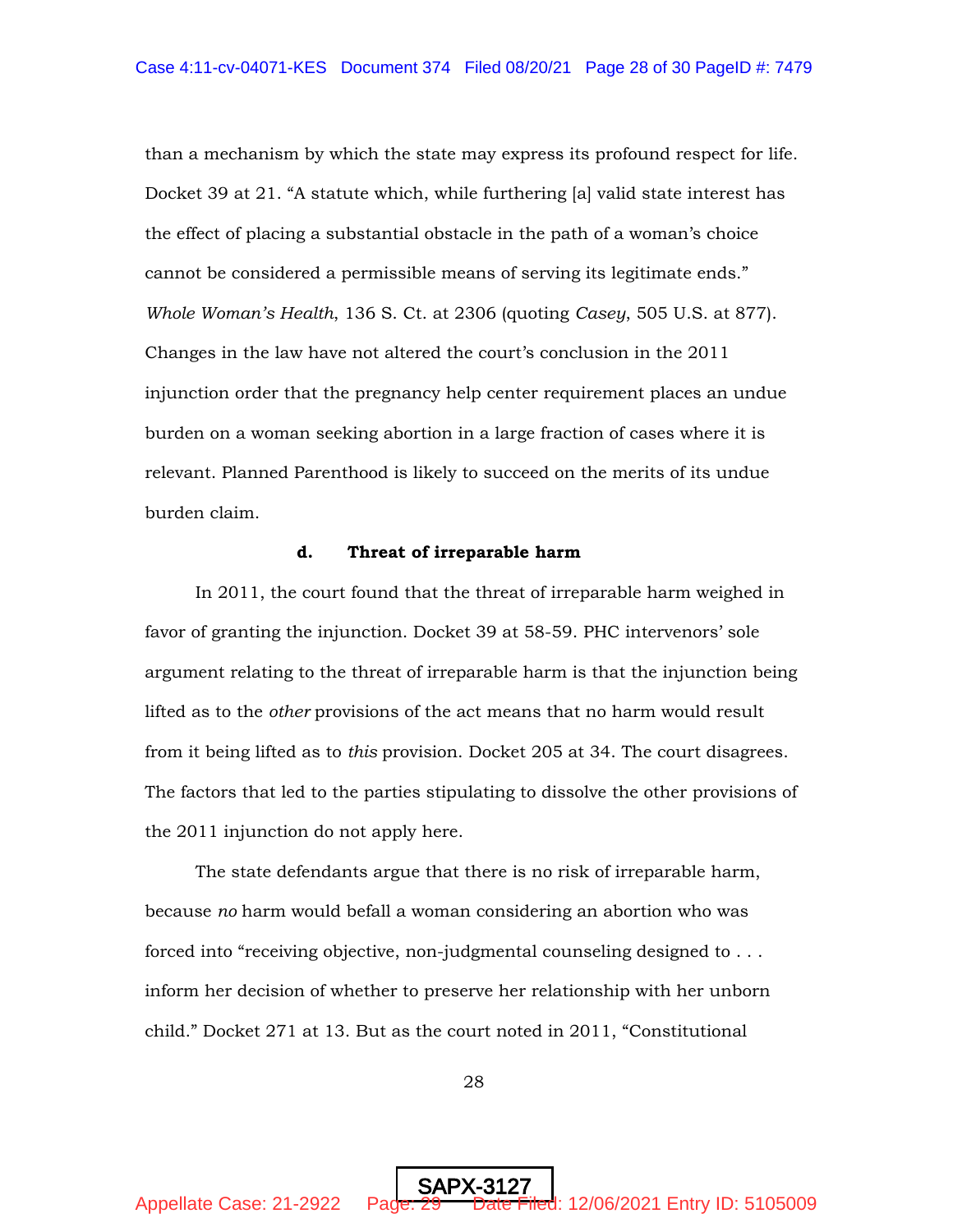violations, however brief, are unquestionably irreparable." Docket 39 at 58 (citing *Kirkeby v. Furness*, 52 F.3d 772, 775 (8th Cir. 1995) ("The loss of First Amendment freedoms, for even minimal periods of time, unquestionably constitutes irreparable injury.")). The threat of irreparable harm weighs in favor of continuing the preliminary injunction.

## **e. Balance of the harms**

In the 2011 injunction order, the court found that if the preliminary injunction was improperly denied, "many women will have been denied their right to free speech and effectively forced against their will to remain pregnant until they give birth." Docket 39 at 59. If the preliminary injunction turned out to have been improperly granted, "defendants will have been wrongly prevented from carrying out their official duties." *Id.* at 60. The court found, after balancing the harm, that the balance of the harms weighed in favor of granting the preliminary injunction. *Id.* at 60. Because the court has found that Planned Parenthood remains likely to succeed on the merits of its First Amendment claim, the balance of the harms has not changed.

## **f. Public Interest**

The court remains convinced that the pregnancy help center requirement is likely unconstitutional. There remains a public interest in protecting women's constitutional rights to access abortion and to free speech. This factor continues to weigh in favor of maintaining the preliminary injunction.

29

SAPX-312<u>8</u>

Appellate Case: 21-2922 Page: 30 Date Filed: 12/06/2021 Entry ID: 5105009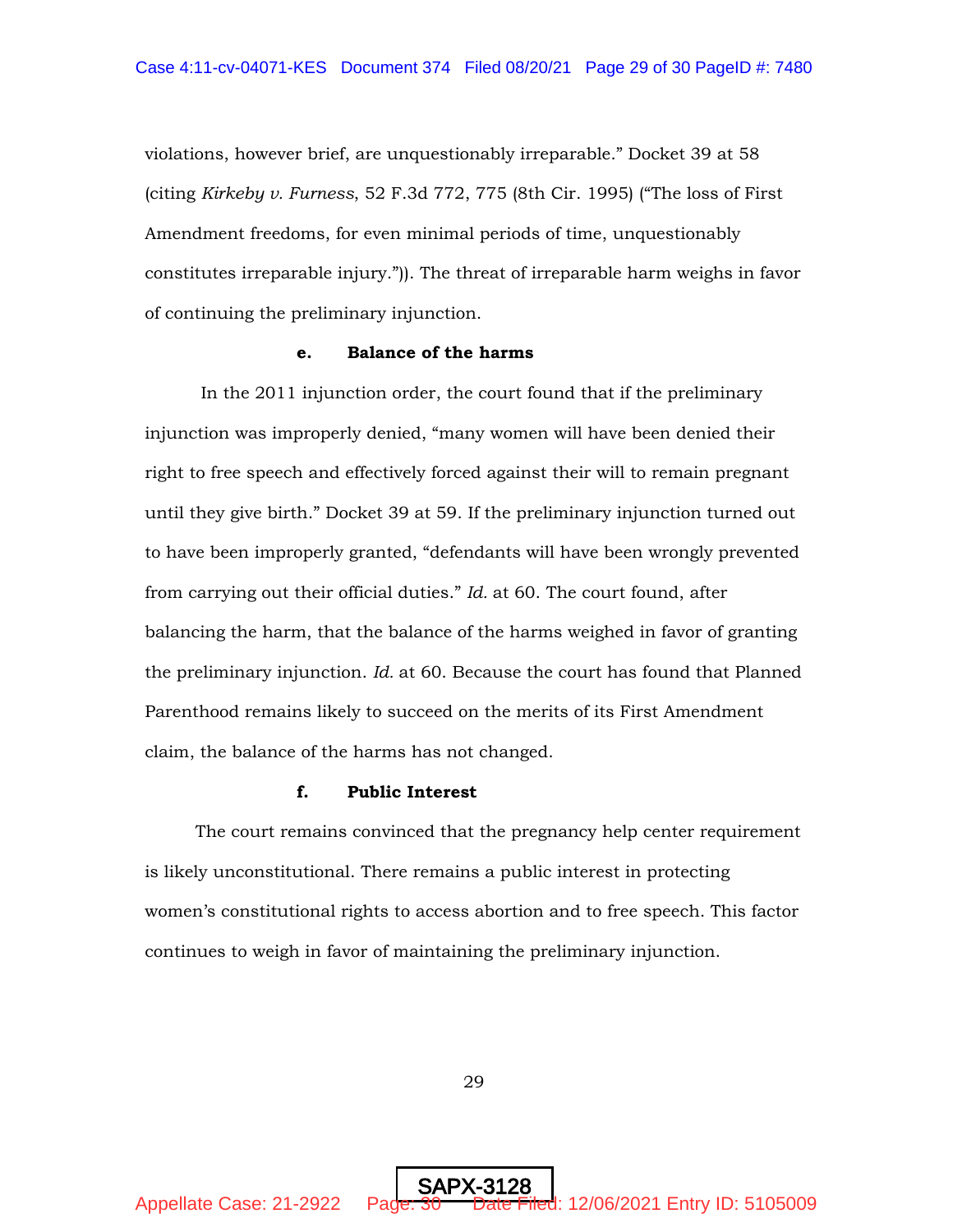#### **CONCLUSION**

No legal or factual change since the court's preliminary injunction in 2011 warrants dissolution of the preliminary injunction of the pregnancy help center requirement. It continues to likely infringe on women's right to free speech secured in the First Amendment, and it presents an undue burden on a woman's right to access abortion. The remaining *Dataphase* factors continue to weigh in favor of injunction.

Thus, it is

ORDERED that the motion to dissolve what remains of the preliminary injunction is denied. The injunction as laid out in the court's order at Docket 129 remains in effect. It is further

ORDERED that the motion to expedite (Docket 300) is denied as moot. DATED August 20, 2021.

BY THE COURT:

*/s/ Karen E. Schreier* KAREN E. SCHREIER UNITED STATES DISTRICT JUDGE

30

SAPX-

Appellate Case: 21-2922 Page: 31 Date Filed: 12/06/2021 Entry ID: 5105009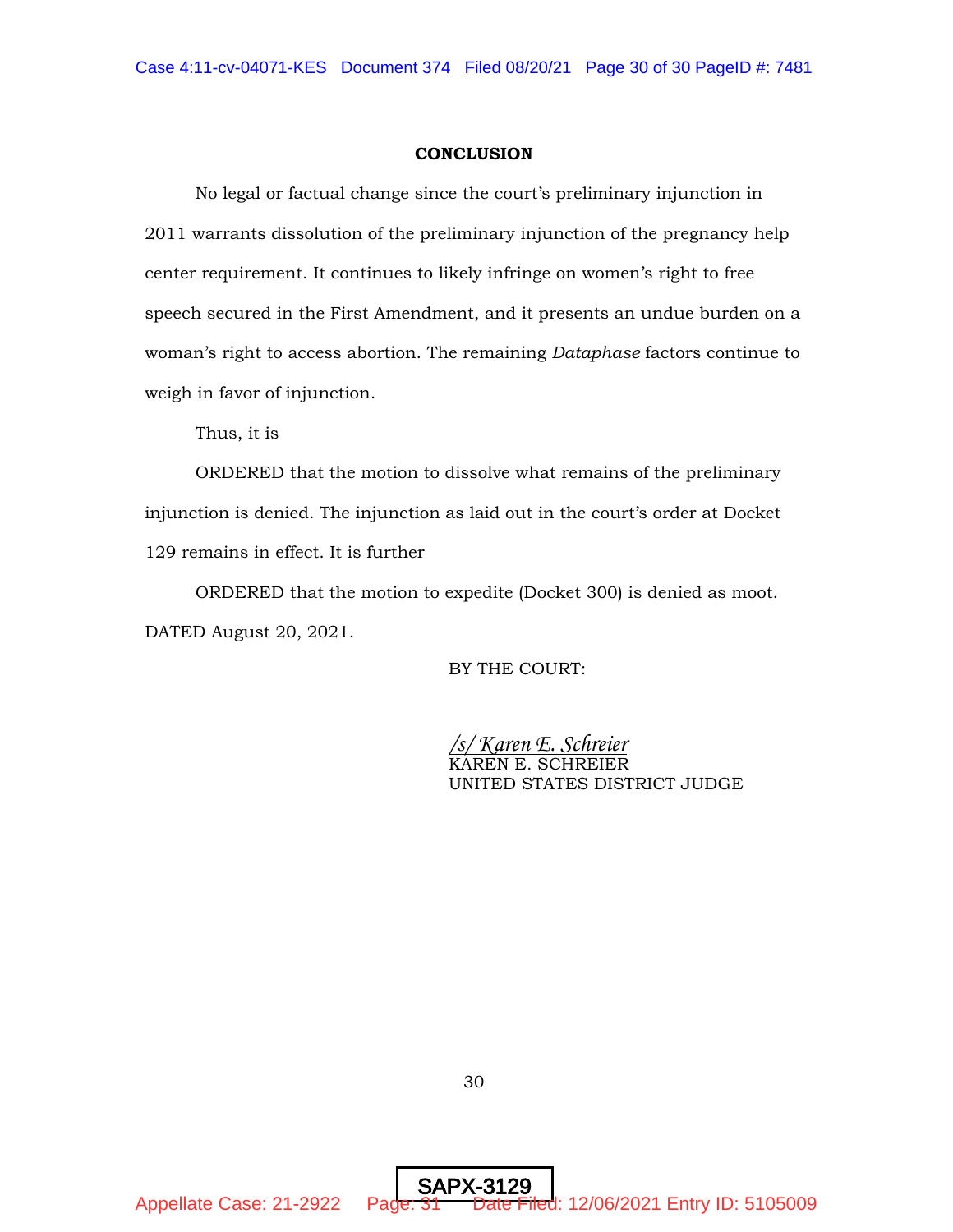## ADDENDUM 2

#### 8/1/2018 Case 4:11-cv-04071-KES Document 191-1 Fileddag@7/18 Page 2 of 28 PageID #: 3090

34-23A-53. Definition of terms. Terms as used in §§ 34-23A-53 to 34-23A-62, inclusive, mean:

(1) "Pregnancy help center," any entity whether it be a form of corporation, partnership, or proprietorship, whether it is for profit, or nonprofit, that has as one of its principal missions to provide education, counseling, and other assistance to help a pregnant mother maintain her relationship with her unborn child and care for her unborn child, which entity has a medical director who is licensed to practice medicine in the State of South Dakota, or that it has a collaborative agreement with a physician licensed in South Dakota to practice medicine to whom women can be referred, which entity does not perform abortions and is not affiliated with any physician or entity that performs abortions, and does not now refer pregnant mothers for abortions, and has not referred any pregnant mother for abortions for the three-year period immediately preceding July 1, 2011, which entity does not place children for adoption, and which entity is in compliance with the requirements of § 34-  $23A-59.1;$ 

(2) Deleted by SL 2012, ch 186, § 1;

(3) Deleted by SL 2012, ch 186, § 1;

(4) "Coercion," exists if the pregnant mother is induced to consent to an abortion by any other person under circumstances, or in such a manner, which deprives her from making a free decision or exercising her free will.

**Source:** SL 2011, ch 161, § 7; SL 2012, ch 186, § 1; SL 2014, ch 167, § 1.

http://sdlegislature.gov/Statutes/PrinterStatute.aspx?Type=Statute&Statute=34-23A-53 1/1

SAPX-182 Appellate Case: 21-2922 Page: 32 Date Filed: 12/06/2021 Entry ID: 5105009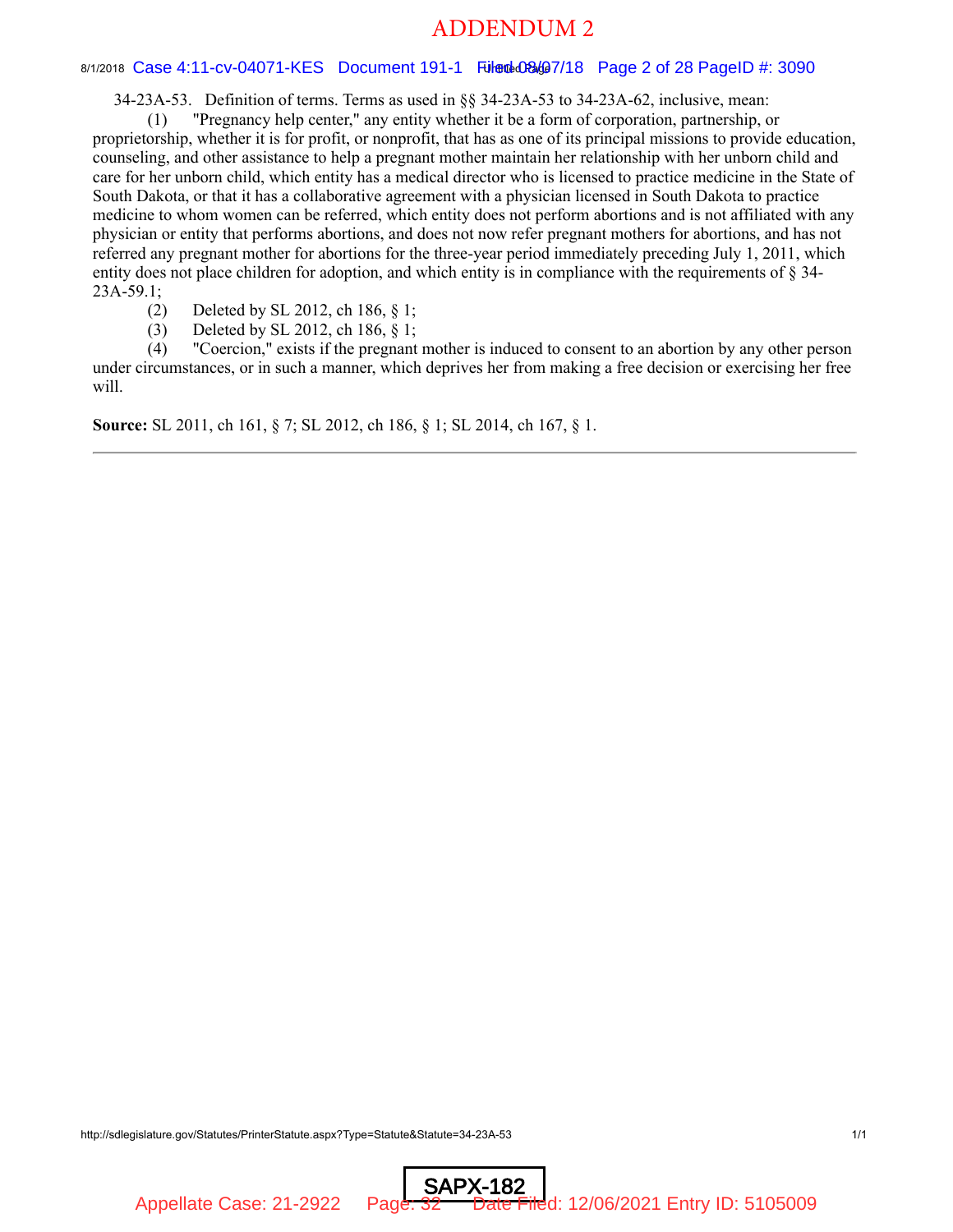## 8/1/2018 Case 4:11-cv-04071-KES Document 191-1 Fileddag@7/18 Page 3 of 28 PageID #: 3091

 34-23A-54. Legislative findings. The Legislature finds that as abortion medicine is now practiced in South Dakota that:

 (1) In the overwhelming majority of cases, abortion surgery and medical abortions are scheduled for a pregnant mother without the mother first meeting and consulting with a physician or establishing a traditional physician-patient relationship;

 (2) The surgical and medical procedures are scheduled by someone other than a physician, without a medical or social assessment concerning the appropriateness of such a procedure or whether the pregnant mother's decision is truly voluntary, uncoerced, and informed, or whether there has been an adequate screening for a pregnant mother with regard to the risk factors that may cause complications if the abortion is performed;

 (3) Such practices are contrary to the best interests of the pregnant mother and her child and there is a need to protect the pregnant mother's interest in her relationship with her child and her health by passing remedial legislation;

 (4) There exists in South Dakota a number of pregnancy help centers, as defined in § 34-23A-53, which have as their central mission providing counseling, education, and other assistance to pregnant mothers to help them maintain and keep their relationship with their unborn children, and that such counseling, education, and assistance provided by these pregnancy help centers is of significant value to the pregnant mothers in helping to protect their interest in their relationship with their children; and

 (5) It is a necessary and proper exercise of the state's authority to give precedence to the mother's fundamental interest in her relationship with her child over the irrevocable method of termination of that relationship by induced abortion.

**Source:** SL 2011, ch 161, § 1.

http://sdlegislature.gov/Statutes/PrinterStatute.aspx?Type=Statute&Statute=34-23A-54 1/1

SAPX-183 Appellate Case: 21-2922 Page: 33 Date Filed: 12/06/2021 Entry ID: 5105009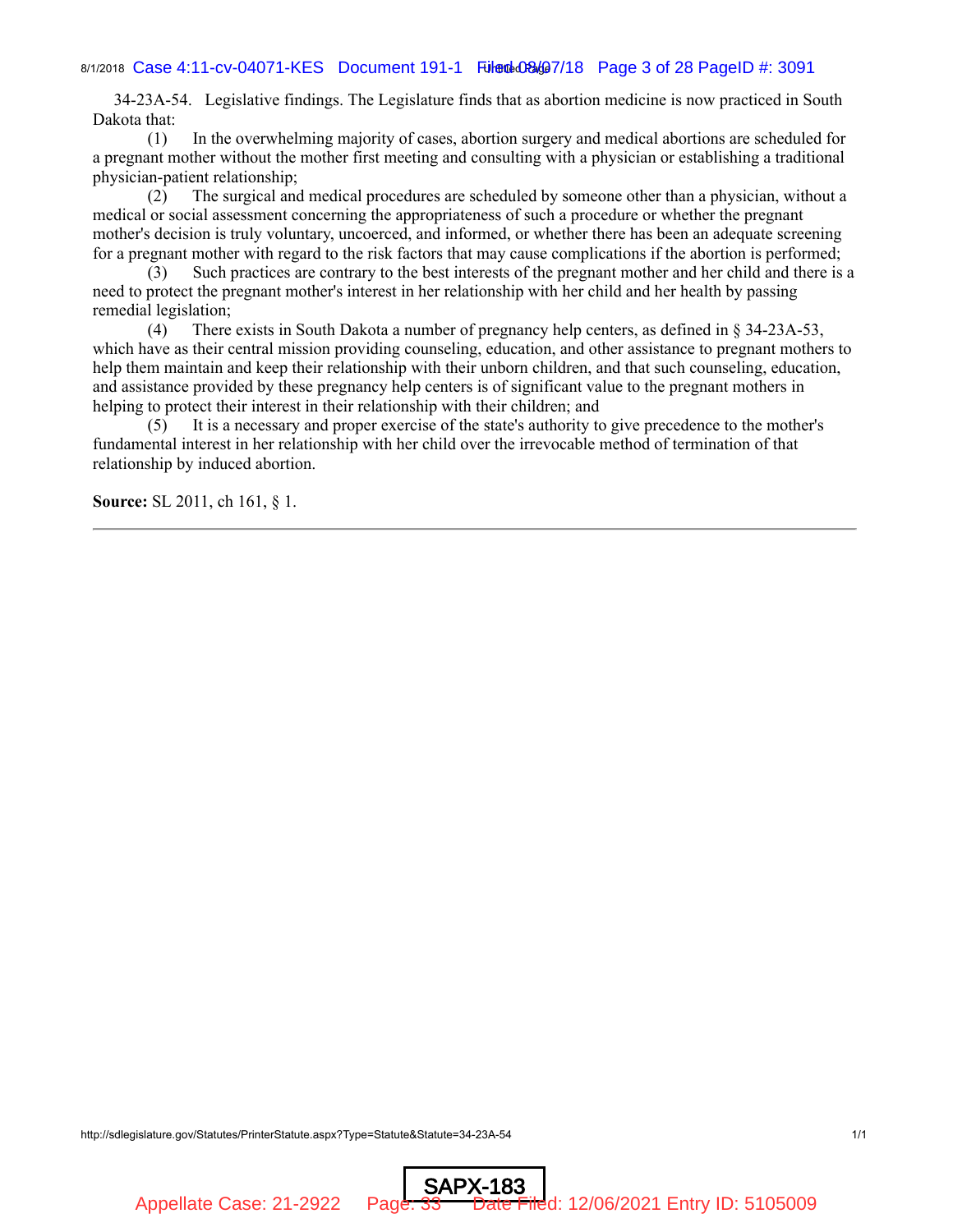34-23A-55. Duties of physician in addition to common law. The physician's common law duty to determine that the physician's patient's consent is voluntary and uncoerced and informed applies to all abortion procedures. The requirements expressly set forth in §§ 34-23A-53 to 34-23A-62, inclusive, that require procedures designed to insure that a consent to an abortion is voluntary and uncoerced and informed, are an express clarification of, and are in addition to, those common law duties.

**Source:** SL 2011, ch 161, § 2.

http://sdlegislature.gov/Statutes/PrinterStatute.aspx?Type=Statute&Statute=34-23A-55 1/1

SAPX-184 Appellate Case: 21-2922 Page: 34 Date Filed: 12/06/2021 Entry ID: 5105009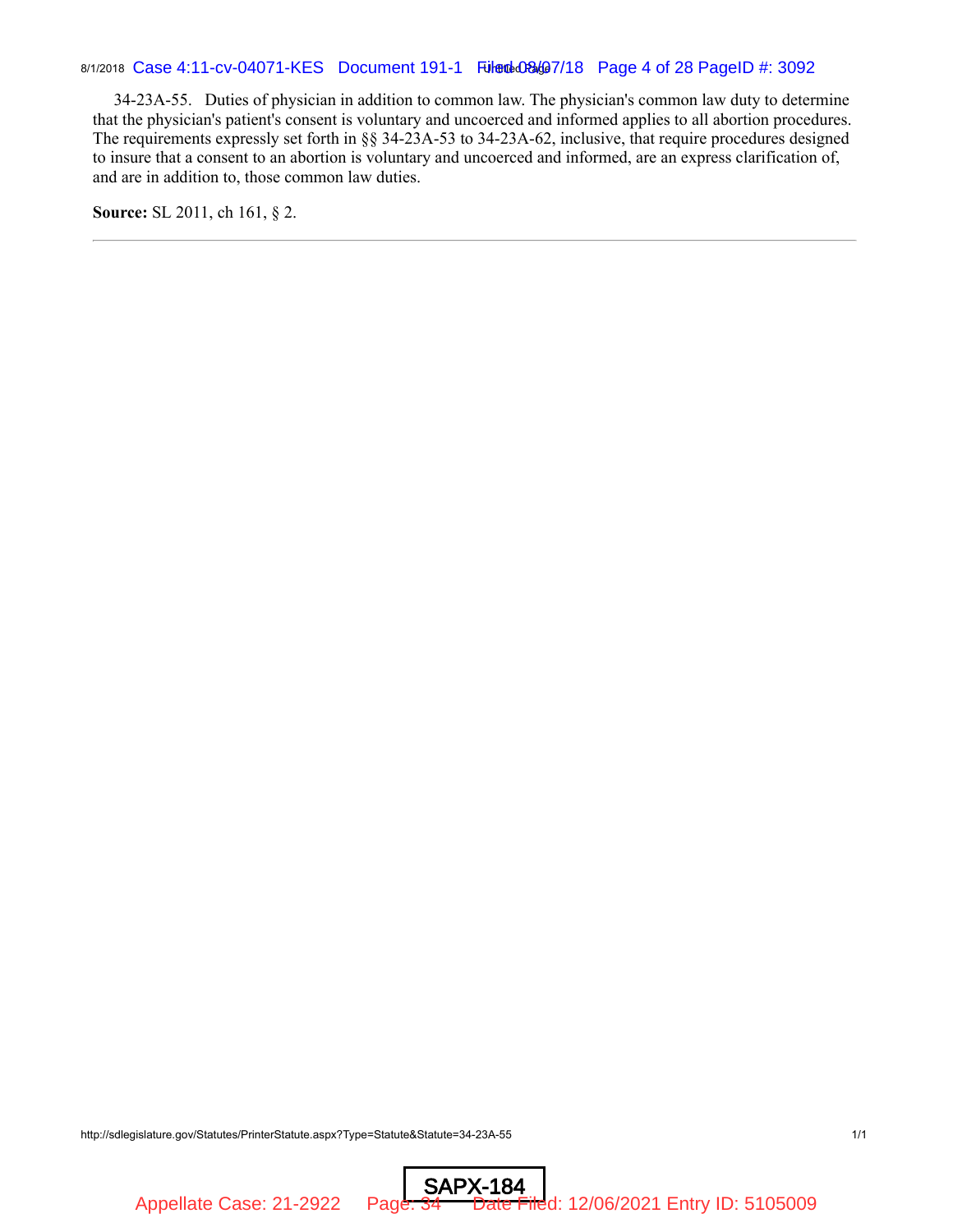## 8/1/2018 Case 4:11-cv-04071-KES Document 191-1 Fileddag@7/18 Page 5 of 28 PageID #: 3093

 34-23A-56. Scheduling of abortion--Prior requirements. No surgical or medical abortion may be scheduled except by a licensed physician and only after the physician physically and personally meets with the pregnant mother, consults with her, and performs an assessment of her medical and personal circumstances. Only after the physician completes the consultation and assessment complying with the provisions of §§ 34-23A-53 to 34-23A-62, inclusive, may the physician schedule a surgical or medical abortion, but in no instance may the physician schedule such surgical or medical abortion to take place in less than seventy-two hours from the completion of such consultation and assessment except in a medical emergency as set forth in § 34-23A-10.1 and subdivision 34-23A-1(5). No Saturday, Sunday, or annually recurring holiday, as specifically named in § 1-5-1, may be included or counted in the calculation of the seventy-two hour minimum time period between the initial physician consultation and assessment and the time of the scheduled abortion procedure. No physician may have the pregnant mother sign a consent for the abortion on the day of this initial consultation and no physician, abortion provider, hospital, or clinic, at which the physician performs an abortion, may accept payment for an abortion until a consent is signed after full compliance with the provisions of §§ 34-23A-53 to 34-23A-62, inclusive. No physician may take a signed consent from the pregnant mother unless the pregnant mother is in the physical presence of the physician and except on the day the abortion is scheduled, and only after complying with the provisions of  $\S$  34-23A-53 to 34-23A-62, inclusive, as they pertain to the initial consultation, and only after complying with the provisions of subdivisions 34-23A-10.1(1) and (2). During the initial consultation between the physician and the pregnant mother, prior to scheduling a surgical or medical abortion, the physician shall:

 (1) Do an assessment of the pregnant mother's circumstances to make a reasonable determination whether the pregnant mother's decision to submit to an abortion is the result of any coercion or pressure from other persons. In conducting that assessment, the physician shall obtain from the pregnant mother the age or approximate age of the father of the unborn child, and the physician shall consider whether any disparity in age between the mother and father is a factor when determining whether the pregnant mother has been subjected to pressure, undue influence, or coercion;

 (2) Provide the written disclosure required by subdivision 34-23A-10.1(1) and discuss them with her to determine that she understands them;

 (3) Provide the pregnant mother with the names, addresses, and telephone numbers of all pregnancy help centers that are registered with the South Dakota Department of Health pursuant to §§ 34-23A-53 to 34- 23A-62, inclusive, and provide her with written instructions that set forth the following:

 (a) That prior to the day of any scheduled abortion the pregnant mother must have a consultation at a pregnancy help center at which the pregnancy help center shall inform her about what education, counseling, and other assistance is available to help the pregnant mother keep and care for her child, and have a private interview to discuss her circumstances that may subject her decision to coercion;

 (b) That prior to signing a consent to an abortion, the physician shall first obtain from the pregnant mother, a written statement that she obtained a consultation with a pregnancy help center, which sets forth the name and address of the pregnancy help center, the date and time of the consultation, and the name of the counselor at the pregnancy help center with whom she consulted;

 (4) Conduct an assessment of the pregnant mother's health and circumstances to determine if any of the following preexisting risk factors associated with adverse psychological outcomes following an abortion are present in her case:

(a) Coercion;

(b) Pressure from others to have an abortion;

(c) The pregnant mother views an abortion to be in conflict with her personal or religious values;

 (d) The pregnant mother is ambivalent about her decision to have an abortion, or finds the decision of whether to have an abortion difficult and she has a high degree of decisional distress;

(e) That the pregnant mother has a commitment to the pregnancy or prefers to carry the child to term;

 (f) The pregnant mother has a medical history that includes a pre-abortion mental health or psychiatric problem; and

(g) The pregnant mother is twenty-two years old or younger.

 The physician making the assessment shall record in the pregnant mother's medical records, on a form created for such purpose, each of the risk factors associated with adverse psychological outcomes following an abortion listed in this subdivision that are present in her case and which are not present in her case;

SAPX-185

http://sdlegislature.gov/Statutes/PrinterStatute.aspx?Type=Statute&Statute=34-23A-56 1/2

Appellate Case: 21-2922 Page: 35 Date Filed: 12/06/2021 Entry ID: 5105009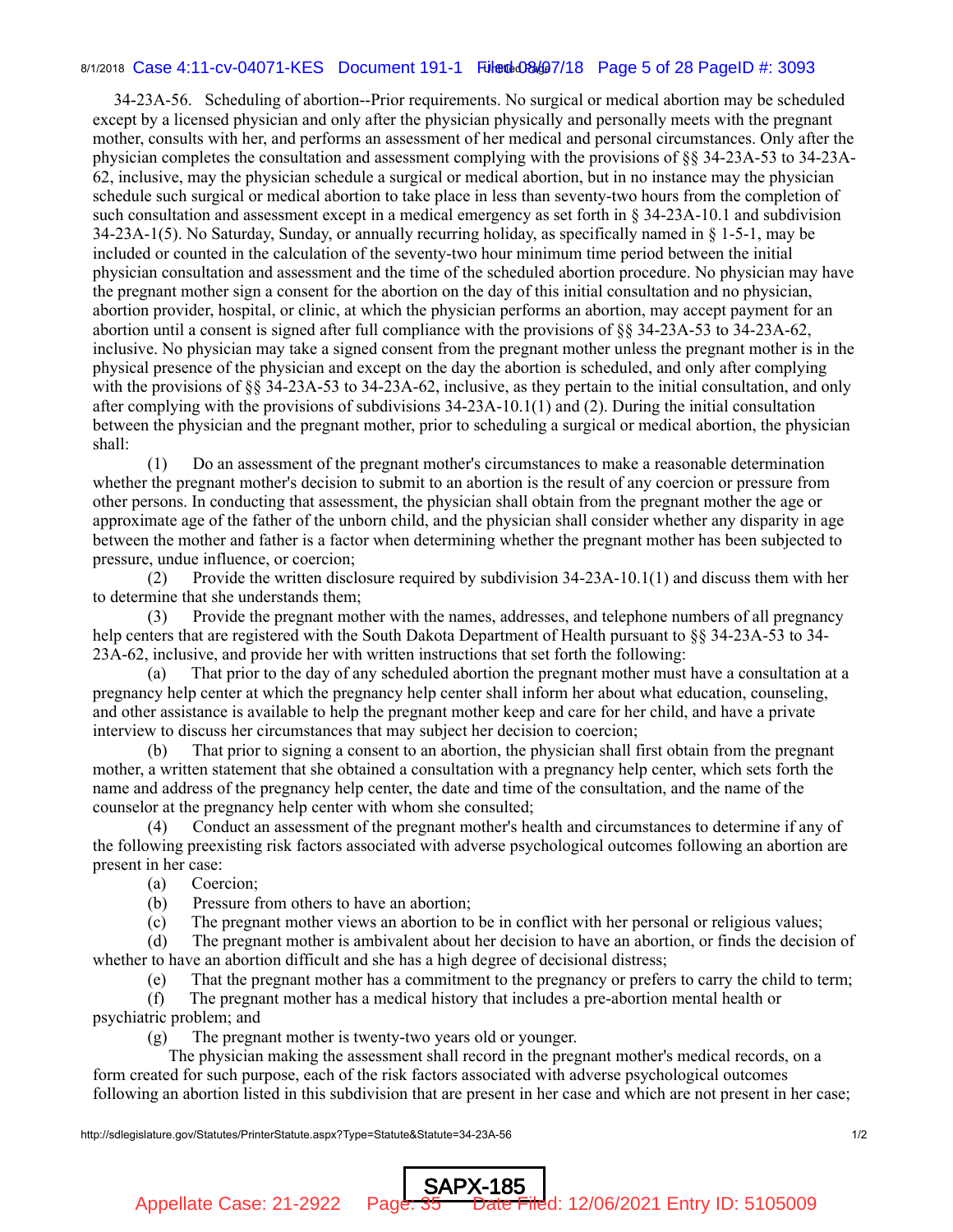## 8/1/2018 Case 4:11-cv-04071-KES Document 191-1 Fileddag@7/18 Page 6 of 28 PageID #: 3094

 (4A) Inquire into whether the pregnant mother knows the sex of her unborn child and if so, whether the mother is seeking an abortion due to the sex of the unborn child.

 (5) The physician shall identify for the pregnant mother and explain each of the risk factors associated with adverse psychological outcomes following an abortion listed in subdivision (4) which are present in her case;

 (6) The physician shall advise the pregnant mother of each risk factor associated with adverse psychological outcomes following an abortion listed in subdivision 34-23A-56(4) which the physician determines are present in her case and shall discuss with the pregnant mother, in such a manner and detail as is appropriate, so that the physician can certify that the physician has made a reasonable determination that the pregnant mother understands the information imparted, all material information about the risk of adverse psychological outcomes known to be associated with each of the risk factors found to be present;

 (7) In the event that no risk factor is determined to be present, the physician shall include in the patient's records a statement that the physician has discussed the information required by the other parts of this section and that the physician has made a reasonable determination that the mother understands the information in question;

 (8) Records of the assessments, forms, disclosures, and instructions performed and given pursuant to this section shall be prepared by the physician and maintained as a permanent part of the pregnant mother's medical records.

**Source:** SL 2011, ch 161, § 3; SL 2012, ch 186, § 2; SL 2013, ch 157, § 1; SL 2014, ch 168, § 3; SL 2015, ch 184, § 1.

http://sdlegislature.gov/Statutes/PrinterStatute.aspx?Type=Statute&Statute=34-23A-56 2/2

SAPX-186 Appellate Case: 21-2922 Page: 36 Date Filed: 12/06/2021 Entry ID: 5105009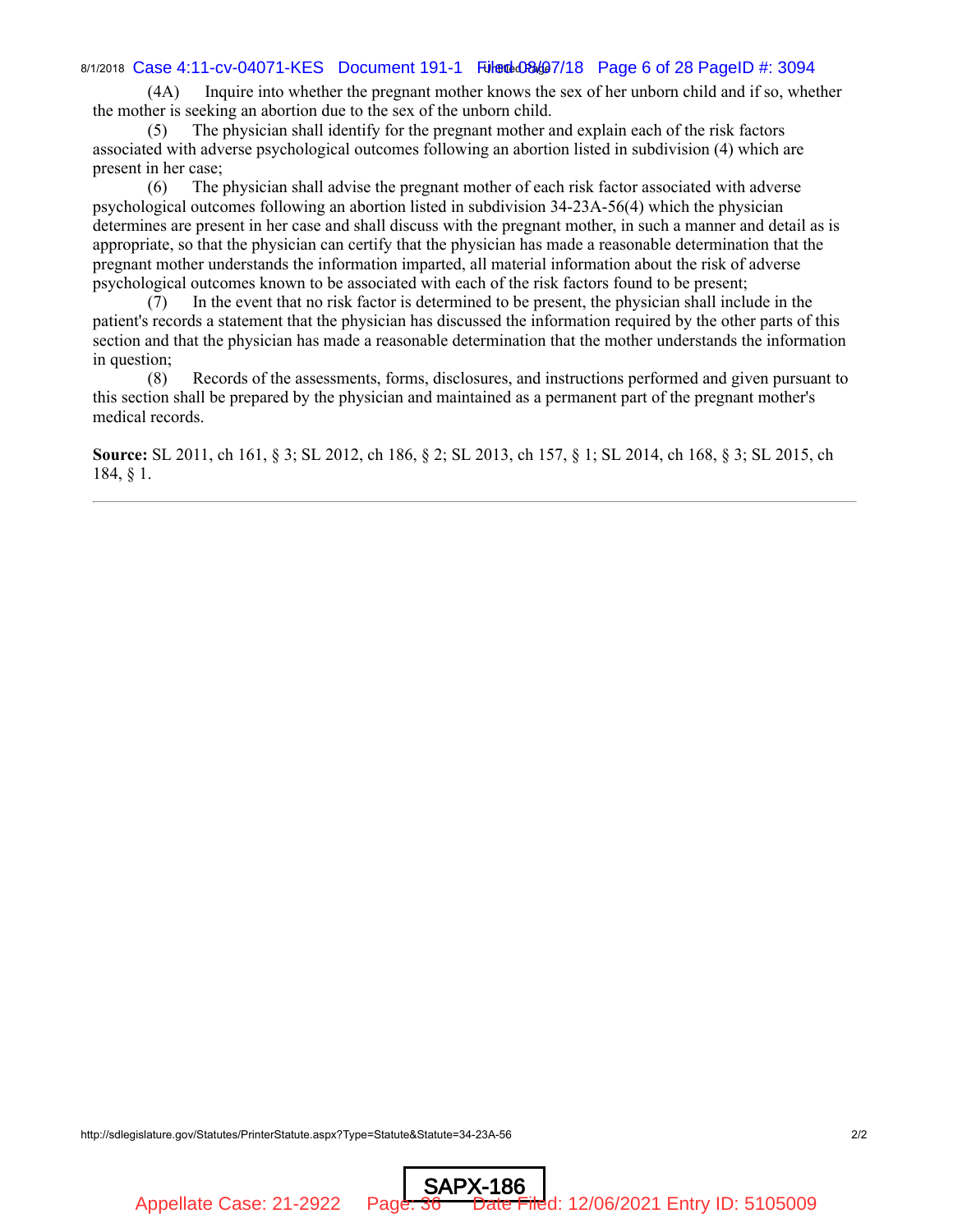## 8/1/2018 Case 4:11-cv-04071-KES Document 191-1 FileddaGG47/18 Page 7 of 28 PageID #: 3095

 34-23A-57. Patient's written signed statement. On the day on which the abortion is scheduled, no physician may take a consent for an abortion nor may the physician perform an abortion, unless the provisions of §§ 34- 23A-53 to 34-23A-62, inclusive, have been met, and the physician first obtains from the pregnant mother, a written, signed statement setting forth all information required by subsection 34-23A-56(3)(b). The written statement signed by the pregnant mother shall be maintained as a permanent part of the pregnant mother's medical records. Only the physician who meets with and consults with the pregnant mother pursuant to § 34- 23A-56 can take her consent and perform her abortion unless serious unforeseen circumstances prevent that physician from taking the consent and performing the abortion.

**Source:** SL 2011, ch 161, § 4; SL 2012, ch 186, § 3.

http://sdlegislature.gov/Statutes/PrinterStatute.aspx?Type=Statute&Statute=34-23A-57 1/1

SAPX-187

Appellate Case: 21-2922 Page: 37 Date Filed: 12/06/2021 Entry ID: 5105009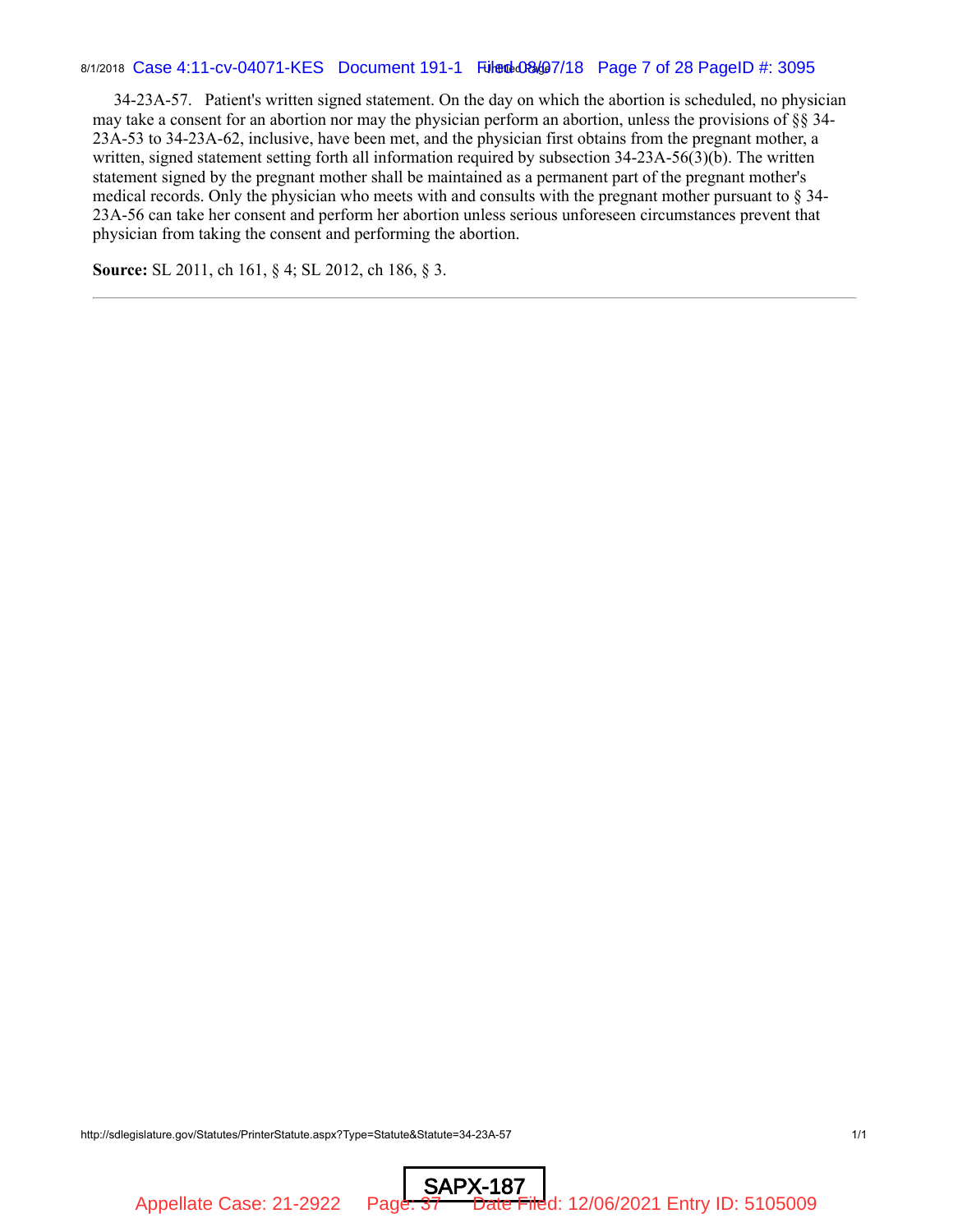## 8/1/2018 Case 4:11-cv-04071-KES Document 191-1 Fileddag@7/18 Page 8 of 28 PageID #: 3096

 34-23A-58. Registry of pregnancy help centers. The Department of Health shall maintain a registry of pregnancy help centers located in the State of South Dakota. The Department shall publish a list of all pregnancy help centers which submit a written request or application to be listed on the state registry of pregnancy help centers. All pregnancy help centers seeking to be listed on the registry shall be so listed without charge, if they submit an affidavit that certifies that:

 (1) The pregnancy help center has a facility or office in the State of South Dakota in which it routinely consults with women for the purpose of helping them keep their relationship with their unborn children;

 (2) That one of its principal missions is to educate, counsel, and otherwise assist women to help them maintain their relationship with their unborn children;

 (3) That they do not perform abortions at their facility, and have no affiliation with any organization or physician which performs abortions;

 (4) That they do not now refer pregnant women for abortions, and have not referred any pregnant women for an abortion at any time in the three years immediately preceding July 1, 2011;

 (5) That they have a medical director licensed by South Dakota to practice medicine or that they have a collaborative agreement with a physician licensed in South Dakota to practice medicine to whom women can be referred;

 (6) That they shall provide the counseling and interviews described in §§ 34-23A-53 to 34-23A-62, inclusive, upon request by pregnant mothers;

 (7) That they shall comply with the provisions of § 34-23A-59 as it relates to discussion of religious beliefs; and

(8) That they do not place children for adoption.

 For purposes of placing the name of a pregnancy help center on the state registry of pregnancy help centers maintained by the Department of Health, it is irrelevant whether the pregnancy help center is secular or faith based. The Department of Health shall immediately provide a copy of the registry of pregnancy health centers to all physicians, facilities, and entities that request it. The registry shall be regularly updated by the Department of Health in order to include a current list of pregnancy help centers and shall forward all updated lists to all physicians, facilities, and entities that previously requested the list. The Department of Health shall accept written requests or applications to be placed on the state registry of pregnancy help centers from pregnancy help centers after enactment but prior to July 1, 2011.

**Source:** SL 2011, ch 161, § 5; SL 2014, ch 167, § 2.

http://sdlegislature.gov/Statutes/PrinterStatute.aspx?Statute=34-23A-58&Type=Statute 1/1

SAPX-188 Appellate Case: 21-2922 Page: 38 Date Filed: 12/06/2021 Entry ID: 5105009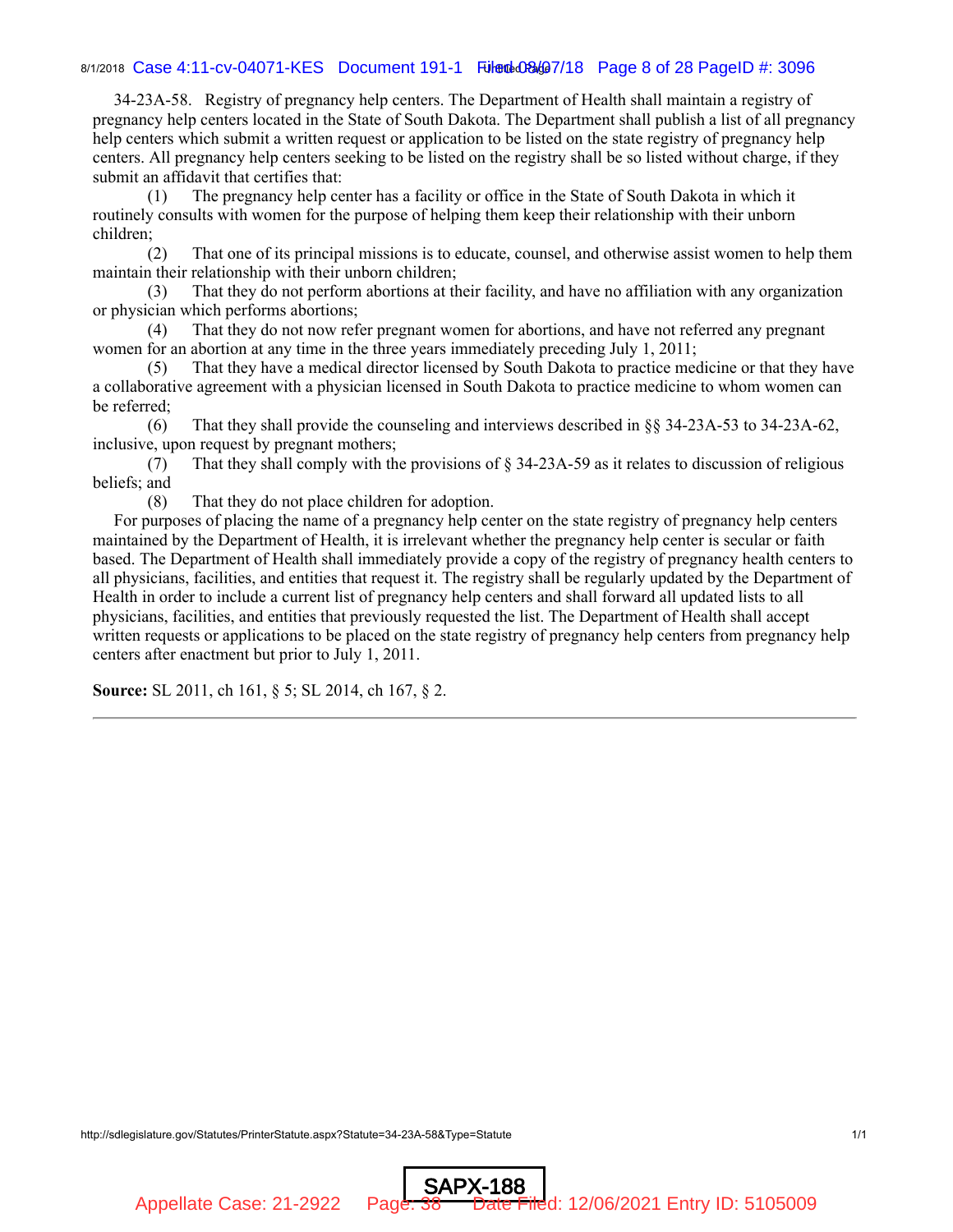## 8/1/2018 Case 4:11-cv-04071-KES Document 191-1 Fileddag@7/18 Page 9 of 28 PageID #: 3097

 34-23A-59. Pregnancy help center consultations. A pregnancy help center consultation required by §§ 34- 23A-53 to 34-23A-59.2, inclusive, shall be implemented as follows:

(1) The pregnancy help center shall be permitted to:

 (a) Interview the pregnant mother to determine whether the pregnant mother has been subject to any coercion to have an abortion, or is being pressured into having an abortion;

(b) Provide counseling in connection with any coercion or pressure;

 (c) Inform the pregnant mother in writing or orally, or both, of the counseling, education, and assistance available to the pregnant mother to assist her in maintaining her relationship with her unborn child and in caring for the child through the pregnancy help center or any other organization, faith-based program, or governmental program;

 (d) Provide a statement orally and in writing to the pregnant mother that "an abortion will terminate the life of a whole, separate, unique, living human being," and provide counseling in lay terms that explain this disclosure, and to ascertain that the pregnant mother understands this disclosure, and for the purpose of this disclosure, the definition of human being found in subdivision 34-23A-1(4) applies; and

 (e) Provide statements orally and in writing setting forth the disclosures required by subsections 34-  $23A-10.1(1)(c)$  and (d) and provide counseling in lay terms that explain those disclosures. The pregnancy help center may, if it deems it appropriate, discuss matters pertaining to adoption;

(2) The pregnancy help center, its agents, or employees may not:

 (a) Discuss with any pregnant mother religion or religious beliefs, either of the mother or the counselor, unless the pregnant mother consents in writing;

 (b) Discuss the physical or psychological risks to a woman posed by an abortion. However, if, during the mandatory pregnancy help center consultation interview, the pregnant mother requests the opportunity to discuss the risks of an abortion with pregnancy help center personnel, the pregnancy help center may schedule a separate and distinct appointment for the pregnant mother to meet with a physician for the purpose of discussing the physical and psychological risks of abortion. Any requests shall be evidenced in writing signed by the pregnant mother;

 (3) The pregnancy help center is under no obligation to communicate with the abortion provider in any way, and is under no obligation to submit any written or other form of confirmation that the pregnant mother consulted with the pregnancy help center. The pregnancy help center may voluntarily provide a written statement of assessment to the abortion provider, whose name the woman shall give to the pregnancy help center, if the pregnancy help center obtains information that indicates that the pregnant mother has been subjected to coercion or that her decision to consider an abortion is otherwise not voluntary or not informed. The physician shall make the physician's own independent determination whether or not a pregnant mother's consent to have an abortion is voluntary, uncoerced, and informed before having the pregnant mother sign a consent to an abortion. The physician shall review and consider any information provided by the pregnancy help center as one source of information, which in no way binds the physician, who shall make an independent determination consistent with the provisions of §§ 34-23A-53 to 34-23A-59.2, inclusive, the common law requirements, and accepted medical standards;

 (4) Any written statement or summary of assessment prepared by the pregnancy help center as a result of counseling of a pregnant mother as a result of the procedures created by §§ 34-23A-53 to 34-23A-59.2, inclusive, may be forwarded by the pregnancy help center, in its discretion, to the abortion physician. If forwarded to the physician, the written statement or summary of assessment shall be maintained as a permanent part of the pregnant mother's medical records. Other than forwarding such documents to the abortion physician, no information obtained by the pregnancy help center from the pregnant mother may be released, without the written signed consent of the pregnant mother or unless the release is in accordance with federal, state, or local law;

 (5) Commencing on September 1, 2016, the counseling authorized pursuant to this section shall be conducted in accordance with the Uniform Policy and Procedures Guidelines developed and promulgated by the South Dakota Association of Registered Pregnancy Help Centers and adopted in 2015.

 Nothing in §§ 34-23A-53 to 34-23A-59.2, inclusive, may be construed to impose any liability upon a pregnancy help center. However, the failure of a pregnancy help center to comply with the conditions of § 34- 23A-58.1, 34-23A-59.1 or this section for being authorized to provide the pregnancy help center counseling, if uncorrected, may result in the Department of Health removing the pregnancy help center from the state's registry of pregnancy help centers.

SAPX-189

http://sdlegislature.gov/Statutes/PrinterStatute.aspx?Statute=34-23A-59&Type=Statute 1/2

Appellate Case: 21-2922 Page: 39 Date Filed: 12/06/2021 Entry ID: 5105009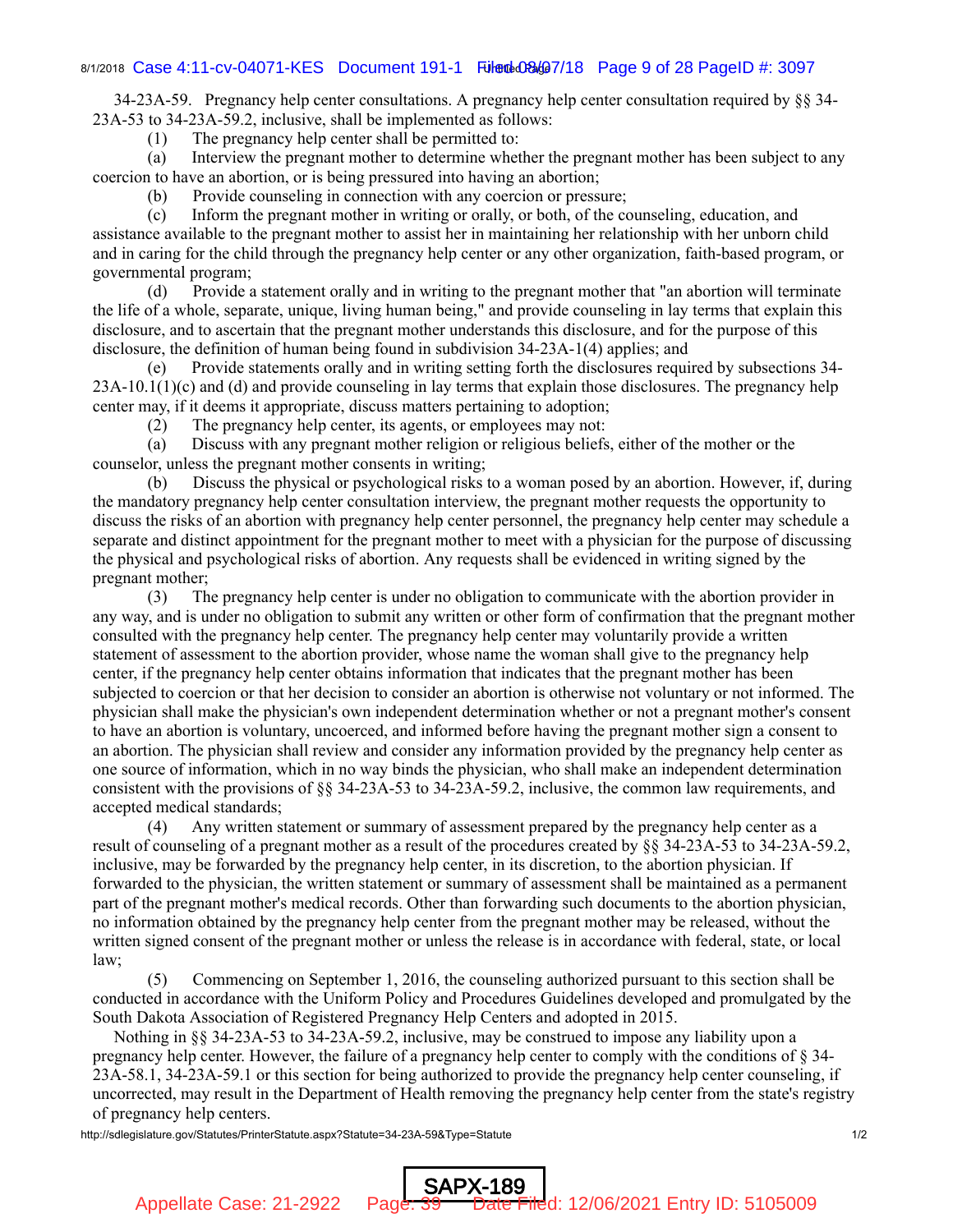## 8/1/2018 Case 4:11-cv-04071-KES Document 191-1 Filedde08407/18 Page 10 of 28 PageID #: 3098 **Source:** SL 2011, ch 161, § 6; SL 2012, ch 186, § 7; SL 2016, ch 179, § 3; SL 2018, ch 205, § 16.

http://sdlegislature.gov/Statutes/PrinterStatute.aspx?Statute=34-23A-59&Type=Statute 2/2

SAPX-190 Appellate Case: 21-2922 Page: 40 Date Filed: 12/06/2021 Entry ID: 5105009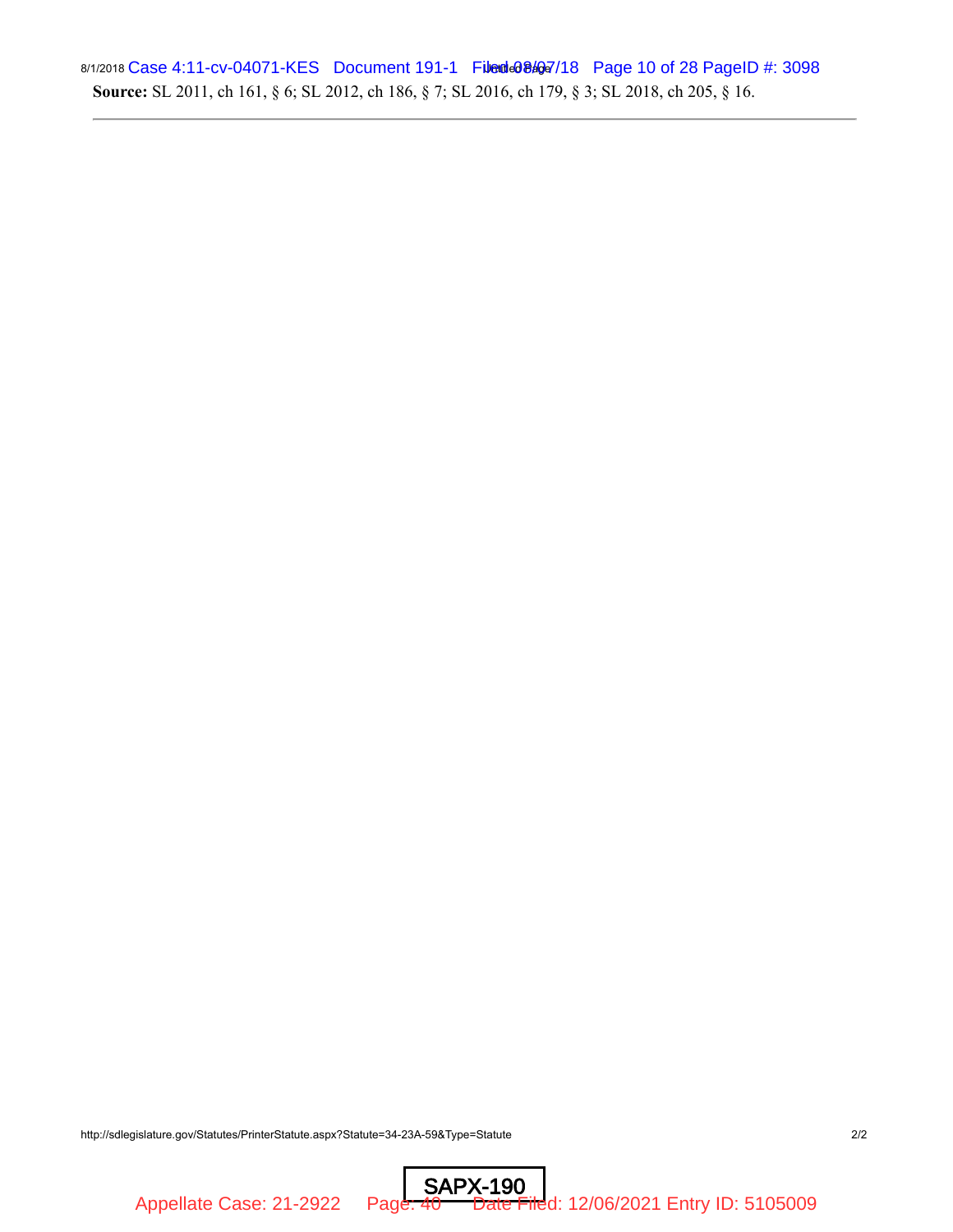## 8/1/2018 Case 4:11-cv-04071-KES Document 191-1 Filedde08407/18 Page 11 of 28 PageID #: 3099

 34-23A-60. Civil action for failure to comply with §§ 34-23A-56 and 34-23A-57. Any woman who undergoes an abortion, or her survivors, where there has been an intentional, knowing, or negligent failure to comply with the provisions of §§ 34-23A-56 and 34-23A-57 may bring a civil action, and obtain a civil penalty in the amount of ten thousand dollars, plus reasonable attorney's fees and costs, jointly and severally from the physician who performed the abortion and the abortion facility where the abortion was performed.

 This amount shall be in addition to any damages that the woman or her survivors may be entitled to receive under any common law or statutory provisions, to the extent that she sustains any injury. This amount shall also be in addition to the amounts that the woman or other survivors of the deceased unborn child may be entitled to receive under any common law or statutory provisions, including but not limited to the wrongful death statutes of this state.

**Source:** SL 2011, ch 161, § 8.

http://sdlegislature.gov/Statutes/PrinterStatute.aspx?Statute=34-23A-60&Type=Statute 1/1

SAPX-191

Appellate Case: 21-2922 Page: 41 Date Filed: 12/06/2021 Entry ID: 5105009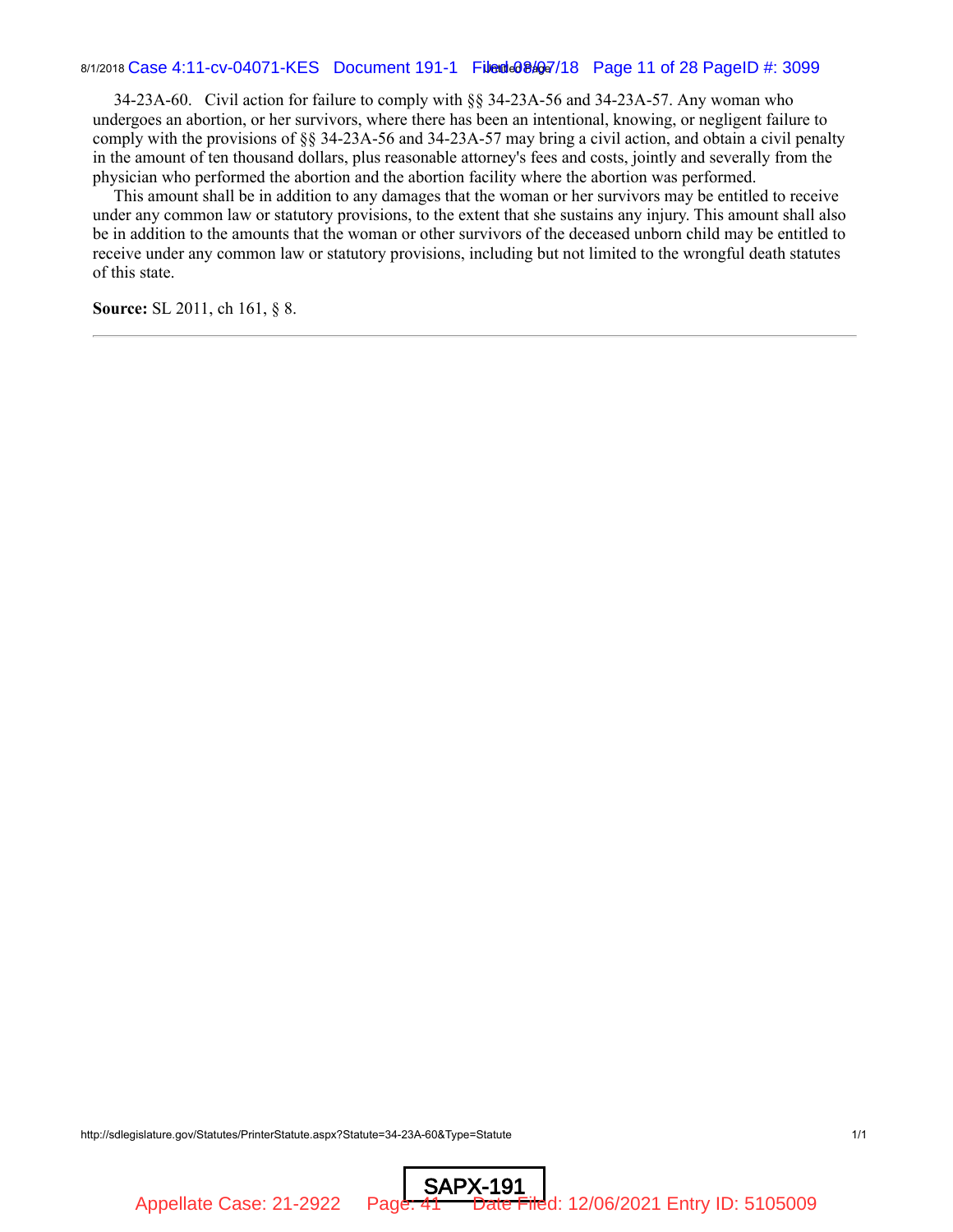## 8/1/2018 Case 4:11-cv-04071-KES Document 191-1 Filedde08407/18 Page 12 of 28 PageID #: 3100

 34-23A-61. Civil action for failure to comply with chapter. In any civil action presenting a claim arising from a failure to comply with any of the provisions of this chapter, the following shall apply:

 (1) The failure to comply with the requirements of this chapter relative to obtaining consent for the abortion shall create a rebuttable presumption that if the pregnant mother had been informed or assessed in accordance with the requirements of this chapter, she would have decided not to undergo the abortion;

 (2) If the trier of fact determines that the abortion was the result of coercion, and it is determined that if the physician acted prudently, the physician would have learned of the coercion, there is a nonrebuttable presumption that the mother would not have consented to the abortion if the physician had complied with the provisions of §§ 34-23A-53 to 34-23A-62, inclusive;

 (3) If evidence is presented by a defendant to rebut the presumption set forth in subdivision (1), then the finder of fact shall determine whether this particular mother, if she had been given all of the information a reasonably prudent patient in her circumstance would consider significant, as well as all information required by §§ 34-23A-53 to 34-23A-62, inclusive, to be disclosed, would have consented to the abortion or declined to consent to the abortion based upon her personal background and personality, her physical and psychological condition, and her personal philosophical, religious, ethical, and moral beliefs;

 (4) The pregnant mother has a right to rely upon the abortion doctor as her source of information, and has no duty to seek any other source of information, other than from a pregnancy help center as referenced in §§ 34-23A-56 and 34-23A-57, prior to signing a consent to an abortion;

SAPX-192

 (5) No patient or other person responsible for making decisions relative to the patient's care may waive the requirements of this chapter, and any verbal or written waiver of liability for malpractice or professional negligence arising from any failure to comply with the requirements of this chapter is void and unenforceable.

**Source:** SL 2011, ch 161, § 9; SL 2012, ch 186, § 10.

http://sdlegislature.gov/Statutes/PrinterStatute.aspx?Statute=34-23A-61&Type=Statute 1/1

Appellate Case: 21-2922 Page: 42 Date Filed: 12/06/2021 Entry ID: 5105009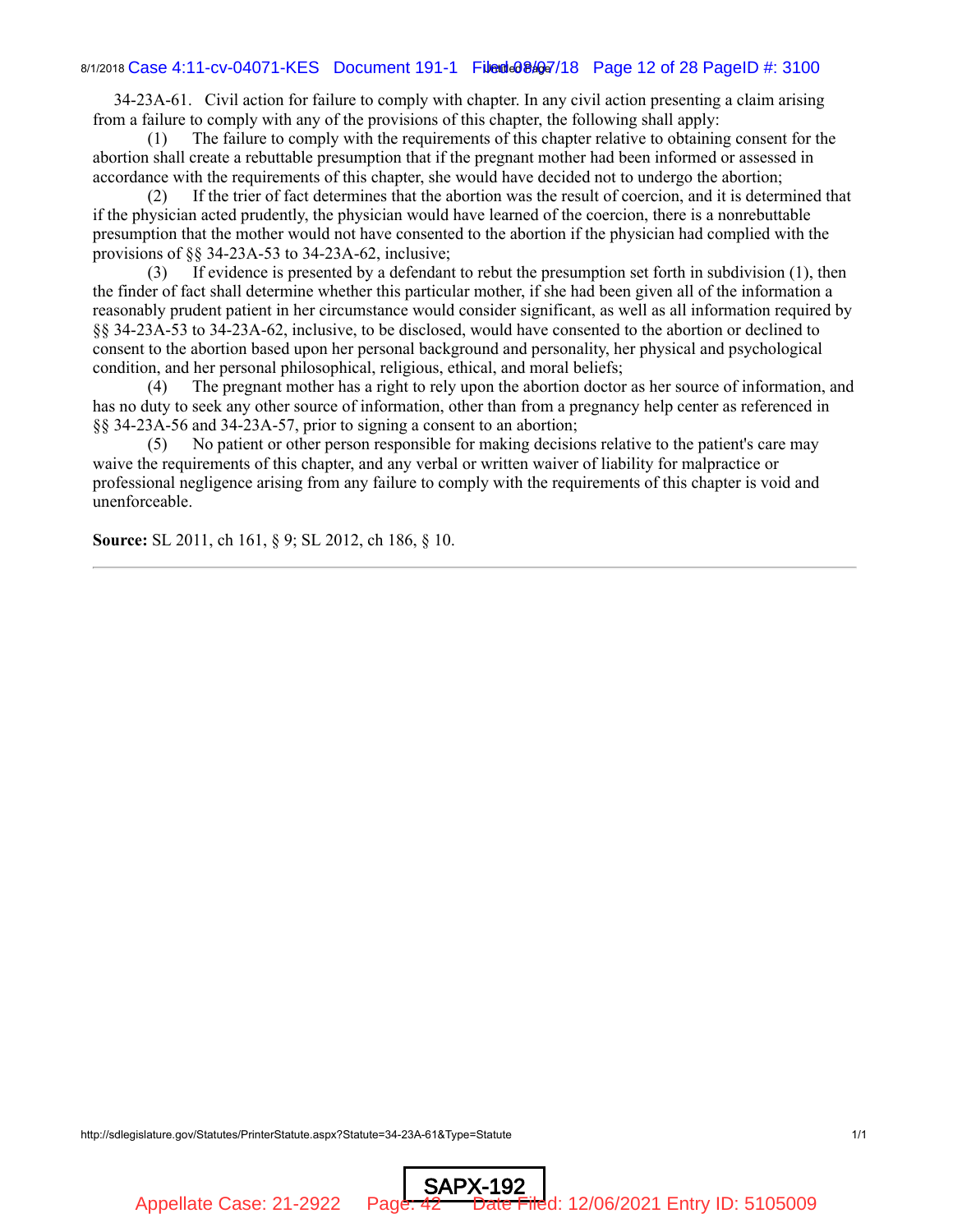## 8/1/2018 Case 4:11-cv-04071-KES Document 191-1 Filedde08407/18 Page 23 of 28 PageID #: 3111

 34-23A-83. Legislative finding that Planned Parenthood facility in Sioux Falls provides written disclosures that include certain statement. The Legislature finds that the physicians, agents, and employees performing or assisting in the performance of abortions at the Planned Parenthood facility in Sioux Falls, South Dakota provide written disclosures to pregnant mothers considering an abortion that include the statement:

 "Politicians in the State of South Dakota require us to tell you that you are legally and constitutionally protected against being forced to have an abortion."

**Source:** SL 2018, ch 205, § 10.

http://sdlegislature.gov/Statutes/PrinterStatute.aspx?Statute=34-23A-83&Type=Statute 1/1

SAPX-203 Appellate Case: 21-2922 Page: 43 Date Filed: 12/06/2021 Entry ID: 5105009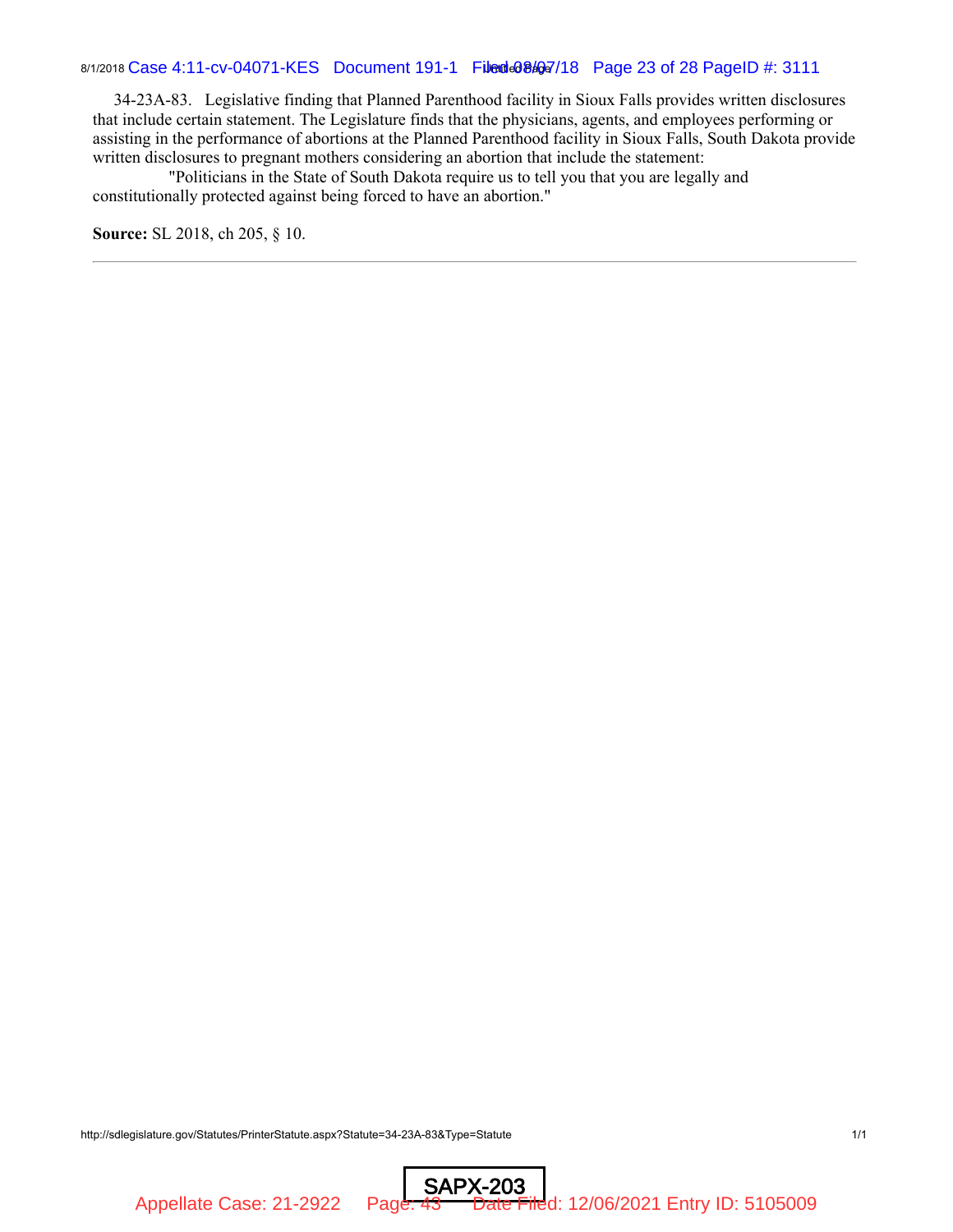34-23A-87. Legislative finding regarding phrase "politicians in the State of South Dakota require us to tell you that...". The Legislature finds that the use of the phrase "politicians in the State of South Dakota require us to tell you that" is antithetical to the purpose and effectiveness of the disclosures, and evidences a hostility to the required disclosures and signals to the pregnant mothers that the required disclosures, to the extent they are made at all, should be ignored.

**Source:** SL 2018, ch 205, § 14.

http://sdlegislature.gov/Statutes/PrinterStatute.aspx?Statute=34-23A-87&Type=Statute 1/1

SAPX-207 Appellate Case: 21-2922 Page: 44 Date Filed: 12/06/2021 Entry ID: 5105009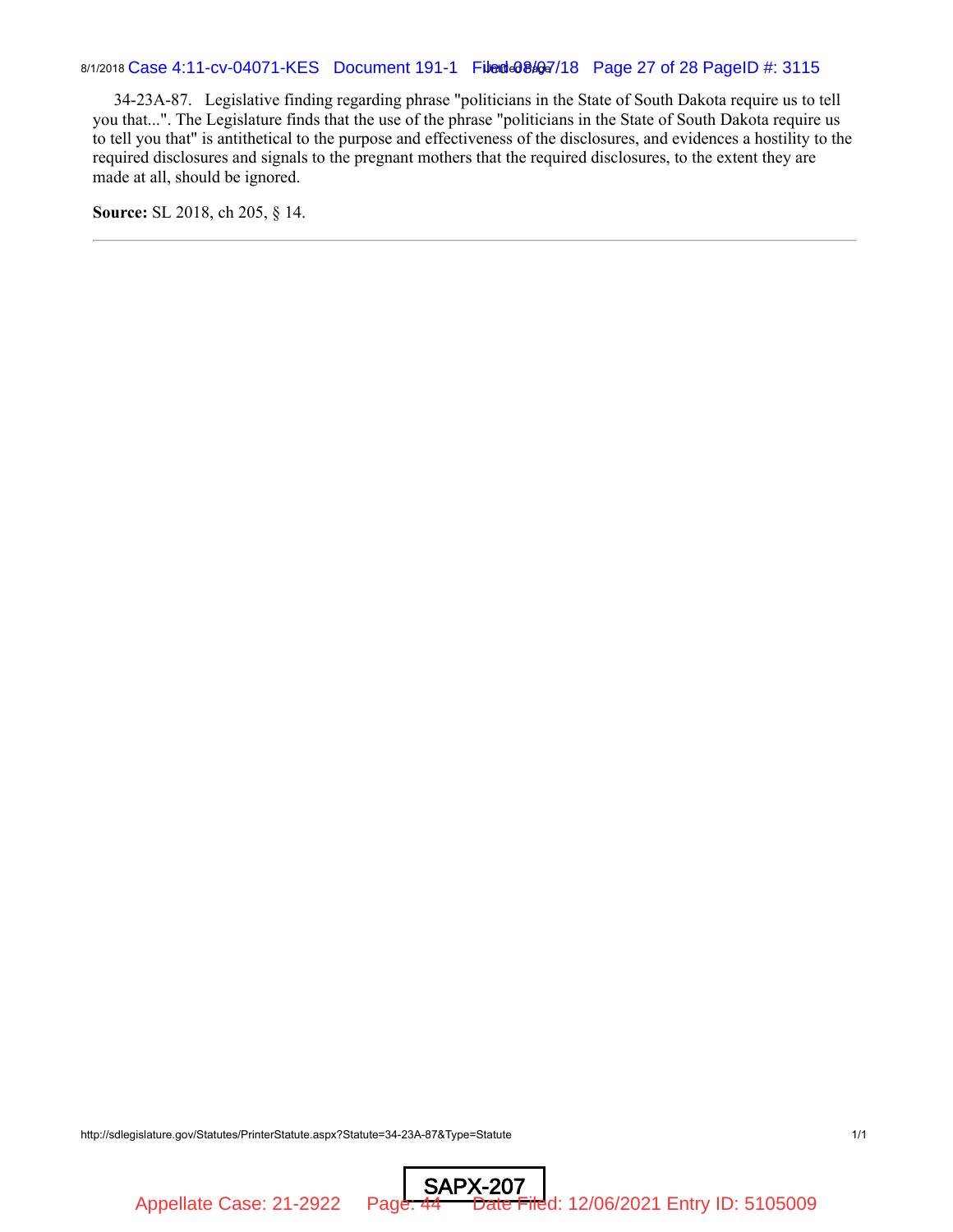## 8/1/2018 Case 4:11-cv-04071-KES Document 191-1 Filedde08407/18 Page 28 of 28 PageID #: 3116

 34-23A-88. Legislative finding regarding inclusion of disclosures required by subsections 34-23A-10.1(1) (b), (c), and (d) in counseling provided by registered pregnancy help centers. The Legislature finds that the physicians, agents, and employees who perform or assist in the performance of abortions at the Planned Parenthood facility in Sioux Falls, South Dakota have proven to be unreliable providers and counselors of the disclosures required by subsections  $34-23A-10.1(1)(b)$ , (c), (d), and (e)(ii), such that it is in the interests of the pregnant mothers that disclosures required by subsections 34-23A-10.1(1)(b), (c), and (d) be included in the mandatory third party counseling provided by registered pregnancy help centers as authorized by § 34-23A-59.

**Source:** SL 2018, ch 205, § 15.

http://sdlegislature.gov/Statutes/PrinterStatute.aspx?Statute=34-23A-88&Type=Statute 1/1

SAPX-208 Appellate Case: 21-2922 Page: 45 Date Filed: 12/06/2021 Entry ID: 5105009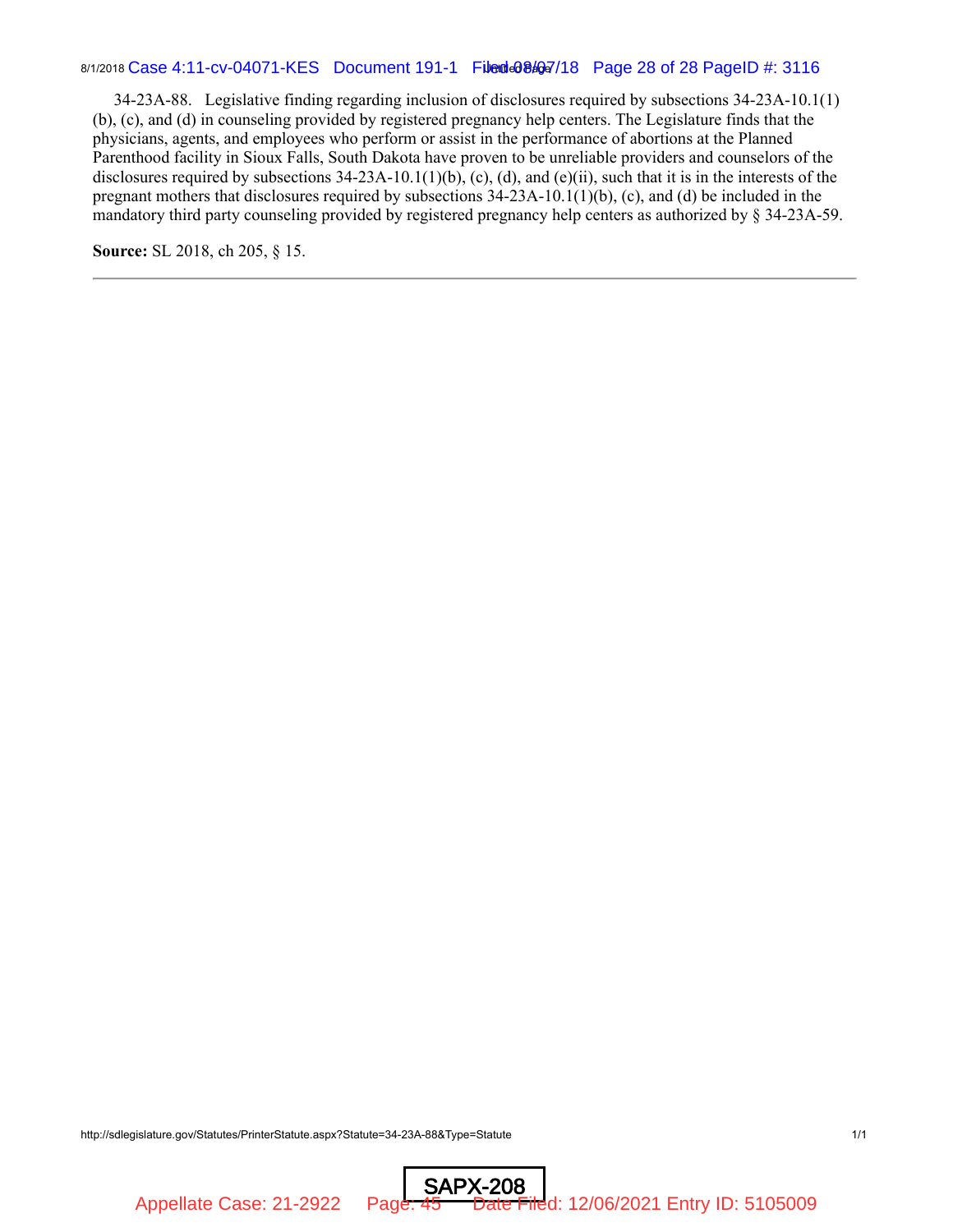# ADDENDUM 3

UNITED STATES DISTRICT COURT

## DISTRICT OF SOUTH DAKOTA

#### SOUTHERN DIVISION

| PLANNED PARENTHOOD<br>MINNESOTA, NORTH DAKOTA,<br>SOUTH DAKOTA, and CAROL E.<br>BALL, M.D., | CIV. 11-4071-KES                |
|---------------------------------------------------------------------------------------------|---------------------------------|
| Plaintiffs,                                                                                 | MEMORANDUM OPINION<br>AND ORDER |
| VS.                                                                                         |                                 |
| DENNIS DAUGAARD, Governor,                                                                  |                                 |
| MARTY JACKLEY, Attorney                                                                     |                                 |
| General,                                                                                    |                                 |
| DONEEN HOLLINGSWORTH,                                                                       |                                 |
| Secretary of Health, Department                                                             |                                 |
| of Health, and                                                                              |                                 |
| ROBERT FERRELL, President,                                                                  |                                 |
| Board of Medical and Osteopathic                                                            |                                 |
| Examiners, in their official                                                                |                                 |
| capacities,                                                                                 |                                 |
| Defendants.                                                                                 |                                 |

Plaintiffs, Planned Parenthood Minnesota, North Dakota, South Dakota and Dr. Carol Ball, move for a preliminary injunction or temporary restraining order that would enjoin defendants, Governor Dennis Daugaard, Attorney General Marty Jackley, Secretary Doneen Hollingsworth, and Board President Robert Ferrell, in their official capacities, from enforcing South Dakota House Bill 1217 (hereinafter "the Act"), which takes effect on July 1, 2011.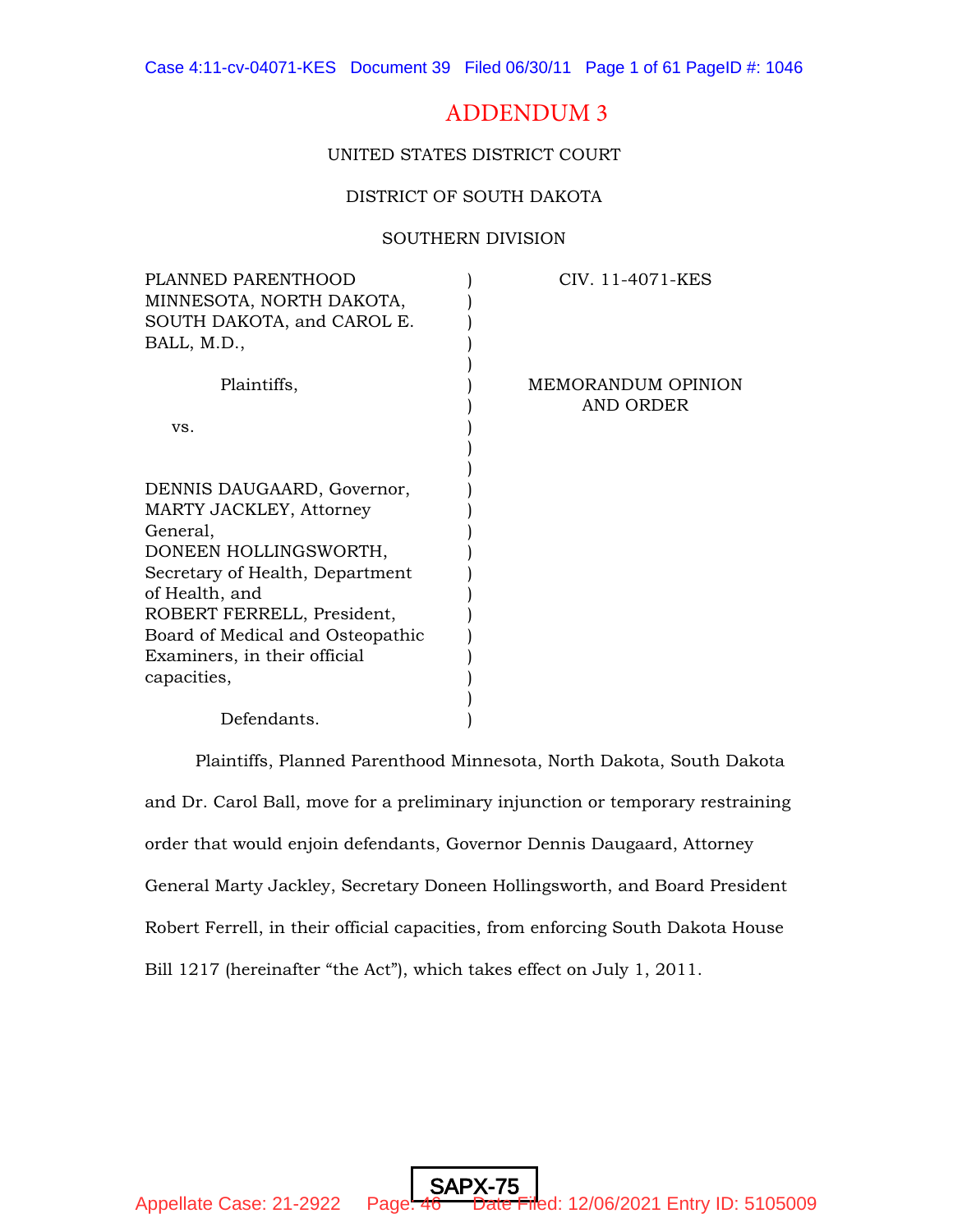## BACKGROUND

 In 2005, the South Dakota Legislature amended SDCL 34-23A-10.1 to include various requirements to ensure a pregnant woman's voluntary and informed consent before she underwent an abortion. Some of those amendments were challenged by plaintiffs on the grounds that they violated the First and Fourteenth Amendments of the United States Constitution. *See generally Planned Parenthood Minn., N.D., S.D. v. Rounds*, 530 F.3d 724 (8th Cir. 2008) (en banc). That case is currently before the Eighth Circuit Court of Appeals.

In 2011, the South Dakota Legislature passed the Act at issue in this case. Plaintiffs challenge the constitutionality of the Act on the grounds that it violates the First Amendment's Free Speech Clause and the Fourteenth Amendment's Due Process Clause and Equal Protection Clause.<sup>1</sup> A hearing on plaintiffs' motion for preliminary injunction was held on June 27, 2011.

There are essentially four parts to the Act: (1) The Pregnancy Help Center Requirements; (2) The 72-Hour Requirement; (3) the Risk Factors Requirement; and (4) the Coercion Provisions. Generally, the Pregnancy Help Center Requirements require a pregnant woman to consult with a registered "pregnancy help center" before she is able to undergo an abortion. The 72-Hour

 $1$  In their brief in support of the motion for preliminary injunction, plaintiffs do not argue that certain provisions violate the Equal Protection Clause.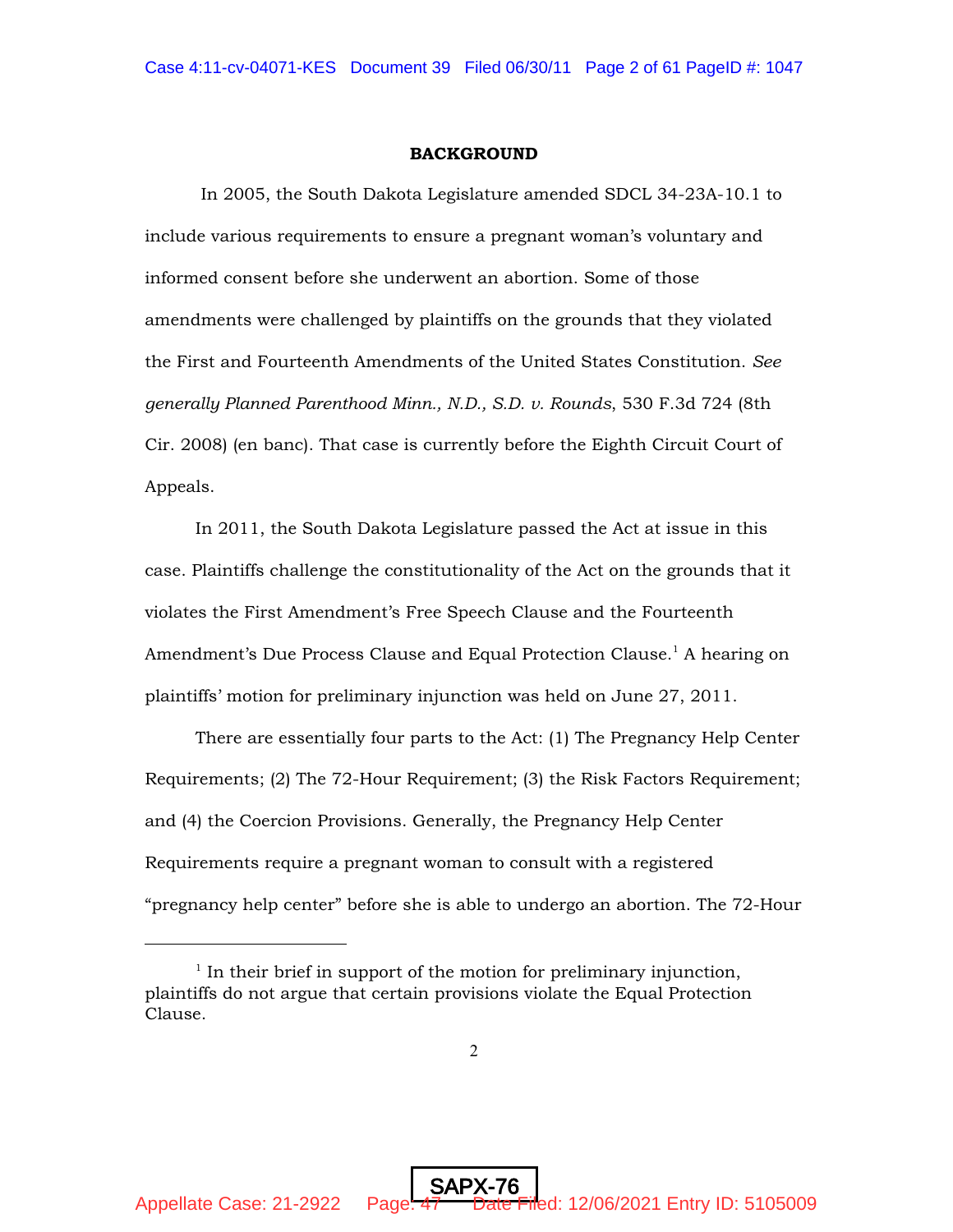Requirement establishes at least a three-day waiting period between the pregnant woman's initial consultation with her physician and the abortion. The Coercion Provisions impose a duty on the physician to certify that the pregnant woman has not been "coerced" as defined in the Act. Finally, the Risk Factors Requirement establishes what information the physician must tell a pregnant woman with regard to the "complications associated with abortion."

Defendants acknowledge that no court has upheld a requirement that is similar to the Risk Factors Requirement. Defendants also acknowledge that no other state currently has requirements that are comparable to the Pregnancy Help Center Requirements, the 72-Hour Requirement, or the Coercion Provisions.

#### DISCUSSION

#### I. Preliminary Injunction Standard

When ruling on a motion for a temporary restraining order or preliminary injunction the court must consider: (1) the threat of irreparable harm to the moving party; (2) the balance of this harm with any injury a preliminary injunction would inflict on other parties; (3) the likelihood of success on the merits; and (4) the public interest. *Dataphase Sys., Inc. v. C L Sys., Inc.*, 640 F.2d 109, 113 (8th Cir. 1981) (en banc). *See also S.B. McLaughlin & Co. v. Tudor Oaks Condominium Project*, 877 F.2d 707, 708 (8th Cir. 1989) (noting that the trial court applied the same standard for a temporary restraining order

3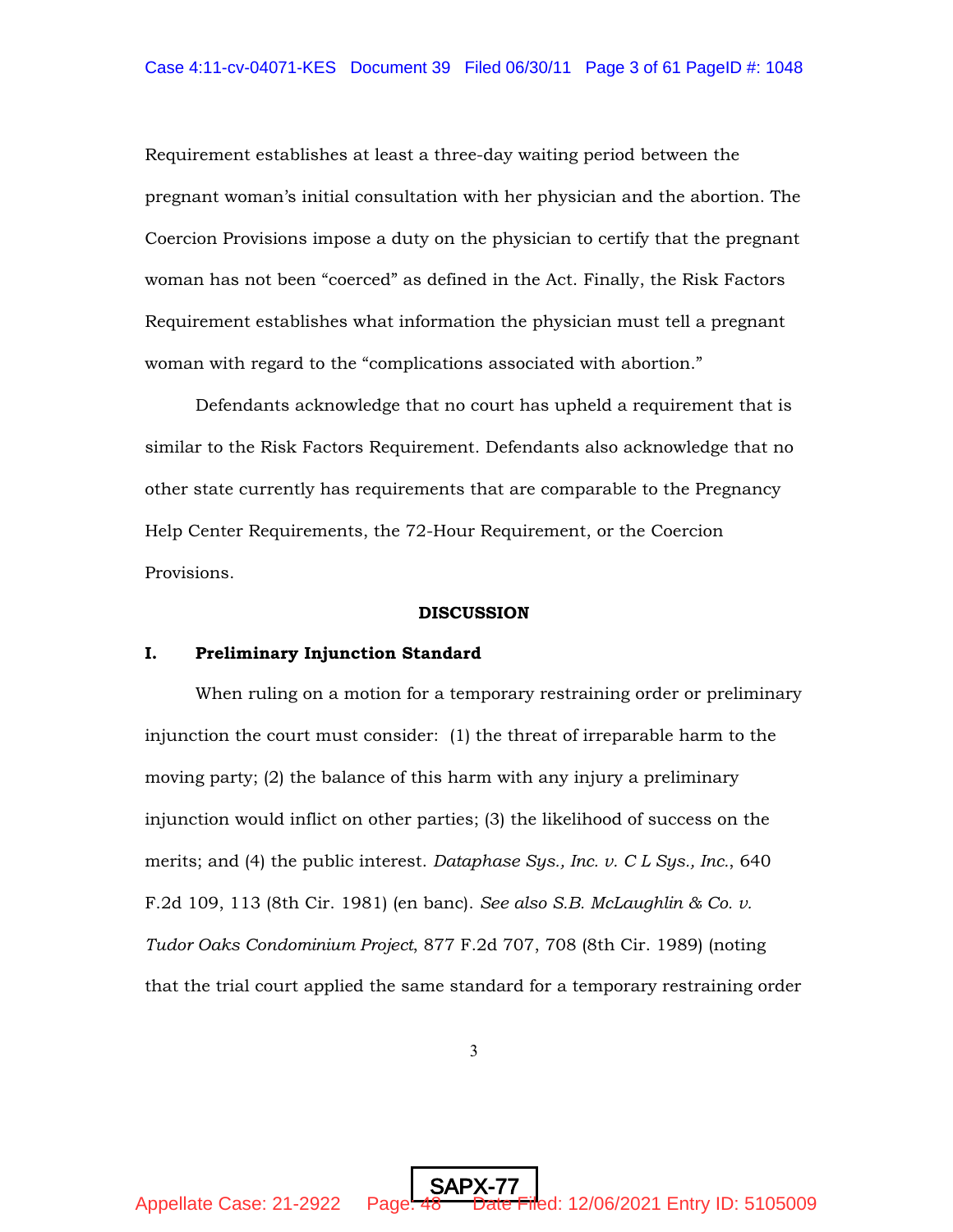and the preliminary injunction). "Where a preliminary injunction is sought to enjoin the implementation of a duly enacted state statute, [] district courts [must] make a threshold finding that a party is likely to prevail on the merits."<sup>2</sup> *Rounds*, 530 F.3d at 732-33.

## II. Likelihood of Success on the Merits

Plaintiffs challenge the constitutionality of the Act as a whole<sup>3</sup> and several specific provisions in the Act. The court will first analyze the threshold issue of whether plaintiffs are likely to succeed on the merits with regard to each challenged provision.

## A. The Pregnancy Help Center Requirements

Section 5 of the Act sets forth the requirements for maintaining a registry of pregnancy help centers and the requirements that a pregnancy help center must satisfy in order to be on the registry. Section 7 of the Act defines "pregnancy help center" as follows:

any entity . . . that has as one of its principal missions to provide education, counseling, and other assistance to help a pregnant mother maintain her relationship with her unborn child and care for her unborn child, which entity has a medical director who is

SAPX-78

Appellate Case: 21-2922 Page: 49 Date Filed: 12/06/2021 Entry ID: 5105009

 $2$  The "likely to prevail on the merits" standard is a "more rigorous standard for demonstrating a likelihood of success on the merits" than the "fair chance" standard that would otherwise apply. *Id.* at 733.

 $3$  Because the court finds that plaintiffs are likely to succeed on the merits of the narrower issue of the constitutionality of specific provisions of the Act, it will not address at this time the broader issue of the Act's constitutionality as a whole.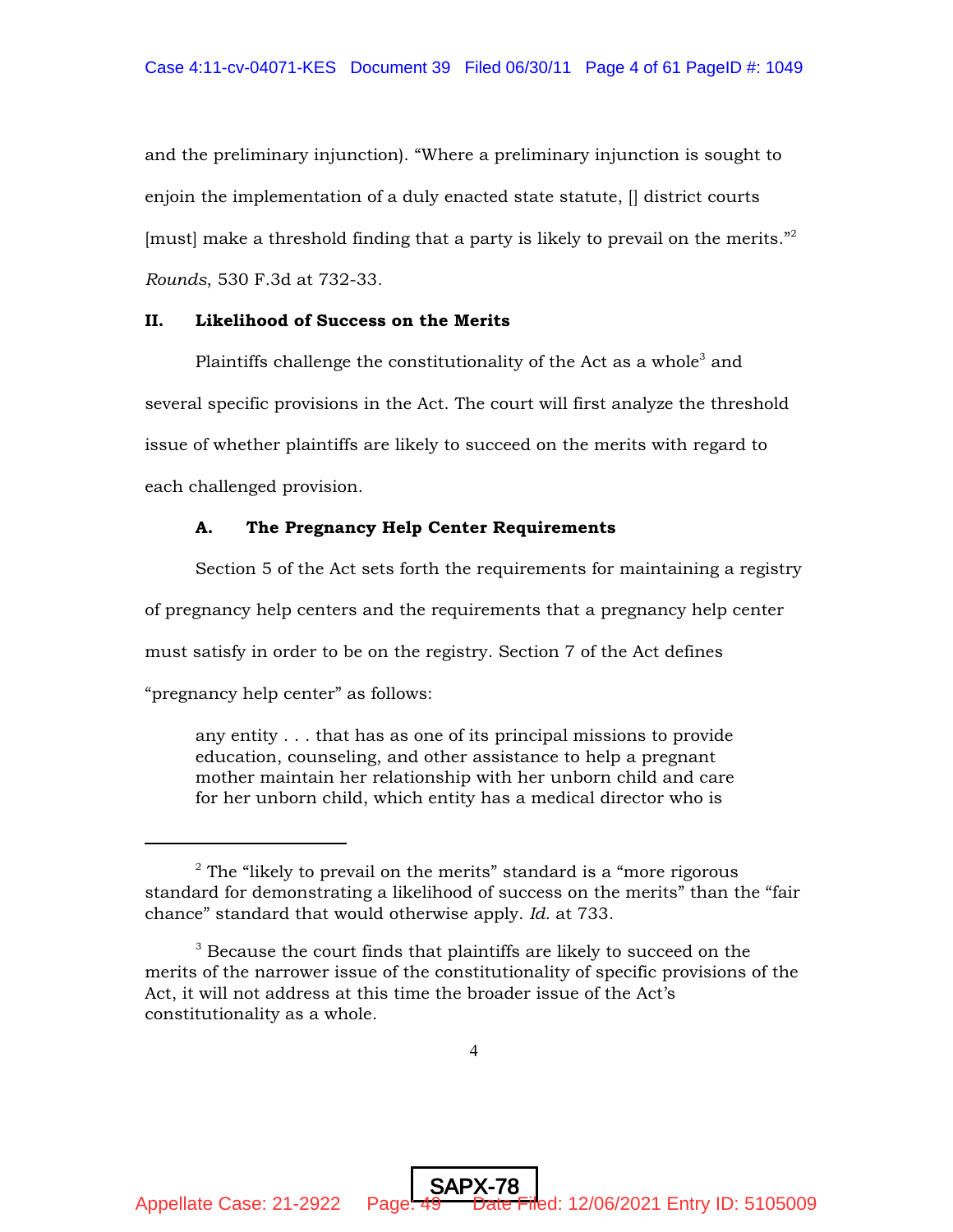licensed to practice medicine in the state of South Dakota, or that it has a collaborative agreement with a physician licensed in South Dakota to practice medicine to whom women can be referred, which entity does not perform abortions and is not affiliated with any physician or entity that performs abortions, and does not now refer pregnant mothers for abortions, and has not referred any pregnant mother for abortions for the three-year period immediately preceding July 1, 2011[.]

Subsection 3 of section 3 of the Act reads as follows with regard to the

requirements that pertain to pregnancy help centers:

During the initial consultation between the physician and the pregnant mother, prior to scheduling a surgical or medical abortion, the physician shall . . . [p]rovide the pregnant mother with the names, addresses, and telephone numbers of all pregnancy help centers that are registered with the South Dakota Department of Health pursuant to this Act, and provide her with written instructions that set forth the following:

- (a) That prior to the day of any scheduled abortion the pregnant mother must have a consultation at a pregnancy help center at which the pregnancy help center shall inform her about what education, counseling, and other assistance is available to help the pregnant mother keep and care for her child, and have a private interview to discuss her circumstances that may subject her decision to coercion;
- (b) That prior to signing a consent to an abortion, the physician shall first obtain from the pregnant mother, a written statement that she obtained a consultation with a pregnancy help center, which sets forth the name and address of the pregnancy help center, the date and time of the consultation, and the name of the counselor at the pregnancy help center with whom she consulted[.]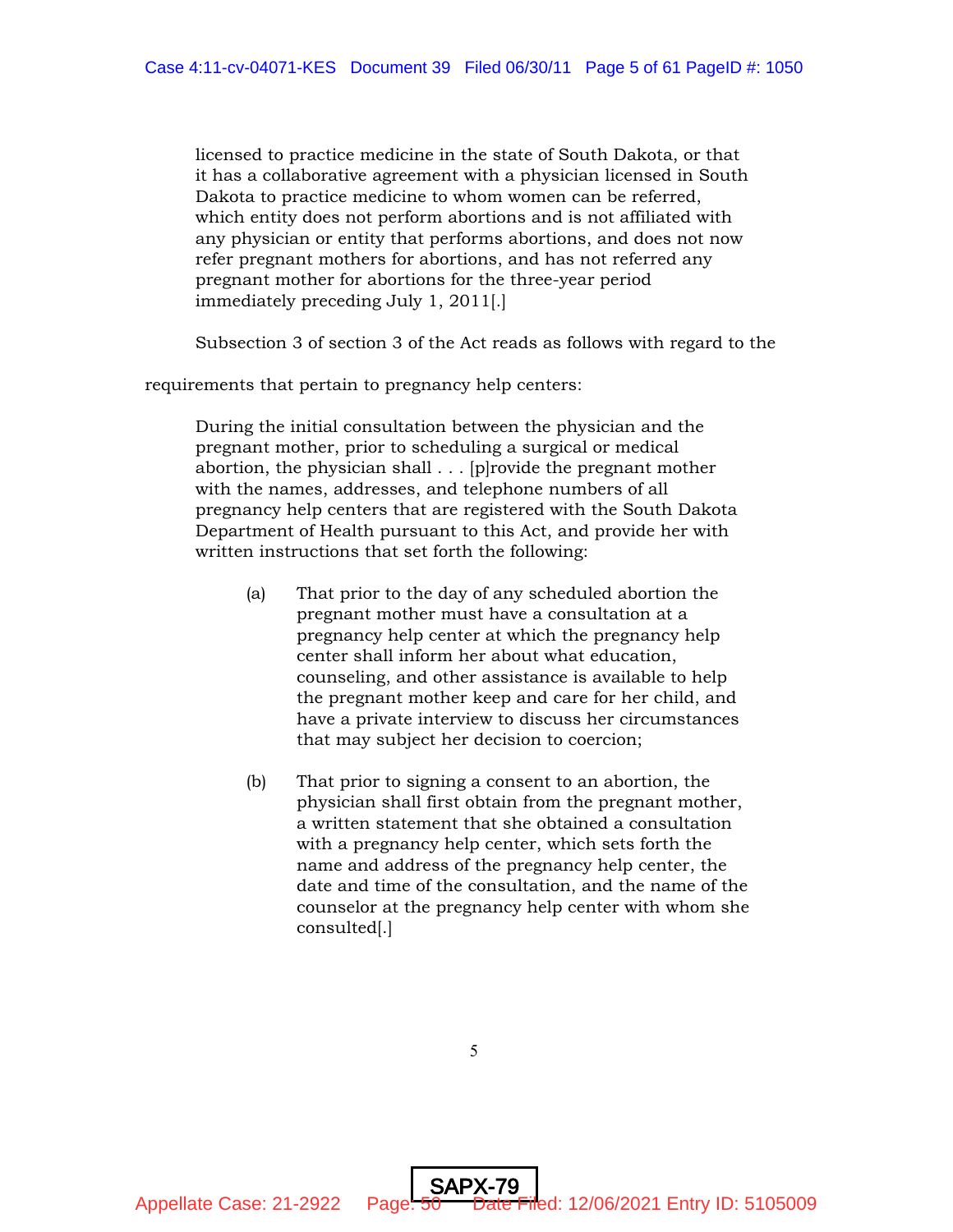Section 6 of the Act then sets forth what the pregnancy help center is

required and allowed to do during the required consultation. Specifically,

section 6 states that a pregnancy help center:

shall be permitted to interview the pregnant mother to determine whether the pregnant mother has been subject to any coercion to have an abortion, and shall be permitted to inform the pregnant mother in writing or orally, or both, what counseling, education, and assistance that is available to the pregnant mother to help her maintain her relationship with her unborn child and help her care for the child both through the pregnancy help center or any other organization, faith-based program, or governmental program. . . . Any written statement or summary of assessment prepared by the pregnancy help center as a result of counseling of a pregnant mother as a result of the procedures created by this Act, may be forwarded by the pregnancy help center, in its discretion, to the abortion physician. If forwarded to the physician, the written statement or summary of assessment shall be maintained as a permanent part of the pregnant mother's medical records. Other than forwarding such documents to the abortion physician, no information obtained by the pregnancy help center from the pregnant mother may be released, without the written signed consent of the pregnant mother or unless the release is in accordance with federal, state, or local law.

Section 4 of the Act then states that "no physician may take a consent

for an abortion nor may the physician perform an abortion, unless the

physician . . . first obtains from the pregnant mother, a written, signed

statement setting forth all information required by subsection 3(b) of

section  $3$ ,]" which is set forth above.

Plaintiffs challenge these sections, hereinafter referred to as the

Pregnancy Help Center Requirements, on six grounds: (1) they violate the

patients' rights to obtain an abortion; (2) they violate the patients' right to free

SAPX-80

Appellate Case: 21-2922 Page:  $\frac{51}{200}$  Date Filed: 12/06/2021 Entry ID: 5105009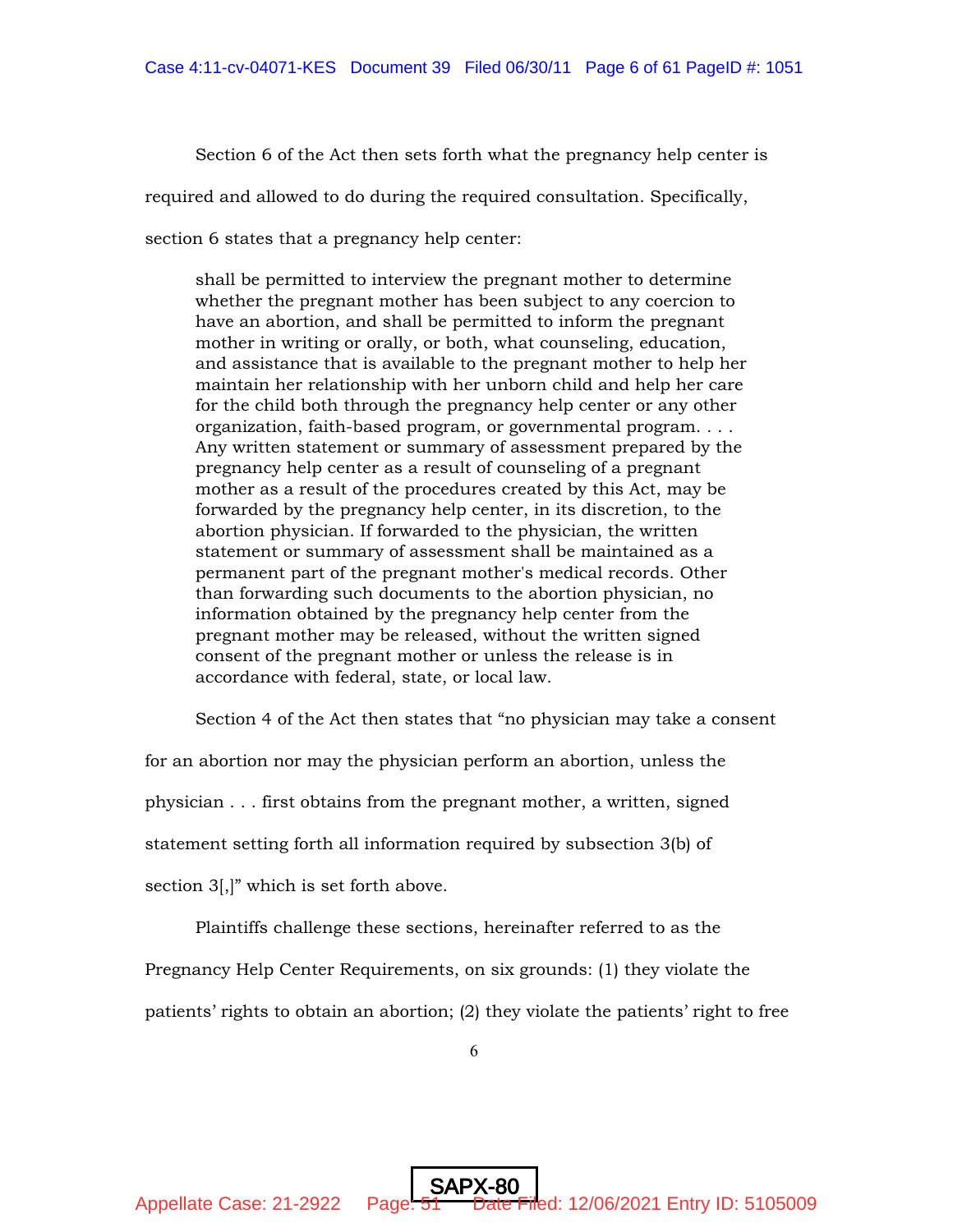speech; (3) they violate the patients' informational privacy rights; (4) they violate the patients' and plaintiffs' rights to equal protection of the laws; (5) they violate the Establishment Clause; and (6) they violate plaintiffs' right to free speech. $4$ 

## 1. Compelled Speech (Patient) Analysis

"[T]he right of freedom of thought protected by the First Amendment against state action includes both the right to speak freely and the right to refrain from speaking at all." *Wooley v. Maynard*, 430 U.S. 705, 714 (1977). In analyzing whether "state action violates the right not to speak, a court first determines whether the action implicates First Amendment protections." *Rounds*, 530 F.3d at 733 (citation omitted). "If it does, the court must determine whether the action is narrowly tailored to serve a compelling state interest." *Id.*

In *Riley v. National Federation of the Blind of North Carolina, Inc.*, 487 U.S. 781 (1988), the Supreme Court emphasized that the Free Speech Clause applies in instances of "compelled statements of 'fact[.]' " *Id.* at 797-98 ("These cases cannot be distinguished simply because they involved compelled statements of opinion while here we deal with compelled statements of 'fact': either form of compulsion burdens protected speech."). *See also Axson-Flynn v.*

 $4$  At this stage of the proceedings, the court only addresses the undue burden and the patient free speech claim for purposes of determining whether plaintiffs are likely to succeed on the merits.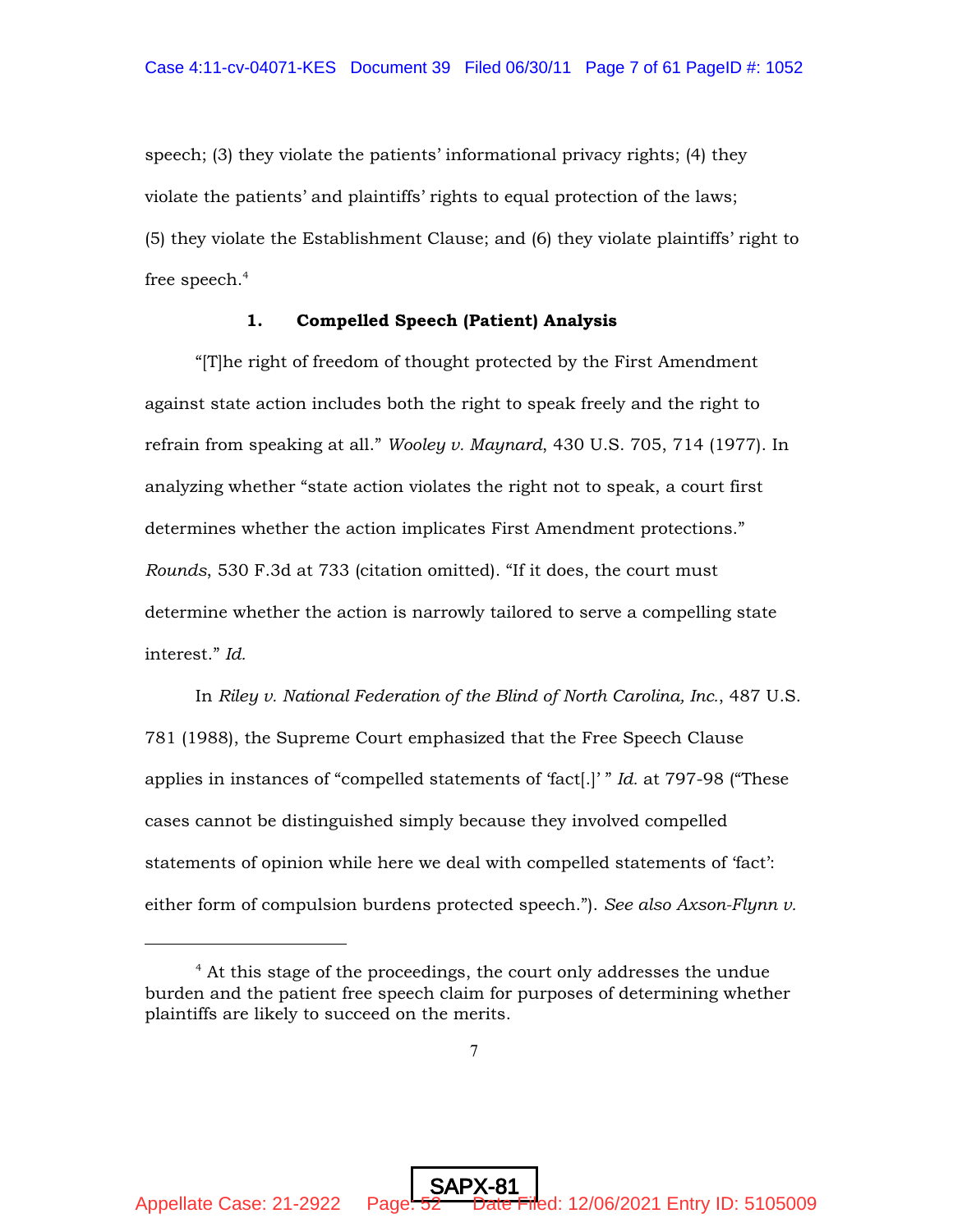*Johnson*, 356 F.3d 1277, 1284 n.4 (10th Cir. 2004) ("The constitutional harm —and what the First Amendment prohibits—is being forced to speak rather than remain silent. . . . This harm occurs regardless of whether the speech is ideological." (citations omitted)). The First Amendment's protection against compelled speech with regard to factual statements was reaffirmed in *McIntyre v. Ohio Elections Commission*, 514 U.S. 334 (1995), where the Court explained: "Despite . . . the public's interest in identifying the creator of a work of art, an author generally is free to decide whether or not to disclose his or her true identity. . . . Accordingly, an author's decision to remain anonymous . . . is an aspect of the freedom of speech protected by the First Amendment." *Id.* at 341- 42. Thus, in determining whether the Pregnancy Help Center Requirements implicate First Amendment protections, the court is guided by the basic principle that the First Amendment protects "not only [] expressions of value, opinion, or endorsement, but . . . statements of fact the speaker would rather avoid[.]" *Hurley v. Irish-Am. Gay, Lesbian & Bisexual Group of Boston*, 515 U.S. 557, 573-74 (1995) (citing *McIntyre*, 514 U.S. at 341-42; *Riley*, 487 U.S. at 797- 98).

 The Eighth Circuit Court of Appeals has stated that "[a] First Amendment protection against compelled speech, however, has been found only in the context of governmental compulsion to disseminate a particular political or ideological message." *United States v. Sindel*, 53 F.3d 874, 878 (8th

8

SAPX-82

Appellate Case: 21-2922 Page: 53 Date Filed: 12/06/2021 Entry ID: 5105009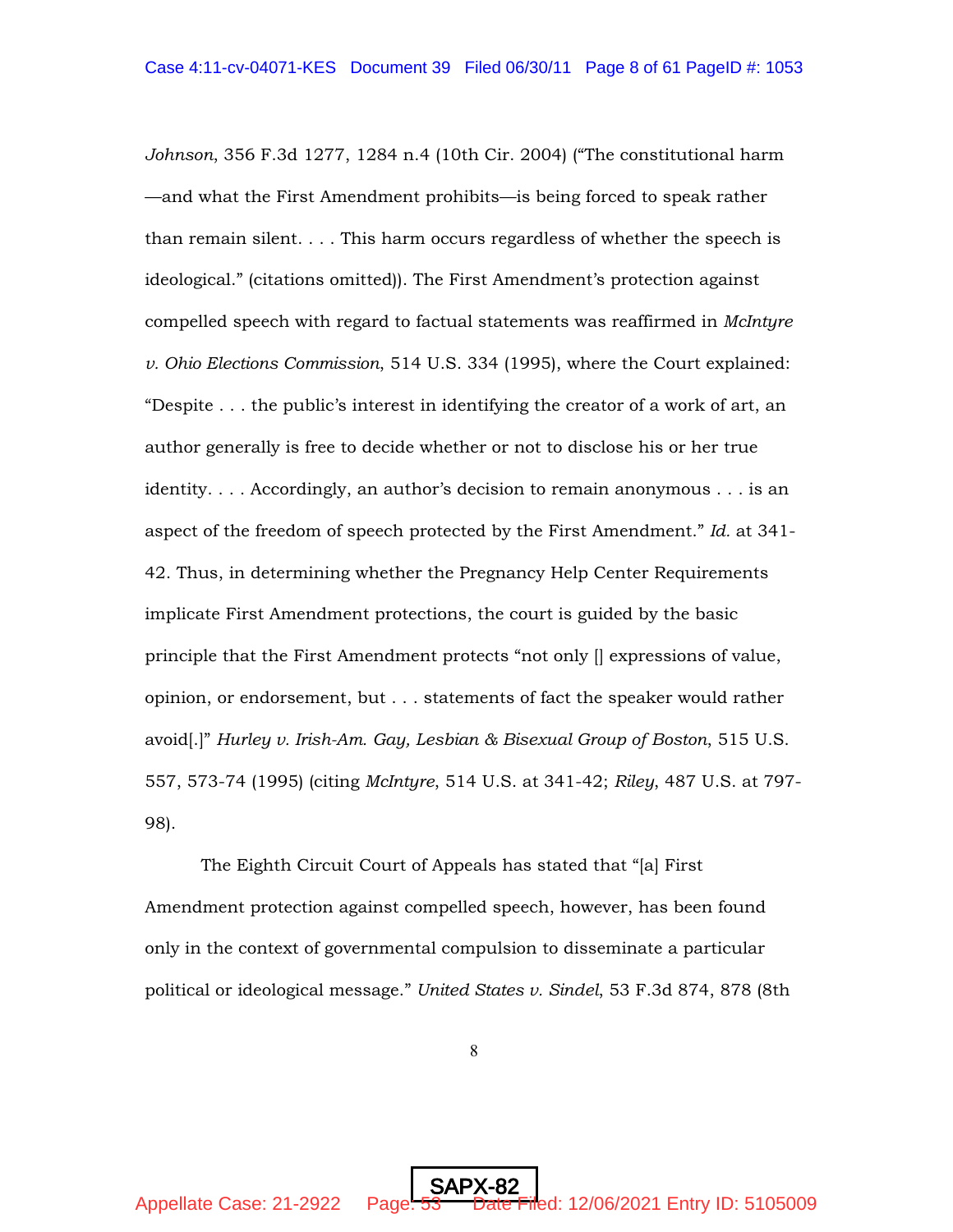Cir. 1995) (citing cases). The holding in *Sindel*, however, is a narrow one: "There is no right to refrain from speaking when 'essential operations of government may require it for the preservation of an orderly society, —as in the case of compulsion to give evidence in court.' " *Id.* at 878 (citation omitted).

Here, there are no "essential operations of government" that "require" the information "for preservation of an orderly society." *See id.* Indeed, the patients' compelled statements are given to a private entity and not the government. To the extent that *Sindel* might be construed beyond this narrow holding, the Supreme Court's decision in *Hurley* would seemingly abrogate any broader holding because *Hurley* was decided after *Sindel*.

Defendants argue that the patients' free speech rights are not implicated because a pregnant woman is only required to "speak" inasmuch as she is required to disclose that she is pregnant and that she has chosen to undergo an abortion. First, the plain language of the Pregnancy Help Center Requirements contradict defendants' construction. Subsection 3(a) of section 3 states that the "pregnant mother must . . . have a private interview to discuss her circumstances that may subject her decision to coercion." An interview necessarily requires questions *and* answers. And defendants offer no explanation on how an interview "to discuss her circumstances" could be done without the pregnant woman actually disclosing "her circumstances."

9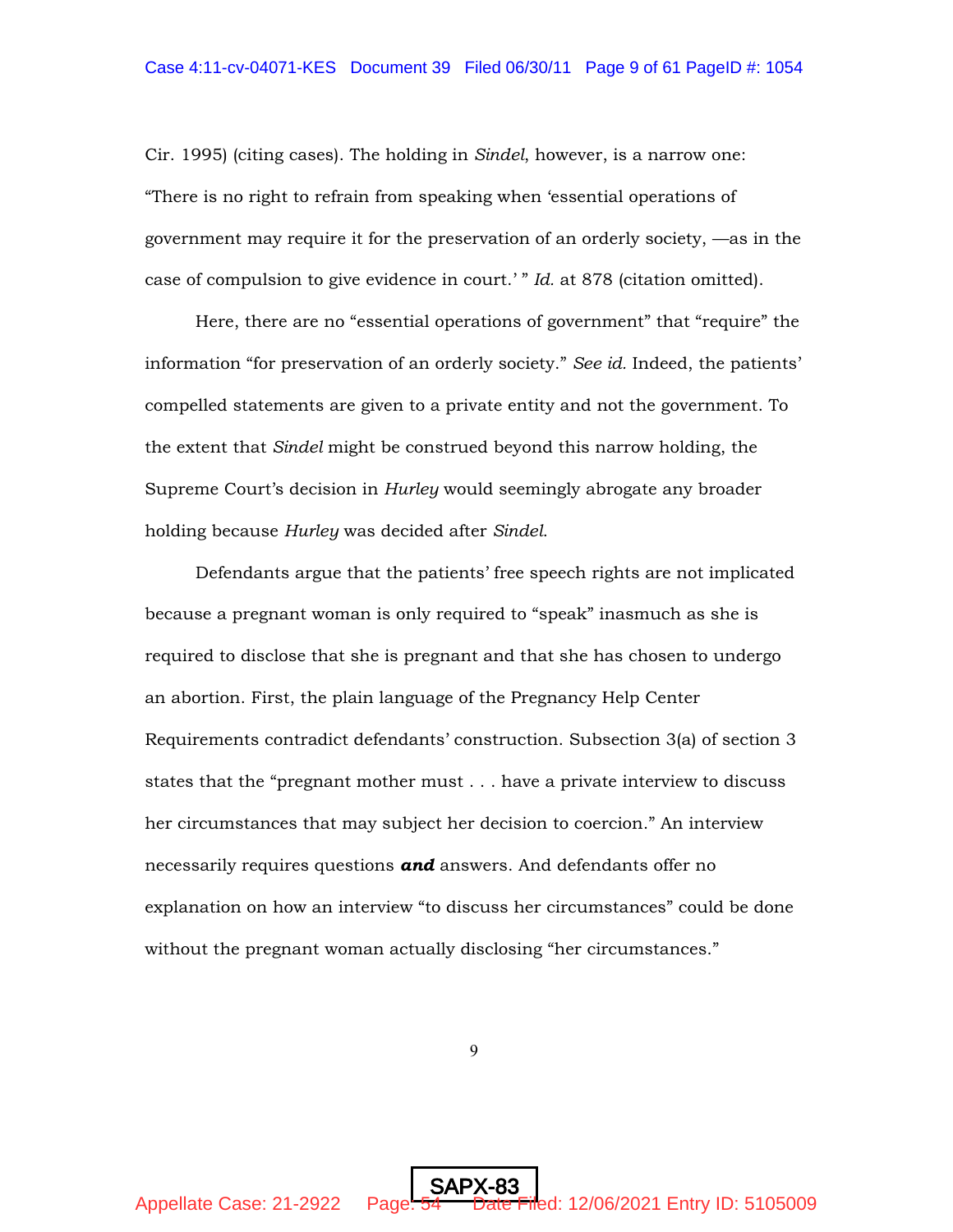Second, and in the alternative, if the pregnant woman does not have to actually discuss her circumstances during an interview and she only has to disclose that she is pregnant and has chosen to undergo an abortion, the Pregnancy Help Center Requirements still implicate the patient's free speech rights. At the very least, the requirements on their face compel a patient to not only disclose that she is pregnant and is seeking an abortion, but also to disclose the name of her abortion physician so the pregnancy help center knows to whom to send the written statement or summary of assessment. *See* Section 6 of the Act (authorizing a pregnancy help center to forward "documents to the abortion physician"). This compelled disclosure necessarily reveals private factual information, such as she is pregnant, she is choosing to undergo an abortion, she has spoken with an abortion physician, and the name of her abortion physician. And she is being compelled to disclose this information to someone who is opposed<sup>5</sup> to her decision to undergo an abortion. Even these "limited" compelled disclosures implicate the protection afforded by the First Amendment's Free Speech Clause. *See Hurley*, 515 U.S. at 573-74 (citing *McIntyre*, 514 U.S. at 341-42; *Riley*, 487 U.S. at 797-98).

SAPX-84

Appellate Case: 21-2922 Page: 55 Date Filed: 12/06/2021 Entry ID: 5105009

 $5$  Under section 5 of the Act, a pregnancy help center must certify that "one of its principal missions is to educate, counsel, and otherwise assist women to help them maintain their relationship with their unborn children," and it cannot have "referred any pregnant women for an abortion at any time in the three years immediately preceding July 1, 2011."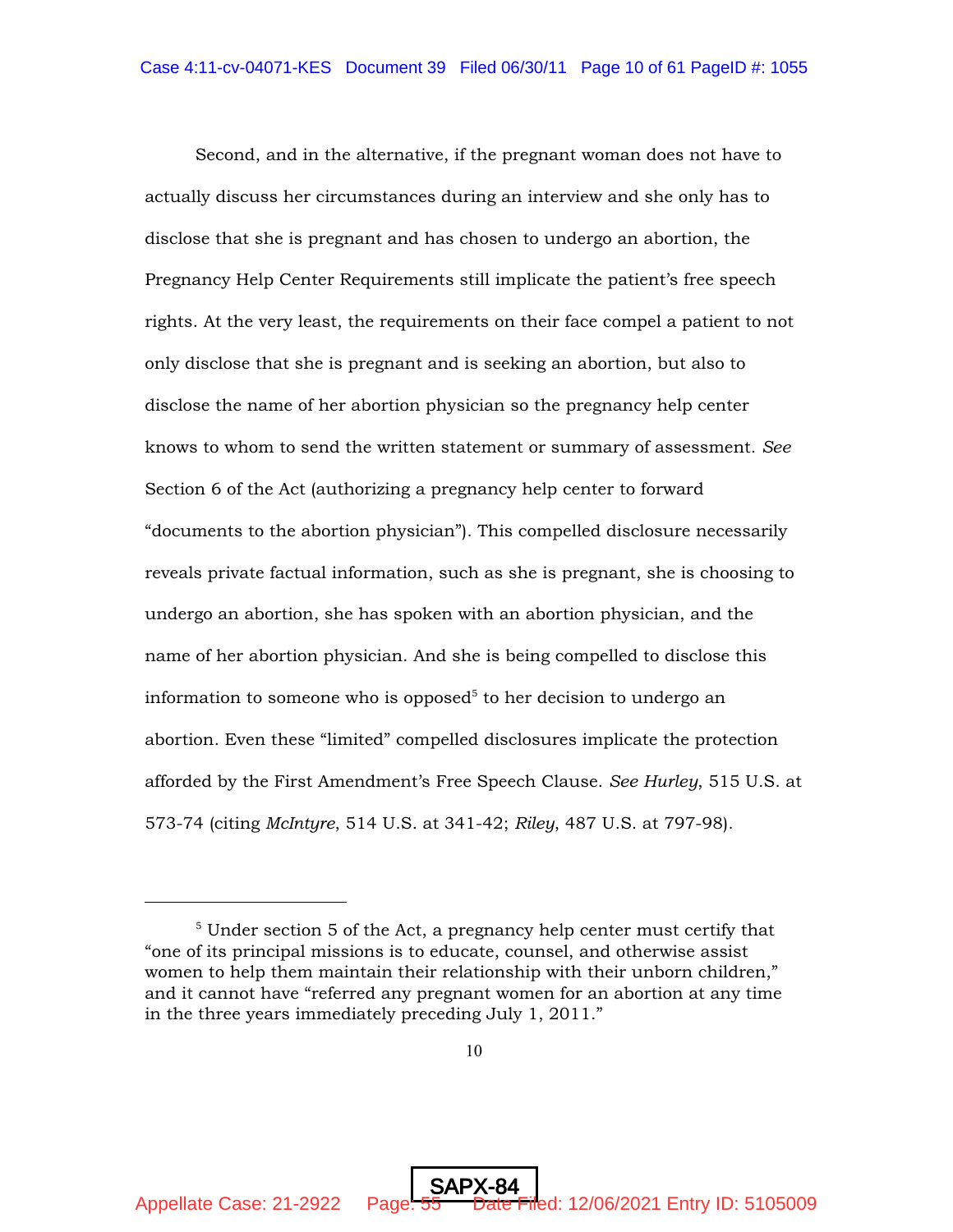Defendants rely on *Rumsfeld v. Forum for Academic & Institutional Rights, Inc.*, 547 U.S. 47 (2006), to support their argument that the First Amendment does not apply with regard to the compelled speech required by the Pregnancy Help Center Requirements. *See id.* at 62 ("This sort of recruiting assistance, however, is a far cry from the compelled speech in *Barnette* and *Wooley*."). The discussion in *Rumsfeld* about the lack of First Amendment protection must be understood in the context of what was at issue: "compelled statements of fact" such as "The U.S. Army recruiter will meet interested students in Room 123 at 11 a.m." *Id.* at 62. While the claim in *Rumsfeld* "trivialize[d] the freedom protected in *Barnette* and *Wooley*," the same cannot be said with regard to the compelled statements of fact in this case. That is, there is a clear difference between "The U.S. Army recruiter will meet interested students in Room 123 at 11 a.m." and "I am pregnant and have chosen to have an abortion. The name of my abortion physician is Dr. X." The Pregnancy Help Center Requirements are therefore an intentional and purposeful regulation of speech that compels the patient to disclose to the pregnancy help center the name of her abortion physician, her pregnancy, and her decision to obtain an abortion. The plain language therefore makes it clear that the Pregnancy Help Center Requirements are not merely an incidental regulation of speech.

The court finds that plaintiffs have met their burden of demonstrating that the Pregnancy Help Center Requirements "implicate[] First Amendment

11

SAPX-85

Appellate Case: 21-2922 Page:  $\frac{56}{6}$  Date Filed: 12/06/2021 Entry ID: 5105009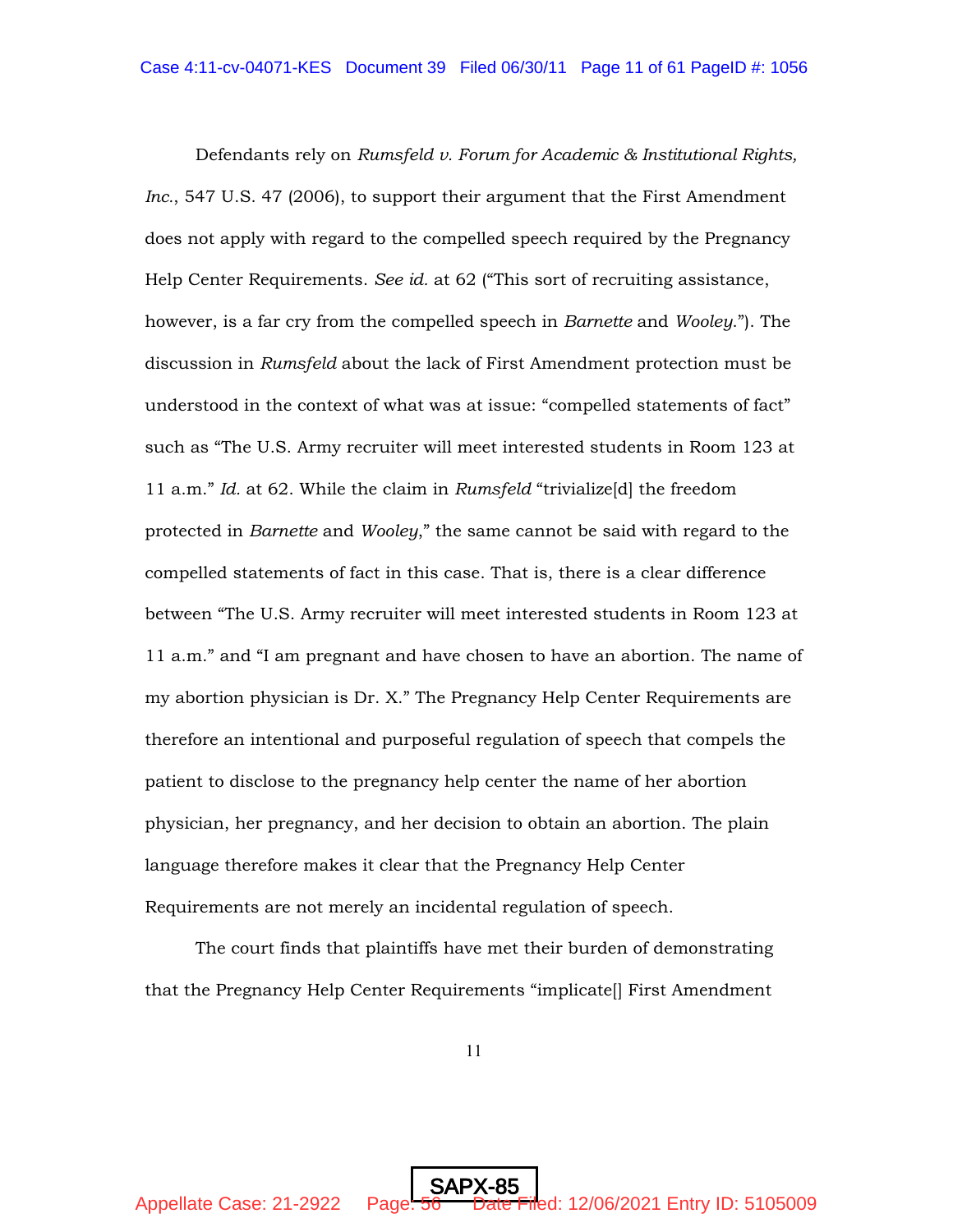protections." *Rounds*, 530 F.3d at 733. The burden is therefore on defendants to demonstrate that "the action is narrowly tailored to serve a compelling state interest." *Id.*

There is a compelling state interest in protecting a woman from being forced against her will to have an abortion and in informing a woman of truthful, relevant, and non-misleading information about abortion, alternatives to abortion, and pregnancy assistance. While plaintiffs dispute that these identified goals are the true goals behind the Pregnancy Help Center Requirements, there is no dispute that these goals constitute a compelling state interest. The court assumes, without deciding, that these are the real goals sought to be achieved by the Pregnancy Help Center Requirements and that they constitute a compelling state interest.

Even if the Pregnancy Help Center Requirements are directed at a compelling state interest, however, they must be narrowly tailored toward achieving those interests. *See Rounds*, 530 F.3d at 733. Physicians have been, and continue to be, fully capable of ensuring that the patient has not chosen to undergo an abortion against her will. *See* SDCL 34-23A-10.1 ("No abortion may be performed unless the physician first obtains a voluntary and informed written consent of the pregnant woman upon whom the physician intends to perform the abortion[.]"). Indeed, section 2 of the Act acknowledges the

12

SAPX-86

Appellate Case: 21-2922 Page: 57 Date Filed: 12/06/2021 Entry ID: 5105009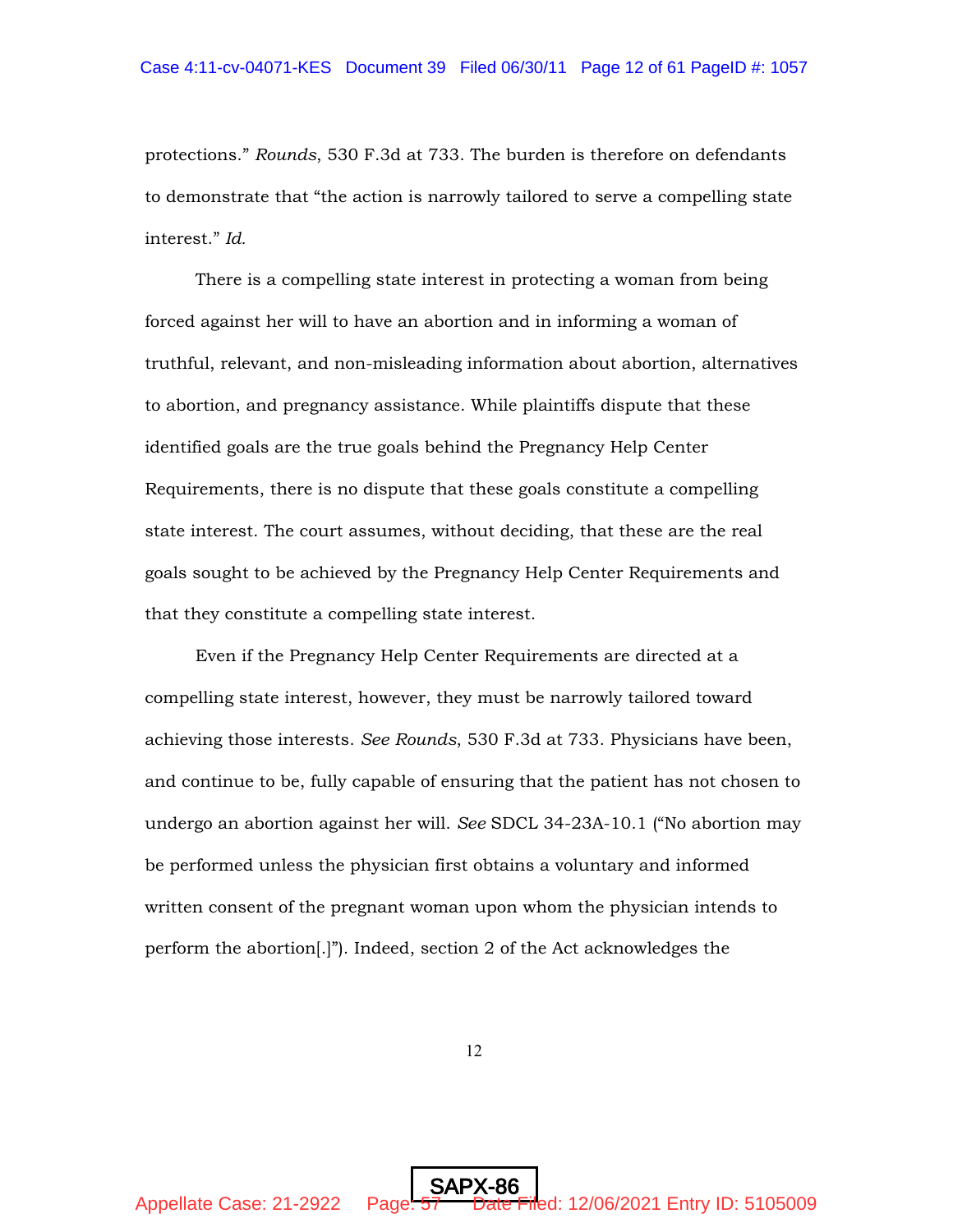existence of the physician's common law duty to determine that "the patient's consent is voluntary and uncoerced and informed[.]"

Moreover, when considering the goal of protecting the patient from coercion and defendants' portrayal of what the Pregnancy Help Center Requirements actually require, it becomes clear that the requirements are not tailored towards the proclaimed compelling state interest. As discussed earlier, defendants argue that the Pregnancy Help Center Requirements do not require the pregnant woman to say anything to the pregnancy help center employee other than that she is pregnant and has chosen to undergo an abortion. If this is all that is required, then the requirements do little, if anything, in terms of achieving the goal of protecting a woman from being coerced into obtaining an abortion.

With regard to the goal of informing the woman about abortions, alternatives to abortion, and pregnancy assistance, there are several less restrictive alternatives that are equally capable of informing the pregnant woman about such matters. For example, the physician or the physician's agent is already required by SDCL 34-23A-10.1 to provide the following information to the patient at least 24 hours in advance of the abortion: the name and address of a pregnancy help center near the abortion facility; that written materials produced by the state of South Dakota are available free of charge; and that a multi-media website developed by the state South Dakota

13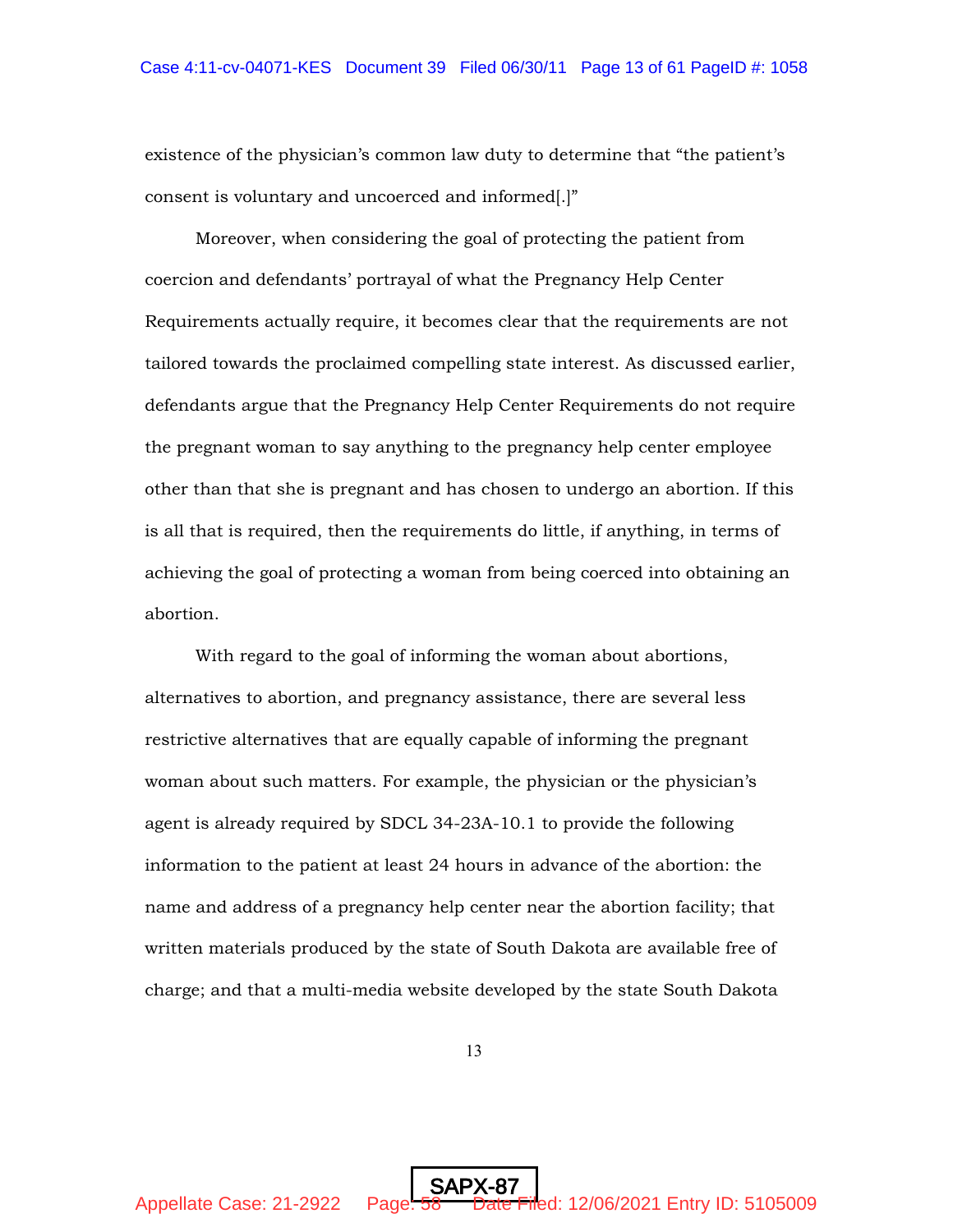exists. *Cf. Reno v. American Civil Liberties Union,* 521 U.S. 844, 874 (1997) (holding that a statute was not narrowly tailored because there were "less restrictive alternatives [that] would be at least as effective in achieving the legitimate purpose that the statute was enacted to serve"). If the woman wishes to consult with a pregnancy help center, read pamphlets, or study the website, she is free to do so. Because the Pregnancy Help Center Requirements only apply to women who have chosen to undergo an abortion, they do nothing to inform pregnant women who may not be seeking an abortion but are seeking information about alternatives to abortion and information about assistance for raising children.

Defendants argue that using printed materials or the patient's physician to provide information to pregnant women who have chosen to undergo an abortion have not always been successful. Thus, according to defendants, the legislature is allowed to experiment with different message delivery mechanisms in an attempt to ensure that the woman is fully informed. The court rejects defendants' underlying assumption that legislatures are allowed to use more intrusive means that regulate speech because the alternatives are not 100 percent successful in achieving a compelling state interest. *See Reno*, 521 U.S. at 875 (reaffirming the holding in *Sable Communications of California, Inc. v. F.C.C.*, 492 U.S. 115 (1989), that "rejected the argument that we should defer to the congressional judgment that nothing less than a total ban would

14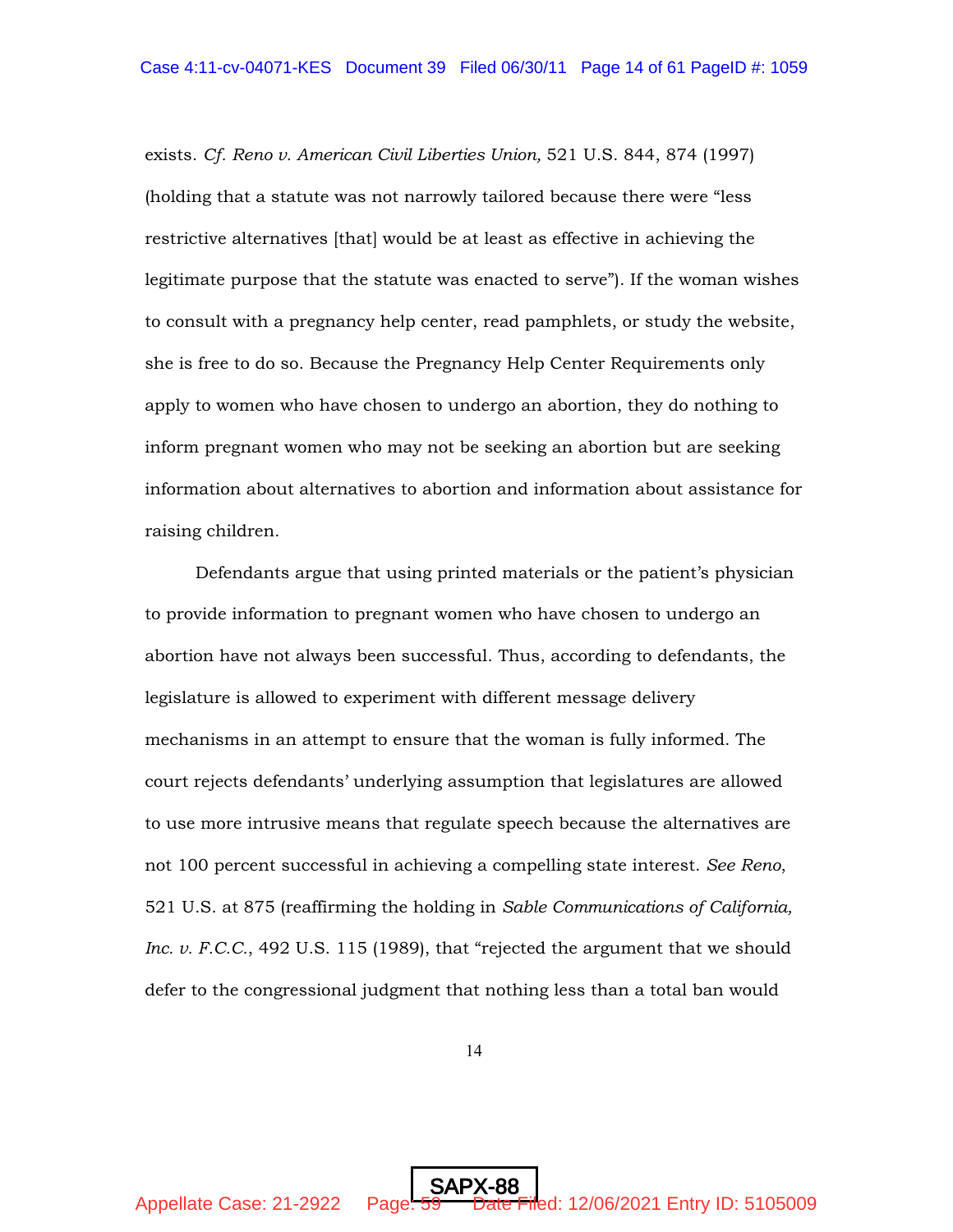be effective in preventing enterprising youngsters from gaining access to indecent communications").

Moreover, the burden is on defendants to demonstrate that the requirements are narrowly tailored, and there is nothing in the record that supports defendants' underlying assumption that truthful, relevant, and nonmisleading information given through a pregnancy help center will cause a pregnant woman to be better informed than the current existing methods from which a woman can choose on a voluntary basis. In fact, forcing a woman to listen to someone who is opposed to her decision to have an abortion is likely to cause the woman to reject the information outright.

For these reasons, the court finds that defendants have failed to demonstrate that the means chosen to achieve the identified interests are narrowly tailored toward achieving the purported compelling state interests. In accordance with recent Supreme Court decisions involving facial free speech challenges, the court concludes that plaintiffs have demonstrated that "a substantial number of its applications are unconstitutional, judged in relation to the statute's plainly legitimate sweep." *United States v. Stevens*, 130 S. Ct. 1577, 1587 (2010) (internal quotations and citation omitted). *See also Brown v. Entm't Merchs. Ass'n*, S. Ct. , 2011 WL 2518809, at \*4 (June 27, 2011) (recognizing that the holding in *Stevens* "controls this case"). *Cf. Gonzales v. Carhart*, 550 U.S. 124, 167 (2007) ("The latitude given facial challenges in the

15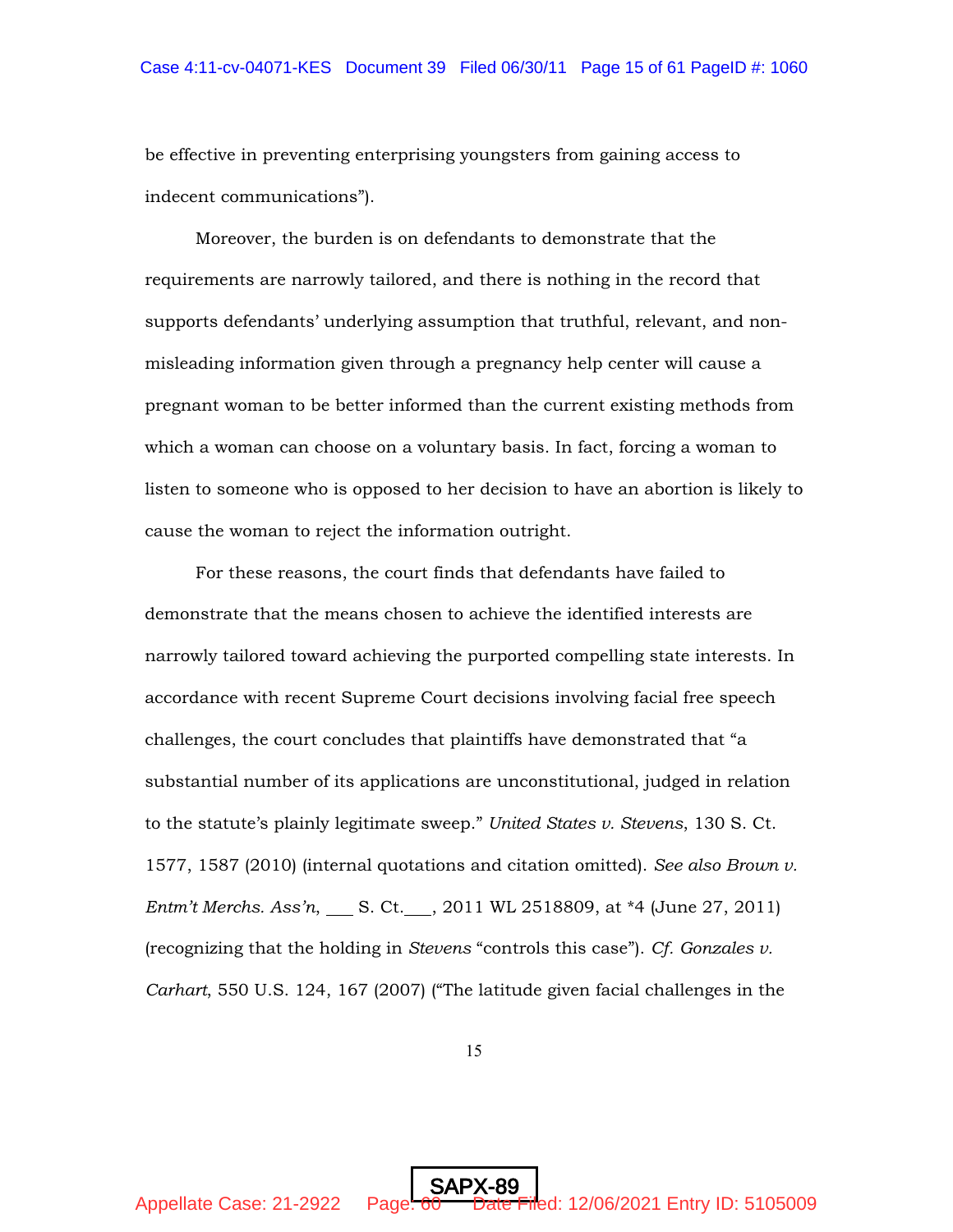First Amendment context is inapplicable here."). Therefore, plaintiffs have met their burden of demonstrating that they are likely to succeed on the merits of their claim that the Pregnancy Help Center Requirements violate the First Amendment's Free Speech Clause.

## 2. Undue Burden Analysis

Plaintiffs argue in the alternative that the Pregnancy Help Center Requirements constitute a substantial obstacle that will deter many women from exercising their constitutional right to obtain an abortion. $6$  Defendants argue that plaintiffs have not demonstrated, and cannot demonstrate, that the Pregnancy Help Center Requirements will interfere with the decision to obtain an abortion for a "large fraction" of the affected women.<sup>7</sup>

 $6$  Specifically, plaintiffs argue that the Pregnancy Help Center Requirements create an undue burden for four reasons: (1) the Act does not adequately protect the patient's confidentiality; (2) the pregnancy help centers are not required to act in an expeditious manner; (3) the pregnancy help centers are allowed to give untruthful and misleading information; and (4) the Pregnancy Help Center Requirements unduly deter physicians from offering abortion services.

 $7$  Defendants also argue that the Act has a legitimate purpose. Defendants acknowledge, though, that even if a statute seeks to further a legitimate governmental purpose, it may still constitute an undue burden. Docket 32 at 26. *See also Casey*, 505 U.S. at 877 ("And a statute which, while furthering the interest in potential life or some other valid state interest, has the effect of placing a substantial obstacle in the path of a woman's choice cannot be considered a permissible means of serving its legitimate ends."). The court assumes, without deciding, that the Pregnancy Help Center Requirements have a legitimate purpose.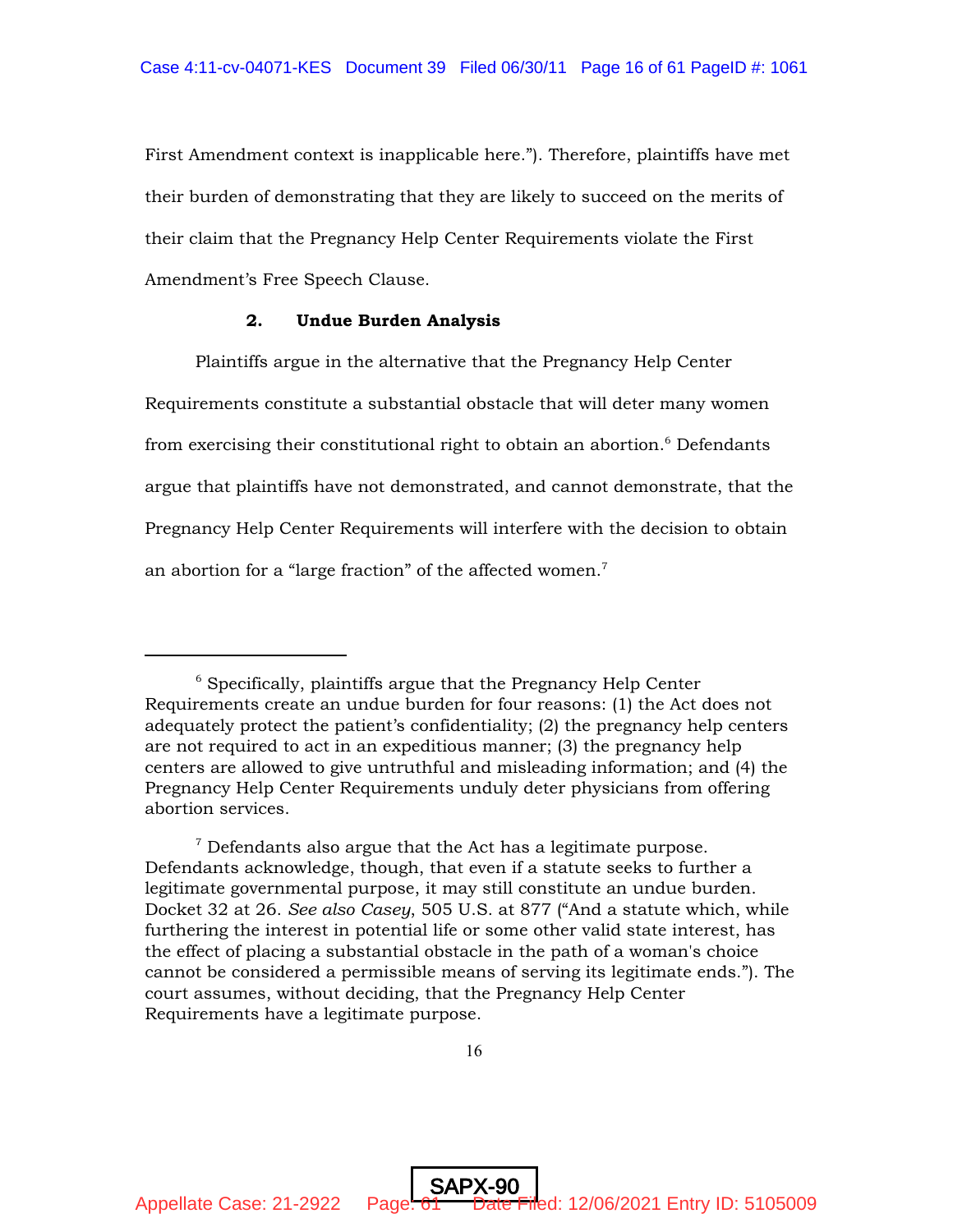When a statute is challenged on the ground that it violates a woman's constitutional right to obtain an abortion, the burden placed on the challenger "has been a subject of some question." *Gonzales v. Carhart*, 550 U.S. 124, 167 (2007) (citations omitted). Nonetheless, the Eighth Circuit Court of Appeals has determined that the standard set out in *Planned Parenthood of Southeastern Pennsylvania v. Casey*, 505 U.S. 833 (1992), applies. *See Planned Parenthood, Sioux Falls Clinic v. Miller*, 63 F.3d 1452, 1456-58 (8th Cir. 1995) ("We will therefore apply the *Casey* standard to determine if South Dakota's Act to Regulate the Performance of Abortion is constitutional on its face."). $8$ 

Thus, the court will apply the following standard as set out in *Casey*: "If the law will operate as a substantial obstacle to a woman's choice to undergo an abortion 'in a large fraction of the cases in which  $[it]$  is relevant, ...  $[i]$  is an undue burden, and therefore invalid.' " *Id.* at 1458 (alteration in original) (quoting *Casey*, 505 U.S. at 895). In determining whether plaintiffs have met this burden, " '[t]he proper focus of constitutional inquiry is the group for whom the law is a restriction, not the group for whom the law is irrelevant.'" *Id.* (alteration in original) (citation omitted).

As the applicable test makes clear, whether the Pregnancy Help Center Requirements constitute an "undue burden" depends on whether, in a large

 $8$  As recently noted by the Eighth Circuit Court of Appeals, "the standards enunciated by the *Casey* plurality opinion [are] controlling precedent in abortion cases." *Rounds*, 530 F.3d at 733 n.8 (citations omitted).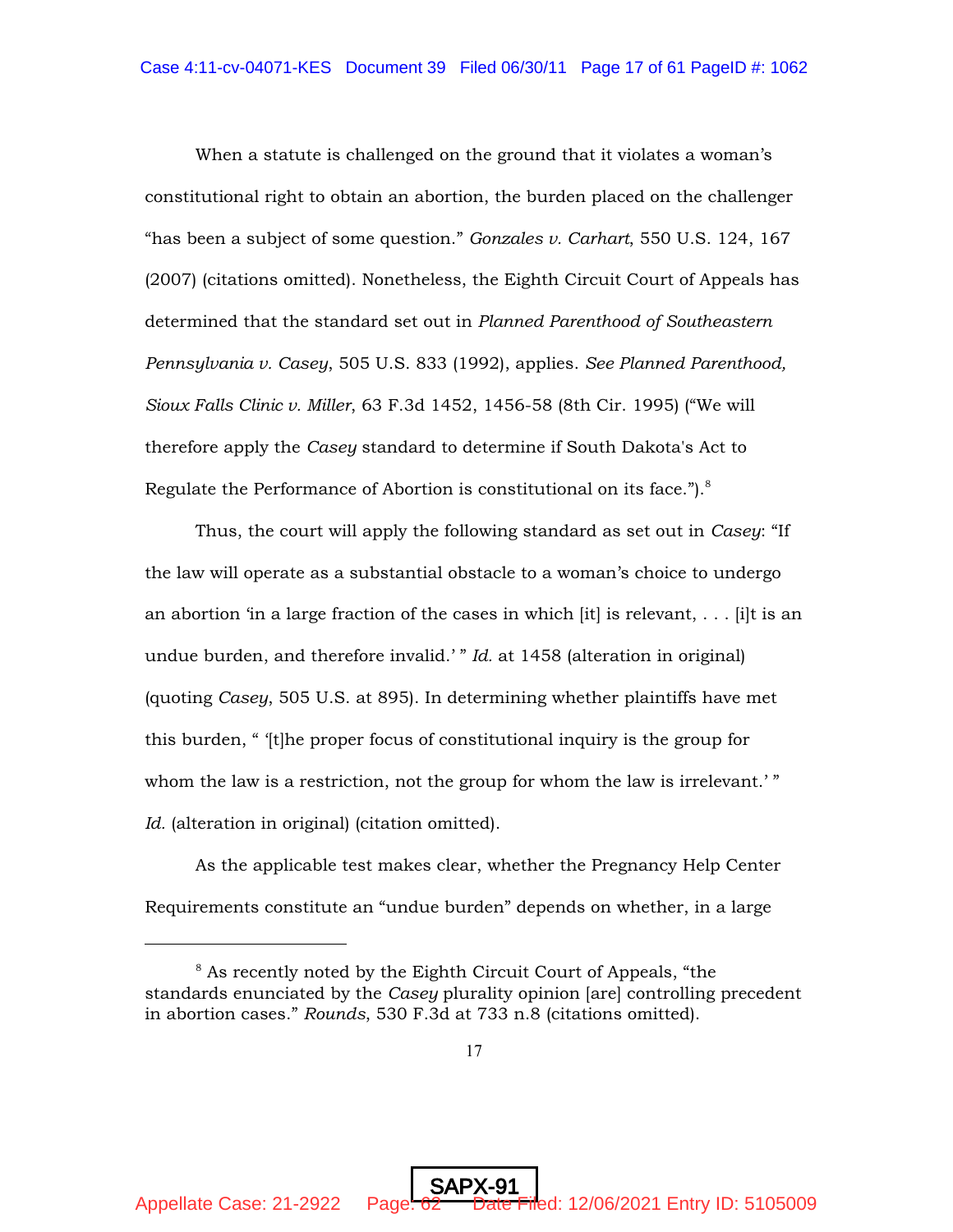fraction of the cases in which they are relevant, the Pregnancy Help Center Requirements create a "substantial obstacle to a woman's choice to undergo an abortion." *See id.* There are three issues that must be resolved in order to determine whether plaintiffs have met their burden: (1) in what cases are the requirements "relevant;" (2) do the requirements create a "substantial obstacle to the woman's choice to undergo an abortion" in those cases in which the requirements are "relevant;" and (3) is the substantial obstacle present in a "large fraction" of the "relevant" cases.

As to the issue of what cases are "relevant," the Pregnancy Help Center Requirements would not apply if the woman has not chosen to undergo an abortion or is uncertain about whether or not she wishes to obtain an abortion.<sup>9</sup> That is, the requirements are only relevant in those instances where a woman has chosen to undergo an abortion in South Dakota. Similarly, the Pregnancy Help Center Requirements are only relevant in those instances where a woman has not chosen to consult with a pregnancy help center on her own. Thus, the relevant cases are those that involve a woman who has chosen

 $9$  The plain language of the Pregnancy Help Center Requirements establishes that a pregnant woman must consult with a pregnancy help center only if she chooses to undergo an abortion. There is nothing in the Act that requires a pregnant woman who does not want an abortion to consult with a pregnancy help center. There is also nothing in the Act that requires a pregnant woman who is only considering whether or not to undergo an abortion to consult with a pregnancy help center. The Pregnancy Help Center Requirements are targeted only at those pregnant women who have chosen to undergo an abortion.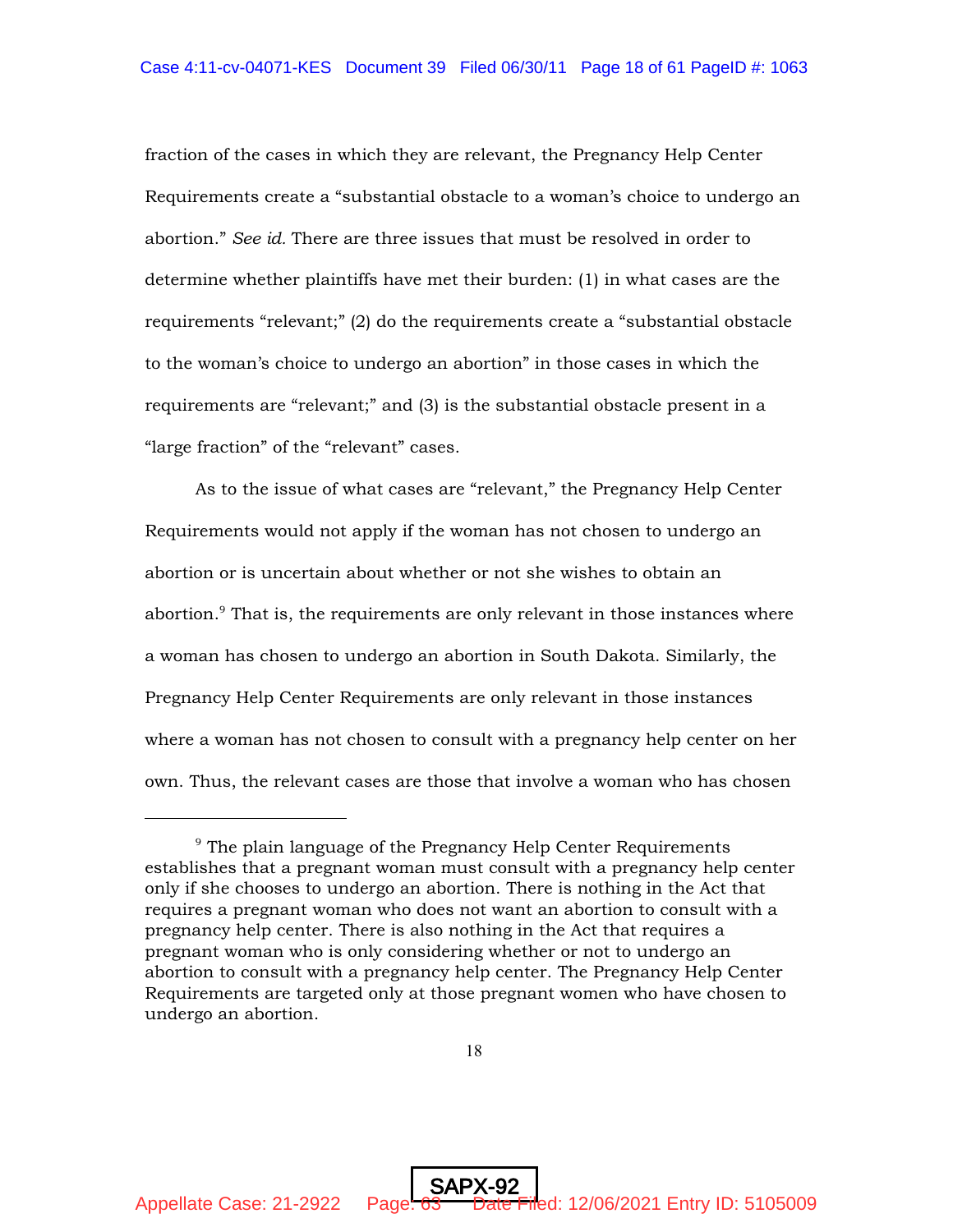to undergo an abortion and would otherwise not consult with a pregnancy help center. *Cf. Casey*, 505 U.S. at 894 (limiting the relevant cases to "married women seeking abortions who do not wish to notify their husbands of their intentions and who do not qualify for one of the statutory exceptions to the notice requirement").

With the relevant cases in mind, the next issue is whether the Pregnancy Help Center Requirements create "a substantial obstacle to a woman's choice to undergo an abortion." *See Miller*, 63 F.3d at 1458. The plain language of sections 3, 4, 5, and 6 makes it clear that a woman can obtain an abortion if, and only if, she first consults a pregnancy help center when she otherwise would not. Forcing a woman to divulge to a stranger at a pregnancy help center the fact that she has chosen to undergo an abortion humiliates and degrades her as a human being. The woman will feel degraded by the compulsive nature of the Pregnancy Help Center Requirements, which suggest that she has made the "wrong" decision, has not really "thought" about her decision to undergo an abortion, or is "not intelligent enough" to make the decision with the advice of a physician.

Furthermore, these women are forced into a hostile environment. Aside from its compulsive nature, the hostility of the consultation is evidenced by the fact that section 5 of the Act establishes that the only entities that can be listed on the state registry of pregnancy help centers are those that routinely

19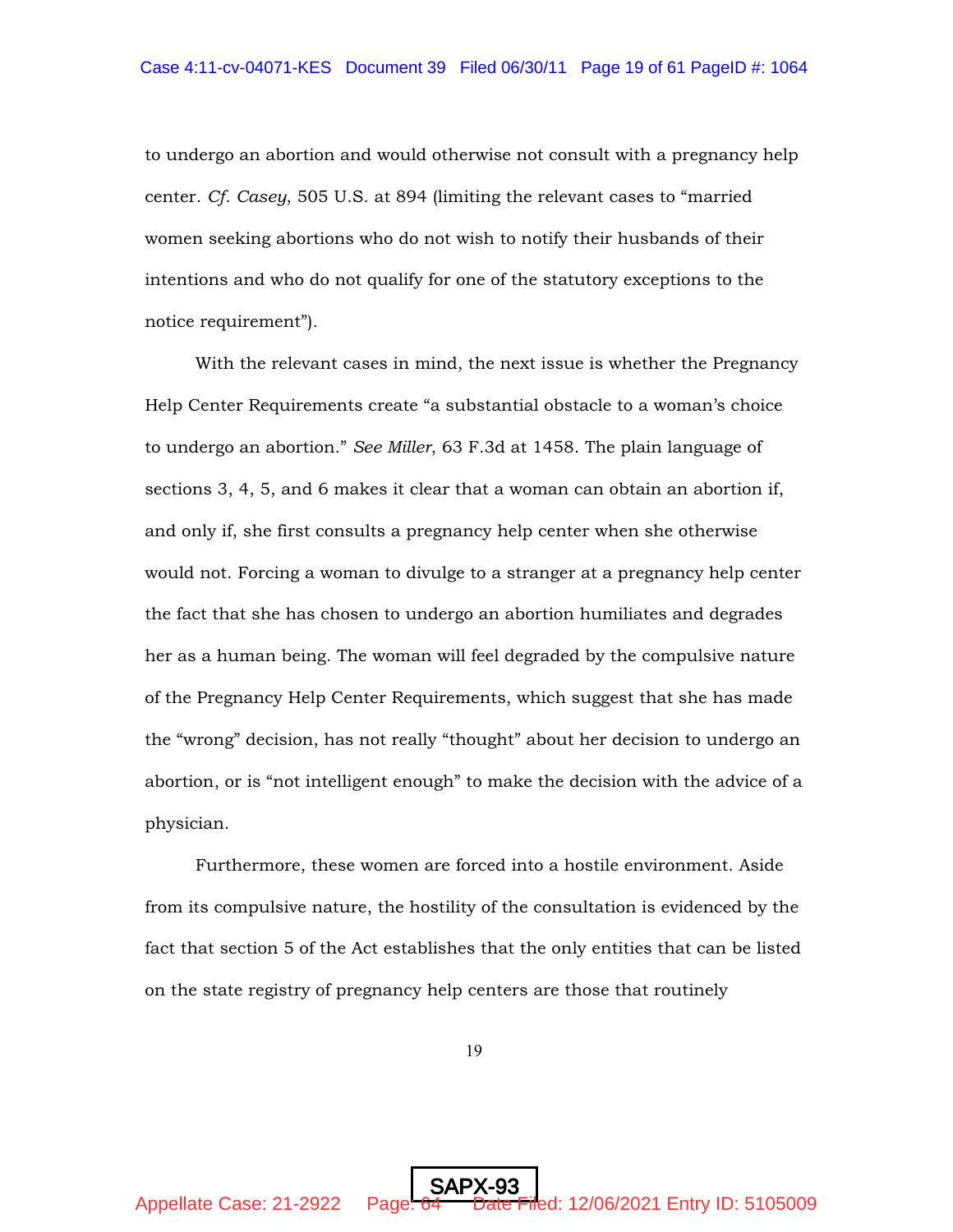"consult[] with women for the purpose of helping them keep their relationship with their unborn children" and that "one of [their] principal missions is to educate, counsel, and otherwise assist women to help them maintain their relationship with their unborn children." A pregnancy help center cannot have even "referred any pregnant women for an abortion at any time in the three years immediately preceding July 1, 2011." Requiring these women to "have a consultation," and a "private interview" with a "pregnancy help center" destroys "[t]he right to avoid unwelcome speech" that is "protected in confrontational settings." *Cf. Hill v. Colorado*, 530 U.S. 703, 717 (2000). And it forces an unnecessary confrontation on one of the most volatile subjects in America. *See Stenberg v. Carhart*, 530 U.S. at 920 (acknowledging that "[m]illions of Americans believe that . . . abortion is akin to causing the death of an innocent child"); *Casey*, 505 U.S. at 852 (recognizing that "some deem [abortions as] nothing short of an act of violence against innocent human life").

There are clear ideological differences between a woman who has chosen to undergo an abortion and a "pregnancy help center." When considering these differences, a woman will likely be unwilling to actually consult with a pregnancy help center because she will fear being ridiculed, labeled a murderer, subjected to anti-abortion ideology, and repeatedly contacted by the pregnancy help center. Moreover, a woman may likely believe, rightly or wrongly, that her decision to have an abortion could become public

20

SAPX-94

Appellate Case: 21-2922 Page: 65 Date Filed: 12/06/2021 Entry ID: 5105009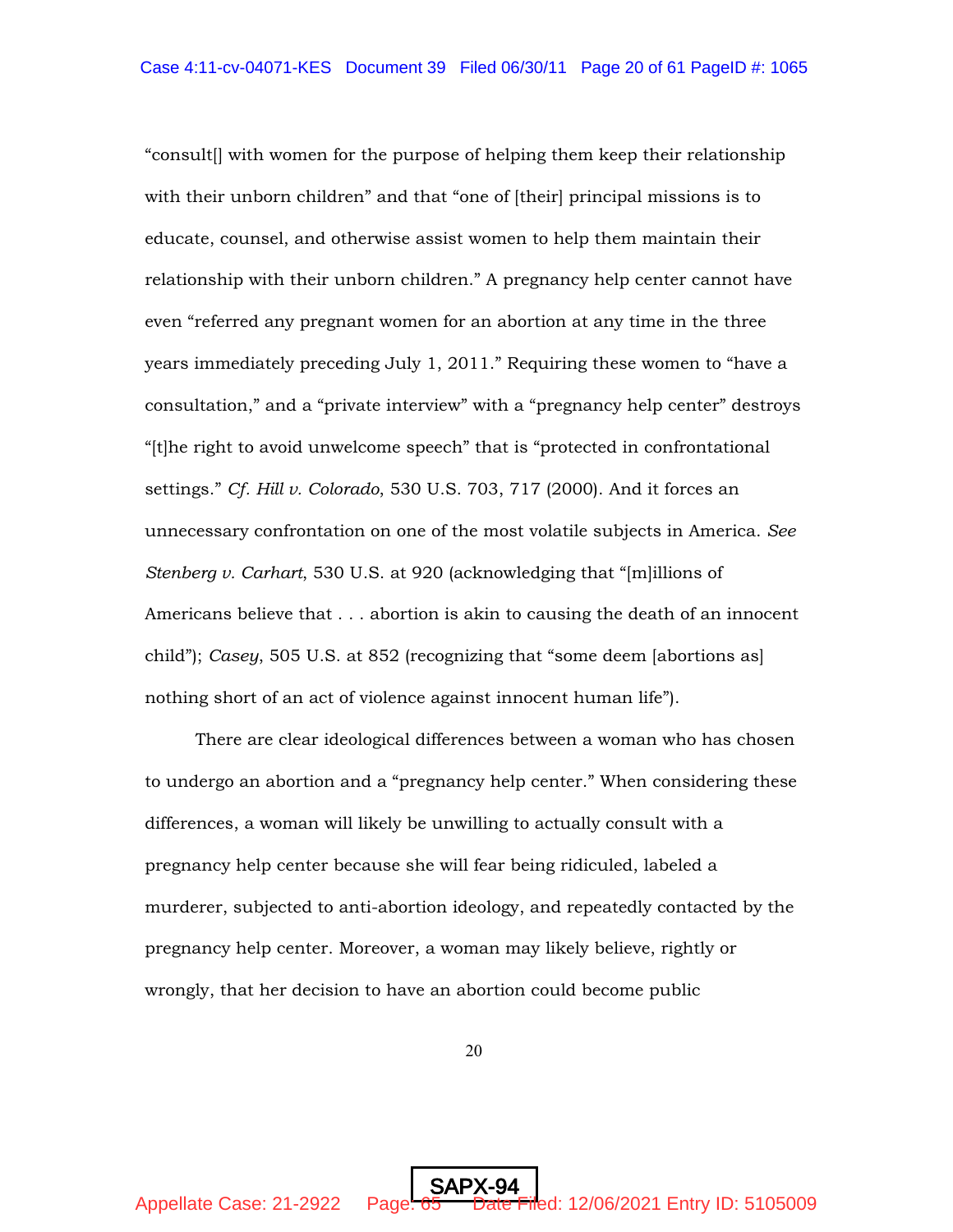information. And it will not matter to her that in the future she may be able to obtain legal relief from the pregnancy help center worker who disclosed the information. By then it will be too late. Thus, rather than risk having such information being made public or to avoid "consulting" with someone who is not supportive of her decision to have an abortion, she will be forced to remain pregnant.

The Pregnancy Help Center Requirements establish that those women who choose to undergo an abortion must consult with the pregnancy help center and divulge personal information against their will in order to effectuate their decision to undergo an abortion. The court finds these requirements do "not merely make abortions a little more difficult or expensive to obtain." *Casey*, 505 U.S. at 893. Rather, the requirements constitute a substantial obstacle to a woman's decision to obtain an abortion because they force the woman against her will to disclose her decision to undergo an abortion to a pregnancy help center employee before she can undergo an abortion. *Cf. Casey*, 505 U.S. at 887, 892 (finding the spousal notification requirement to be unconstitutional partly because there are "many cases in which married women do not notify their husbands [because] the pregnancy is the result of an extramarital affair" even though the spousal notification requirement allowed the woman to "certify[] that her husband is not the man who impregnated her").

21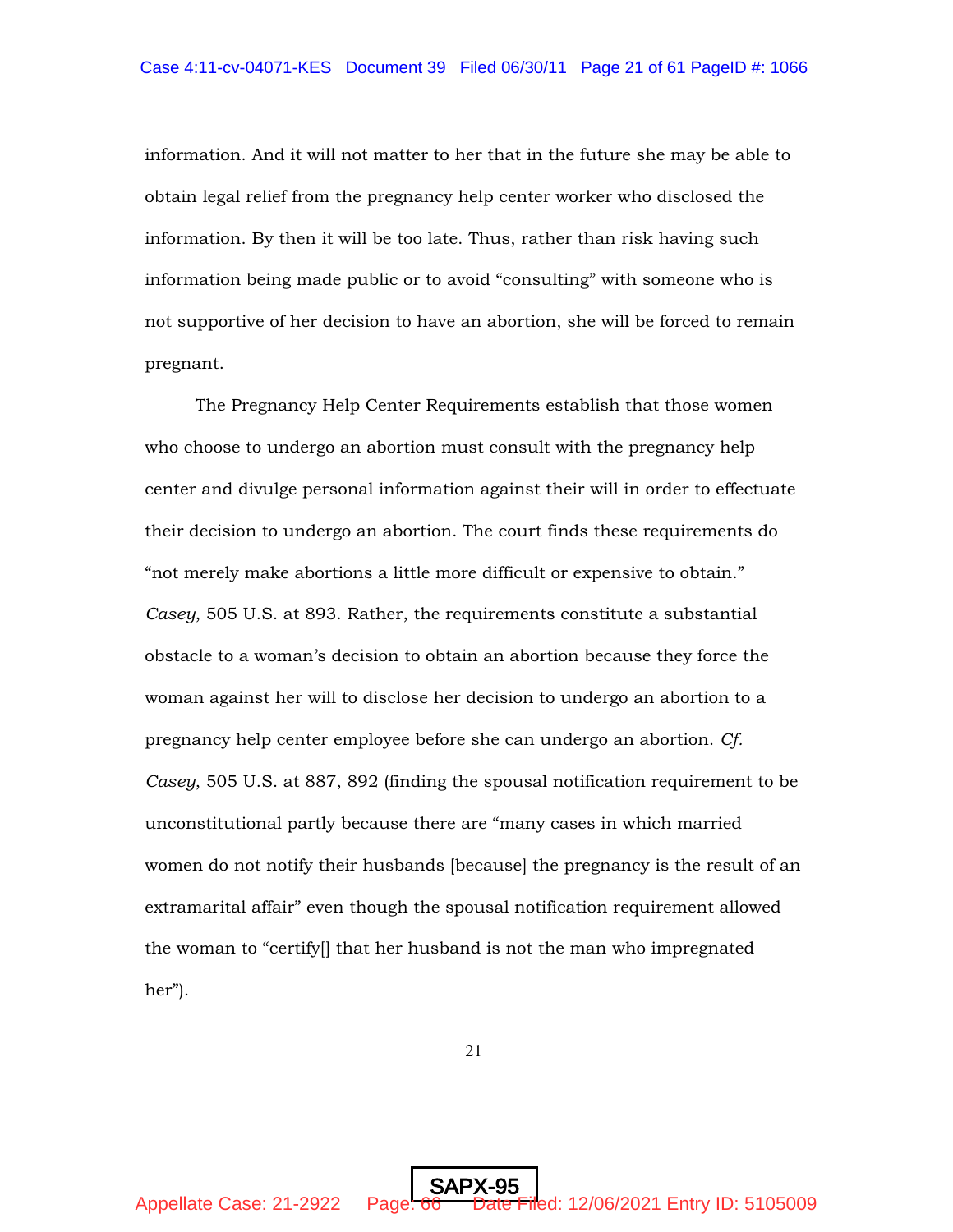Defendants argue that the Pregnancy Help Center Requirements are not a substantial obstacle because no woman "who wants to keep her pregnancy a secret, will forgo her option to have an abortion because she does not want to reveal her pregnancy to a third party [because] she will already have disclosed her pregnancy to staff members at an abortion clinic." Docket 32 at 68. This argument is without merit. There is an inherent difference between compelling a woman to disclose her decision to undergo an abortion to a "pregnancy help center" and a woman freely disclosing this decision to someone she chose to provide her with the medical services that she seeks. *See Hill*, 530 U.S. at 717 (recognizing the significance of "confrontational settings" in the context of free speech issues). The former situation leads to the fear described above. *See Casey*, 505 U.S. at 893, 894 ("We must not blind ourselves to . . . the significant number of women who fear for their safety[.]"); *Miller*, 63 F.3d at 1463 (acknowledging that "non-abusive parents who differ from their daughters on religious or moral grounds over abortion may be prepared to prevent their daughters from obtaining abortions even when those abortions are in the daughters' best interests"). The latter situation does not. For the reasons expressed above, the court finds that the Pregnancy Help Center Requirements do create a substantial obstacle in the relevant cases.

The next issue is whether this substantial obstacle is present in a "large fraction" of the "relevant" cases. Defendants argue that a "large fraction" means

22

SAPX-96

Appellate Case: 21-2922 Page:  $\frac{67}{7}$  Date Filed: 12/06/2021 Entry ID: 5105009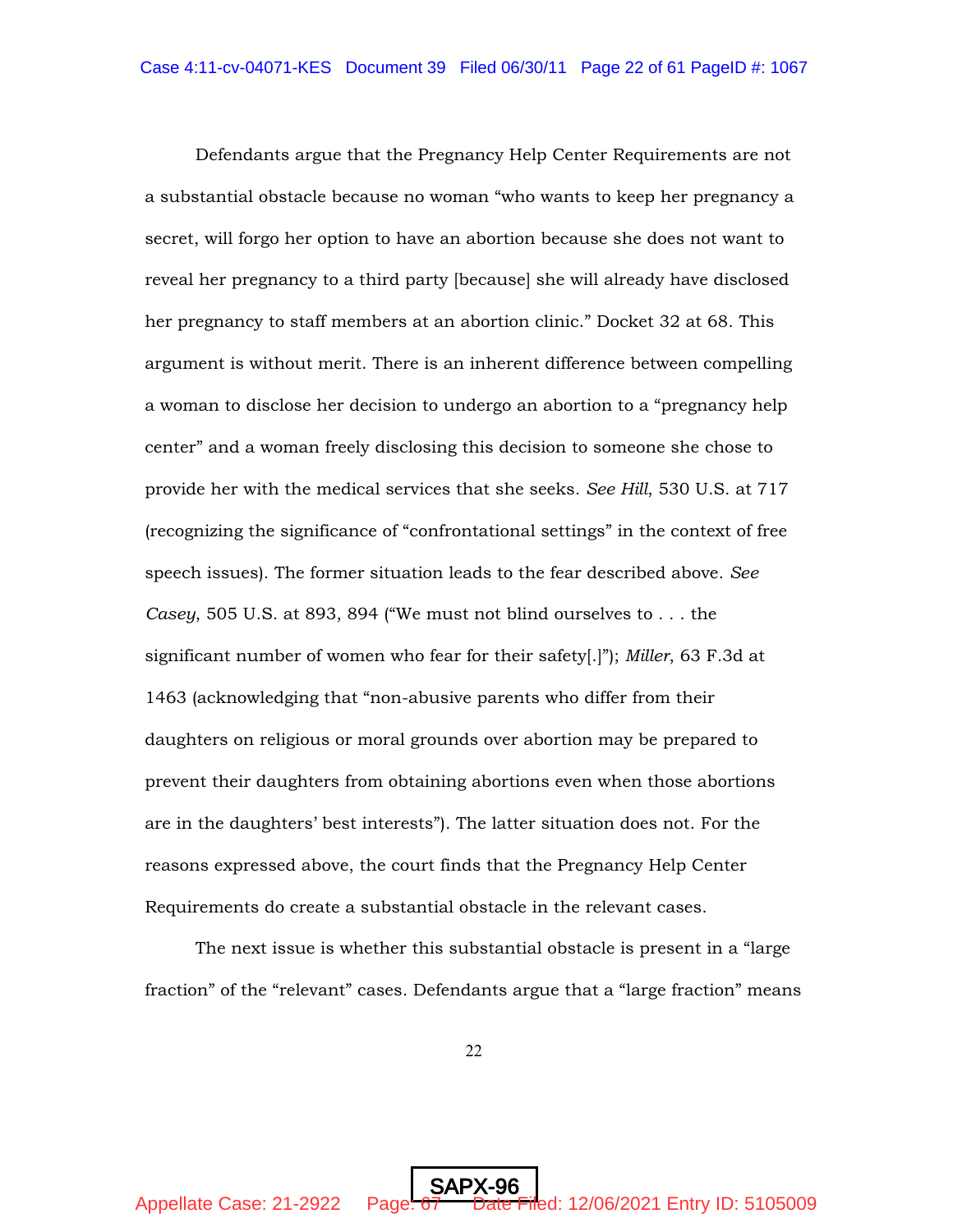"at least half of the group in question." *See* Docket 32 at 32. If the plurality opinion in *Casey* intended "large fraction" to mean a majority, it would have said majority. Indeed, *Casey's* use of the phrase "large fraction" at most indicates that the number of women affected by the requirements must be more than a "small" fraction of the group in question. Admittedly, this construction of "large fraction" does little in terms of establishing the phrase's scope. *See Casey*, 505 U.S. at 973 n.2 ("The joint opinion concentrates on the situations involving battered women and unreported spousal assault, and assumes, without any support in the record, that these instances constitute a 'large fraction' of those cases in which women prefer not to notify their husbands (and do not qualify for an exception)." (Rehnquist, White, Scalia, Thomas, JJ. dissenting). Nonetheless, some guidance as to the rigidity of the phrase "large fraction" is available.

In *Casey*, the Supreme Court addressed the constitutionality of, among other provisions, a "spousal notification requirement." 505 U.S. at 887. The relevant cases in *Casey* with regard to that requirement were "married women seeking abortions who do not wish to notify their husbands of their intentions and who do not qualify for one of the statutory exceptions to the notice requirement." *Id.* at 895. The Court held that the requirement was unconstitutional under the "large fraction" test after it found that the requirement was "likely to prevent a *significant* number of [those] women from

23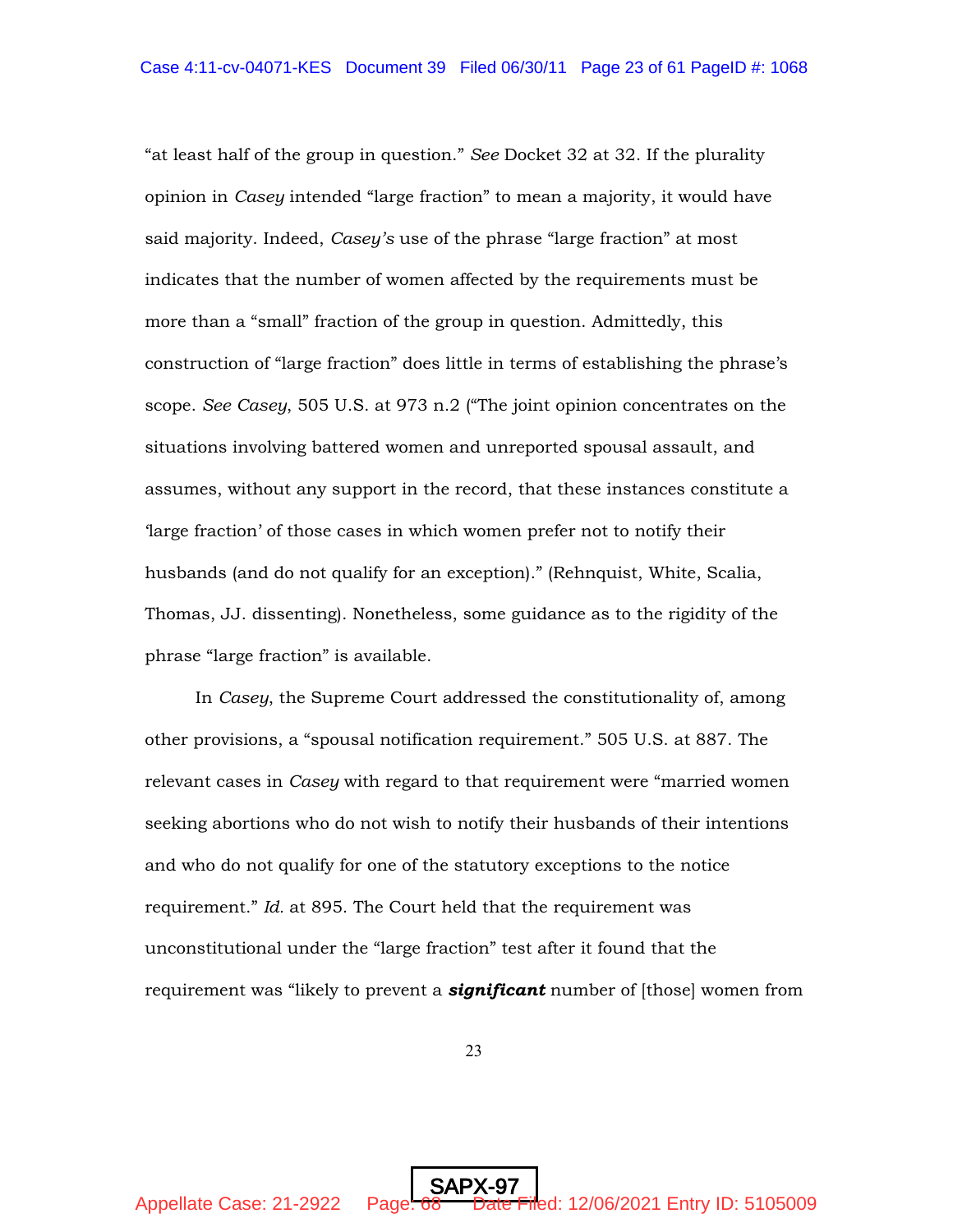obtaining an abortion." 505 U.S. at 893, 894 (emphasis added). This language and reasoning indicates that the term "large fraction" should not be construed as some numerical threshold that must be established.<sup>10</sup>

While certainly not establishing the bottom end of what constitutes a "large fraction," it appears that the Eighth Circuit Court of Appeals' decision in *Miller* comes the closest.<sup>11</sup> In *Miller*, the Eighth Circuit Court of Appeals addressed the validity of South Dakota's bypass procedure for minors seeking an abortion without parental consent. 63 F.3d at 1458. In the opinion, two different sets of relevant cases were analyzed. The first set involved those pregnant minors who did not have access to a "bypass procedure" because they did "not fall under [the] abuse exception," even though they "could show that an abortion is in their best interests." *See id.* at 1462. The second set involved pregnant minors who had access to a "bypass procedure" because they were abused, but were nonetheless unable "to use the abuse exception" due to the

SAPX-98 Appellate Case: 21-2922 Page: 69 Date Filed: 12/06/2021 Entry ID: 5105009

 $10$  The other case in which the Supreme Court has found a statute to be unconstitutional is *Stenberg v. Carhart*, 530 U.S. 914 (2000). That case is of little help with regard to this issue because the defendant did "not deny that the statute impose[d] an 'undue burden' *if* it applies to the more commonly used . . . procedure[.]" *Id.* at 938. Thus, the central issue was essentially a statutory interpretation issue.

<sup>&</sup>lt;sup>11</sup> In *Carhart v. Stenberg*, 192 F.3d 1142 (8th Cir. 1999), the Eighth Circuit Court of Appeals held that the statute "impose[d] an undue burden on a woman's right to choose to have an abortion" because it "prohibit[ed] the most common procedure for second-trimester abortions[.]" *Id.* at 1151. Thus, this decision does little in terms of establishing what is meant by a "large fraction."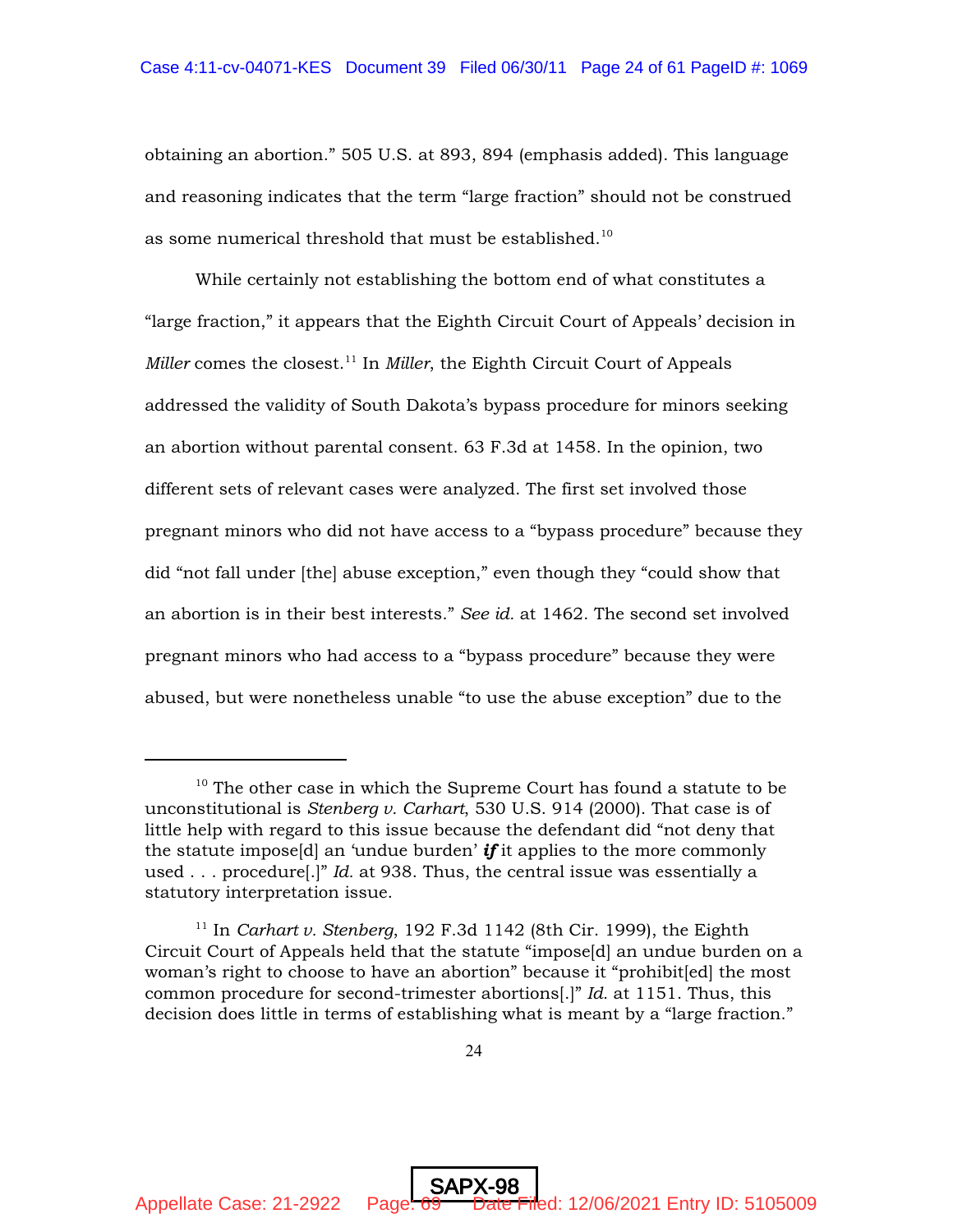minor "blam[ing] themselves for the abuse" or being "very protective of the abusive parent." *See id.* at 1463. The Eighth Circuit Court of Appeals found that the challengers had "shown that a large fraction of minors seeking pre-viability abortions would be unduly burdened by South Dakota's parental-notice statute, despite its abuse exception." *Id.*

With regard to the first set of relevant cases, which involved the "best interest" minors, the court rejected the argument that "the minor could simply notify her other parent" because "many of them, as a practical matter, have only one parent to notify." *Id.* at 1462 n.10. According to the Eighth Circuit Court of Appeals, approximately 18 percent warranted use of the descriptive term "many." *See id.* ("Roughly eighteen [percent] of South Dakota's minors live in single-parent homes; many of them, as a practical matter, have only one parent to notify."). The Eighth Circuit Court of Appeals struck down this portion of the statute because the challengers had "shown that a large fraction of [these] minors seeking pre-viability abortions would be unduly burdened by South Dakota's parental-notice statute, despite its abuse exception." *Id.* at 1463.

With regard to the second set of relevant cases, which involved minors that were abused, the Eighth Circuit Court of Appeals recognized that "[a] minor faced with the untenable choice of turning in her parent or forgoing an abortion will often delay her decision until it is too late; she may even commit

25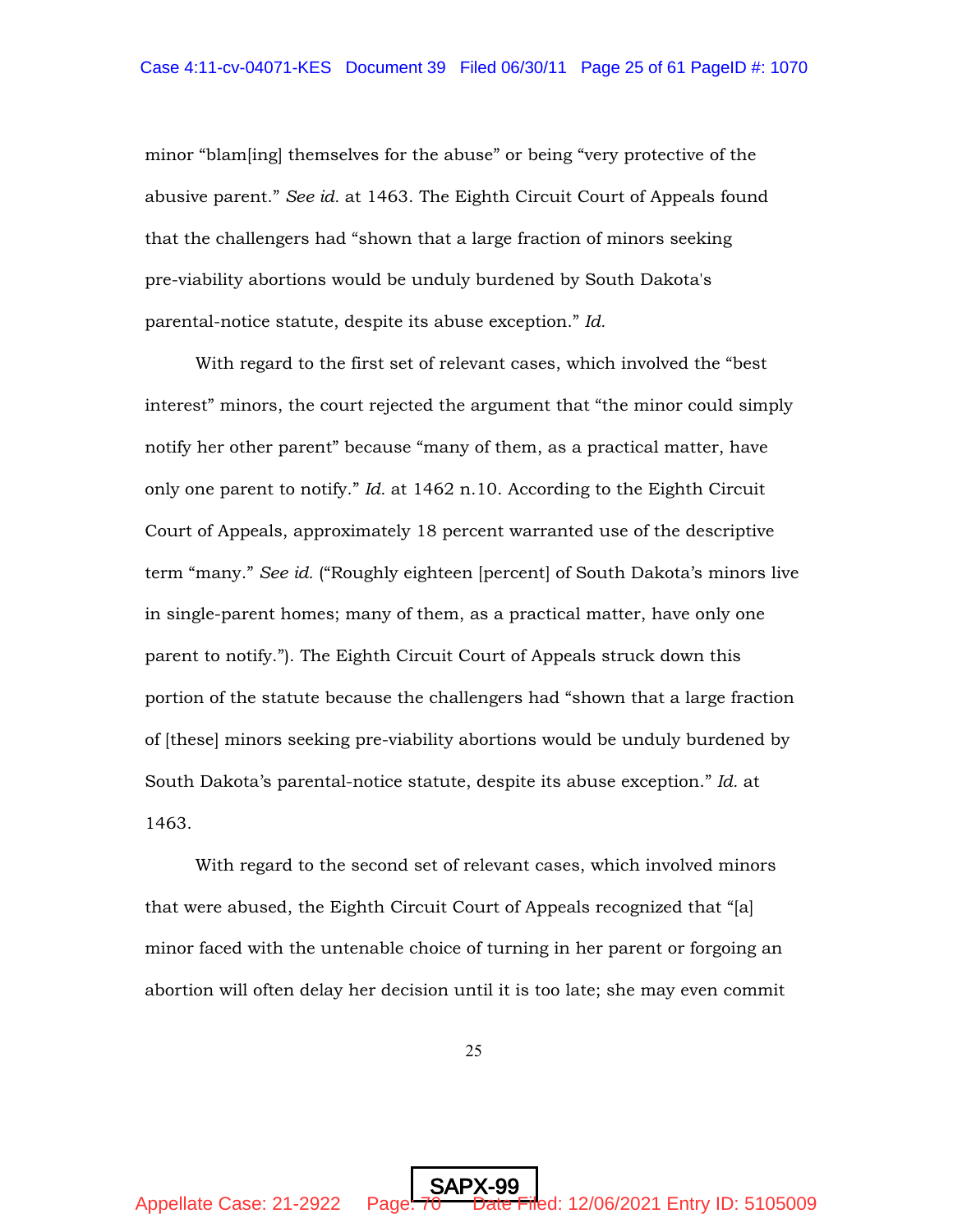suicide rather than choose between two such agonizing choices." *Id.* (emphasizing that "[e]ven if South Dakota's exception were otherwise acceptable, its failure to provide an alternative procedure for these minors would doom it"). The number of the abused minors who would choose not to utilize the "bypass procedure" was not explicitly identified. Nonetheless, it stands to reason that many of those minors would be hesitant to report their parents.

Here, in nearly every instance where the Pregnancy Help Center Requirements are relevant, a woman who chooses to undergo an abortion will experience a high degree of degradation because she will be forced to disclose her decision to someone who is fundamentally opposed to it. Women will also be afraid of being berated, belittled, or confronted about their decision, being subsequently contacted by the pregnancy help center, and having their decision to have an abortion become public information. As a result, women will delay or refrain from consulting with the pregnancy help centers, which will prevent them from being able to carry out their decision to undergo an abortion. *See Casey*, 505 U.S. at 893-95; *Miller*, 63 F.3d at 1462-63. Thus, the Pregnancy Help Center Requirements constitute a substantial obstacle for a large fraction of the relevant cases.

Plaintiffs have therefore demonstrated that they are likely to succeed with regard to their claim that the Pregnancy Help Center Requirements violate

26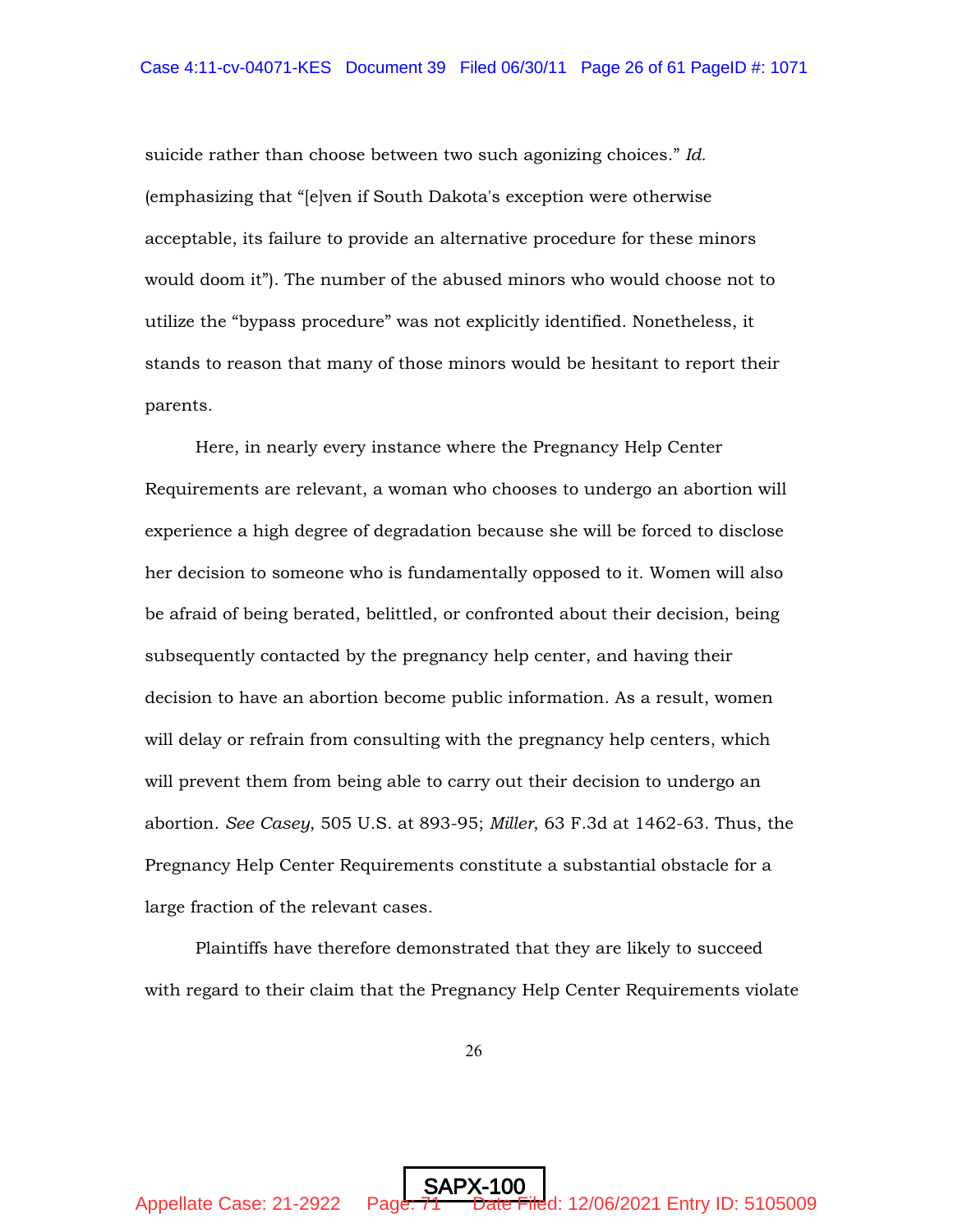the Fourteenth Amendment's Due Process Clause because they create an undue burden on the woman's choice to obtain a legal abortion. *See Casey*, 505 U.S. at 877 ("A finding of an undue burden is a shorthand for the conclusion that a state regulation has the purpose or effect of placing a substantial obstacle in the path of a woman seeking an abortion of a nonviable fetus.").

To summarize, plaintiffs have demonstrated that they are likely to succeed on their challenges to the Pregnancy Help Center Requirements because the Requirements compel patients to speak in violation of the First Amendment's Free Speech Clause and because they constitute an undue burden on a woman's choice to undergo an abortion in violation of the Fourteenth Amendment's Due Process Clause.

#### B. The 72-Hour Requirement—Undue Burden Analysis

The beginning portion of section 3 of the Act establishes that before obtaining an abortion, a patient must wait at least 72 hours between her initial consultation and an abortion. Specifically, section 3 reads in relevant part as follows:

No surgical or medical abortion may be scheduled except by a licensed physician and only after the physician physically and personally meets with the pregnant mother, consults with her, and performs an assessment of her medical and personal circumstances. Only after the physician completes the consultation and assessment complying with the provisions of this Act, may the physician schedule a surgical or medical abortion, but in no instance may the physician schedule such surgical or medical

27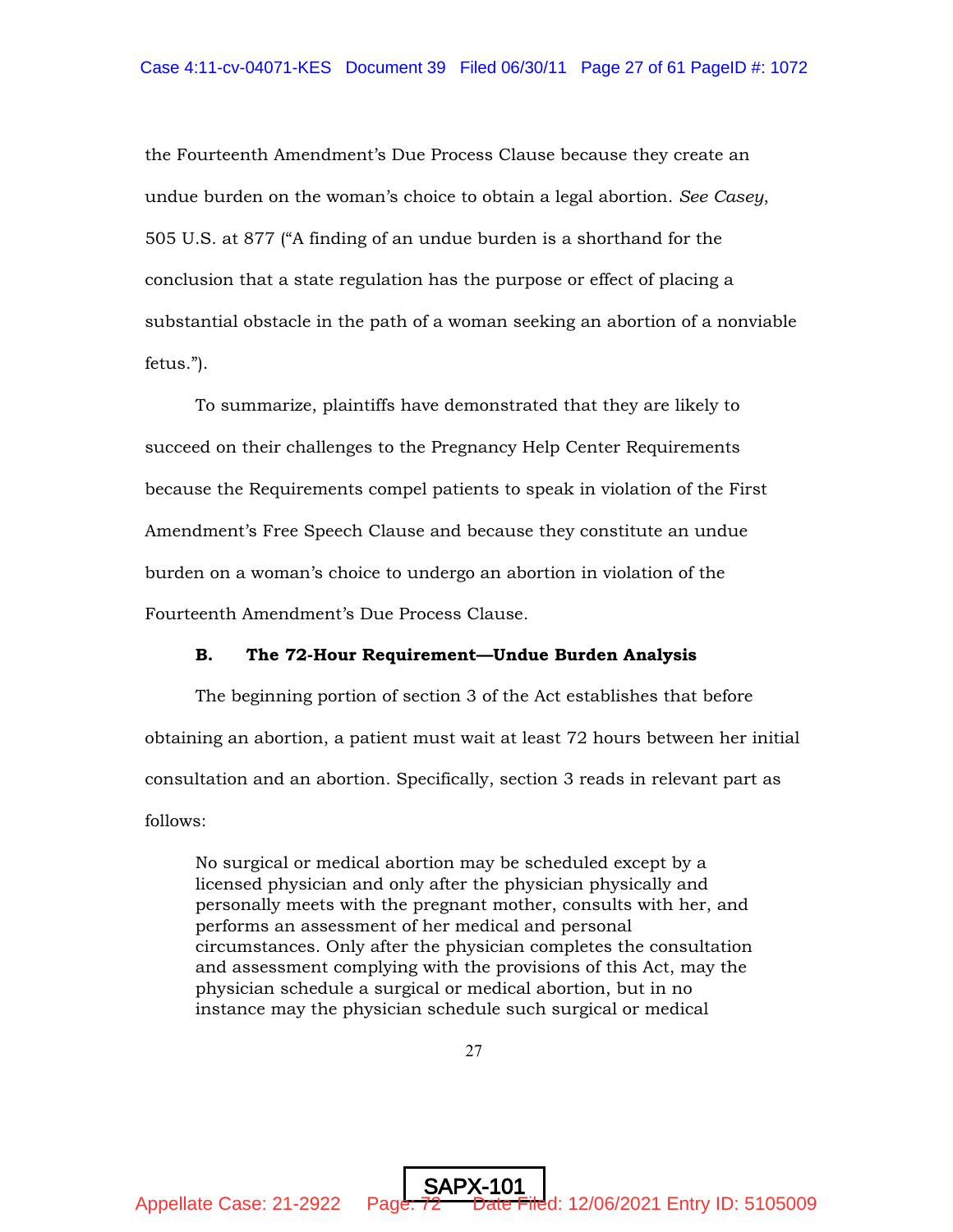abortion to take place in less than seventy-two hours from the completion of such consultation and assessment except in a medical emergency[.]

Section 3 also limits when and how a patient can consent to the medical

procedure. This portion of section 3 states:

No physician may take a signed consent from the pregnant mother unless the pregnant mother is in the physical presence of the physician and except on the day the abortion is scheduled, and only after complying with the provisions of this Act as it pertains to the initial consultation, and only after complying with the provisions of subdivisions  $34-23A-10.1(1)$  and  $(2).^{12}$ 

Finally, section 4 establishes that "no physician may . . . perform an

abortion[] unless the physician has fully complied with the provisions of this

 $Act[.]$ "

Plaintiffs challenge these portions of section 3 and 4, hereafter identified as the 72-Hour Requirement, on two grounds: (1) they create an undue burden on women's rights to obtain an abortion; and (2) they violate the patients' and plaintiffs' rights to equal protection of the laws. Because plaintiffs do not brief their equal protection claim, the court will only conduct an undue burden analysis.

Similar to the other provisions in the Act, whether the 72-Hour

Requirement constitutes an "undue burden" depends on whether, in a large

<sup>&</sup>lt;sup>12</sup> Portions of SDCL 34-23A-10.1(1) were found by the district court to be unconstitutional in *Planned Parenthood Minn., N.D., S.D., v. Rounds*, 650 F. Supp. 2d 972 (D.S.D. 2009). That case is currently before the Eighth Circuit Court of Appeals.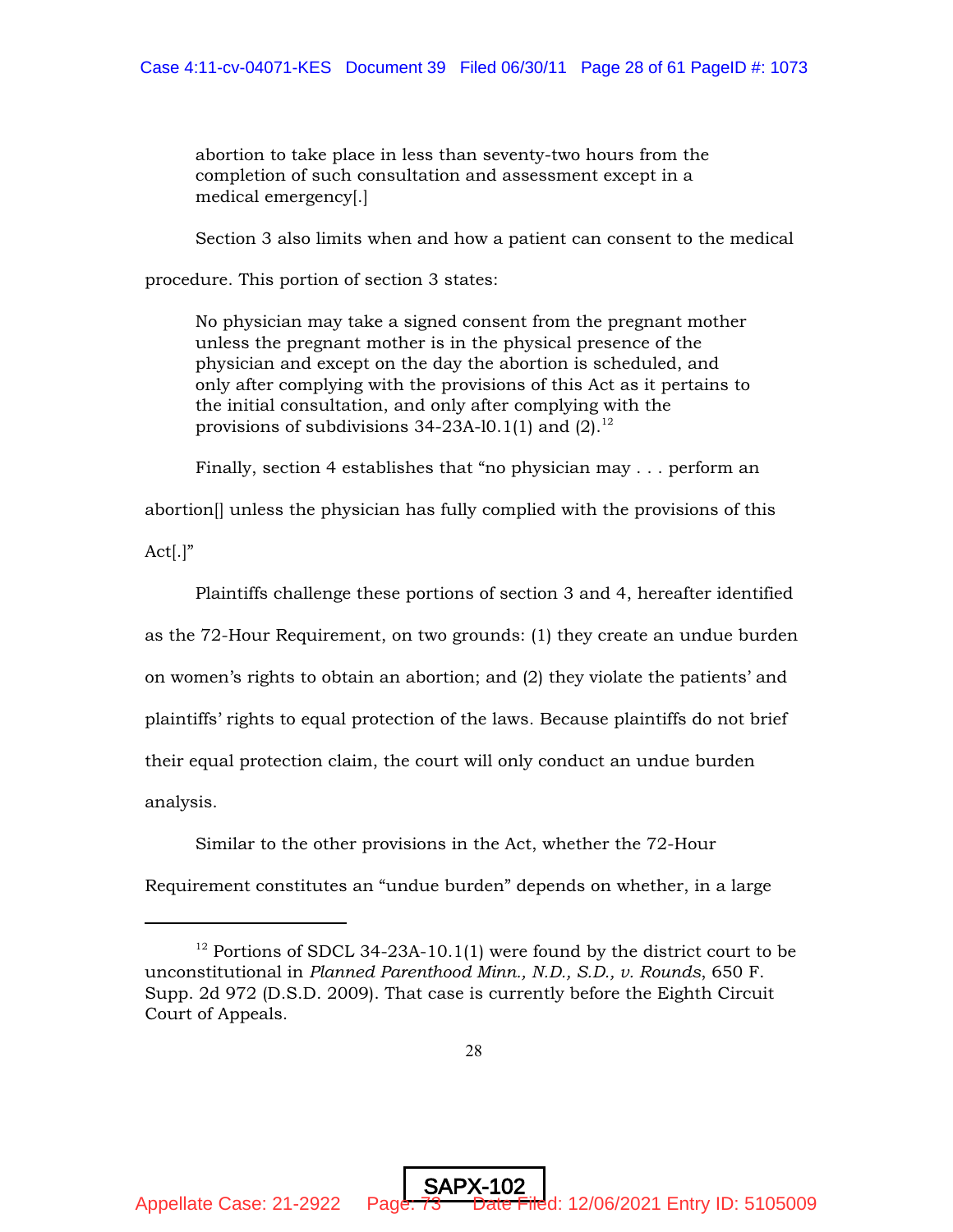fraction of the cases where it is relevant, the 72-Hour Requirement creates a "substantial obstacle to a woman's choice to undergo an abortion." *See Miller*, 63 F.3d at 1458. There are three issues that must be resolved in order to determine whether plaintiffs have met their burden: (1) in what cases is the 72- Hour Requirement "relevant;" (2) does the requirement create a "substantial obstacle to the woman's choice to undergo an abortion" in those cases where the 72-Hour Requirement is "relevant;" and (3) is the substantial obstacle present in a "large fraction" of the "relevant" cases.

On its face, the 72-Hour Requirement applies to every woman who chooses to undergo an abortion. According to defendants, the requirement is therefore relevant to every woman who chooses to undergo an abortion. Because the 72-Hour Requirement imposes a substantial obstacle on almost every woman who chooses to undergo an abortion, the court assumes, without deciding, that defendants' broad construction of the relevant cases is proper. *But see Casey*, 505 U.S. at 894 ("The proper focus of constitutional inquiry is the group for whom the law is a restriction, not the group for whom the law is irrelevant.").

With regard to whether the 72-Hour Requirement constitutes a substantial obstacle, plaintiffs argue with supporting evidence that women could be forced to wait up to one month between their initial consultation and the abortion procedure if the same physician is required to conduct both the

29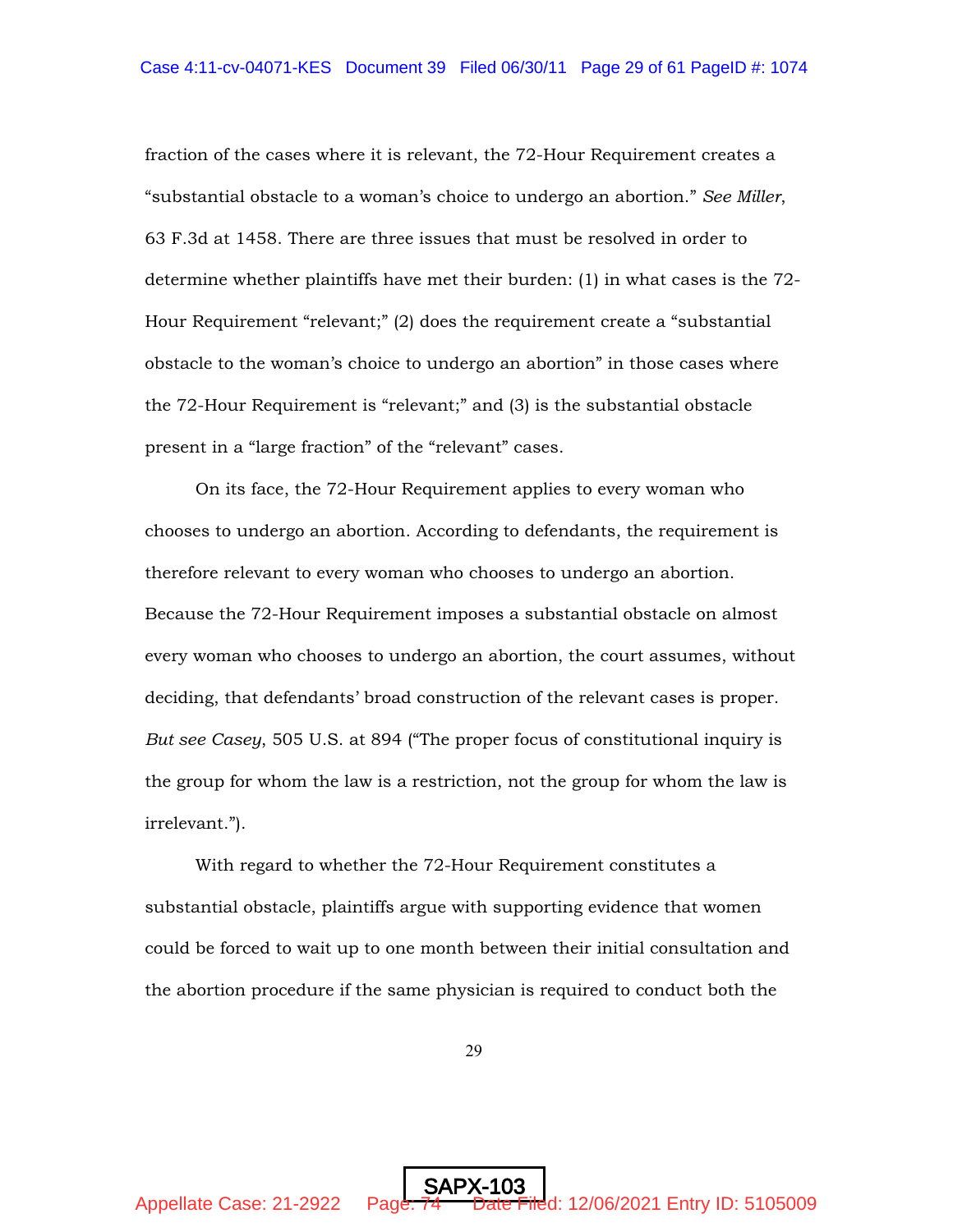initial consultation and the abortion. *See* Docket 10-6 at 6 ("[D]ue to the physicians' schedules, a woman could be delayed up to a month in order to have two appointments with the same physician."). This is because there is only one clinic in South Dakota, which provides abortions one day a week on average. Docket 10-6 at 4. And the three to four physicians who perform the abortions take turns flying into Sioux Falls about once a month. Docket 10-6 at 4. Defendants argue that such a delay will not occur because there is no requirement that the initial consultation be performed by the same physician who performs the abortion.

Section 4 of the Act states that "no physician may . . . perform an abortion, unless the physician has fully complied with the provisions of this Act and first obtains from the pregnant mother, a written, signed statement setting forth all information required by subsection (3)(b) of section 3 of this Act." Defendants' argument that "the physician" actually means "a physician" is without merit because when a statute is "not ambiguous," "[i]t is to be assumed that [the statute] means what it says and that the legislature has said what it meant." *Kreager v. Blomstrom Oil Co.*, 298 N.W.2d 519, 521 (S.D. 1980) (citation omitted). Such an alteration is therefore beyond the court's authority.

Even if the physician who performed the abortion was not required to have conducted the initial consultation, the 72-Hour Requirement still creates a substantial obstacle considering the circumstances that surround many of

30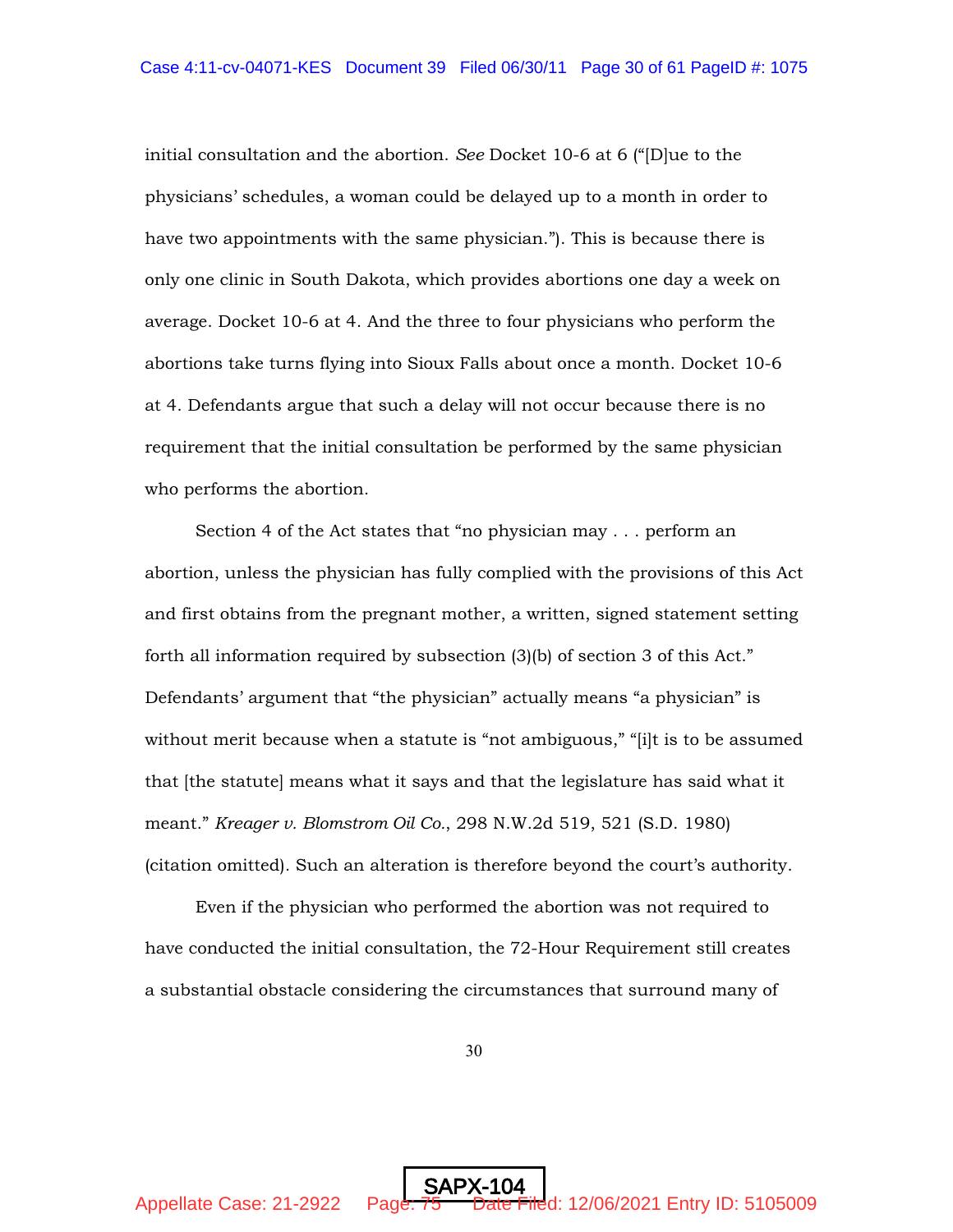the women who choose to undergo an abortion in South Dakota. For example, 56 percent of women who chose to undergo an abortion "during the year beginning March 1, 2010," had "incomes that [were] 100% or less than the federal poverty level." Docket 10-6 at 4. And 87 percent of the women who chose to undergo an abortion during that same time period lived "at or below 200 percent of the [Federal Poverty Level]." Docket 10-6 at 4. Furthermore, approximately 30 percent of the women who chose to undergo an abortion during this time period traveled more than 150 miles to the abortion clinic, for a total of 300 miles. Docket 10-6 at 3.

Because the 72-Hour Requirement effectively requires two trips, almost every woman will be forced to cope with the financial burdens created by the additional trip. These burdens are great when considering the fact that approximately 87 percent of the women are at or below 200 percent of the Federal Poverty Level. For many of these women, it stands to reason that they will be unable to afford the second trip and will abstain from obtaining an abortion even though they have chosen to undergo one. And women who live farther away are even more likely to be unable to afford a second trip. The inability to pay for the additional trip also becomes worse for the women who are stay-at-home mothers because they will be required to make additional arrangements for childcare. Docket 10-6 at 4. And if a pregnant woman has a job, she will be required to take twice as much time off from work. Docket 10-6

31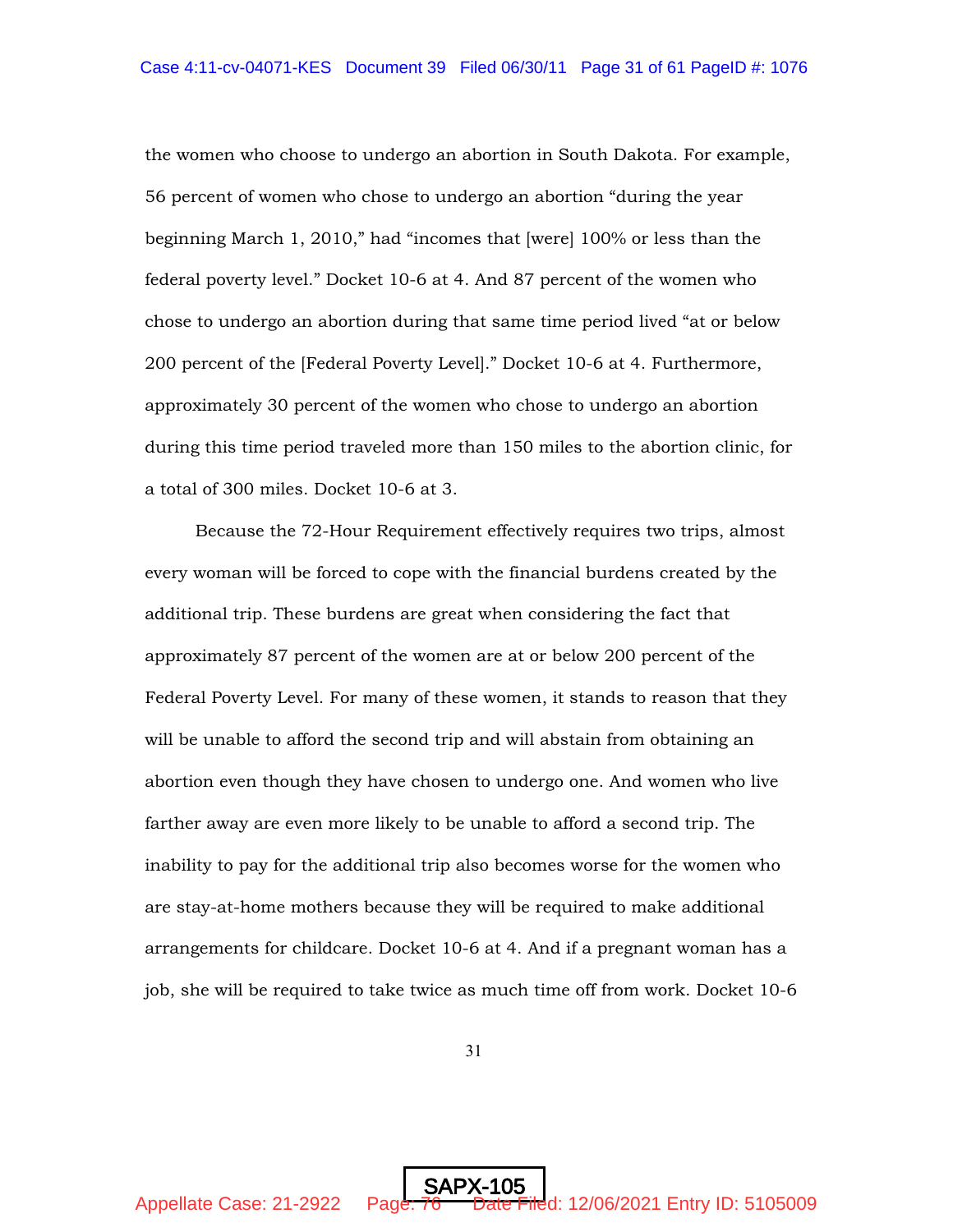at 4. The court finds that these financial circumstances constitute a substantial obstacle for a large fraction of the relevant cases.

The effective doubling of the financial burden created by the 72-Hour Requirement is arguably insignificant when compared to the other obstacles created by the 72-hour delay. For example, even if the delay between the initial consultation and the abortion is only one week, pregnant women who choose to undergo an abortion can be denied the ability to undergo a medication abortion, which may be their chosen method of abortion, because of the delay. Docket 10-6 at 2-3. A medication abortion is only available until 9 weeks after the first day of the woman's last menstrual period, after which time a surgical abortion is required. Docket 10-6 at 2. For those women who refuse to undergo a surgical abortion in such situations, the 72-Hour Requirement effectively denies them of their right to an abortion. As to those women who choose a surgical abortion near the end of the first trimester, the delay created by the 72-Hour Requirement will prevent them from being able to obtain any abortion in South Dakota because these abortions are only available through the first 13.6 weeks after the first day of the woman's last menstrual period. Docket 10- 6 at 2-3. It stands to reason that the number of women who are effectively denied their right to undergo an abortion increases as the required period of delay increases.

32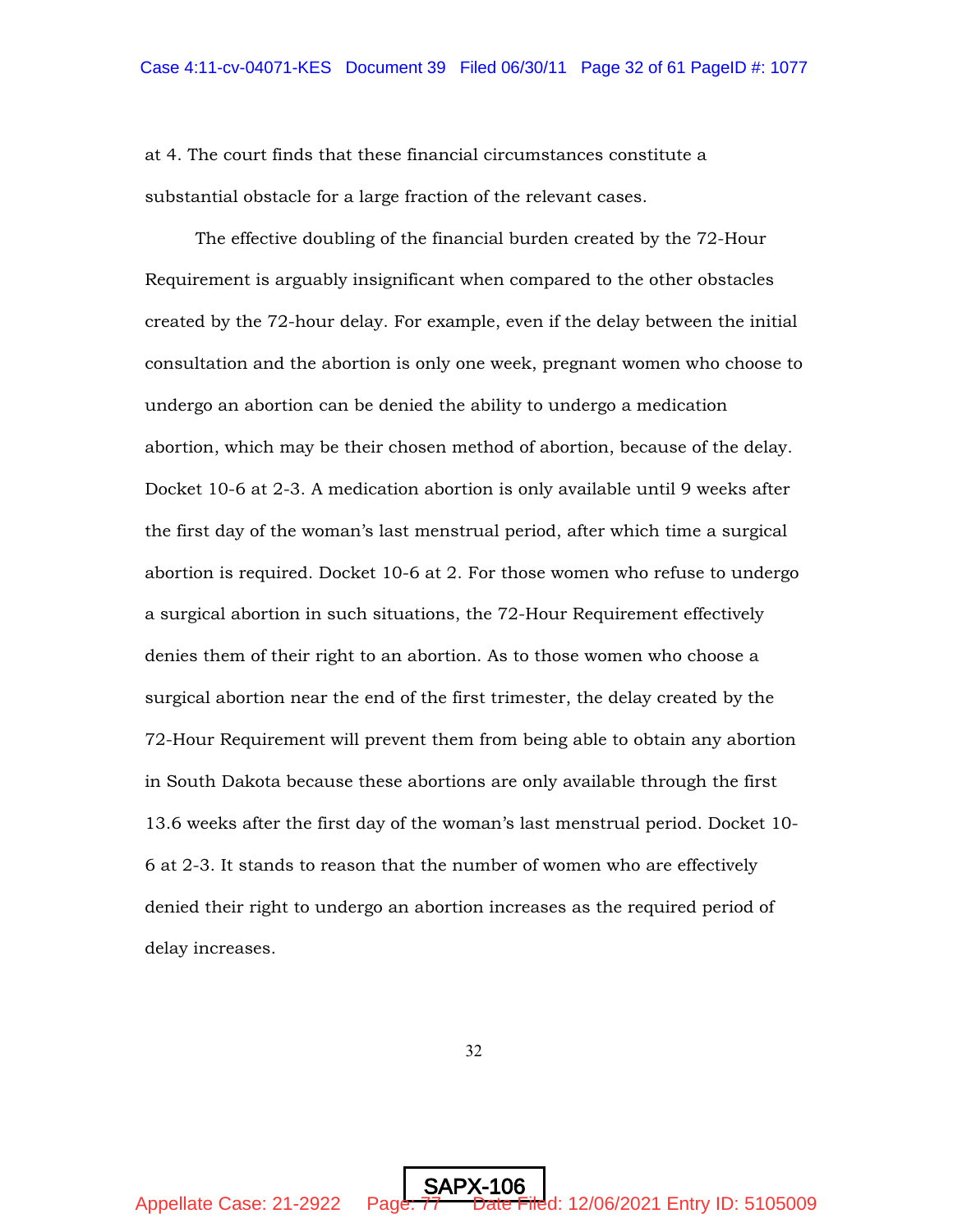Moreover, it is generally accepted that women are often the victims of abuse. And abusers often forcibly impregnate their partners to maintain control or increase their control over their women. Docket 10-7 at 7-8. The abusers in such relationships closely monitor the women. Docket 10-7 at 9. For example, the abuser will often keep track of the mileage on the car or remove the distributor cap on the car to prevent the woman from leaving the house. Docket 10-7 at 9. Abusers will call the woman numerous times at work or home to ensure that she is there. Docket 10-7 at 9. An abuser will also regularly appear at the woman's place of work unexpectedly "to check up on her." Docket 10-7 at 9. For those women who are in such relationships, the 72- Hour Requirement creates an incredible obstacle because it requires them to make separate trips, which for many is effectively impossible to do because two trips double the chances of being "caught" and punished by the abusive partner. Docket 10-7 at 9-10.

In summary, all women who choose to undergo an abortion will be forced to wait between 7 to 30 days before actually being able to obtain an abortion. That constitutes a substantial obstacle for those women who have chosen to undergo an abortion near the end of the first trimester because there are no second trimester abortions available in South Dakota. Moreover, because every woman will be forced to make two trips, many women will not undergo an abortion because they will be unable to financially afford a second trip.

33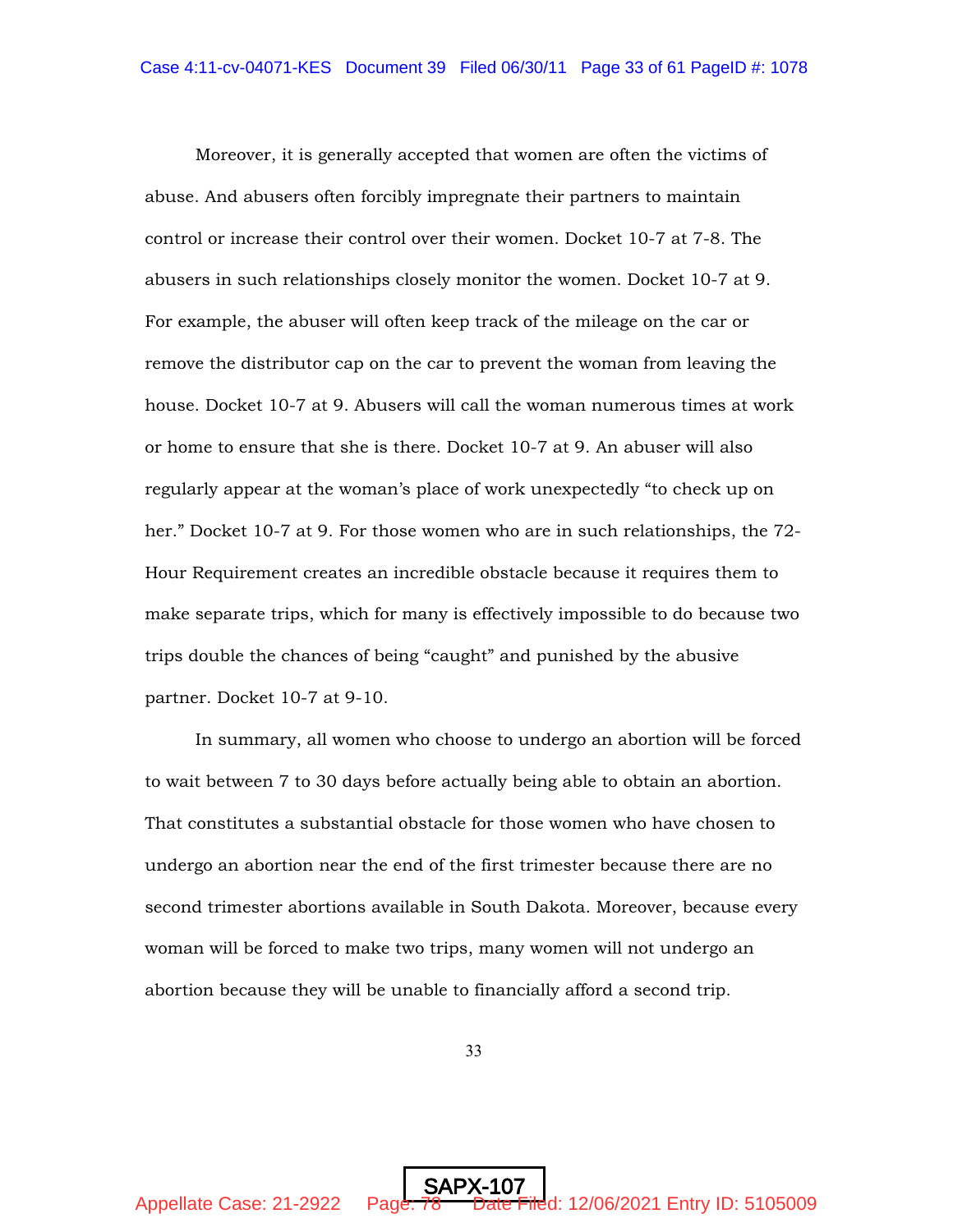Furthermore, the 72-Hour Requirement creates a substantial obstacle for those women who are unable to make a second trip because it places them in greater risk of being caught by their abuser.

When considering the numerous substantial obstacles created by the 72- Hour Requirement, there can only be one conclusion: it creates a substantial obstacle for a large fraction of the women who choose to undergo an abortion in South Dakota. Plaintiffs have therefore demonstrated that they are likely to succeed on their claim that the 72-Hour Requirement constitutes an undue burden on a woman's ability to obtain an abortion.

### C. The Coercion Provisions—Unconstitutionally Vague

Subsection 1 of section 3 of the Act reads, in relevant part, as follows:

During the initial consultation between the physician and the pregnant mother, prior to scheduling a surgical or medical abortion, the physician shall [d]o an assessment of the pregnant mother's circumstances to make a reasonable determination whether the pregnant mother's decision to submit to an abortion is the result of any coercion, subtle or otherwise. In conducting that assessment, the physician shall obtain from the pregnant mother the age or approximate age of the father of the unborn child, and the physician shall determine whether any disparity in the age between the mother and father is a factor in creating an undue influence or coercion.

Subsection 4 of section 7 states that "coercion," for purposes of the Act, "exists if the pregnant mother has a desire to carry her unborn child and give birth, but is induced, influenced, or persuaded to submit to an abortion by another person or persons against her desire." The Act further states that

34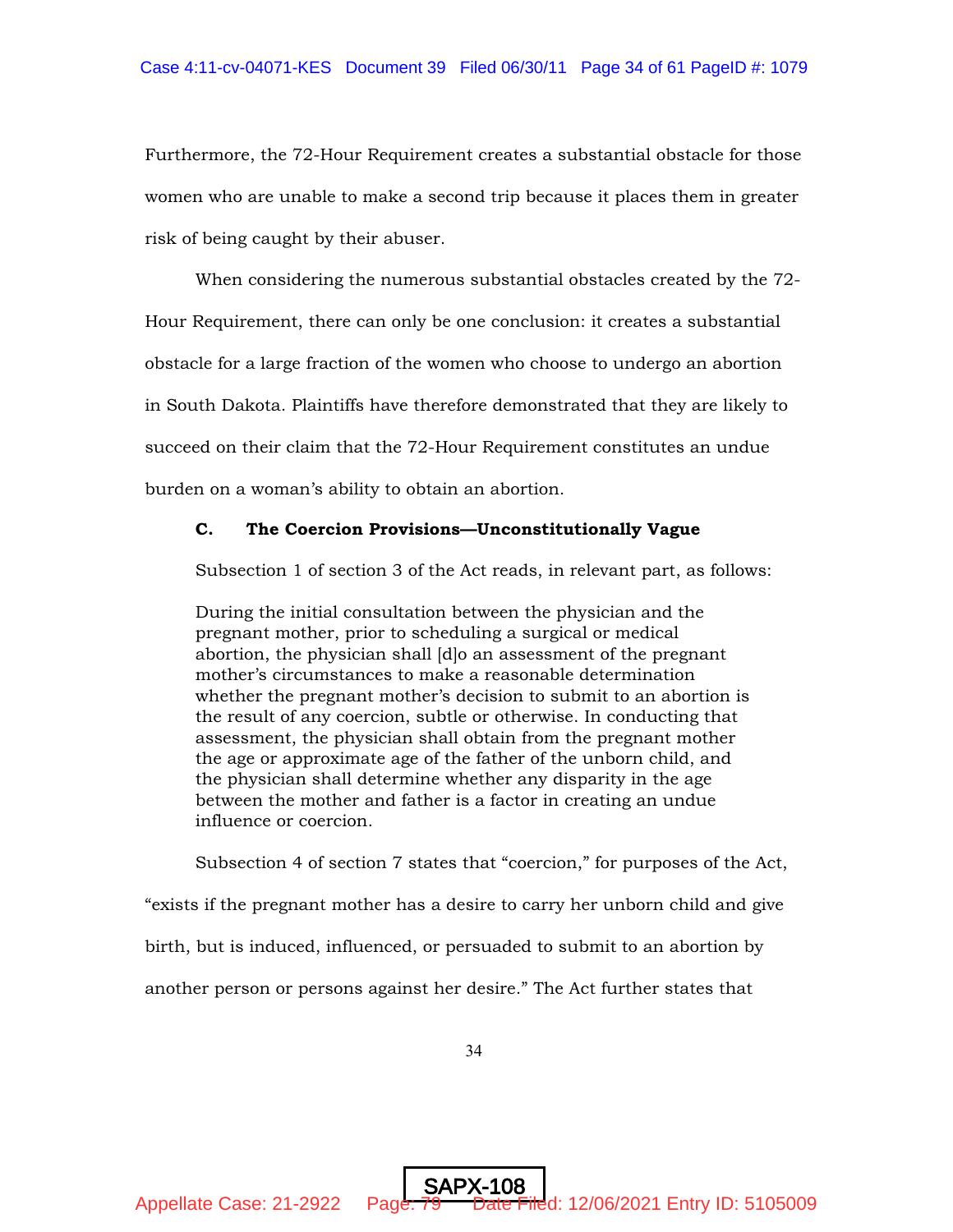"[s]uch inducement, influence, or persuasion may be by use of, or threat of, force, or may be by pressure or intimidation effected through psychological means, particularly by a person who has a relationship with the pregnant mother that gives that person influence over the pregnant mother."

As part of the Pregnancy Help Center Requirements, section 6 of the Act states:

The pregnancy help center may voluntarily provide a written statement of assessment to the abortion provider, whose name the woman shall give to the pregnancy help center, if the pregnancy help center obtains information that indicates that the pregnant mother has been subjected to coercion or that her decision to consider an abortion is otherwise not voluntary or not informed. . . . The physician shall review and consider any information provided by the pregnancy help center as one source of information, which in no way binds the physician, who shall make an independent determination consistent with the provisions of this Act, the common law requirements, and accepted medical standards.

Section 6 further explains that "[a]ny written statement or summary of assessment prepared by the pregnancy help center . . . as a result of the procedures created by this Act[] may be forwarded by the pregnancy help center, in its discretion, to the abortion physician." Once the statement or summary is sent to the physician, it must "be maintained as a permanent part of the pregnant mother's medical records."

Section 8 recognizes a civil cause of action with "a civil penalty in the amount of ten thousand dollars, plus reasonable attorney's fees and costs," for "[a]ny woman who undergoes an abortion, or her survivors, where there has

35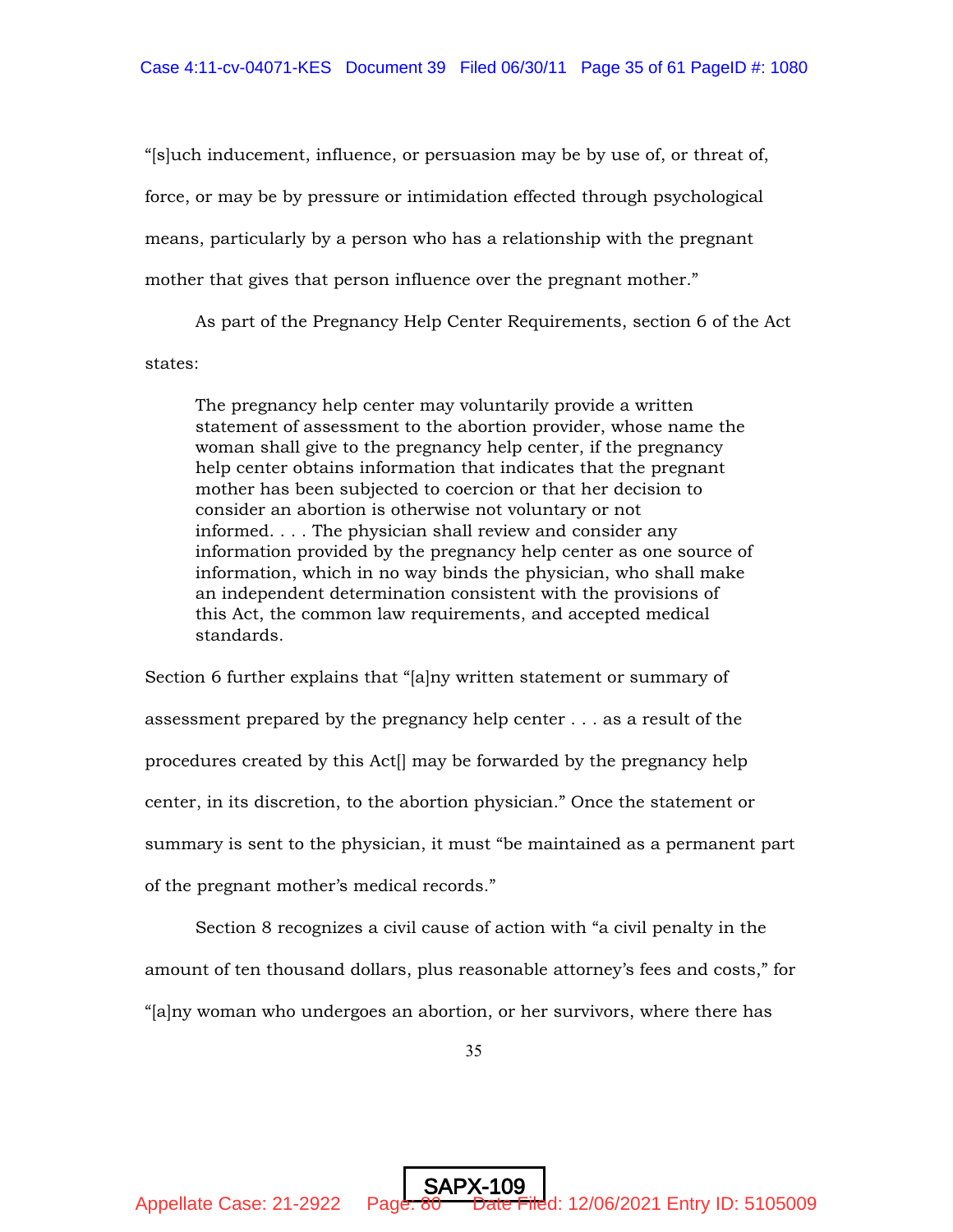been an intentional, knowing, or negligent failure to comply with the" Coercion Provisions in the Act. This is in addition to damages for injuries sustained under any common law or statutory provisions. And subsection 2 of section 9 provides that "[i]f the trier of fact [in a civil action] determines that the abortion was the result of coercion, and it is determined that if the physician acted prudently, the physician would have learned of the coercion, there is a nonrebuttable presumption that the mother would not have consented to the abortion if the physician had complied with the provisions of this Act[.]" The Act does not establish a time frame as to when the pregnancy help center's written statement or summary will be submitted to the physician. And section 6 of the Act concludes by establishing that "[n]othing in this Act may be construed to impose any duties or liability upon a pregnancy help center."

Plaintiffs challenge these sections, hereafter identified as the Coercion Provisions, on the following three grounds: (1) they violate a woman's right to obtain an abortion because they create an undue burden; (2) they are impermissibly vague; and (3) they violate the patients' and plaintiffs' rights to equal protection of the laws.<sup>13</sup>

 $13$  Plaintiffs did not discuss in their brief how the Coercion Provisions violate the Fourteenth Amendment's Equal Protection Clause. The court therefore expresses no opinion as to whether plaintiffs are likely to succeed on the merits with regard to that claim. The court does not reach the undue burden claim because the Coercion Provisions are unconstitutionally vague.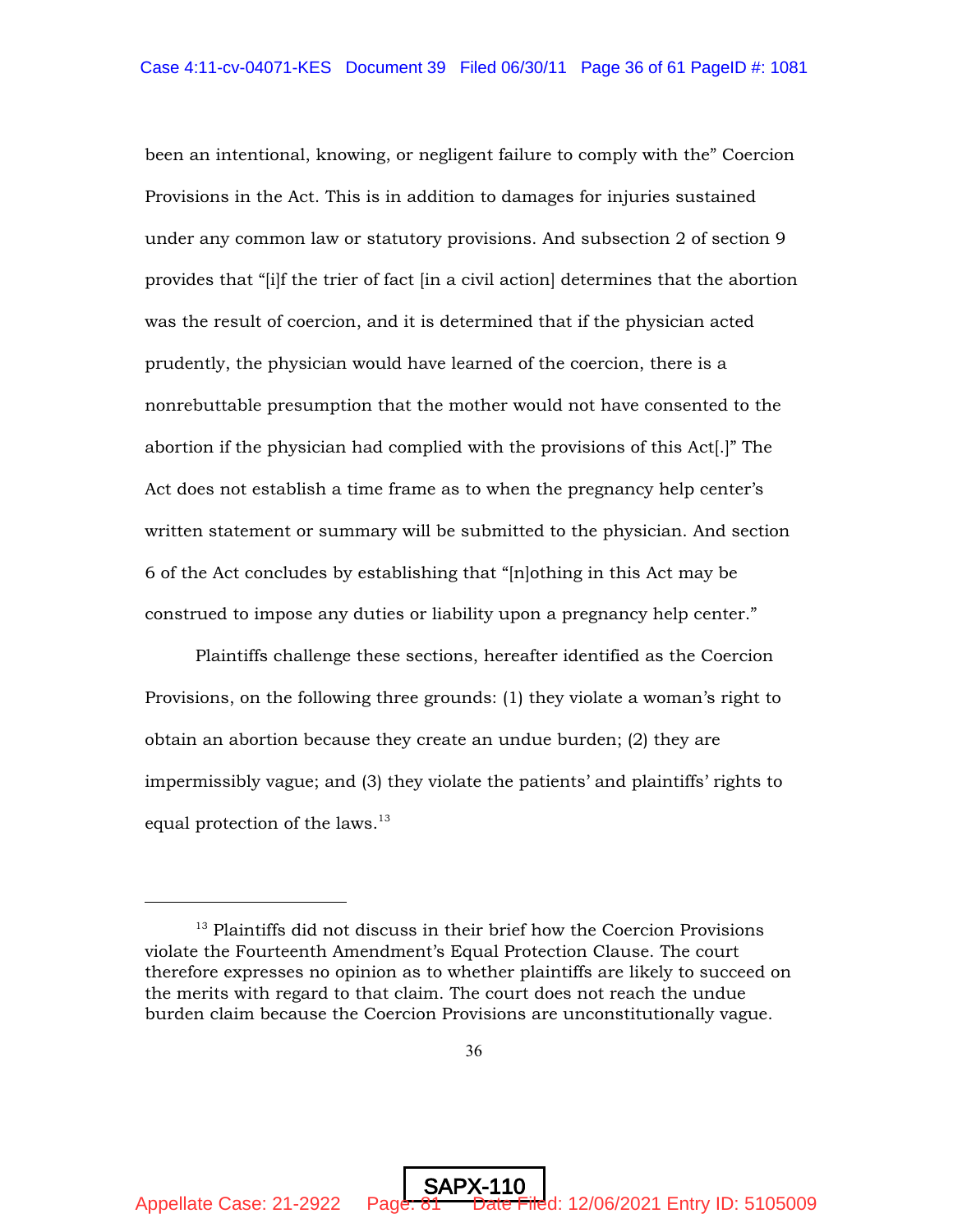Plaintiffs argue that the term coercion, as defined in the Act, is unconstitutionally vague. In a challenge against a statute on the basis that it is unconstitutionally vague, the challenger "must demonstrate that the law is impermissibly vague in all of its applications, and that the statute could never be applied in a valid manner." *Planned Parenthood of Minn. v. Minn.*, 910 F.2d 479, 482 (8th Cir. 1990) (internal quotations and citations omitted). The standard for determining whether a statute is unconstitutionally vague is whether it gives people of common intelligence fair notice that certain conduct is prohibited. *Id.* at 482. If the forbidden conduct is so poorly defined that a person of common intelligence must necessarily guess at its meaning and differ as to its application, the statute is unconstitutionally vague. *Id.* (citations omitted). And the statute cannot be so vague as to allow for arbitrary or discriminatory enforcement. *Id.* (citations omitted).

For purposes of the Act, coercion exists if the pregnant woman "is induced, influenced, or persuaded to submit to an abortion by another person or persons *against her desire*." While coercion is explicitly defined in the Act, the term "desire" is not. The common meaning of desire is "to long or hope for." *See Merriam-Webster Dictionary* (2011). An individual's longing or hope is an amorphous standard that is difficult for a physician to ascertain and is not synonymous with the concept of depriving someone of their free will that is generally considered when determining whether someone acts under coercion.

37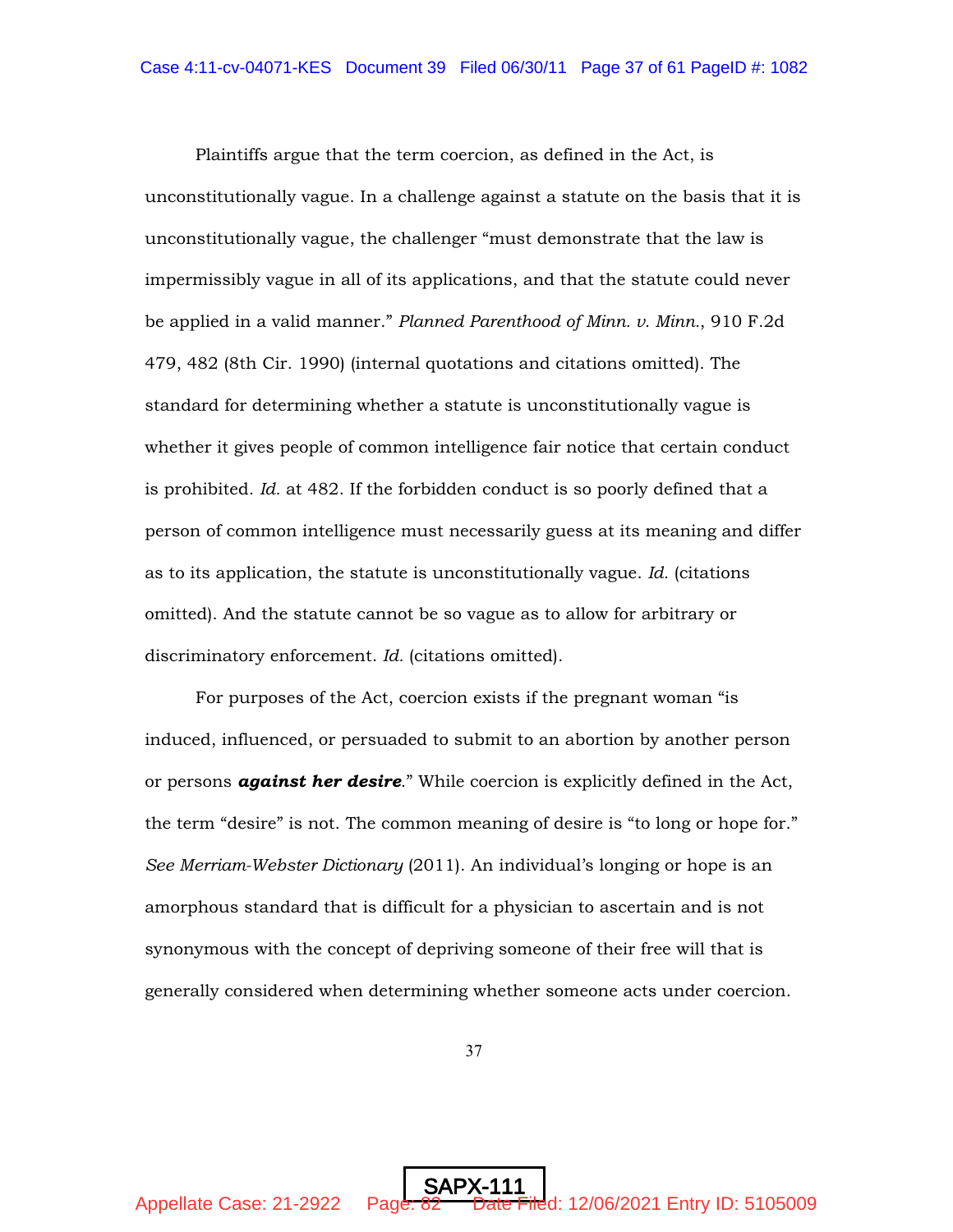*See State v. Willis*, 370 N.W.2d 193, 199 (S.D. 1985) (affirming jury instruction that explained coercion as "exist[ing] where one is . . . induced to do or perform some act under circumstances which deprive her of the exercise of her free will").

Recognizing that the phrase "against her desire" does not give a physician fair notice of what is meant by "coercion" as defined in the Act, defendants argue that "against her desire" actually means "against her will." As the Eighth Circuit Court of Appeals recently noted, however, "South Dakota recognizes the well-settled canon of statutory interpretation that " '[w]here [a term] is defined by statute, the statutory definition is controlling.' " *Rounds*, 530 F.3d at 735 (alteration in original) (quoting *Bruggeman v. S.D. Chem. Dependency Counselor Certification Bd.*, 571 N.W.2d 851, 853 (S.D.1997)). The Eighth Circuit Court of Appeals emphasized that "[w]hen a statute includes an explicit definition, we must follow that definition, even if it varies from that term's ordinary meaning." *Id.* (citations omitted). Thus, the court cannot "redefine" how the legislature defined "coercion."

Furthermore, defendants' argument that the Coercion Provisions only apply when the abortion is conducted against the pregnant woman's "will," instead of "desire," is generally irrelevant when considering the fact that private individuals can bring suit against the physician and argue that the legislature meant what it said. *Stenberg v. Carhart*, 530 U.S. at 940 ("[O]ur precedent

38

SAPX-112

Appellate Case: 21-2922 Page: 83 Date Filed: 12/06/2021 Entry ID: 5105009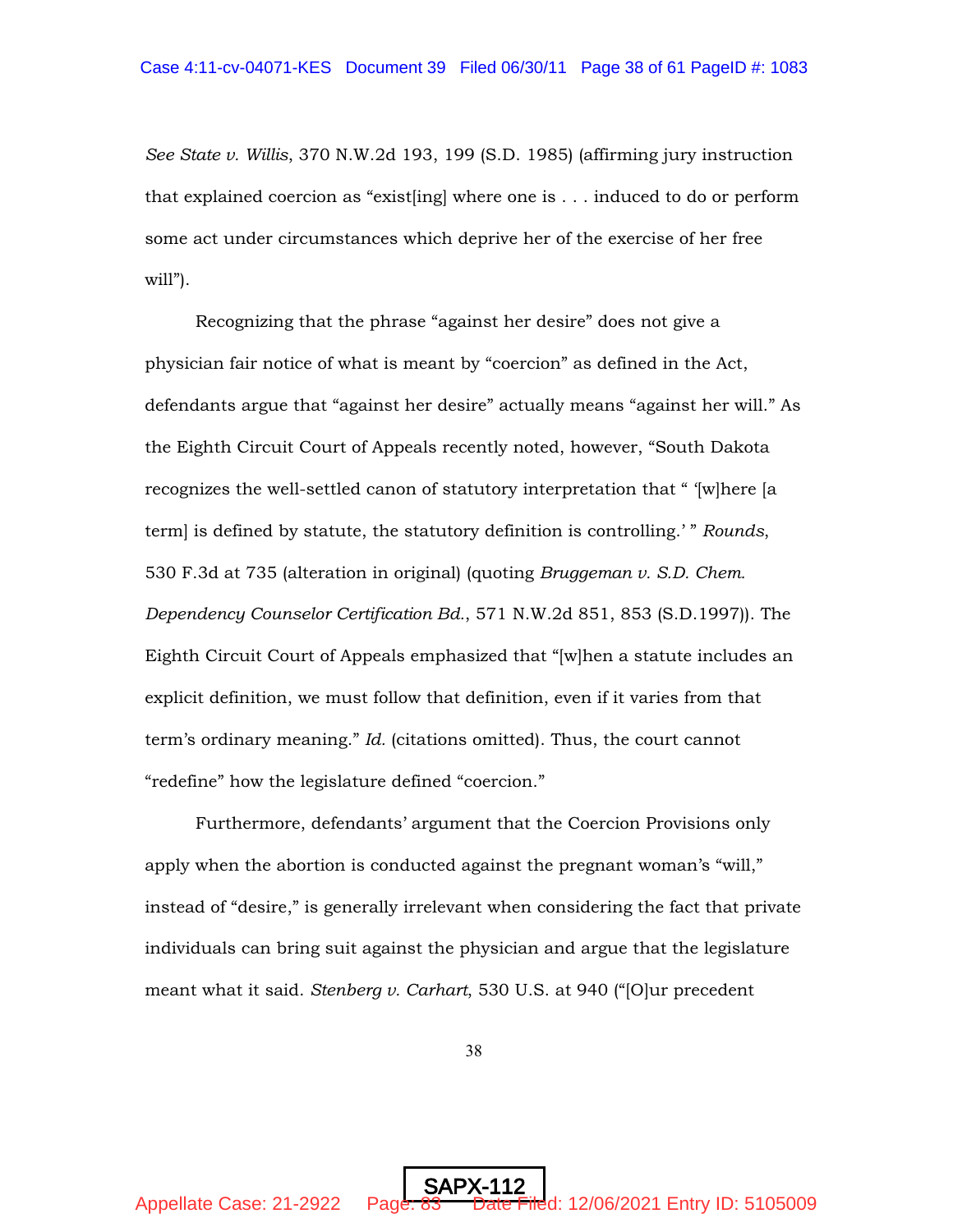warns against accepting as 'authoritative' an Attorney General's interpretation of state law when 'the Attorney General does not bind the state courts or local law enforcement authorities.' " (citation omitted)). *See also Simpson v. Tobin*, 367 N.W.2d 757, 763 (S.D. 1985) ("While we have in the past recognized that Attorney General's opinions should be considered when construing statutes, such opinions are not binding on the courts.").<sup>14</sup> The court therefore finds that defendants' attempt to have the court alter the "explicit definition" of coercion is fundamentally unreasonable because it goes against the express language used by the legislature in defining a term in the Act. *See Kreager*, 298 N.W.2d at 521 ("It is to be assumed that . . . the legislature has said what it meant." (citation omitted)).

Moreover, subsection 1 of section 3 of the Act requires the physician to determine whether the decision to undergo an abortion "is the result of any coercion, *subtle or otherwise*." Because the Act defines "coercion" as "exist[ing] if the pregnant mother has a desire to carry her unborn child and give birth, but is induced, influenced, or persuaded to submit to an abortion by another person or persons against her desire," "subtle or otherwise" must mean something different. *See Delano v. Petteys*, 520 N.W.2d 606, 609 (S.D. 1994) ("This court will not construe a statute in a way that renders parts to be

 $14$  It is questionable whether the argument made by defendants even constitutes an official opinion by the Attorney General.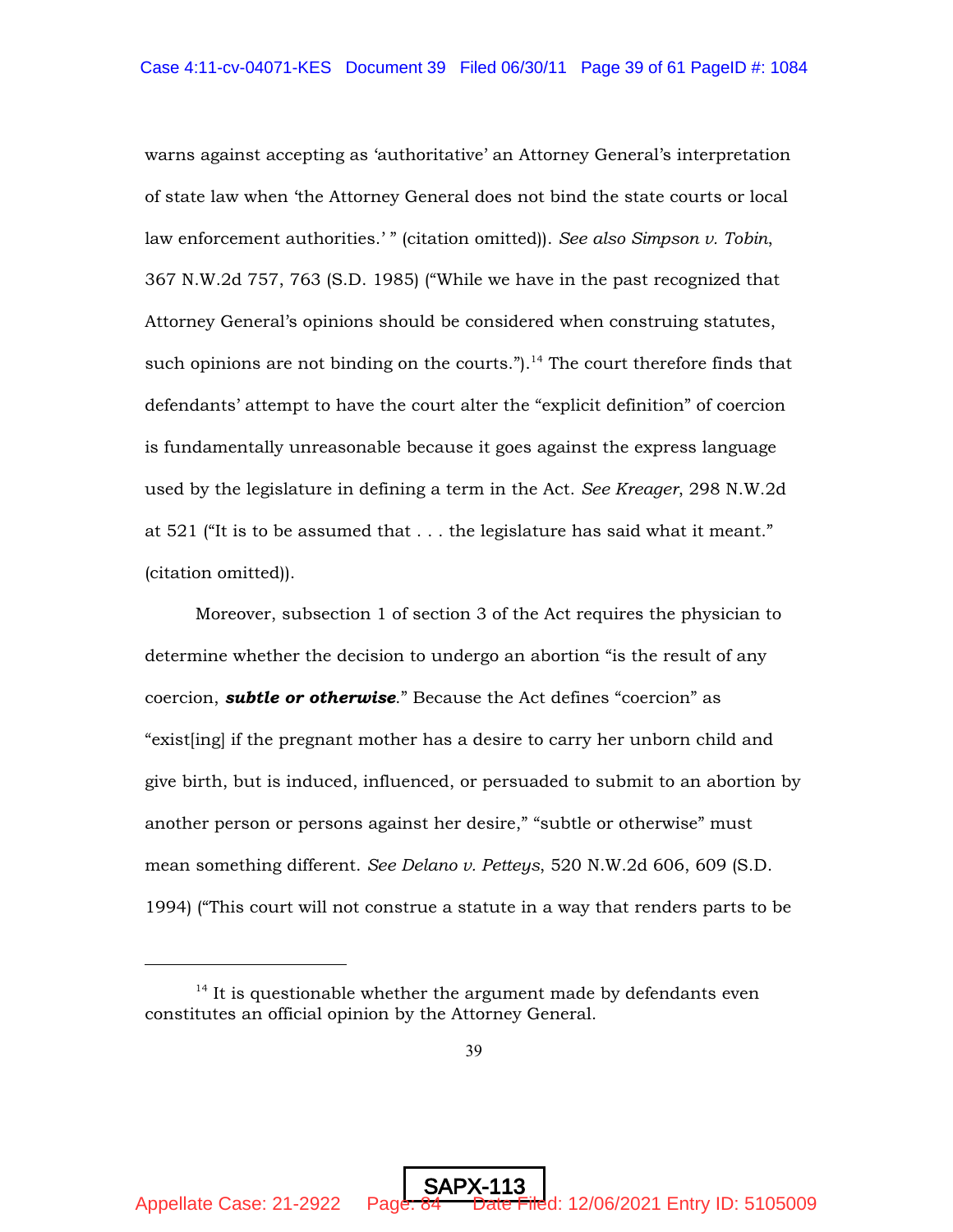duplicative and surplusage." (citing *Farmland Ins. Co. v. Heitmann*, 498 N.W.2d 620 (S.D. 1993); *Revier v. Sch. Bd. of Sioux Falls*, 300 N.W.2d 55, 57 (S.D. 1980))). If it means "subtle" inducement, influence, or persuasion, then a physician will be forced to guess whether a patient is the victim of coercion because the pregnant woman herself is likely unaware of the "subtle coercion." If "subtle or otherwise" does not mean "subtle inducement, influence, or persuasion," then the court, and presumably "a person of common intelligence," must "guess" what the phrase actually means. *See Planned Parenthood of Minn. v. Minn.*, 910 F.2d at 482. This uncertainty will cause physicians to refuse to offer abortion services out of fear of being subjected to severe civil sanctions. *Cf. Miller*, 63 F.3d at 1467 ("The potential civil liability for even good-faith, reasonable mistakes is more than enough to chill the willingness of physicians to perform abortions in South Dakota." (citations omitted)). Plaintiffs have therefore demonstrated that "the law is impermissibly vague in all of its applications, and that the statute could never be applied in a valid manner." *Planned Parenthood of Minn. v. Minn.*, 910 F.2d at 482.

The court finds that plaintiffs have met their burden of demonstrating that they are likely to succeed on the merits of their claim that the Coercion Provisions are unconstitutionally vague.

40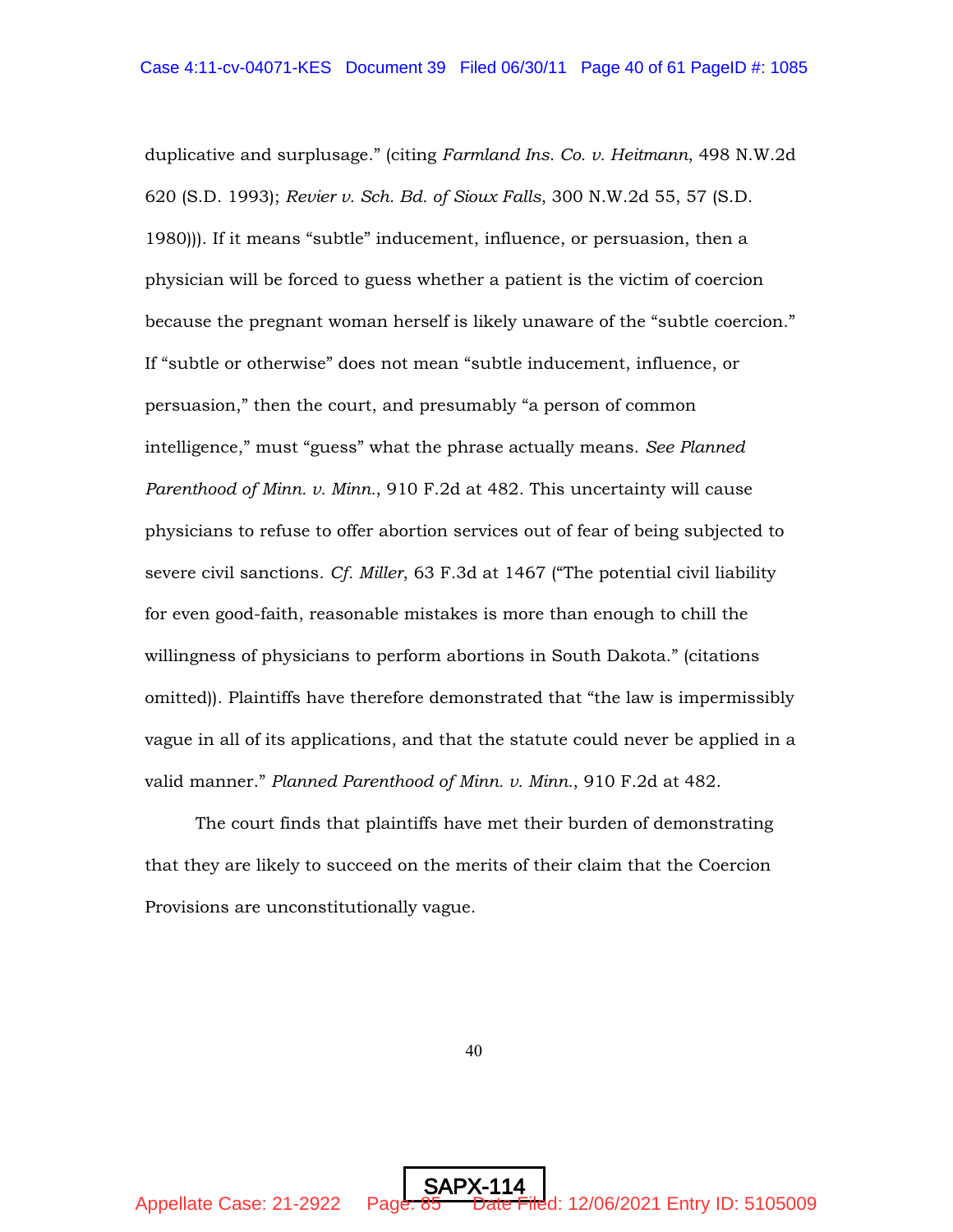# D. The Risk Factors Requirement

Subsections 4 and 5 of section 3 of the Act require the physician,

"[d]uring the initial consultation between the physician and the pregnant

mother, prior to scheduling a surgical or medical abortion[,]" to:

- (4) Conduct an assessment of the pregnant mother's health and circumstances to determine if any of the risk factors associated with abortion are present in her case, completing a form which for each factor reports whether the factor is present or not; [and]
- (5) Discuss with the pregnant mother the results of the assessment for risk factors, reviewing with her the form and its reports with regard to each factor listed[.]

Subsection 6 of section 3 of the Act describes what the physician must

do in the event that "any risk factor is determined to be present."

(6) In the event that any risk factor is determined to be present, discuss with the pregnant mother, in such manner and detail as is appropriate so that the physician can certify that the physician has made a reasonable determination that the mother understands the information, all material information about any complications associated with the risk factor, and to the extent available all information about the rate at which those complications occurs both in the general population and in the population of persons with the risk factor[.]

And subsection 7 of section 3 of the Act describes what the physician

must do in the event that "no risk factor is determined to be present."

(7) In the event that no risk factor is determined to be present, the physician shall include in the patient's records a statement that the physician has discussed the information required by the other parts of this section and that the

41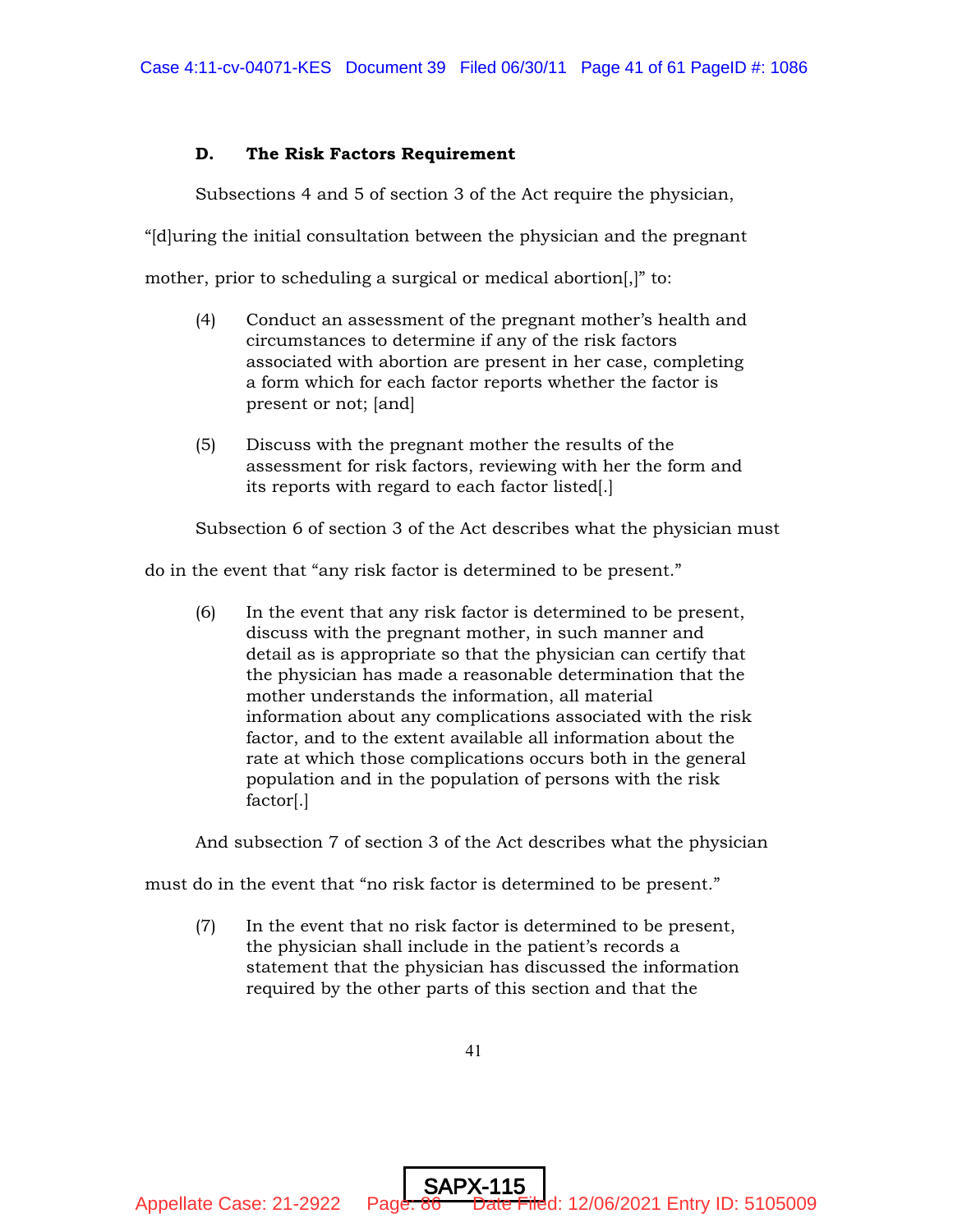physician has made a reasonable determination that the mother understands the information in question[.]

The Act defines "risk factor associated with abortion" as "any factor, including any physical, psychological, emotional, demographic, or situational factor, for which there is a statistical association with an increased risk of one or more complications associated with legal abortion, such that there is a less than five percent probability that the statistical association is due to sampling error." And the Act defines "complications associated with abortion"<sup>15</sup> as "any adverse physical, psychological, or emotional reaction, for which there is a statistical association with legal abortion, such that there is a less than five percent probability that the statistical association is due to sampling error."

In order "[t]o be recognized as a risk factor" or "complication associated with legal abortion," "the statistical information must have been published in the English language, after 1972, in at least one peer-reviewed journal indexed by the search services maintained by the United States National Library of Medicine (PubMed or MEDLINE . . . ) or in at least one peer-reviewed journal indexed by any search service maintained by the American Psychological Association (PsycINFO . . . )[.]" *See* Section 7(2)-(3) of the Act. And "the date of

 $15$  The phrase "complications associated with abortion" does not appear anywhere else in the Act. The court presumes that the legislature meant to define the term "complications associated with *legal* abortion" because this phrase is used in defining what is meant by "risk factor associated with abortion." *See* Section 7(2) (emphasis added).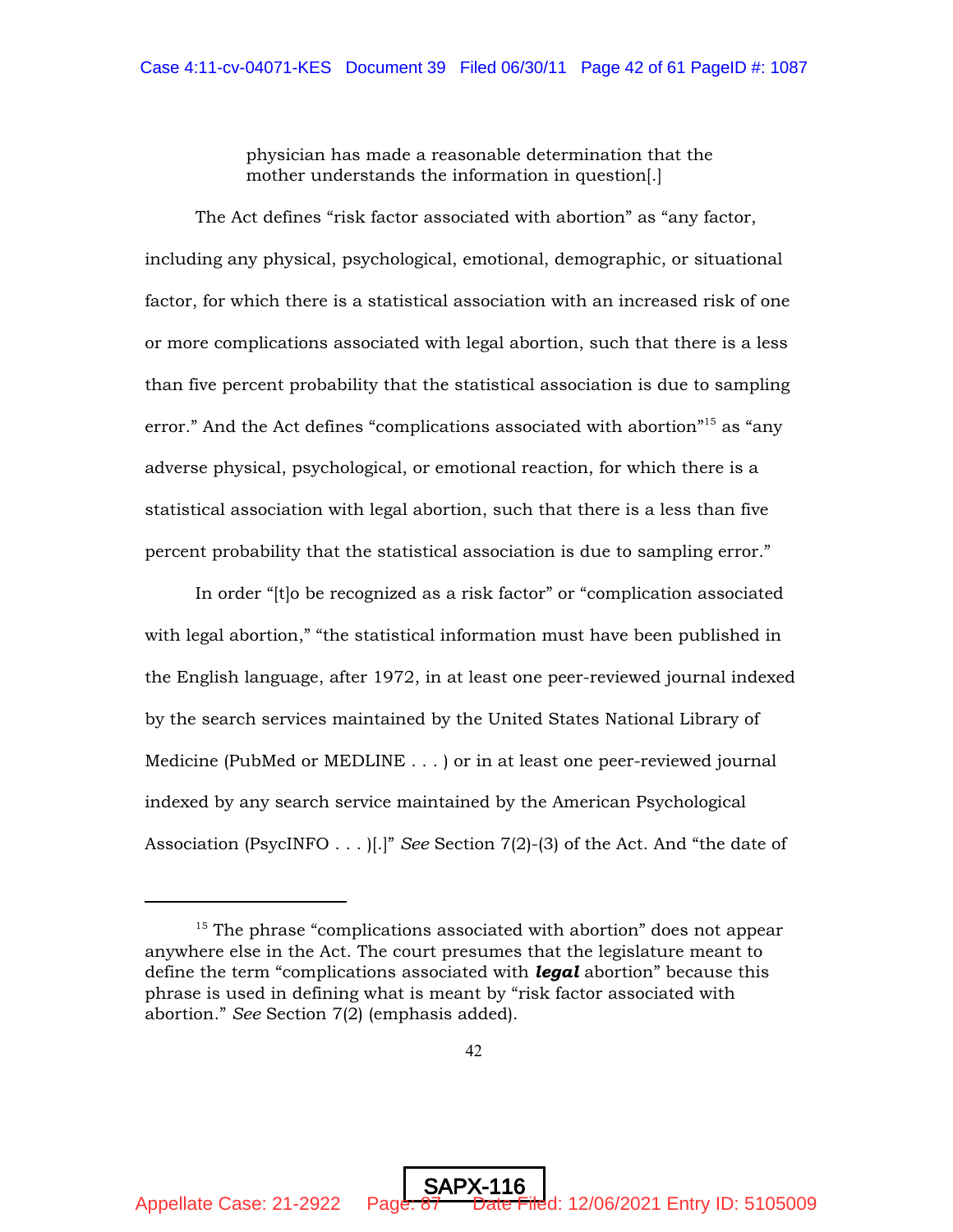first publication [of the article] must be not less than twelve months before the date of the initial consultation described in section 3 of this Act." *See* Section  $7(2)-(3)$ .

Plaintiffs challenge these sections, hereinafter referred to as the Risk Factors Requirement, on four grounds: (1) they violate the patients' rights to obtain an abortion; (2) they violate plaintiffs' right to free speech; (3) they violate the patients' and plaintiffs' rights to equal protection of the laws; and (4) they are unconstitutionally vague.<sup>16</sup>

# 1. Compelled Speech (Physician) Analysis

"In general, to address a claim that a state action violates the right not to speak, a court first determines whether the action implicates First Amendment protections." *Rounds*, 530 F.3d at 733. If the state action does implicate First Amendment protections, then "the court must determine whether the action is narrowly tailored to serve a compelling state interest." *Id.*

The Eighth Circuit Court of Appeals has determined that *Casey* and *Gonzales v. Carhart*, 550 U.S. 124 (2007), "establish that, while the State cannot compel an individual simply to speak the State's ideological message, it can use its regulatory authority to require a physician to provide truthful,

 $16$  The court expresses no opinion as to whether plaintiffs are likely to succeed on the merits with regard to their claim that the Risk Factors Requirement violates patients' and physicians' rights to equal protection of the laws or that the Risk Factors Requirement is unconstitutionally vague.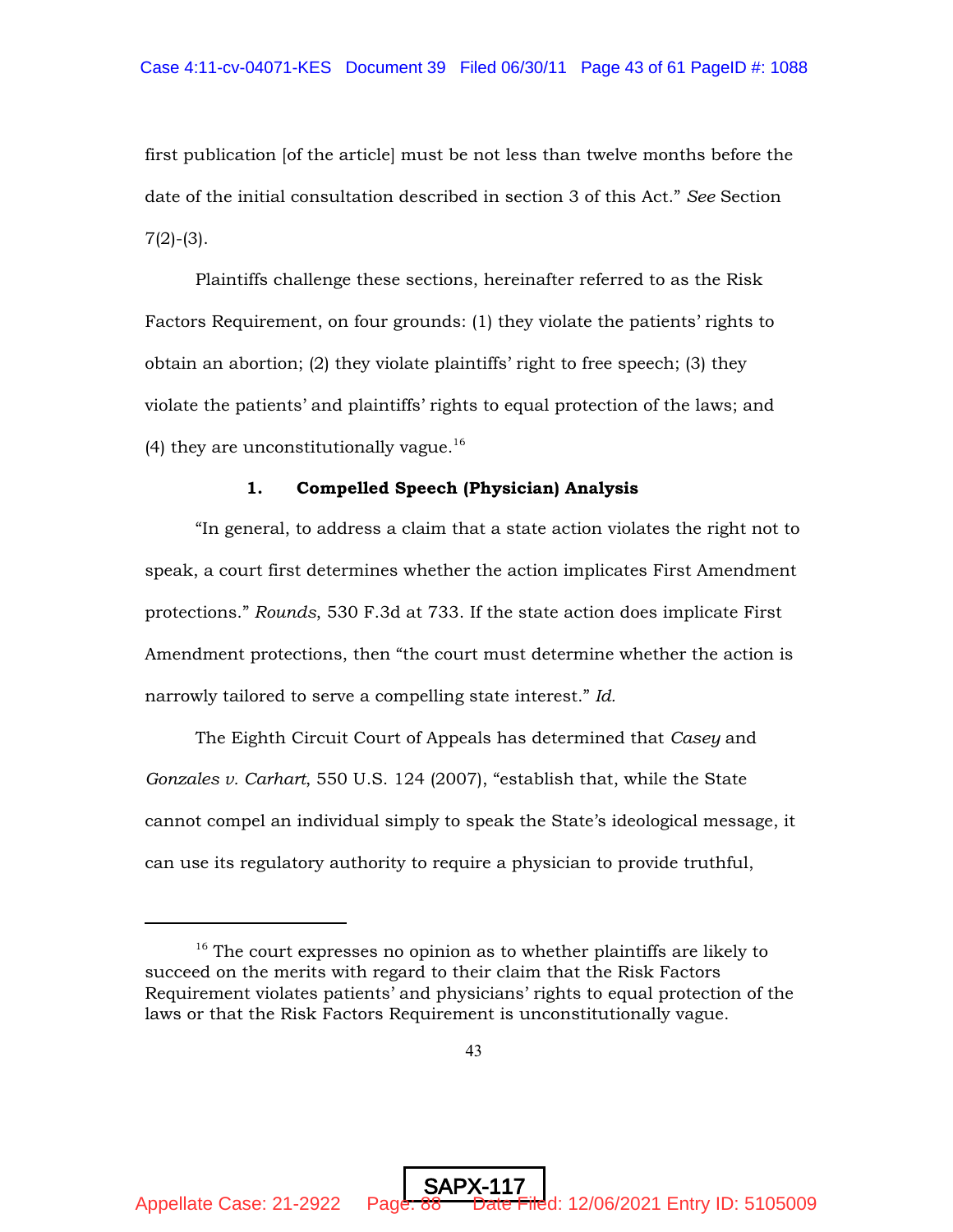non-misleading information relevant to a patient's decision to have an abortion[.]" *Rounds* at 734-35. According to the Eighth Circuit Court of Appeals, plaintiffs have the burden of demonstrating that the Risk Factors Requirement compels a physician to disclose untruthful, misleading, or irrelevant statements to a patient when consulting with her about whether or not to have an abortion. *See id.* at 735 ("Therefore, Planned Parenthood cannot succeed on the merits of its claim that  $\S 7(1)(b)$  violates a physician's right not to speak unless it can show that the disclosure *is either untruthful, misleading or not relevant* to the patient's decision to have an abortion." (emphasis added)). *But see Casey*, 505 U.S. at 882 ("If the information the State requires to be made available to the woman *is truthful and not misleading*, the requirement may be permissible." (emphasis added)).<sup>17</sup>

A "risk factor associated with abortion" is "any factor, including any physical, psychological, emotional, demographic, or situational factor, for which there is a statistical association with an increased risk of one or more complications associated with legal abortion[.]" And "complications associated with [legal] abortion" are "any adverse physical, psychological, or emotional reaction, for which there is a statistical association with legal abortion[.]" The

 $17$  The burden explicitly imposed on the challenger by the Eighth Circuit in *Rounds* appears to be inconsistent with the burden implicitly imposed on the government in *Casey*. This court must follow the most recent decision of the Eighth Circuit Court of Appeals.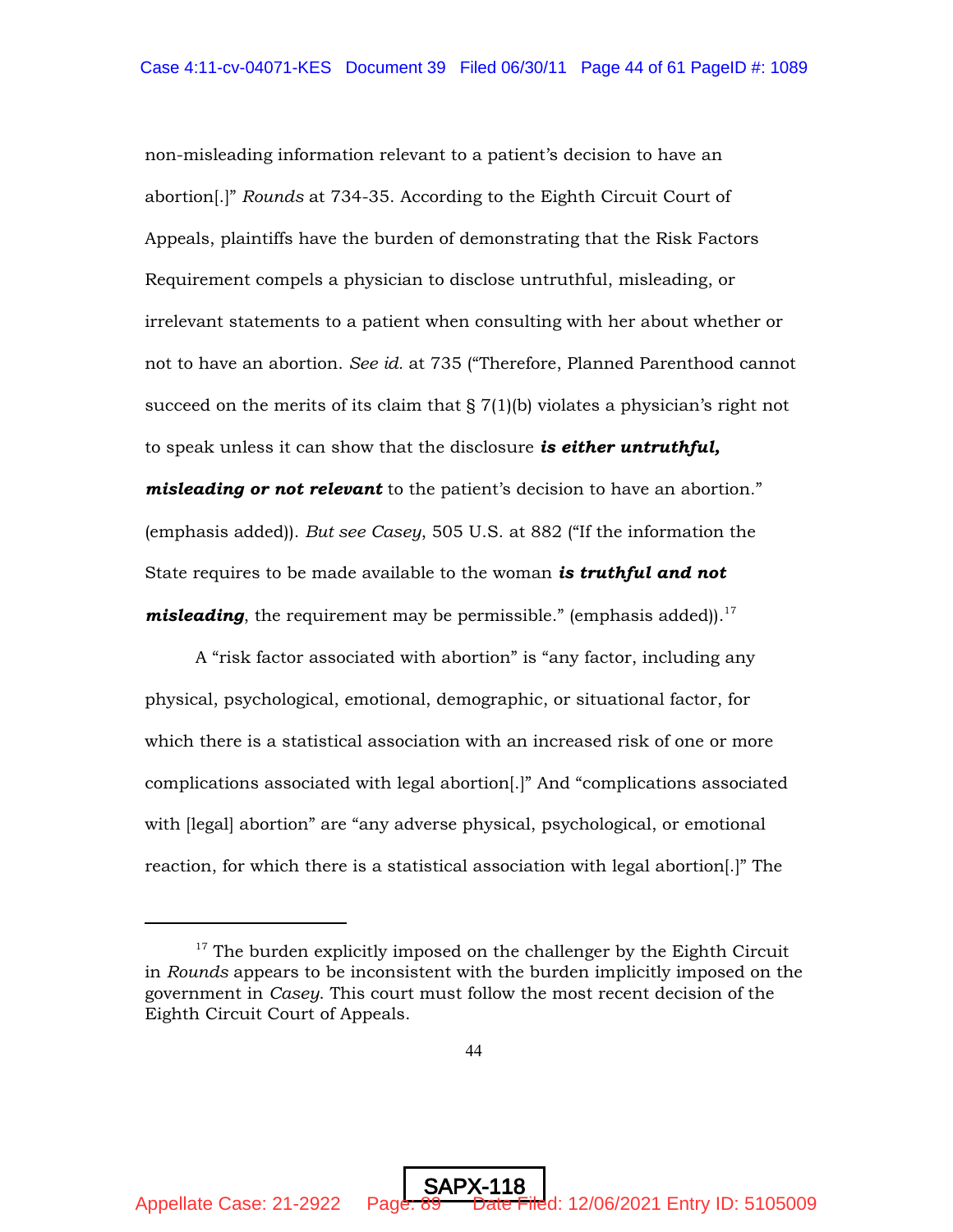definition of a "risk factor associated with abortion" therefore contains within it the definition of "complications associated with [legal] abortion." Thus, when read in conjunction, a "risk factor associated with abortion" is "any factor, including any physical, psychological, emotional, demographic, or situational factor, for which there is a statistical association with an increased risk of" "any adverse physical, psychological, or emotional reaction, for which there is a statistical association with legal abortion, such that there is a less than five percent probability that the statistical association is due to sampling error."

Applying the Act's plain language, a physician must inform a patient about the adverse reaction if the patient has a physical, psychological, emotional, demographic, or situational factor that is statistically associated with any adverse physical, psychological, or emotional reaction when the adverse reaction is statistically associated with legal abortion. That is, as long as the patient has a "factor" that is statistically associated with an "adverse reaction," and the "adverse reaction" is statistically associated with legal abortion, the doctor must inform the patient about those factors and their association to the adverse reactions.

Under South Dakota law, when a statute is "not ambiguous," "[i]t is to be assumed that [the statute] means what it says and that the legislature has said what it meant." *Kreager v. Blomstrom Oil Co.*, 298 N.W.2d 519, 521 (S.D. 1980) (citation omitted). Thus, the Act requires the physician to tell the patient about

45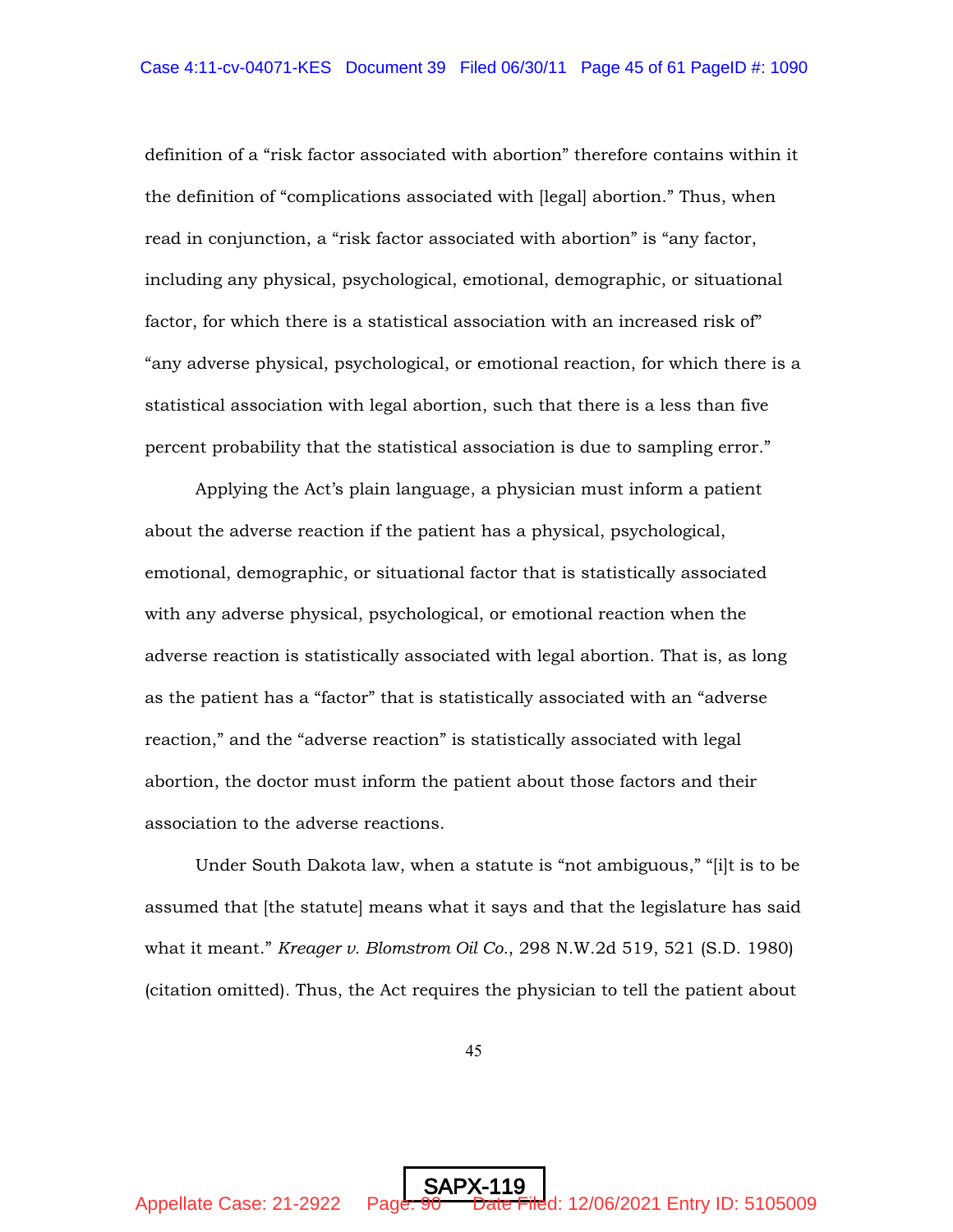"any factor . . . for which there is a statistical association with an increased risk of" "any adverse physical, psychological, or emotional reaction, for which there is a statistical association with legal abortion, such that there is a less than five percent probability that the statistical association is due to sampling error" that can be found anywhere in the nearly forty years of published literature covered by the Act. The literature covered by the Act also includes studies conducted in countries where abortion may be legal, but not practiced as safely as in the United States. And nothing in the text of the statute permits physicians to use their medical judgment to avoid disclosing information that is untrue, misleading, or irrelevant.

For example, the literature covered by the Act includes articles that find a statistical association between abortion and breast cancer for patients with certain risk factors. *See* Docket 10-3, Declaration of Jill L. Meadows, M.D., at ¶ 10 (citing M.C. Pike et al., *Oral Contraceptive Use and Early Abortion as Risk Factors for Breast Cancer in Young Women*, 43 Brit. J. Cancer 72 (1981)). The cited article finds that for women having a first-trimester abortion without a prior full-term pregnancy, the risk of breast cancer increases nearly two-and-ahalf times. Thus, under the Act a physician would be required to tell a patient in her first trimester who had not previously carried a pregnancy to full term that an abortion would increase her risk of having breast cancer by nearly twoand-a-half times. This information is misleading.

46

SAPX-120

Appellate Case: 21-2922 Page: 91 Date Filed: 12/06/2021 Entry ID: 5105009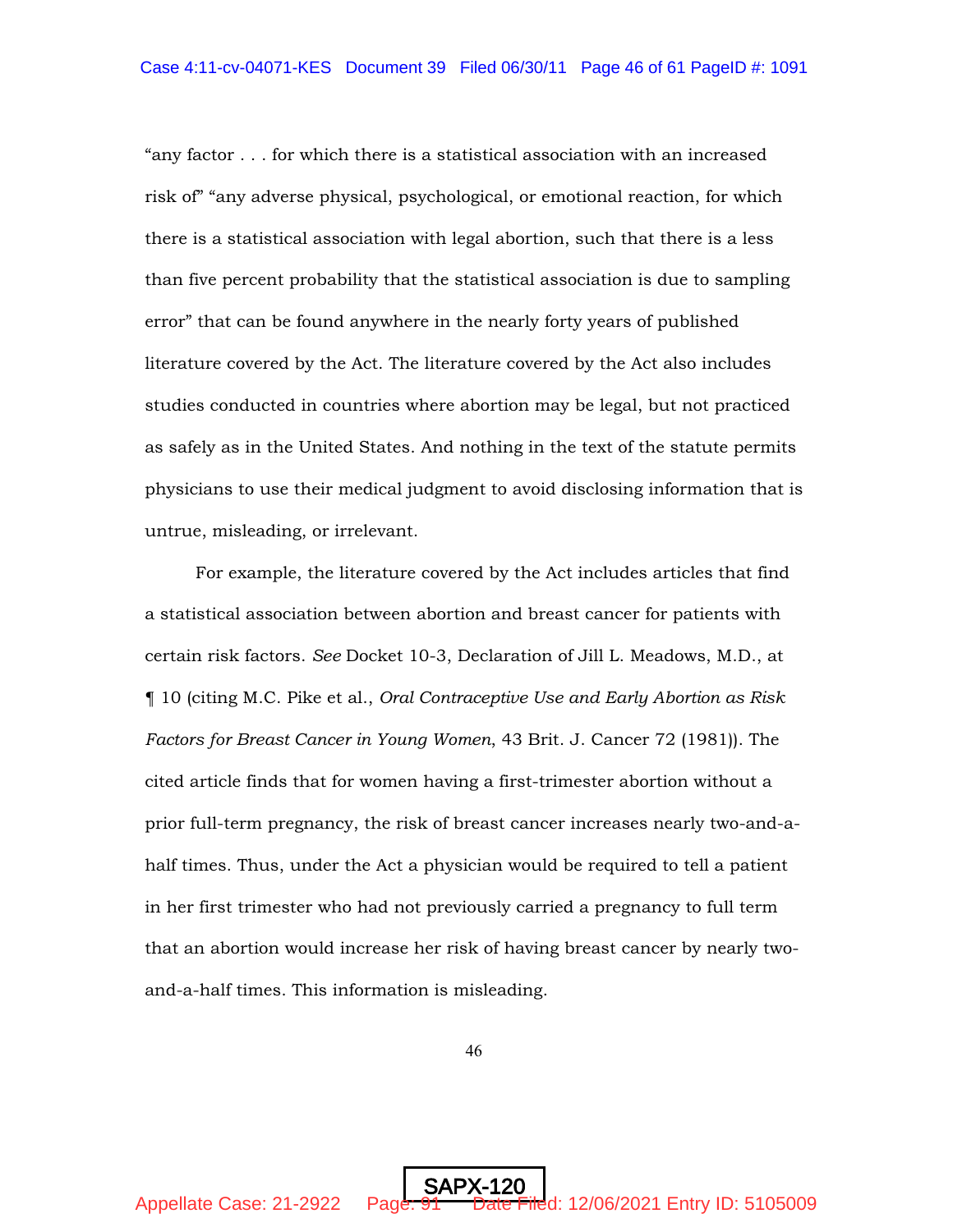In the intervening twenty years, national organizations with specialized expertise in cancer and reproductive health such as the National Cancer Institute, the American Cancer Society, and the American College of Obstetricians and Gynecologists, have reached a consensus that having an abortion does *not* increase patients' risk of breast cancer. *See* Docket 10-3 at ¶ 12. These organizations have found that the methodology of the earlier study was flawed and unreliable. Other examples exist of misleading, irrelevant, and untruthful information that must be disclosed under the Risk Factors Requirement. *See* Docket 10-3 at ¶¶ 16-25.

Defendants argue that the physician is free to explain to the patient that this type of forced disclosure is untruthful or misleading. The court rejects this argument because even if the physician is allowed to tell the patient that the previously disclosed information is untruthful or misleading, then that information is irrelevant to the patient. And a physician cannot be forced to disclose information that is "untruthful, misleading or not relevant to the patient's decision to have an abortion." *See Rounds*, 530 F.3d at 735.

Under the analytical framework established in *Rounds,* this court must now evaluate whether the Act is "narrowly tailored to serve a compelling state interest." 530 F.3d at 733. The Act's title states that the purpose of the Act is "to establish certain procedures to better insure such decisions are voluntary, uncoerced, and informed." The court assumes, without deciding, that this is a

47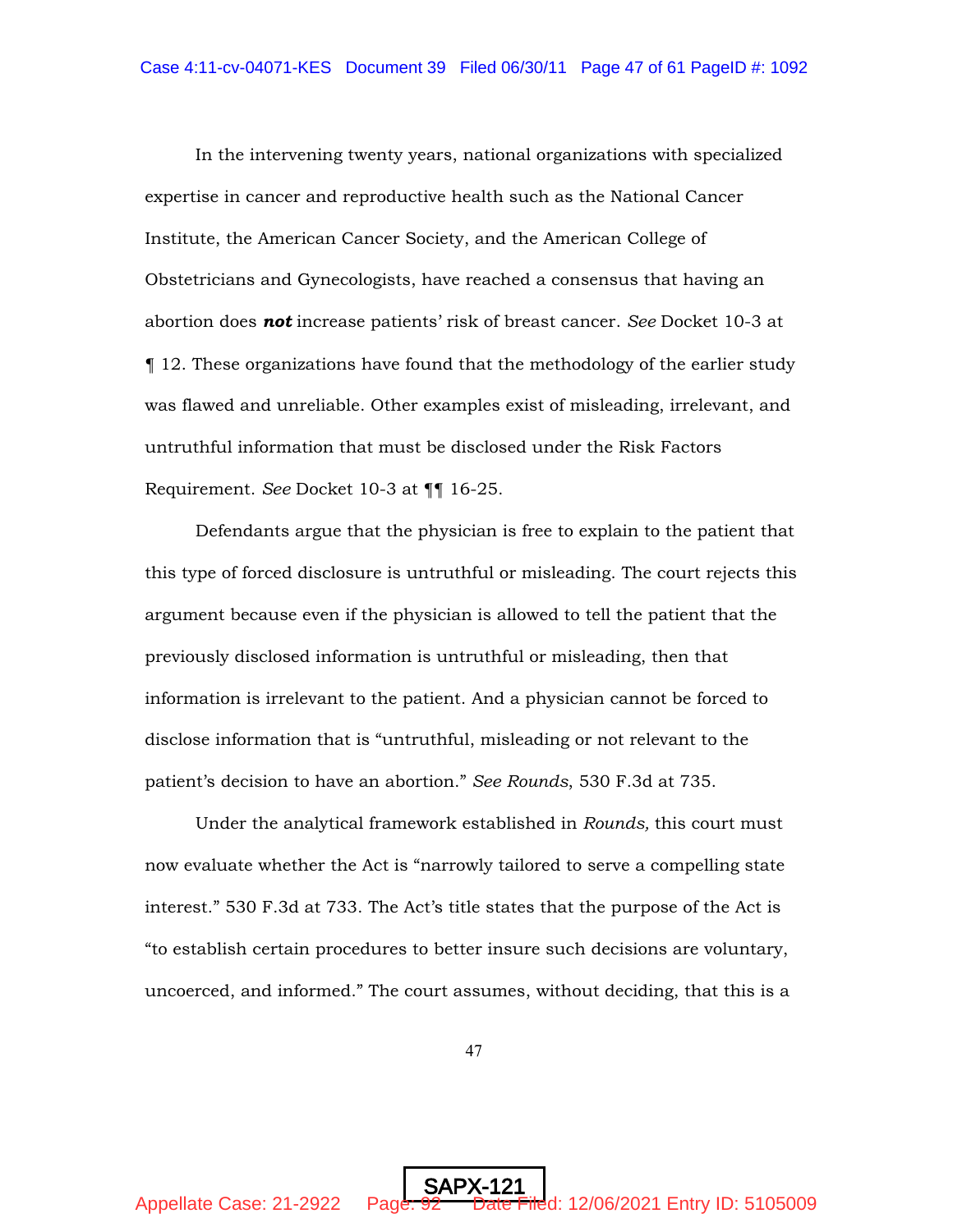compelling state interest. But defendants are unlikely to be able to demonstrate that the Act is narrowly tailored to serve this interest.

The Risk Factors Requirement is not narrowly tailored because it forces physicians to disclose all "risk factors" and "adverse reactions" identified, even if the study demonstrating the statistical association is subsequently discredited and is therefore untruthful, misleading, or irrelevant. Plaintiffs have therefore demonstrated that they are likely to succeed on their challenge to the Risk Factors Requirement because it violates the First Amendment's Free Speech Clause.

# 2. Undue Burden Analysis

As discussed above, whether the Risk Factors Requirement constitutes an "undue burden" depends on whether, in a large fraction of the cases in which it is relevant, it creates a "substantial obstacle to a woman's choice to undergo an abortion." *See Miller*, 63 F.3d at 1458. There are three issues that must be resolved in order to determine whether plaintiffs have met their burden: (1) in what cases is the requirement "relevant;" (2) does the requirement create a "substantial obstacle to the woman's choice to undergo an abortion" in those cases that are "relevant;" and (3) is the substantial obstacle present in a "large fraction" of the "relevant" cases. *Id.* 

With regard to the first issue, determining the relevant cases, it is clear that the Risk Factors Requirement applies to every woman who chooses to

48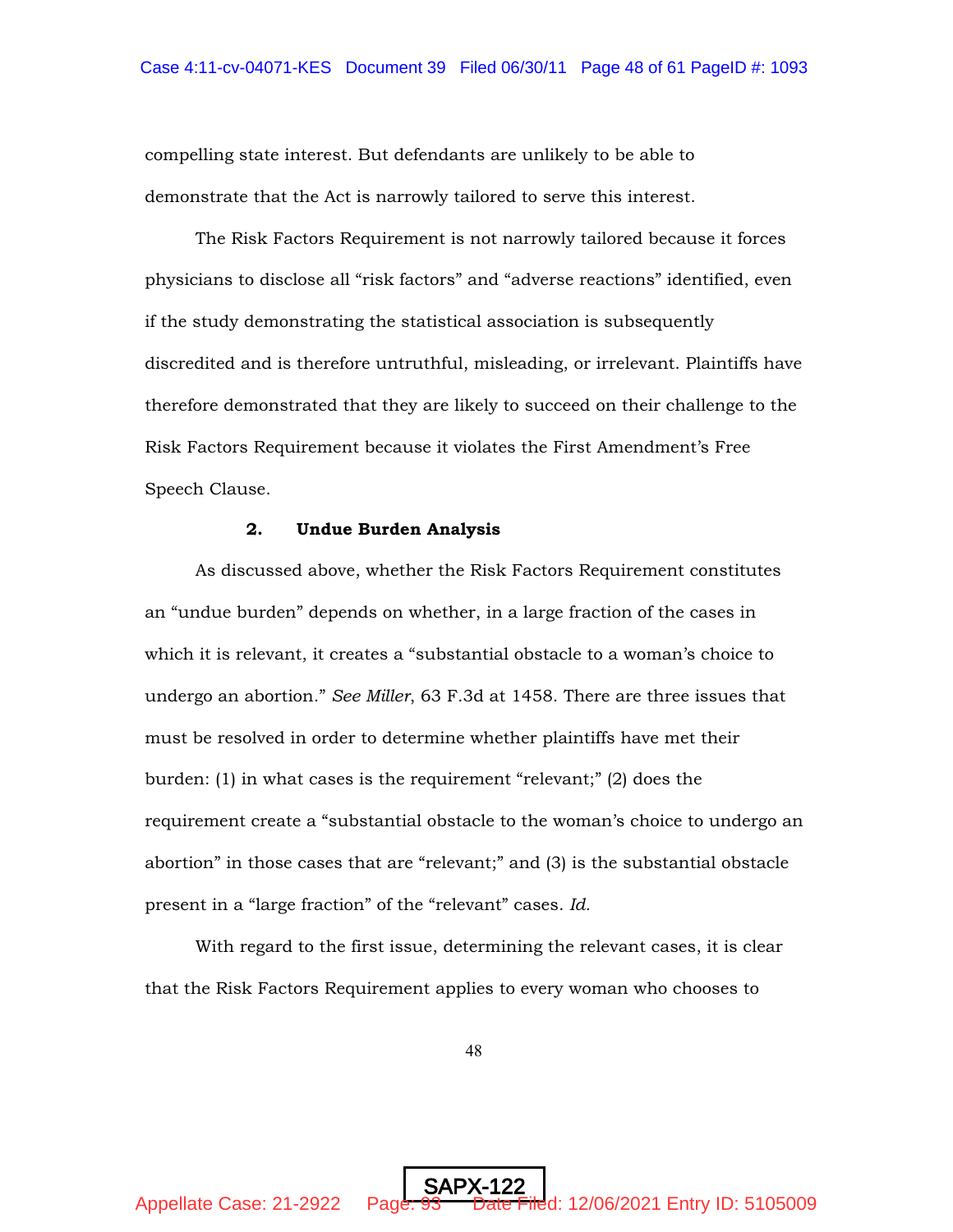undergo an abortion. That is, if a woman chooses to undergo an abortion, the physician must provide her with certain information before performing an abortion. Thus, the relevant cases are those instances where a pregnant woman has chosen to undergo an abortion.

The second issue is whether the Risk Factors Requirement constitutes a substantial obstacle. The Risk Factors Requirement departs from standard medical practice by mandating that physicians identify, retrieve, and review every article published in English, after 1972, in every peer-reviewed journal indexed by PubMed or MEDLINE or PsycINFO that could trigger an assessment or disclosure obligation because it could include a "risk factor" or "complication" as defined in the Act. After this undertaking, physicians are required to assess every patient for the resulting list of "risk factors," discuss the assessment, and disclose the associated "complications," as well as "the rate at which those complications occur both in the general population and in the populations of persons with the risk factor." *See* Section 3(6) of the Act.

PubMed is an online, searchable database of approximately 20 million journal article citations (including articles from MedLine). Docket 10-12, Declaration of Kelly Blanchard, at ¶ 14. PsycINFO is a database covering the psychological literature that includes over 3 million records from approximately 2,500 journals. *Id.* But neither PubMed nor PsycINFO contains full coverage of every indexed journal. Docket  $10-12$  at  $\P$  18. Thus, to access all of the English

49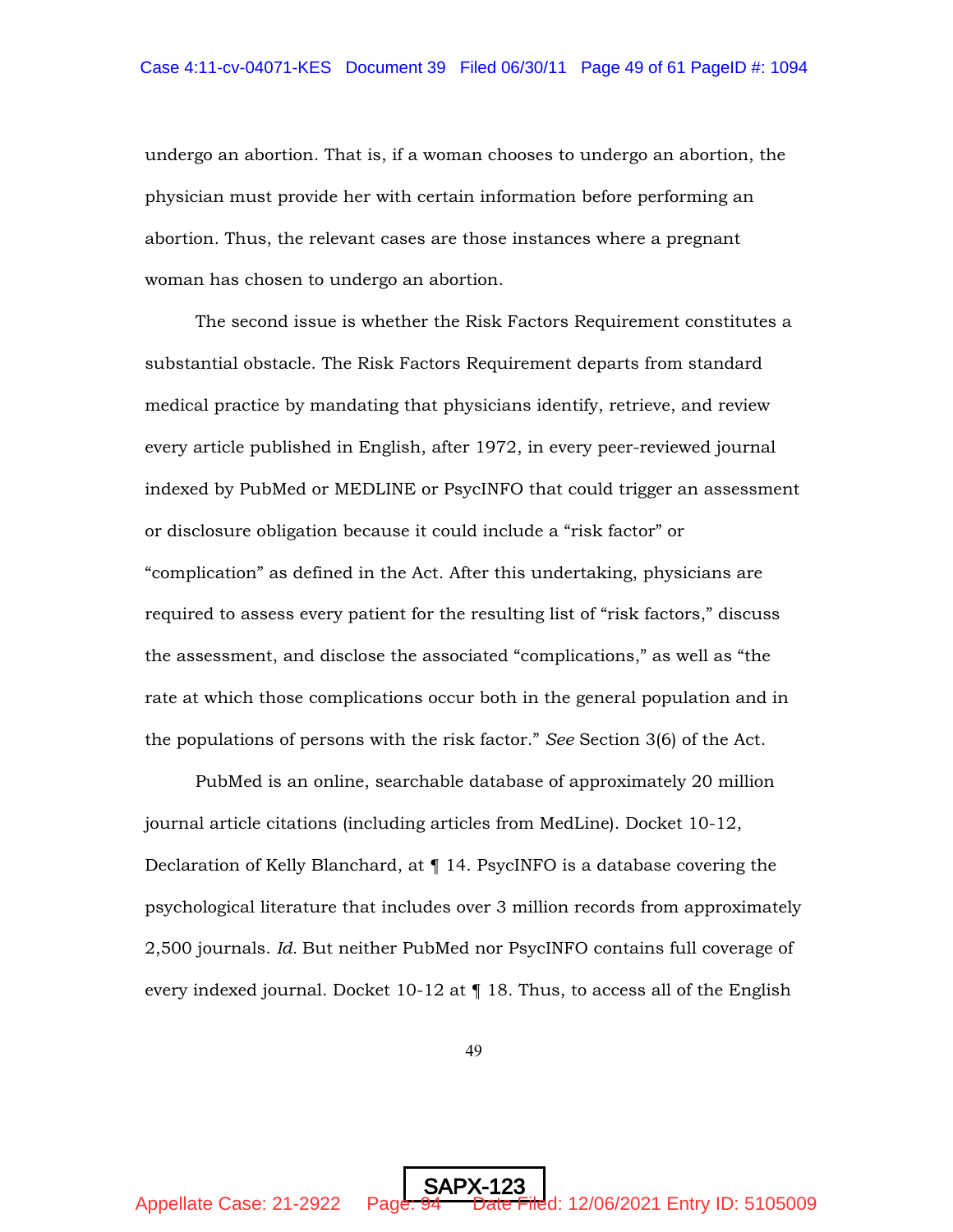language post-1972 articles published in every peer-reviewed journal indexed by either database, a physician would have to figure out which journals and articles are not fully covered back to 1973 on PubMed or PsycINFO and find some other means to access and search those articles. Docket  $10-12$  at  $\P$  19. This could entail searching each individual journal online or through a library or publisher. Docket 10-12 at ¶ 19. Finally, neither PubMed nor PsycINFO searches the full text of articles. Docket 10-12 at ¶ 20. Instead, each searches only a series of fields (including article title, abstract, author, and certain terms or keywords). Therefore, unless the article contains the relevant search term in one of the fields, it would not turn up in a search. But if a physician misses *even one* responsive "factor" mentioned *anywhere*—even in a footnote—in just *one article* the physician could be subject to civil and professional penalties under the Act.

Even if a physician could formulate a search and retrieve all of the required materials, the volume of articles the physician would have to review and analyze would be prohibitive. For example, a search for the term "abortion," restricted to journals published in English between January 1973 and July 2010 yields more than 45,000 results in PubMed and more than 2,000 results in PsycInfo. Docket 10-12 at ¶ 24. Even ignoring the fact that some responsive articles will be missed in the above search, no physician could review the thousands of articles yielded by searching the two databases.

50

SAPX-124

Appellate Case: 21-2922 Page: 95 Date Filed: 12/06/2021 Entry ID: 5105009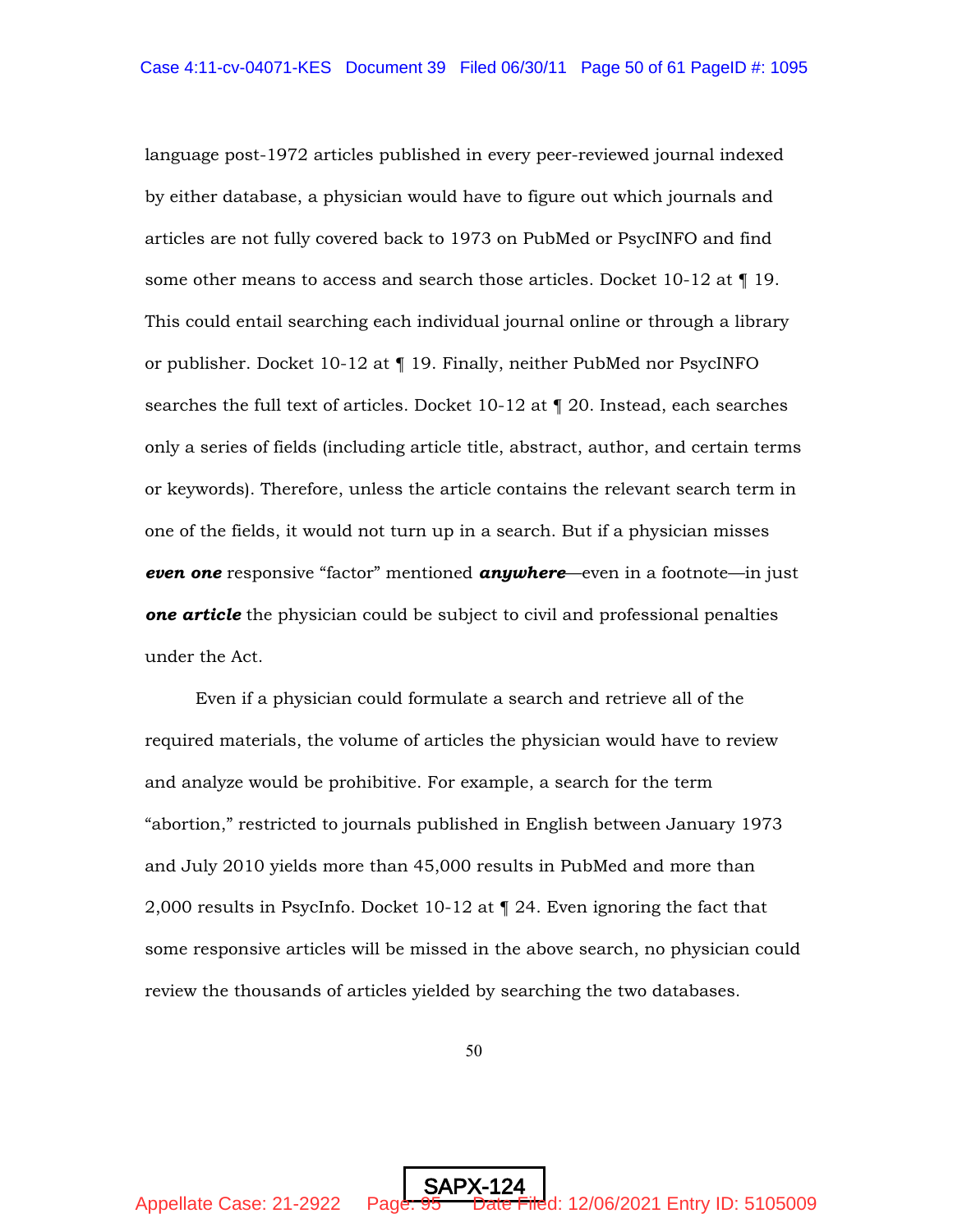Defendants argue that when these requirements are properly construed, a physician can comply with the Risk Factors Requirement. They assert that "the relevant databases are easily searched" and that "a number of comprehensive reviews have been published since 1973 which would identify most, if not all, of the relevant literature." Docket 32-1, Declaration of Byron C. Calhoun, M.D., at ¶ 31. Defendants do not identify or describe these "comprehensive reviews." And the plain language of the Act places the burden on physicians to identify and review *all* of the relevant literature, not *most* of it. Thus, plaintiffs have shown that they are likely to demonstrate that compliance with the Risk Factors Requirement is impossible or nearly impossible to satisfy.

The barrier imposed by the Risk Factors Requirement is compounded by the Act's provisions imposing civil liability on physicians who perform abortions. The Act creates a new civil action by the woman or her survivors against both the physician and the facility where the abortion was performed if the physician fails to comply with any of the Act's requirements, including the Risk Factors Requirement. Future plaintiffs may receive a wide range of damages and attorneys' fees.<sup>18</sup> Moreover, the Act creates a presumption that a

 $18$  Future plaintiffs may "obtain a civil penalty in the amount of ten thousand dollars, plus reasonable attorney's fees and costs, jointly and severally from the physician who performed the abortion and the abortion facility[.]" This amount is "in addition to any damages that the woman or her survivors may be entitled to receive under any common law or statutory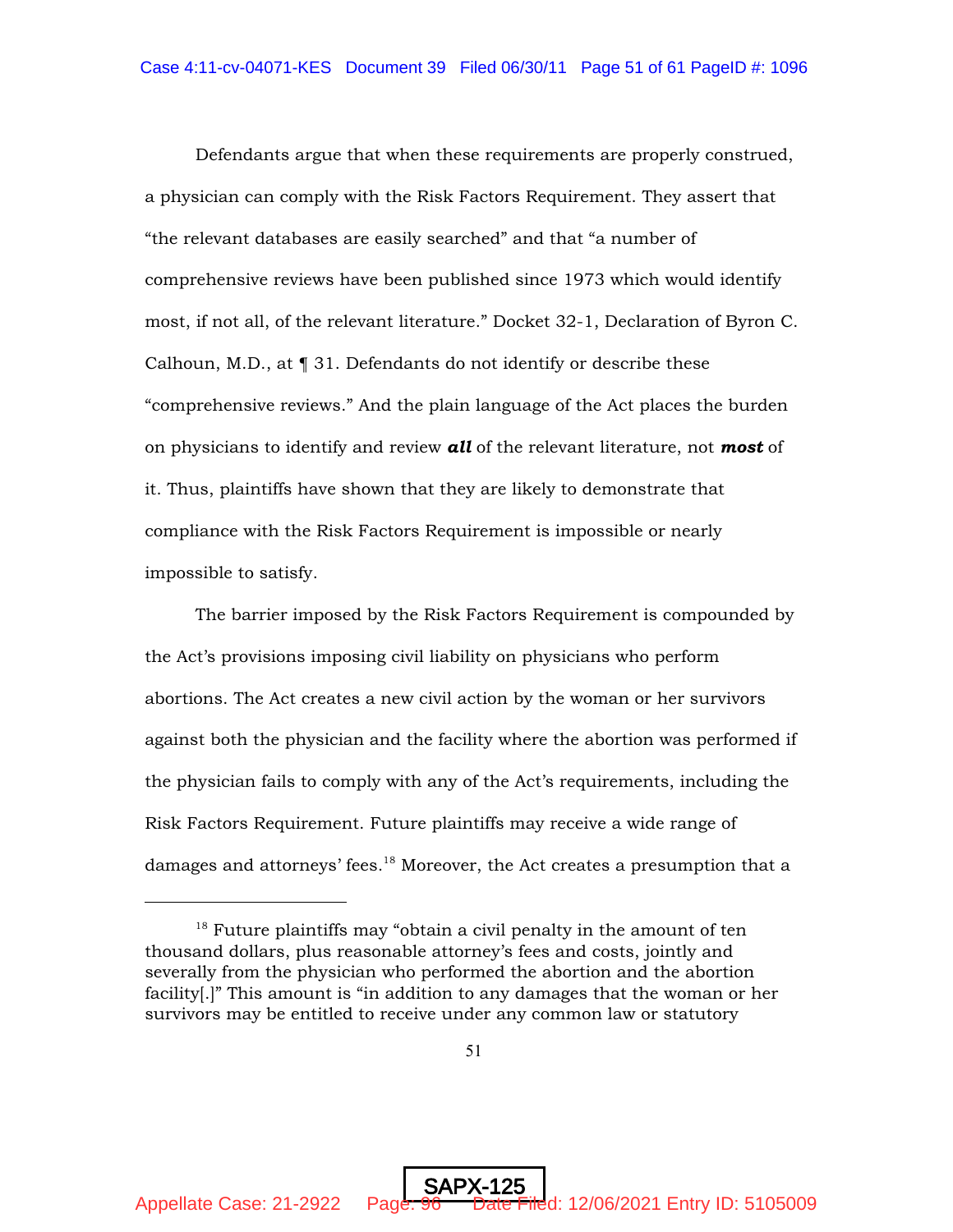woman would not have had the abortion if the physician had complied with the Act's requirements.

This presumption is a rebuttable presumption. But the Act provides that if a physician presents evidence rebutting the presumption, the "finder of fact" must determine whether the woman would have consented to the abortion "if she had been given  $\dots$  all information required by this Act to be disclosed.]" *See* Section 9(3) of the Act. And as explained above, this includes information that is presented in an article as being true but is actually untrue and therefore misleading or irrelevant. Understandably, physicians will be unwilling to perform abortions when faced with likely litigation that will include this type of situation. *See Planned Parenthood of the Heartland v. Heineman*, 724 F. Supp. 2d 1025, 1044 (D. Neb. 2010).

As Judge Smith Camp found when assessing similar legislation in Nebraska, "[t]he threat of such litigation is real, and imminent." *Id.* at 1045. Because the Risk Factors Requirement is impossible or nearly impossible to comply with, women may lose a constitutional right because no physician may be willing to perform an abortion in South Dakota. *See id.* at 1044 (recognizing that a similar impossible requirement "plac[ed] women in immediate jeopardy of losing access to physicians who are willing to perform abortions" by "placing

provisions, . . . [and] in addition to the amounts that the woman or other survivors of the deceased unborn child may be entitled to receive under any common law or statutory provisions[.]" *See* Section 8 of the Act.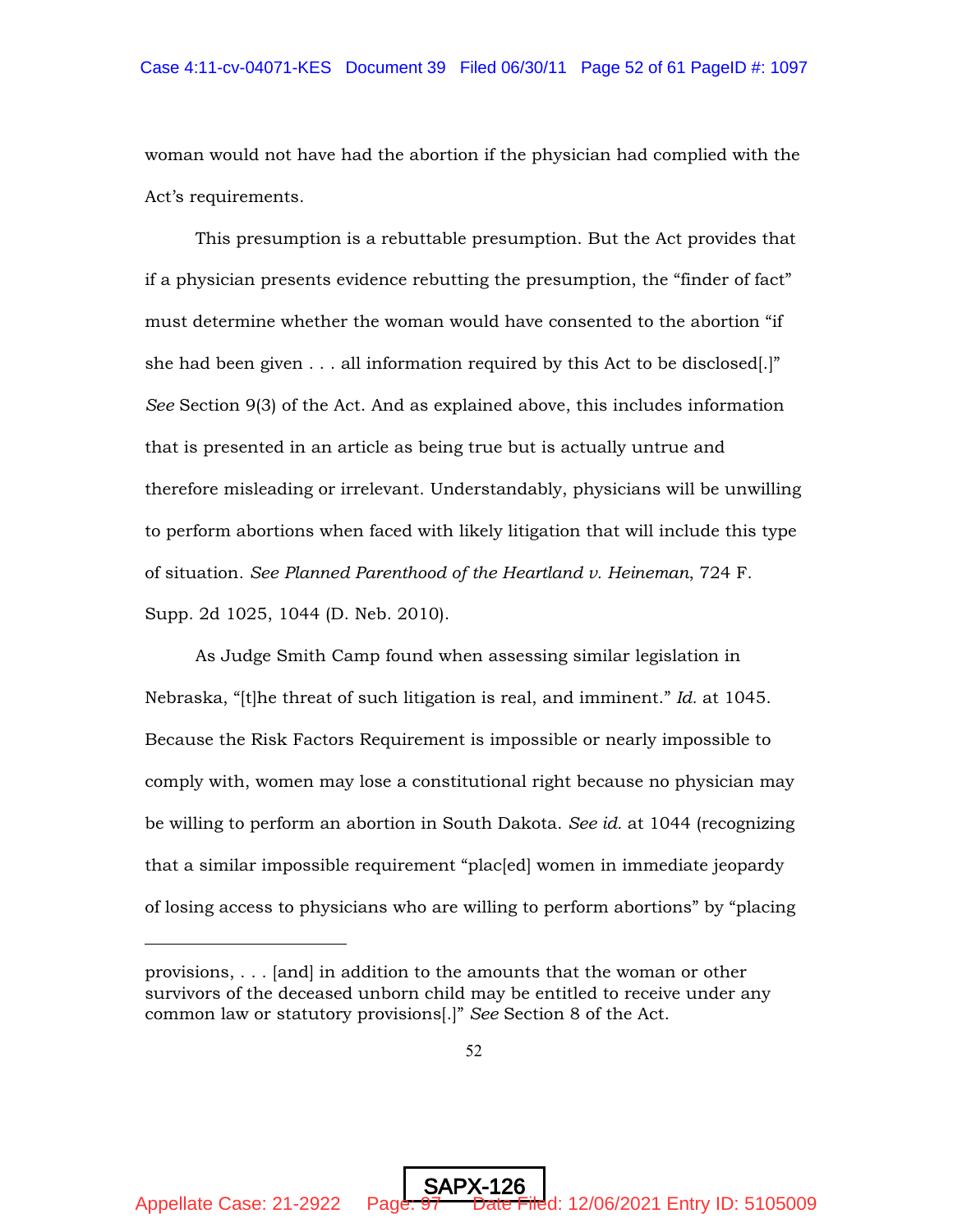physicians who perform abortions in immediate jeopardy of crippling civil litigation"). "If this statutory provision is allowed to stand, there may not be any provider willing to subject himself to the vagaries of the statute for those women who desire to exercise their constitutional rights consistent with *Roe* and *Casey.*" *Planned Parenthood, Sioux Falls Clinic v. Miller*, 860 F. Supp. 1409, 1418 (D.S.D. 1994). Thus, plaintiffs have demonstrated that the Risk Factors Requirement poses a substantial obstacle to a woman's choice to undergo an abortion.

The third issue in the undue burden analysis is whether the Risk Factors Requirement is a substantial obstacle in a large fraction of the relevant cases. Every woman who chooses to undergo an abortion will be unable to obtain one because the Risk Factors Requirement applies to every woman who seeks an abortion in South Dakota and no physician will be able, or willing, to perform an abortion without violating these requirements. The Risk Factors Requirement is therefore a substantial obstacle in a large fraction of the relevant cases. Thus, plaintiffs are likely to demonstrate that the Risk Factors Requirement constitutes an undue burden on a woman's constitutional right to a pre-viability abortion.

For the reasons stated above, the court finds that plaintiffs have met their burden of demonstrating that they are likely to succeed on the merits with regard to their challenges against the Pregnancy Help Center Provision,

53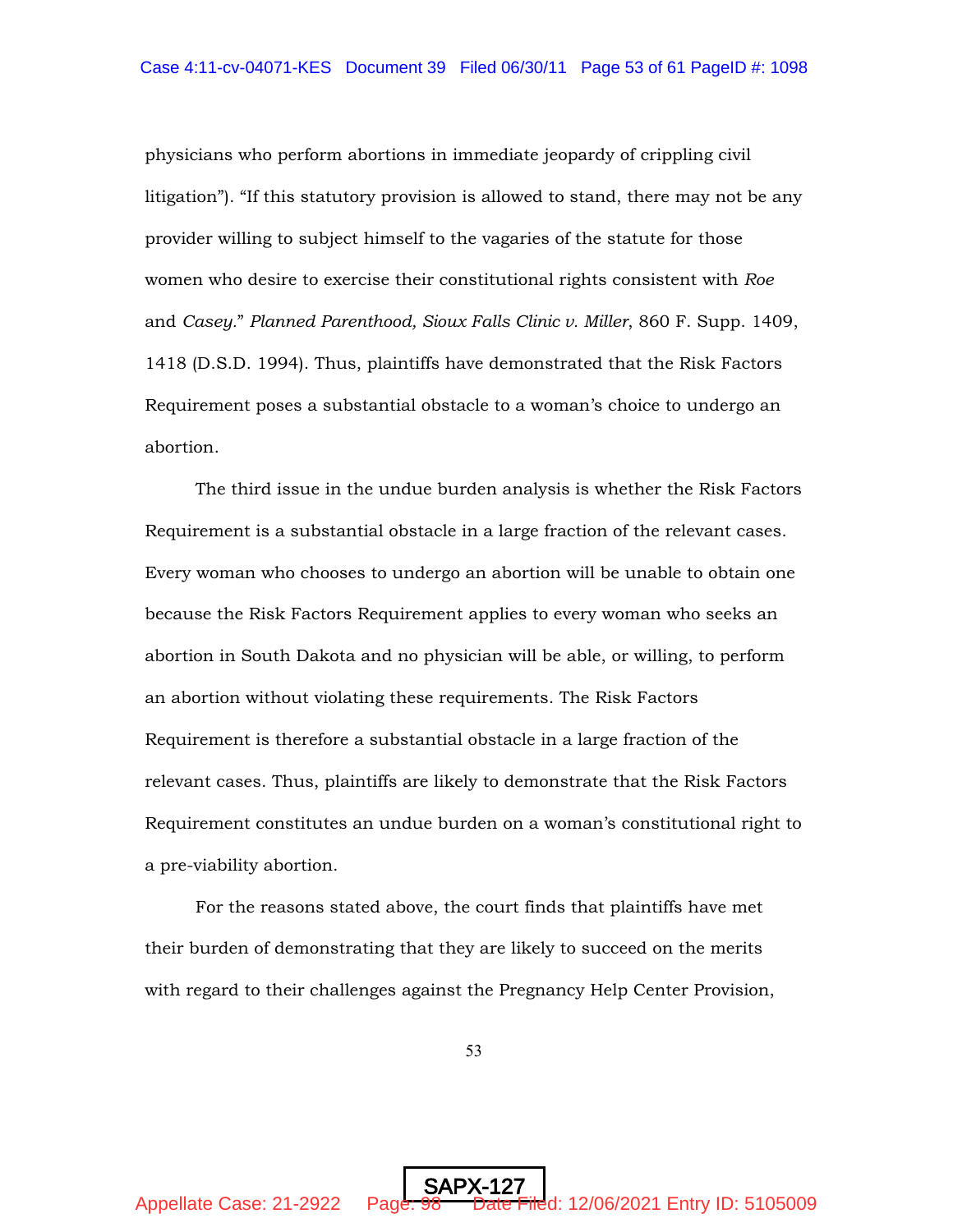the Risk Factors Provision, the Coercion Provisions, and the 72-Hour Requirement.

# E. Separability Issues

Section 11 of the Act states that "[i]f any provision of this Act is found to be unconstitutional or its enforcement temporarily or permanently restrained or enjoined by judicial order, the provision is severable." As plaintiffs correctly point out, "[t]he 'doctrine of separability' requires [a] court to uphold the remaining sections of a statute if they can stand by themselves and if it appears that the legislature would have intended the remainder to take effect without the invalidated section." *Dakota Sys., Inc. v. Viken*, 694 N.W.2d 23, 32 (S.D. 2005) (citations omitted). This doctrine applies even when the legislature enacts a separability provision as it did here. *See Application of Nelson*, 163 N.W.2d 533, 537 (S.D. 1968) (applying "doctrine of separability" when the legislature enacted a similar separability clause). A two-part test applies under the doctrine of separability: (1) whether "the remaining sections can stand by themselves;" and (2) whether "the Legislature would have intended the remaining sections to take effect." *Dakota Sys., Inc.*, 694 N.W.2d at 32 (citation omitted).

Section 2 of the Act states that "[t]he requirements expressly set forth in this Act, that require procedures designed to insure that a consent to an abortion is voluntary and uncoerced and informed, are an express clarification

54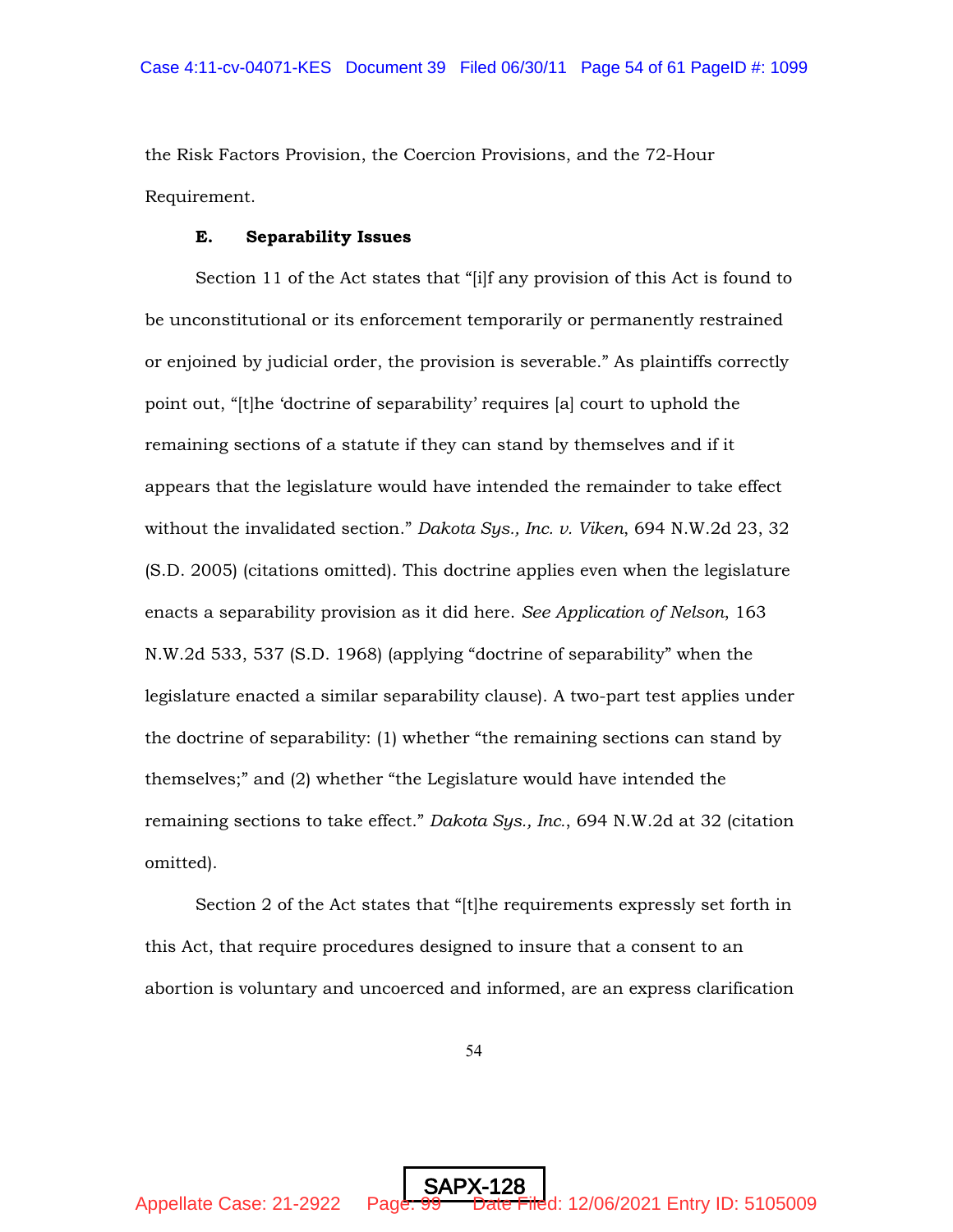of, and are in addition to, th[e] common law duties" of a physician. Because each of the requirements imposed on a physician by the Act are likely to be unconstitutional as explained above, this section cannot stand on its own.

Section 3 contains the 72-Hour Requirement and is likely to be unconstitutional. Section 3 also contains portions of the Coercion Provisions, the Risk Factors Provisions, and the Pregnancy Help Center Requirements. And each of these is likely to be unconstitutional. Those portions of Section 3 that are record keeping requirements associated with the unconstitutional provisions cannot stand by themselves.

Section 4 depends on the other provisions in the Act, including the Risk Factors Requirement, Pregnancy Help Center Requirements, 72-Hour Requirement, and the Coercion Provisions, and is therefore likely to be unconstitutional.

Section 5 of the Act establishes that the Department of Health shall maintain a registry of pregnancy help centers located in South Dakota and identifies the requirements associated with the registry. Plaintiffs have not challenged this section of the Act in their motion for preliminary injunction.<sup>19</sup> Moreover, this section can stand on its own because there is nothing in

 $19$  By itself, section 5 does not regulate abortions, women seeking abortions, or physicians who perform abortions.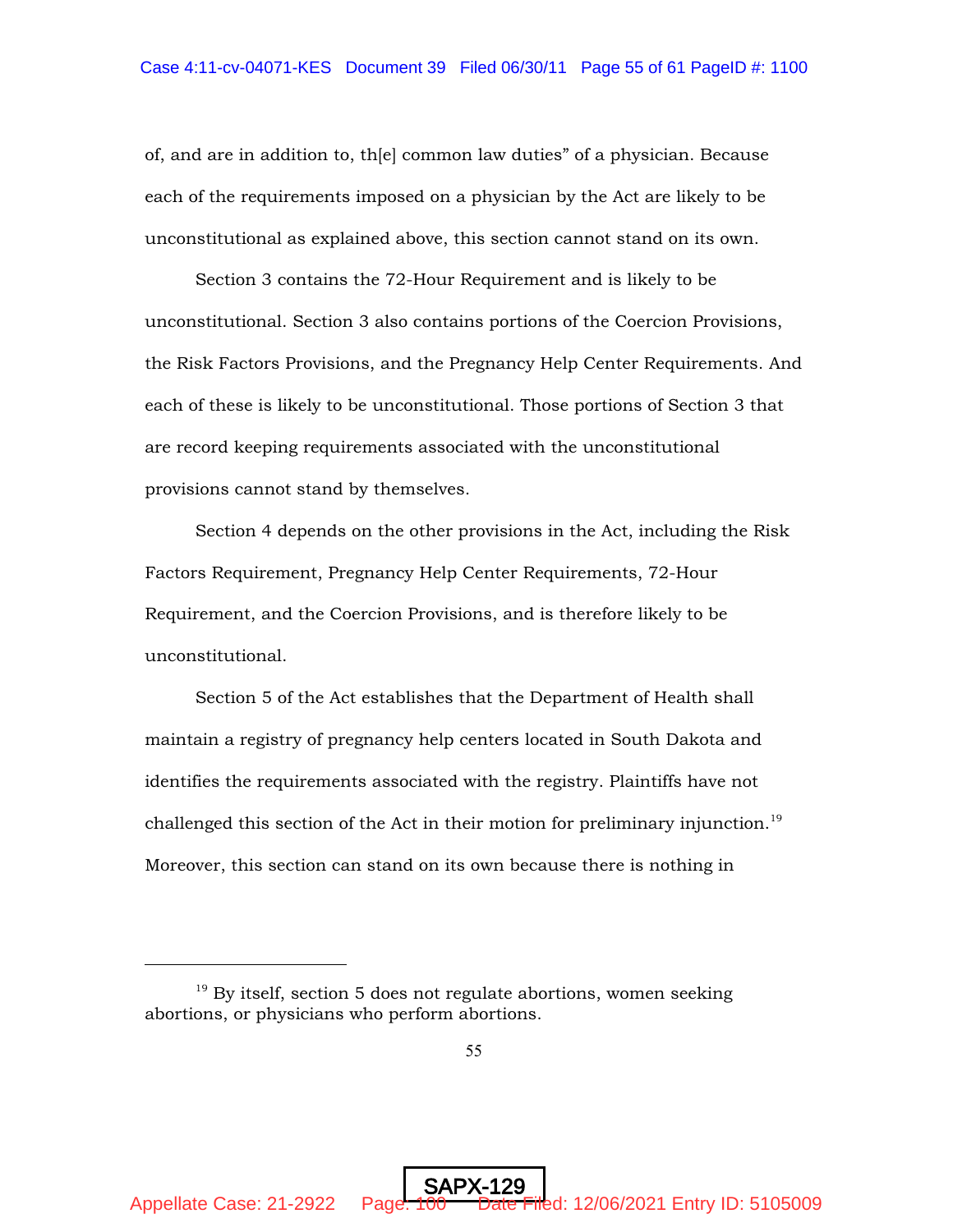section 5 that is likely to be unconstitutional.<sup>20</sup> And there is nothing to suggest that the legislature did not intend for this section to remain in effect.

Section 6 of the Act cannot stand on its own because it consists entirely of the Pregnancy Help Center Requirements that are likely to be unconstitutional.

Section 7 of the Act defines several terms used in the Act that are part of the Risk Factors Requirement, the Coercion Provisions, and the Pregnancy Help Center Requirements. With the exception of the pregnancy help center definition, the legislature clearly did not intend for this section to take effect on its own because the definitions are limited to the Act. The pregnancy help center definition, however, can stand on its own because it relates to section 5, which is valid, and it regulates which entities can register to become a "pregnancy help center." Thus, subsection 1 of section 7 is severable because it can stand on its own and is intended to take effect on its own.

Section 8 of the Act creates a civil cause of action for violations of sections 3 and 4 of the Act, which are likely to be unconstitutional. Thus, this section cannot stand on its own.

Section 9 of the Act establishes different "presumptions" that apply in a civil action that arises from a failure to comply with any of the provisions of

 $20$  Subsection 7 of section 5 references "section 11 of this Act as it relates to discussion of religious beliefs," but section 11 does not deal with religion.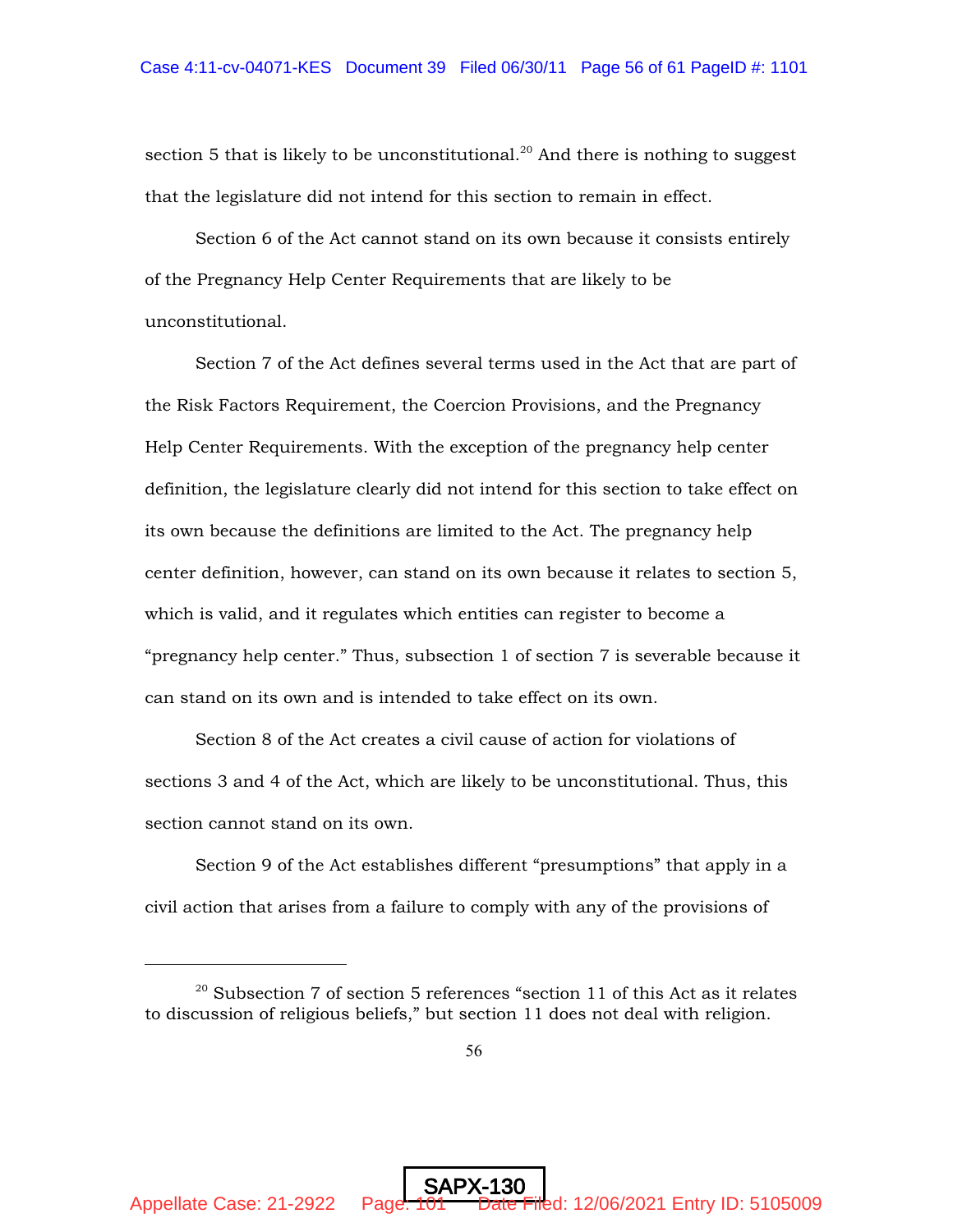Chapter 34-23A. Subsection 2 of section 9 contains portions of the Coercion Provisions and establishes a "nonrebuttable presumption that the mother would not have consented to the abortion if the physician had complied with the provisions of this Act." Because the Coercion Provisions are likely to be unconstitutional, this subsection cannot stand on its own.

Subsection 3 of section 9 provides that if a physician produces evidence to rebut the presumption created in subsection 1, then the finder of fact is required to consider "all information required by this Act to be disclosed." The information that is required by "this Act" includes information provided under the Pregnancy Help Center Requirements and the Risk Factors Requirement, which are likely to be unconstitutional. Thus, subsection 3 cannot stand on its own.

Although on its face subsection 1 of section 9 appears to be capable of standing alone, it is clear that the legislature did not intend for it to take effect on its own because subsection 3 explicitly refers to subsection 1 and explains what needs to be shown for a physician to overcome the presumption created in subsection 1.

Subsection 4 of section 9 of the Act cannot stand on its own because it imposes a duty on a pregnant woman to consult with a "pregnancy help center as referenced in sections 3 and 4 of this Act," which are likely to be unconstitutional.

57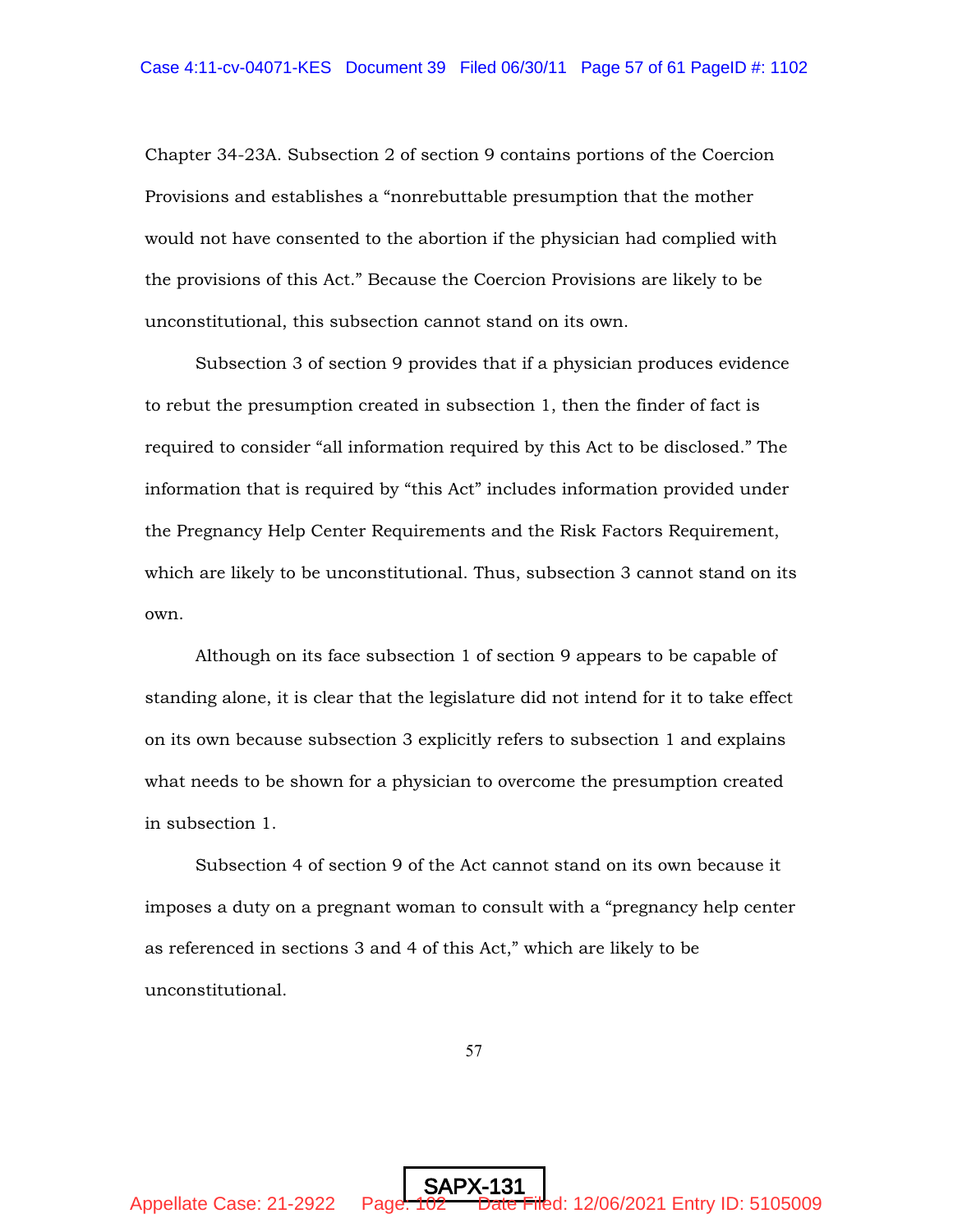Subsection 5 of section 9 has not been challenged by plaintiffs. Moreover, it can stand on its own because it does not reference any of the other provisions in the Act that are likely to be unconstitutional. The legislature intended for it to take effect on its own because it extends to "the requirements of this chapter," rather than just the Act.

Sections 1, 10, and 11 cannot stand on their own and were obviously not intended by the legislature to take effect on their own.

To summarize, the following portions of the Act are severable from those portions that are likely to be unconstitutional: section 5; subsection 1 of section 7; and subsection 5 of section 9. The remaining portions of the Act are likely to be struck down and are not severable as explained above. Having found that plaintiffs have satisfied the threshold requirement for enjoining a duly enacted statute, the court will now consider the remaining *Dataphase* factors.

#### III. Threat of Irreparable Harm

As discussed above, plaintiffs have established that they are likely to succeed on the merits with regard to their challenges against the Pregnancy Help Center Requirements, the 72-Hour Requirement, the Risk Factors Requirement, and the Coercion Provisions. Constitutional violations, however brief, are unquestionably irreparable. *See Kirkeby v. Furness*, 52 F.3d 772, 775 (8th Cir. 1995) (" 'The loss of First Amendment freedoms, for even minimal

58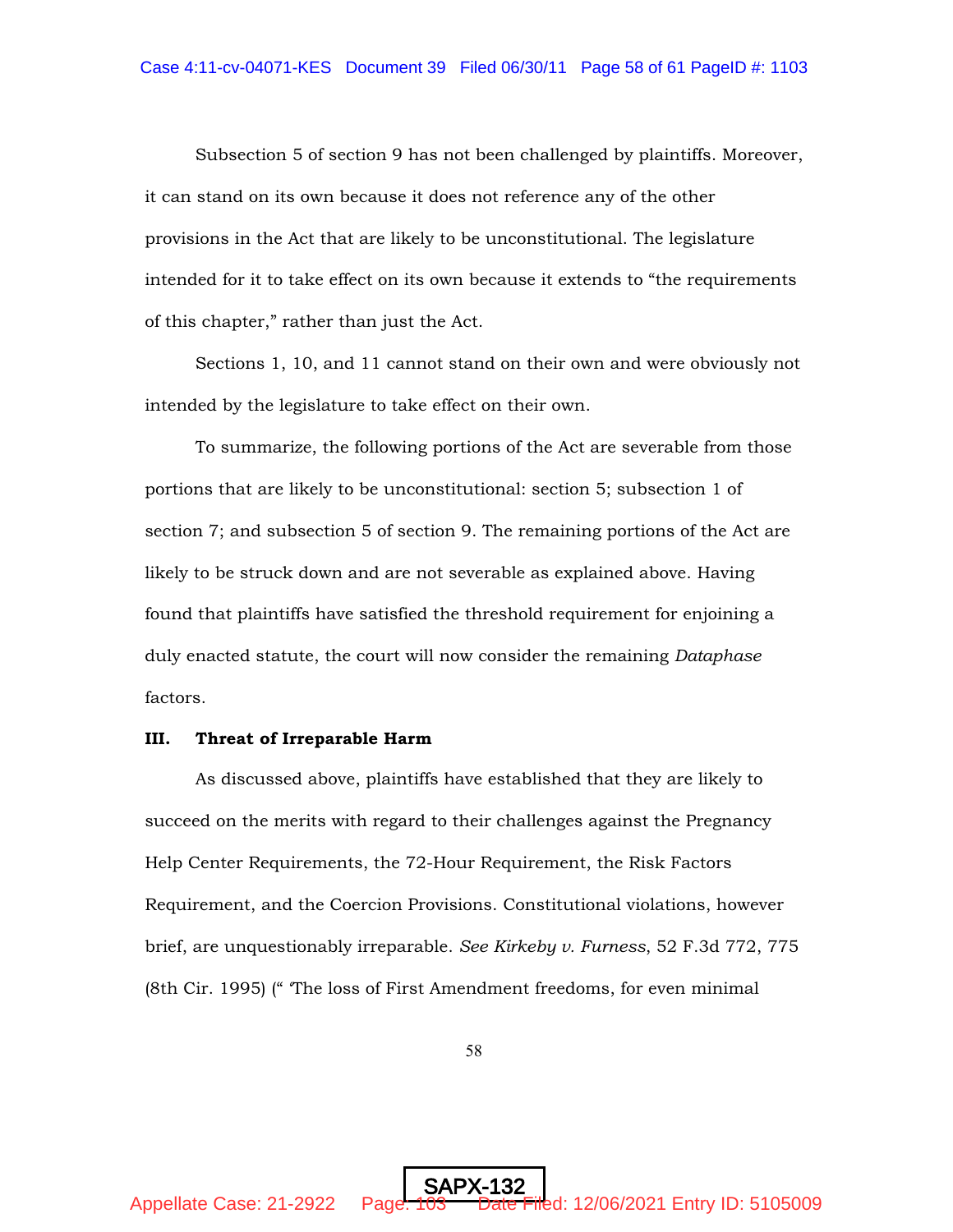periods of time, unquestionably constitutes irreparable injury.' " quoting *Elrod v. Burns*, 427 U.S. 347, 373, (1976)). Thus, the court finds that this factor, the threat of irreparable harm, weighs in favor of granting the preliminary injunction.

### IV. Balance of the Harms

The balance of the harms factor calls for the court to balance the harms that would result in the following scenarios: (1) if the preliminary injunction was improperly denied because plaintiffs prevailed on the merits of the case; and (2) if the preliminary injunction was improperly granted because defendants prevailed on the merits of the case. *See Scotts Co. v. United Indus. Corp.*, 315 F.3d 264, 284 (4th Cir. 2002) ("[W]hile cases frequently speak in the short-hand of considering the harm to the plaintiff if the injunction is denied and the harm to the defendant if the injunction is granted, the real issue in this regard is the degree of harm that will be suffered by the plaintiff or the defendant if the injunction is *improperly* granted or denied."); *see also Hillerich & Bradsby Co. v. Christian Bros., Inc.*, 943 F. Supp. 1136, 1142 (D. Minn. 1996) (balancing the harms by looking at what the harm to the defendant would be if the injunction were "improperly granted").

If the preliminary injunction is improperly denied, many women will have been denied their right to free speech and effectively forced against their will to remain pregnant until they give birth. The extent of the harm if the preliminary

59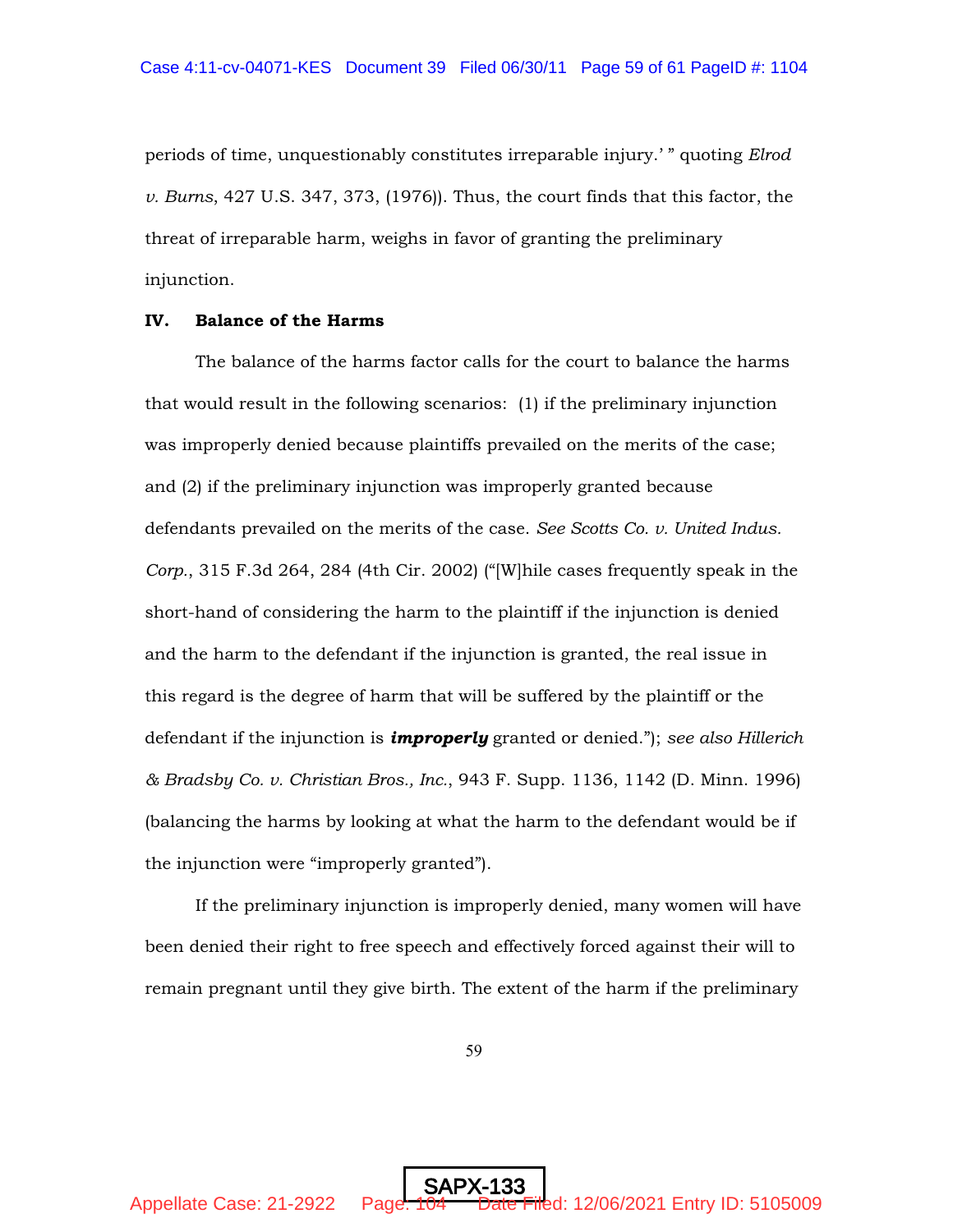injunction turns out to have been improperly granted is that defendants will have been wrongly prevented from carrying out their official duties.

After balancing the harm to the parties, the court finds that both are potentially exposed to harm if the preliminary injunction is found to have been improperly granted or denied. Nonetheless, when considering the nature of the parties' interests that are at stake, the potential harm to plaintiffs' interests are more severe because the harms directly affect personal liberty interests. Thus, the court finds that the balance of the harms weighs in favor of granting the preliminary injunction.

## V. Public Interest

As discussed above, plaintiffs have demonstrated that the Act and its specified provisions are "likely" unconstitutional. There is a public interest in protecting a woman's constitutional right to choose an abortion and in protecting the constitutional right to free speech. And the public has a clear interest in ensuring the supremacy of the United States Constitution. While the public also has an interest in the enforcement of duly enacted state laws, that interest is secondary to the public interests expressed above. Thus, the court finds that this factor weighs in favor of granting the preliminary injunction.

60